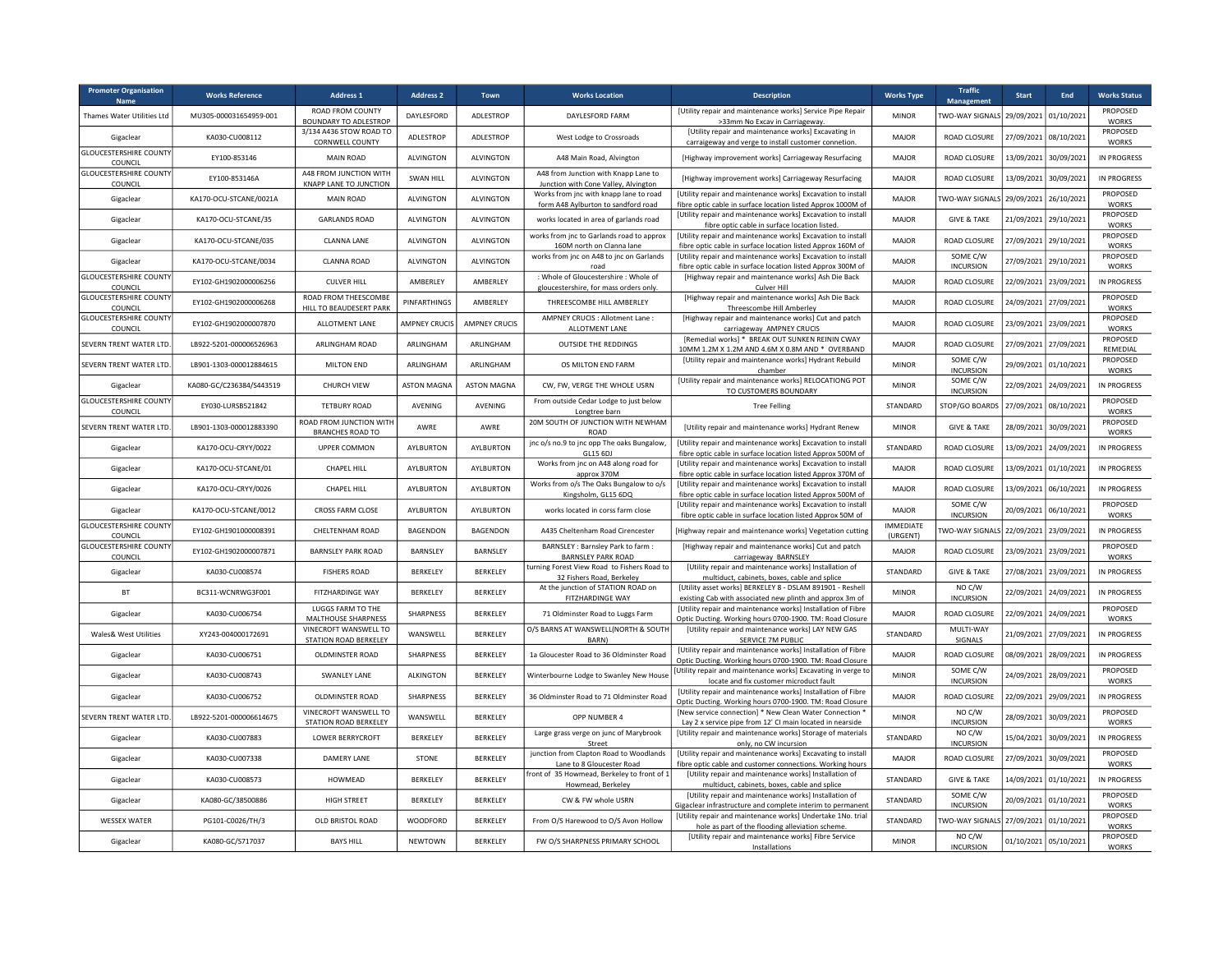| Gigaclear                                | KA030-CU008774            | ROAD FROM HIGH STREET<br>BERKELEY TO HAM                 | HAM                      | BERKELEY                 | front of the Berkeley Stables to Ham road to<br>junction to Clapton Road              | [Utility repair and maintenance works] 2 way lights and tusc<br>to be set up within the road closure this allows access to              | STANDARD                     | TWO-WAY SIGNALS 23/09/2021                 |                       | 06/10/2021            | PROPOSED<br><b>WORKS</b>                 |
|------------------------------------------|---------------------------|----------------------------------------------------------|--------------------------|--------------------------|---------------------------------------------------------------------------------------|-----------------------------------------------------------------------------------------------------------------------------------------|------------------------------|--------------------------------------------|-----------------------|-----------------------|------------------------------------------|
| Gigaclear                                | KA030-CU007353            | HAMFIELD LANE                                            | <b>BERKELEY</b>          | <b>BERKELEY</b>          | Hamfeild Road junction opposite Salisbury<br>Lodge to 180m from 2 Floodgate Cottages  | [Utility repair and maintenance works] Excavating to install<br>fibre optic cable and customer connections. Working hours               | <b>MAIOR</b>                 | ROAD CLOSURE                               |                       | 03/10/2021 10/10/2021 | PROPOSED<br><b>WORKS</b>                 |
| Gigaclear                                | KA030-CU007352            | ROAD FROM HIGH STREET                                    | <b>HAM</b>               | BERKELEY                 | front of the Berkeley Stables to Ham road to                                          | [Utility repair and maintenance works] Excavating to install                                                                            | <b>MAJOR</b>                 | ROAD CLOSURE                               |                       | 22/09/2021 11/10/2021 | IN PROGRESS                              |
| Gigaclear                                | KA030-CU008701            | BERKELEY TO HAM<br>ROAD FROM A38 TO LOWER<br>STONE       | STONE                    | BERKELEY                 | junction to Clapton Road<br>opposite the yews                                         | fibre optic cable and customer connections. Working hours<br>[Utility repair and maintenance works] storage compound no<br>cw incursion | STANDARD                     | NO C/W<br><b>INCURSION</b>                 |                       | 13/09/2021 31/10/2021 | IN PROGRESS                              |
| Western Power Distribution               | HM755-0703292             | <b>GROVE ROAD</b>                                        | <b>BERRY HILL</b>        | <b>BERRY HILL</b>        | O/S PATCHWAYS                                                                         | [Utility asset works] Tree trimming - No excavation                                                                                     | <b>MINOR</b>                 | TWO-WAY SIGNALS 27/09/2021 27/09/2021      |                       |                       | PROPOSED<br>WORKS                        |
| Gigaclear                                | KA030-CU008570            | <b>GROVE ROAD</b>                                        | <b>BERRY HILL</b>        | <b>BERRY HILL</b>        | Grove Road J/ W B4136                                                                 | [Utility repair and maintenance works] Welfare Compound                                                                                 | <b>MAJOR</b>                 | NO C/W<br><b>INCURSION</b>                 | 02/08/2021            | 02/01/2022            | IN PROGRESS                              |
| Thames Water Utilities Ltd               | MU306-000811417230080-001 | <b>B4425 THE VICARAGE BIBURY</b><br>TO ARLINGTON PIKE    | ARLINGTON                | <b>BIBURY</b>            | L/A Rozzers Cirencester GL7 5NDValve                                                  | [New service connection] HH Plot 1-2 2x25mm MDPE mtrd<br>Supply in Footway. Our intention is tocomplete the                             | STANDARD                     | TWO-WAY SIGNALS 21/09/2021 27/09/2021      |                       |                       | PROPOSED<br><b>WORKS</b>                 |
| <b>GLOUCESTERSHIRE COUNT</b><br>COUNCIL  | EY102-GH1902000008387     | <b>BLAISDON LANE</b>                                     | <b>BLAISDON</b>          | <b>BLAISDON</b>          | BLAISDON: 3/43 Blaisdon Lane Blaisdon<br><b>BLAISDON LANE</b>                         | [Highway repair and maintenance works] Pre SD patching<br><b>BLAISDON</b>                                                               | <b>IMMEDIATE</b><br>(URGENT) | ROAD CLOSURE                               | 22/09/2021            | 29/09/2021            | IN PROGRESS                              |
| <b>GLOUCESTERSHIRE COUNTY</b><br>COUNCIL | EY102-GH1901000005704     | ROAD FROM THE LODGE TO<br>JUNCTION WITH BLAISDON         | <b>BLAISDON</b>          | <b>BLAISDON</b>          | For the attention of Ali Jackson : Whole of<br>gloucestershire, for mass orders only. | [Highway repair and maintenance works] Pre Surface<br>Dressing Patching Blaisdon Road Blaisdon 807118                                   | <b>MAJOR</b>                 | ROAD CLOSURE                               | 22/09/2021            | 29/09/2021            | <b>IN PROGRESS</b>                       |
| <b>GLOUCESTERSHIRE COUNTY</b><br>COUNCIL | EY100-853137C             | <b>HIGH STREET</b>                                       | BLAKENEY                 | BLAKENEY                 | A48 High Street, Blakeney                                                             | [Highway improvement works] Lining Works                                                                                                | MAJOR                        | <b>ROAD CLOSURE</b>                        |                       | 01/10/2021 01/10/2021 | PROPOSED<br><b>WORKS</b>                 |
| <b>GLOUCESTERSHIRE COUNTY</b><br>COUNCIL | EY100-853137D             | A48 FROM HIGH STREET TO<br><b>UNCTION WITH LENSBROOK</b> | NIBLEY HILL              | BLAKENEY                 | A48 from High Street to Jct with Lensbrook,<br>Blakenev                               | [Highway improvement works] Lining Works                                                                                                | <b>MAJOR</b>                 | ROAD CLOSURE                               |                       | 01/10/2021 01/10/2021 | PROPOSED<br>WORKS                        |
| <b>GLOUCESTERSHIRE COUNTY</b><br>COUNCIL | EY102-GH1902000005634     | <b>NEW ROAD</b>                                          | BLAKENEY                 | BLAKENEY                 | BLAKENEY : Landslip, New rd, Blakeney,<br>GL15 4DG : NEW ROAD                         | [Highway repair and maintenance works] Maintain site and<br>diversion route due to collapsed road BLAKENEY :                            | MAJOR                        | ROAD CLOSURE                               | 01/02/2021            | 01/02/2022            | IN PROGRESS                              |
| <b>GLOUCESTERSHIRE COUNTY</b><br>COUNCIL | EY102-GH1902000008361     | THE GREEN                                                | <b>BLEDINGTON</b>        | <b>BLEDINGTON</b>        | BLEDINGTON : Bledington Chapel st Jcn<br>main road b4450 : CHAPEL LANE                | [Highway repair and maintenance works] replace faded and<br>missing signs BLEDINGTON                                                    | <b>MINOR</b>                 | <b>GIVE &amp; TAKE</b>                     | 28/09/2021            | 28/09/2021            | PROPOSED<br><b>WORKS</b>                 |
| Thames Water Utilities Ltd               | MU306-000811254110045-001 | THE GREEN                                                | <b>BLEDINGTON</b>        | <b>BLEDINGTON</b>        | The Green Chipping Norton OX7 6XQ                                                     | [New service connection] HH 1x32mm BP mtrd sply in                                                                                      | STANDARD                     | SOME C/W                                   | 23/09/2021            | 29/09/2021            | PROPOSED                                 |
| Gigaclear                                | KA030-CU008741            | <b>LOWER STREET</b>                                      | <b>BLOCKLEY</b>          | <b>BLOCKLEY</b>          | jnc Donkey Lane to 50 mts Past Ent to Park<br>Farm                                    | Carriageway. Our intention is to complete thePermanent<br>[Utility repair and maintenance works] Fibre Optic Ducting<br>and Chamber     | <b>MINOR</b>                 | <b>INCURSION</b><br><b>WO-WAY SIGNALS</b>  | 23/09/2021 27/09/2021 |                       | <b>WORKS</b><br>PROPOSED<br><b>WORKS</b> |
| <b>BT</b>                                | BC007-WCPT396W            | NORTHCOT LANE                                            | DRAYCOTT                 | <b>BLOCKLEY</b>          | 3 NORTHCOT LANE DRAYCOTT MORETON IN                                                   | [Utility repair and maintenance works] Maintenance dig                                                                                  | <b>MINOR</b>                 | SOME C/W<br><b>INCURSION</b>               | 24/09/2021            | 28/09/2021            | PROPOSED<br><b>WORKS</b>                 |
| Thames Water Utilities Ltd               | MU305-000031634217-002    | <b>WINTFRWAY</b>                                         | <b>BLOCKLEY</b>          | <b>BLOCKLEY</b>          | MARSH GLOUCESTERSHIRE MORETON IN,<br>11                                               | required to expose a buried joint and provide service maybe<br>[Utility repair and maintenance works] Valve Install 0 to 6              | <b>MINOR</b>                 | SOME C/W                                   | 01/10/2021            | 05/10/2021            | PROPOSED                                 |
| Thames Water Utilities Ltd               | MU305-000031635064-001    | WYDELANDS                                                | DRAYCOTT                 | <b>BLOCKLEY</b>          | 44                                                                                    | Fway in Footway<br>[Utility repair and maintenance works] Service Pipe Repair                                                           | <b>MINOR</b>                 | <b>INCURSION</b><br><b>GIVE &amp; TAKE</b> | 01/10/2021            | 05/10/2021            | WORKS<br>PROPOSED<br>WORKS               |
| Thames Water Utilities Ltd               | MU026-00022179            | <b>RISSINGTON ROAD</b>                                   | BOURTON-ON-              | BOURTON-ON-THE-          | OUTSIDE 5 RISSINGTON ROAD                                                             | <33mm Unmade in Verge.<br>[Utility repair and maintenance works] BLOCKAGE                                                               | <b>IMMEDIATE</b>             | SOME C/W                                   | 20/09/2021            | 23/09/2021            | IN PROGRESS                              |
| <b>GLOUCESTERSHIRE COUNT</b>             | EY102-GH1902000008384     | FOSSEWAY                                                 | THE-WATER<br>BOURTON-ON- | WATER<br>BOURTON-ON-THE- | A429 Fosseway Broad Water Bottom                                                      | INVESTIGATION<br>[Highway repair and maintenance works] Bridge repair                                                                   | (URGENT)<br>MINOR            | <b>INCURSION</b><br><b>TWO-WAY SIGNALS</b> | 27/09/2021            | 28/09/2021            | PROPOSED                                 |
| COUNCIL<br><b>GLOUCESTERSHIRE COUNTY</b> | EY102-GH1902000007652     | <b>RISSINGTON ROAD</b>                                   | THE-WATER<br>BOURTON-ON- | WATER<br>BOURTON-ON-THE- | BOURTON-ON-THE-WATER : grass verge on                                                 | <b>GLOUCESTER</b><br>[Highway repair and maintenance works] install wooden                                                              | STANDARD                     | TWO-WAY SIGNALS                            |                       | 27/09/2021 01/10/2021 | WORKS<br>PROPOSED                        |
| COUNCIL                                  |                           | APRIL COTTAGE TO BOX                                     | THE-WATER                | WATER                    | north east sie of rissingont road, bourton :                                          | bollards in grass verge on rissington road BOURTON-ON-THI<br>[Utility repair and maintenance works] TRACE AND REPAIR                    | <b>IMMEDIATE</b>             | SOME C/W                                   |                       |                       | WORKS                                    |
| Wales& West Utilities                    | XY244-001003955668        | CORNER                                                   | <b>BOX</b>               | <b>BOX</b>               | C/W J/O HALFWAY HOUSE TO BOX CORNER<br>WORKS LOCATED ON RYELANDS ROAD                 | GAS ESCAPE AND PERMANENTLY REINSTATE WHERE<br>[Utility repair and maintenance works] Excavation to install                              | (EMERGENCY)                  | <b>INCURSION</b>                           | 19/09/2021            | 24/09/2021            | IN PROGRESS                              |
| Gigaclear                                | KA170-OCU-BREYNY/0032     | RYELANDS ROAD                                            | <b>BREAM</b>             | BREAM                    | FROM 1 TO 31 THEN BACK TOWARDS HIGH                                                   | fibre optic cable in surface location listed Approx 290M of                                                                             | MAJOR                        | <b>GIVE &amp; TAKE</b>                     |                       | 25/08/2021 24/09/2021 | IN PROGRESS                              |
| Gigaclear                                | KA170-OCU-CRYY/008        | <b>LYDNEY ROAD</b>                                       | <b>BREAM</b>             | <b>BRFAM</b>             | From jnc leading to Maypole House to<br><b>Woodville Cottage</b>                      | [Remedial works] Excavation to install fibre optic cable in<br>urface location listed Approx [*]M of works to be carried ou             | STANDARD                     | MULTI-WAY<br>SIGNALS                       |                       | 27/08/2021 24/09/2021 | IN PROGRESS                              |
| Gigaclear                                | KA170-OCU-BREYNY/0027     | FOOTWAY ADJOINING 1 TO 4<br>TRENCHARD ROAD               | <b>BREAM</b>             | <b>BREAM</b>             | works located in footway                                                              | [Permanent reinstatement] Excavation to install fibre optic<br>cable in surface location listed Approx 27M of works to be               | <b>MINOR</b>                 | <b>GIVE &amp; TAKE</b>                     |                       | 16/09/2021 24/09/2021 | <b>IN PROGRESS</b>                       |
| SEVERN TRENT WATER LTD                   | LB901-1303-000012862295   | <b>HIGH STREET</b>                                       | <b>BREAM</b>             | <b>BREAM</b>             | O/S THE LAURELS                                                                       | [Permanent reinstatement] * Replace Red Anti Skid                                                                                       | <b>MINOR</b>                 | SOME C/W<br><b>INCURSION</b>               | 27/09/2021            | 28/09/2021            | PROPOSED<br>PERMANENT                    |
| SEVERN TRENT WATER LTD.                  | LB901-1303-000012886804   | <b>HIGHBURY ROAD</b>                                     | <b>BREAM</b>             | <b>BREAM</b>             | O/S <sub>52</sub>                                                                     | [Utility repair and maintenance works] HV Bbox Renew<br>25mm add Meter                                                                  | <b>MINOR</b>                 | <b>GIVE &amp; TAKE</b>                     |                       | 28/09/2021 30/09/2021 | PROPOSED<br>WORKS                        |
| Gigaclear                                | KA170-OCU-BREYNY/COM2     | GREENACRE                                                | <b>BREAM</b>             | <b>BREAM</b>             | Works located on Greenacre                                                            | [Utility repair and maintenance works] Permit to cover<br>materials & storage for works near site.                                      | MAJOR                        | <b>GIVE &amp; TAKE</b>                     |                       | 06/08/2021 30/09/2021 | <b>IN PROGRESS</b>                       |
| SEVERN TRENT WATER LTD.                  | LB906-0000-0000800077730  | PRINCESS ROYAL ROAD                                      | <b>BREAM</b>             | <b>BREAM</b>             | ON FOOTWAY OUTSIDE NUMBER 4                                                           | [Utility repair and maintenance works] Install external meter<br>in boundary box at depth of under 1.5 meters by Minimum                | <b>MINOR</b>                 | NO C/W<br><b>INCURSION</b>                 |                       | 28/09/2021 30/09/2021 | PROPOSED<br>WORKS                        |
| Gigaclear                                | KA170-OCU-BREYNY/0029     | HIGH BEECH ROAD                                          | <b>BREAM</b>             | BREAM                    | works from No 36 to Yew tree cottage, GL15<br>6JH                                     | [Utility repair and maintenance works] Excavation to install<br>fibre optic cable in surface location listed Approx 250M of             | <b>MAJOR</b>                 | <b>GIVE &amp; TAKE</b>                     |                       | 17/09/2021 11/10/2021 | IN PROGRESS                              |
| Gigaclear                                | KA030-CU008130            | PLUDDS ROAD                                              | BRIERLEY                 | <b>BRIERLEY</b>          | Aston Bridge Road to High Street                                                      | [Utility repair and maintenance works] Instalation of Fibre<br><b>Optic Ducting and Chambers</b>                                        | MAJOR                        | ROAD CLOSURE                               |                       | 20/09/2021 08/10/2021 | PROPOSED<br><b>WORKS</b>                 |
| NETWORK RAIL -<br>PROMOTERS NATIONAL     | KL237-01576BBE07/09/2021  | <b>LONDON ROAD</b>                                       | BRIMSCOMBE               | BRIMSCOMBE               | London Road, Brimscome                                                                | [Works for rail purposes] Installing new boundary Fence<br>along the railway.                                                           | MAJOR                        | TWO-WAY SIGNALS                            |                       | 13/09/2021 01/10/2021 | PROPOSED<br><b>WORKS</b>                 |
| Western Power Distributior               | HM753-2322087B            | HOPE MILL LANE                                           | BRIMSCOMBE               | BRIMSCOMBE               | Near Hairware                                                                         | [Utility asset works] 1 joint hole in grass verge and erect pole<br>in grass verge for overhead works/reconductoring. In                | MINOR                        | MULTI-WAY<br>SIGNALS                       |                       | 03/10/2021 03/10/2021 | PROPOSED<br>WORKS                        |
| Wales& West Utilities                    | XY243-009500014158        | <b>BRIMSCOMBE HILL</b>                                   | BRIMSCOMBE               | BRIMSCOMBE               | O/S UNIT 2B                                                                           | [Utility repair and maintenance works] SERVICE<br>DISCONNECTION(S) X8 1M PUBLIC                                                         | STANDARD                     | <b>GIVE &amp; TAKE</b>                     |                       | 28/09/2021 04/10/2021 | PROPOSED<br>WORKS                        |
| Thames Water Utilities Ltd               | MU305-000031637785-001    | 3/124 CHIPPING CAMPDEN TO<br><b>BROAD CAMPDEN</b>        | <b>BROAD</b><br>CAMPDEN  | <b>BROAD CAMPDEN</b>     | CHURCH COTTAGE                                                                        | [Utility repair and maintenance works] Service Pipe Repair<br><33mm Unmade in Private - Unmade.                                         | <b>MINOR</b>                 | SOME C/W<br><b>INCURSION</b>               |                       | 23/09/2021 27/09/2021 | PROPOSED<br>WORKS                        |
| <b>GLOUCESTERSHIRE COUNT</b><br>COUNCIL  | EY102-GH1902000007630     | ROAD FROM WEST OF<br>SEDGECOMBE HOUSE TO                 | <b>BROAD</b><br>CAMPDEN  | <b>BROAD CAMPDEN</b>     | BROAD CAMPDEN: 2021/22 - Wingwall<br>completion of rebuild. : ROAD FROM WEST          | [Highway repair and maintenance works] Northwick Park<br>(B358) BROAD CAMPDEN                                                           | MAJOR                        | ROAD CLOSURE                               |                       | 27/09/2021 01/10/2021 | PROPOSED<br><b>WORKS</b>                 |
| Thames Water Utilities Ltd               | MU305-000031638137-001    | 3/124 CHIPPING CAMPDEN TO                                | <b>BROAD</b>             | <b>BROAD CAMPDEN</b>     | $\mathbf{1}$                                                                          | [Utility repair and maintenance works] B Box Repair <33mm                                                                               | <b>MINOR</b>                 | SOME C/W                                   |                       | 30/09/2021 04/10/2021 | PROPOSED                                 |
|                                          |                           | <b>BROAD CAMPDEN</b>                                     | CAMPDEN                  |                          |                                                                                       | Unmade in Verge.                                                                                                                        |                              | <b>INCURSION</b>                           |                       |                       | <b>WORKS</b>                             |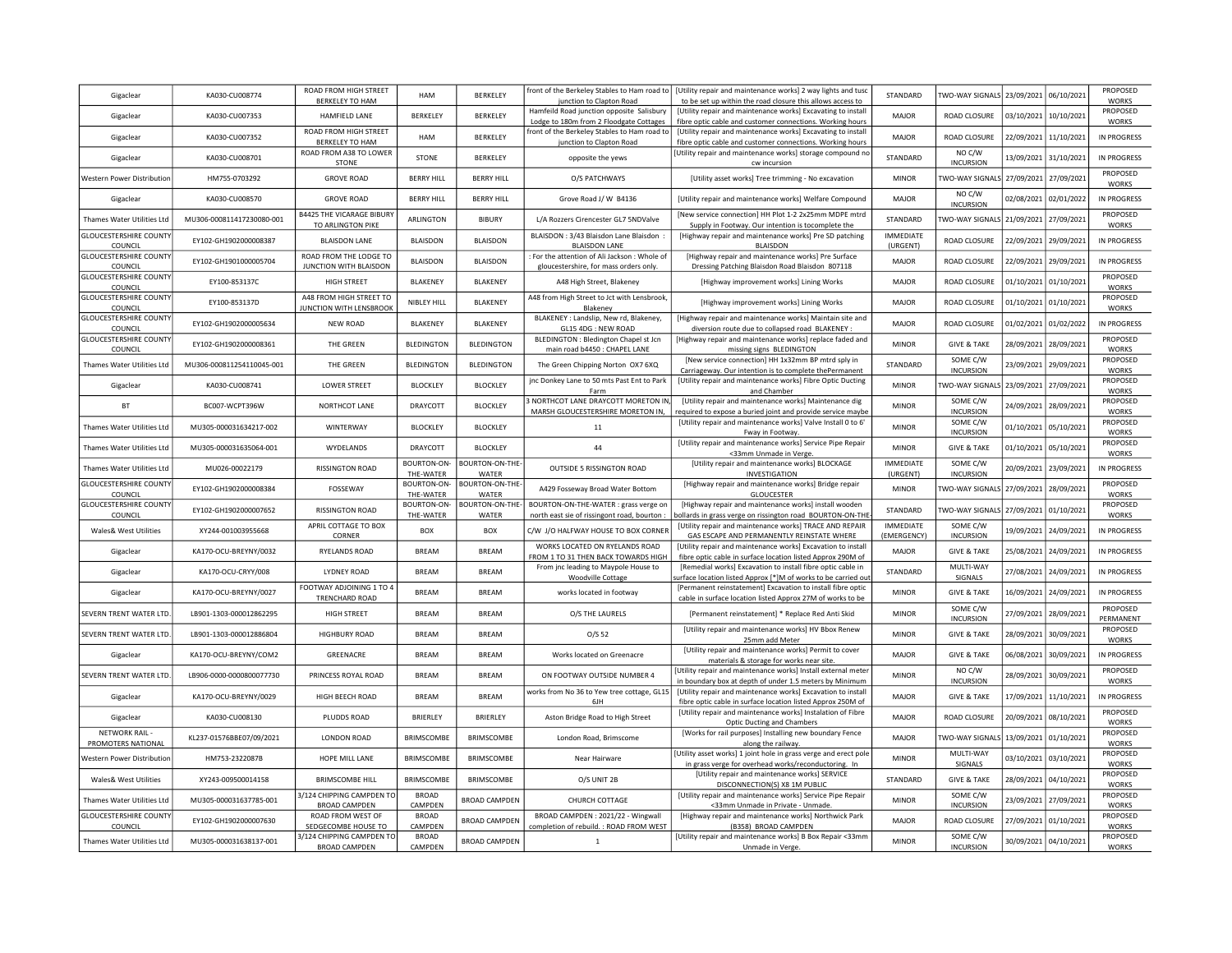| <b>GLOUCESTERSHIRE COUNTY</b><br>COUNCIL | EY020-GB2809GWSR          | LAVERTON MEADOW                                       | <b>BROADWAY</b>         | <b>BROADWAY</b>     | Railway Bridge Arch over public highway                                        | Railway Bridge Inspection by GWSR                                                                                            | MAJOR                           | ROAD CLOSURE                 |            | 28/09/2021 28/09/2021 | PROPOSED<br><b>WORKS</b> |
|------------------------------------------|---------------------------|-------------------------------------------------------|-------------------------|---------------------|--------------------------------------------------------------------------------|------------------------------------------------------------------------------------------------------------------------------|---------------------------------|------------------------------|------------|-----------------------|--------------------------|
| Thames Water Utilities Ltd               | MU305-000031675635-001    | <b>CHAPEL STREET</b>                                  | <b>BROADWELL</b>        | BROADWELL           | <b>Tally House</b>                                                             | [Utility repair and maintenance works] Service Pipe Repair<br>>33mm Cway in Private - Made                                   | <b>IMMEDIATE</b><br>(URGENT)    | SOME C/W<br><b>INCURSION</b> |            | 21/09/2021 23/09/2021 | IN PROGRESS              |
| <b>BT</b>                                | BC008-WC8RKH2DJCH         | THE QUARRY                                            | <b>BROCKHAMPTO</b><br>N | <b>BROCKHAMPTON</b> | Betwwen Chapel Cottages and Coomb The<br>Quarry Brockhampton GL54 5XJ          | [Utility asset works] Access to Overhead Network - renewal<br>of faulty aerial cable                                         | MAJOR                           | ROAD CLOSURE                 |            | 29/09/2021 30/09/2021 | PROPOSED<br>WORKS        |
| SEVERN TRENT WATER LTD.                  | LB901-1303-000060410272   | SPRINGFIELD                                           | CAM                     | CAM                 | $O/S$ 62                                                                       | [Utility repair and maintenance works] HV Bbox Install 25mm<br>and Meter                                                     | <b>IMMEDIATE</b><br>(URGENT)    | <b>GIVE &amp; TAKE</b>       | 22/09/2021 | 24/09/2021            | IN PROGRESS              |
| SEVERN TRENT WATER LTD.                  | LB901-1303-000060410281   | <b>EVERSIDE CLOSE</b>                                 | CAM                     | CAM                 | 16                                                                             | [Utility repair and maintenance works] * Job in Carriageway<br>and Footway(10mm Bitmac (Tarmac)) * Long Comm pipe            | <b>IMMEDIATE</b><br>(URGENT)    | SOME C/W<br><b>INCURSION</b> |            | 22/09/2021 28/09/2021 | IN PROGRESS              |
| <b>GLOUCESTERSHIRE COUNTY</b><br>COUNCIL | EY102-GH1902000007887     | <b>BOX ROAD</b>                                       | CAM                     | CAM                 | CAM : Junction with Box Rd Avenue near<br>Bovis Homes development : FROM       | [Highway repair and maintenance works] EMER OOH<br>Ringway Emergency - Hydraulic oil spilled on road. CAM                    | <b>IMMEDIATE</b><br>(URGENT)    | <b>TWO-WAY SIGNALS</b>       |            | 09/08/2021 30/09/2021 | IN PROGRESS              |
| SEVERN TRENT WATER LTD.                  | 18901-1303-000060410238   | NASSE COURT                                           | CAM                     | CAM                 | 31                                                                             | [Utility repair and maintenance works] HV Bbox Install, Clear<br>to Boundary logger                                          | <b>MINOR</b>                    | SOME C/W<br><b>INCURSION</b> |            | 29/09/2021 01/10/2021 | PROPOSED<br><b>WORKS</b> |
| SEVERN TRENT WATER LTD.                  | LB901-1303-000060409347   | WOODFIELD ROAD                                        | CAM                     | CAM                 | OUTSIDE NO 40                                                                  | [Utility repair and maintenance works] HV Bbox Renew<br>25mm add Meter                                                       | <b>MINOR</b>                    | <b>GIVE &amp; TAKE</b>       |            | 29/09/2021 01/10/2021 | PROPOSED<br><b>WORKS</b> |
| Gigaclear                                | KA250-GCM004980           | DURSLEY ROAD                                          | CAMBRIDGE               | CAMBRIDGE           | Opposite El Fir Dan in the chamber in the<br>footway.                          | [Utility repair and maintenance works] Core Drilling into<br>chamber and pulling duct in                                     | <b>MINOR</b>                    | NO C/W<br><b>INCURSION</b>   |            | 23/09/2021 23/09/2021 | PROPOSED<br>WORKS        |
| Thames Water Utilities Ltd               | MU306-000810135770170-001 | <b>ROAD FROM WICKWATER</b><br>ANE TO CERNEY WICK LANE | <b>CERNEY WICK</b>      | <b>CERNEY WICK</b>  | Land opposite the long house Cerney Wick,<br>GL7 5QH                           | [New service connection] NHH, BWP1,1x32 mm Barrier Pipe<br>Single S in Carriageway. Our intention isto complete the          | MAJOR                           | ROAD CLOSURE                 | 20/09/2021 | 24/09/2021            | IN PROGRESS              |
| SEVERN TRENT WATER LTD                   | LB901-1303-000012888096   | <b>GARDENIA GROVE</b>                                 | <b>UP HATHERLEY</b>     | CHELTENHAM          | $O/S$ 14                                                                       | [Utility repair and maintenance works] * HV Boundary box<br>Renew 25mm - stop significant leak                               | <b>IMMEDIATE</b><br>(URGENT)    | SOME C/W<br><b>INCURSION</b> | 21/09/2021 | 23/09/2021            | IN PROGRESS              |
| CityFibre                                | KG046-CHE-1-FTTH-PN307-19 | PARABOLA ROAD                                         | CHELTENHAM              | CHELTENHAM          | Footway O/S St Helens                                                          | <b>IUtility repair and maintenance works) Remedial work to</b><br>excavate around FW chamber to successfully identify straws | STANDARD                        | SOME C/W<br><b>INCURSION</b> | 06/09/2021 | 23/09/2021            | IN PROGRESS              |
| <b>BT</b>                                | BC410-TM00000500315491400 | <b>LANGDON ROAD</b>                                   | CHELTENHAM              | CHELTENHAM          | IN C/W JNC WITH LECKHAMPTON ROAD,<br><b>LANGDON ROAD</b>                       | [Utility repair and maintenance works] 1 blockages                                                                           | <b>MINOR</b>                    | SOME C/W<br><b>INCURSION</b> | 21/09/2021 | 23/09/2021            | IN PROGRESS              |
| Wales& West Utilities                    | XY245-001003954629        | <b>HILLTOP ROAD</b>                                   | CHELTENHAM              | CHELTENHAM          | F/W OUTSIDE 14                                                                 | [Utility repair and maintenance works] TRACE AND REPAIR<br>GAS ESCAPE AND PERMANENTLY REINSTATE WHERE                        | <b>IMMEDIATE</b><br>(EMERGENCY) | SOME C/W<br><b>INCURSION</b> | 17/09/2021 | 23/09/2021            | IN PROGRESS              |
| CityFibre                                | KG046-CHE-1-FTTH-PN105-32 | STANWAY ROAD                                          | CHELTENHAM              | CHELTENHAM          | O/s 73 to juc Benhall Ave                                                      | Utility repair and maintenance works] Installation of duct for<br>City Fibre build in the footway and the carriageway        | <b>MAJOR</b>                    | <b>GIVE &amp; TAKE</b>       |            | 28/07/2021 23/09/2021 | IN PROGRESS              |
| CityFibre                                | KG046-CHE-1-FTTH-PN152-28 | PENNSYLVANIA AVENUE                                   | CHELTENHAM              | CHELTENHAM          | From No 1 No 53 Pennsylvania Avenue                                            | [Utility repair and maintenance works] ELR of underground<br>infrastructure                                                  | STANDARD                        | SOME C/W<br><b>INCURSION</b> |            | 17/08/2021 23/09/2021 | IN PROGRESS              |
| <b>Wales&amp; West Utilities</b>         | XY245-001003948522        | <b>WARDS ROAD</b>                                     | CHELTENHAM              | CHELTENHAM          | OPPOSITE 19                                                                    | [Utility repair and maintenance works] TRACE AND REPAIR<br>GAS ESCAPE AND PERMANENTLY REINSTATE WHERE                        | <b>IMMEDIATE</b><br>(EMERGENCY) | SOME C/W<br><b>INCURSION</b> |            | 17/09/2021 23/09/2021 | IN PROGRESS              |
| CityFibre                                | KG046-CHE-1-FTTH-PN111-9  | <b>EMPEROR CLOSE</b>                                  | CHELTENHAM              | CHELTENHAM          | O/S 5 Emperor Close GL51 0XH                                                   | [Utility repair and maintenance works] Approx 1m. Excavate<br>in Verge/footway to clear duct blockage X 1                    | <b>MINOR</b>                    | <b>GIVE &amp; TAKE</b>       |            | 21/09/2021 23/09/2021 | IN PROGRESS              |
| <b>GLOUCESTERSHIRE COUNTY</b><br>COUNCIL | EY102-GH1902000007194     | ALBERT PLACE                                          | CHELTENHAM              | CHELTENHAM          | CHELTENHAM : ALBERT PLACE                                                      | [Highway repair and maintenance works] Checking headwall<br>condition. CHELTENHAM                                            | <b>MINOR</b>                    | <b>GIVE &amp; TAKE</b>       |            | 23/09/2021 23/09/2021 | PROPOSED<br>WORKS        |
| Netomnia Ltd                             | D2003-LSCHPOLE8803A       | <b>MARKET STREET</b>                                  | CHELTENHAM              | CHELTENHAM          | 66 MARKET STREET, CHELTENHAM, GL50<br>3NH                                      | [Utility asset works] Excavation to provide telecoms Pole -<br>The width of the footpath will be 1.6m with the pole.         | <b>MINOR</b>                    | SOME C/W<br><b>INCURSION</b> | 22/09/2021 | 23/09/2021            | IN PROGRESS              |
| CityFibre                                | KG046-CHE-1-FTTH-PN105-36 | <b>COBERLEY ROAD</b>                                  | CHELTENHAM              | CHELTENHAM          | Side of 2 Coberley Road to OS 38 Coberley<br>Road                              | Utility repair and maintenance works] Installation of duct for<br>City Fibre build in the footway and the carriageway        | STANDARD                        | SOME C/W<br><b>INCURSION</b> | 06/09/2021 | 23/09/2021            | IN PROGRESS              |
| Netomnia Ltd                             | D2003-LSCH34413           | ST MARGARETS ROAD                                     | CHELTENHAM              | CHELTENHAM          | O/S 6a St Margarets Road                                                       | [Utility asset works] Excavation required to install new<br>telecoms jointing chamber and connect new chamber to             | <b>MINOR</b>                    | NO C/W<br><b>INCURSION</b>   | 21/09/2021 | 23/09/2021            | IN PROGRESS              |
| <b>GLOUCESTERSHIRE COUNTY</b><br>COUNCIL | EY102-GH1902000007005     | <b>HAM LANE</b>                                       | CHELTENHAM              | CHELTENHAM          | CHELTENHAM : Ditch between Ham Lane<br>and Mill Lane, Charlton Kings GL52 6NJ: | [Highway repair and maintenance works] Complete 130<br>metres of ditch digging works. CHELTENHAM                             | <b>MINOR</b>                    | <b>GIVE &amp; TAKE</b>       |            | 22/09/2021 23/09/2021 | IN PROGRESS              |
| Western Power Distribution               | HM751-0704141B            | <b>STATION ROAD</b>                                   | <b>BISHOPS CLEEVE</b>   | CHELTENHAM          | outside 40                                                                     | [Utility repair and maintenance works] Tree trimming - No<br>excavation                                                      | <b>MINOR</b>                    | MULTI-WAY<br>SIGNALS         |            | 23/09/2021 23/09/2021 | PROPOSED<br>WORKS        |
| Western Power Distribution               | HM751-0704141A            | SCHOOL ROAD                                           | <b>BISHOPS CLEEVE</b>   | CHELTENHAM          | Outside 2b                                                                     | [Utility repair and maintenance works] Tree trimming - No<br>excavation                                                      | <b>MINOR</b>                    | MULTI-WAY<br>SIGNALS         |            | 23/09/2021 23/09/2021 | PROPOSED<br>WORKS        |
| CityFibre                                | KG046-CHE-1-FTTH-PN304-50 | <b>CENTRAL WAY</b>                                    | CHELTENHAM              | CHELTENHAM          | O/S unit 40 Central Way                                                        | [Utility repair and maintenance works] Blockage works for<br>blocked duct in carriageway                                     | <b>MINOR</b>                    | <b>GIVE &amp; TAKE</b>       |            | 22/09/2021 24/09/2021 | PROPOSED<br>WORKS        |
| <b>GLOUCESTERSHIRE COUNTY</b><br>COUNCIL | EY102-GH1902000008263     | <b>CIRENCESTER ROAD</b>                               | CHARLTON<br>KINGS       | CHELTENHAM          | Cirencester Road Cheltenham                                                    | [Highway repair and maintenance works] Landscape Gang<br>Overarching job                                                     | <b>MINOR</b>                    | <b>TWO-WAY SIGNALS</b>       |            | 23/09/2021 24/09/2021 | PROPOSED<br>WORKS        |
| Netomnia Ltd                             | D2003-LSCH41640-B4-B6     | ST GEORGES ROAD                                       | CHELTENHAM              | CHELTENHAM          | Opp 125-127 St George's Road                                                   | [Utility asset works] Multiple excavations required to fit and<br>repair ducting for telecoms assets                         | <b>MINOR</b>                    | SOME C/W<br><b>INCURSION</b> | 22/09/2021 | 24/09/2021            | IN PROGRESS              |
| Netomnia Ltd                             | D2003-LSCH41640-B5        | ST GEORGES ROAD                                       | CHELTENHAM              | CHELTENHAM          | O/S 133-139 St George's Road                                                   | [Utility asset works] Excavation to carry out work on<br>telecommunication assets - Excavation, 2 x duct repairs and         | <b>MINOR</b>                    | SOME C/W<br><b>INCURSION</b> |            | 22/09/2021 24/09/2021 | IN PROGRESS              |
| Netomnia Ltd                             | D2003-LSCH34366           | ST GEORGES ROAD                                       | CHELTENHAM              | CHELTENHAM          | O/S 25-27 St Georges Road                                                      | [Utility asset works] Excavation required to install telecoms<br>jointing chamber and lay ducting to connect new jointing    | <b>MINOR</b>                    | SOME C/W<br><b>INCURSION</b> |            | 20/09/2021 24/09/2021 | IN PROGRESS              |
| <b>Wales&amp; West Utilities</b>         | XY410-003001523264/999    | <b>I FDMORF ROAD</b>                                  | CHARLTON<br>KINGS       | CHEI TENHAM         | $O/S$ 34                                                                       | [Utility repair and maintenance works] WELFARE UNIT<br>LOCATION                                                              | MAJOR                           | NO C/W<br><b>INCURSION</b>   |            | 06/07/2021 24/09/2021 | IN PROGRESS              |
| <b>GLOUCESTERSHIRE COUNTY</b><br>COUNCIL | FY204-06338436            | <b>TANNERS ROAD</b>                                   | CHELTENHAM              | CHELTENHAM          | OS <sub>1</sub>                                                                | [Highway repair and maintenance works] Replacing Sign                                                                        | <b>MINOR</b>                    | <b>GIVE &amp; TAKE</b>       |            | 22/09/2021 24/09/2021 | PROPOSED<br>WORKS        |
| Netomnia Ltd                             | D2003-LSCHPOLE8722        | CAMBRIDGE AVENUE                                      | CHELTENHAM              | CHELTENHAM          | S/O 97 Devon Avenue on Cambridge Avenu                                         | [Utility asset works] Excavation required to install a telecom:<br>pole for network build                                    | <b>MINOR</b>                    | SOME C/W<br><b>INCURSION</b> |            | 22/09/2021 24/09/2021 | IN PROGRESS              |
| <b>GLOUCESTERSHIRE COUNTY</b><br>COUNCIL | EY204-27692218            | <b>COWPER ROAD</b>                                    | CHELTENHAM              | CHELTENHAM          | OS Flats                                                                       | [Highway repair and maintenance works] Replacing Sign Post                                                                   | <b>MINOR</b>                    | <b>GIVE &amp; TAKE</b>       |            | 22/09/2021 24/09/2021 | PROPOSED<br>WORKS        |
| <b>GLOUCESTERSHIRE COUNTY</b><br>COUNCIL | EY091-LURSB292652         | <b>BOUNCERS LANE</b>                                  | CHELTENHAM              | CHELTENHAM          | footpath opposite 66-82                                                        | Removal of Former factory Boundary Wall to back of<br>Pavement edging - Safe working area required. before S50               | STANDARD                        | SOME C/W<br><b>INCURSION</b> |            | 20/09/2021 24/09/2021 | PROPOSED<br>WORKS        |
| Netomnia Ltd                             | D2003-LSCHPOLE8540B       | <b>GEORGE READINGS WAY</b>                            | CHELTENHAM              | CHELTENHAM          | TM for Princess Elizabeth Way, on George<br><b>Readings Way</b>                | [Utility asset works] Excavation required to fit pole for<br>telecoms assets                                                 | <b>MINOR</b>                    | MULTI-WAY<br>SIGNALS         | 22/09/2021 | 24/09/2021            | PROPOSED<br>WORKS        |
| Western Power Distribution               | HM751-9506733             | <b>FARM LANE</b>                                      | LECKHAMPTON             | CHELTENHAM          | Opposite Brynhfryd                                                             | [Utility repair and maintenance works] Urgent excavation in<br>highway to locate and repair street light cable fault.        | <b>IMMEDIATE</b><br>(URGENT)    | SOME C/W<br><b>INCURSION</b> |            | 20/09/2021 24/09/2021 | <b>IN PROGRESS</b>       |
|                                          |                           |                                                       |                         |                     |                                                                                |                                                                                                                              |                                 |                              |            |                       |                          |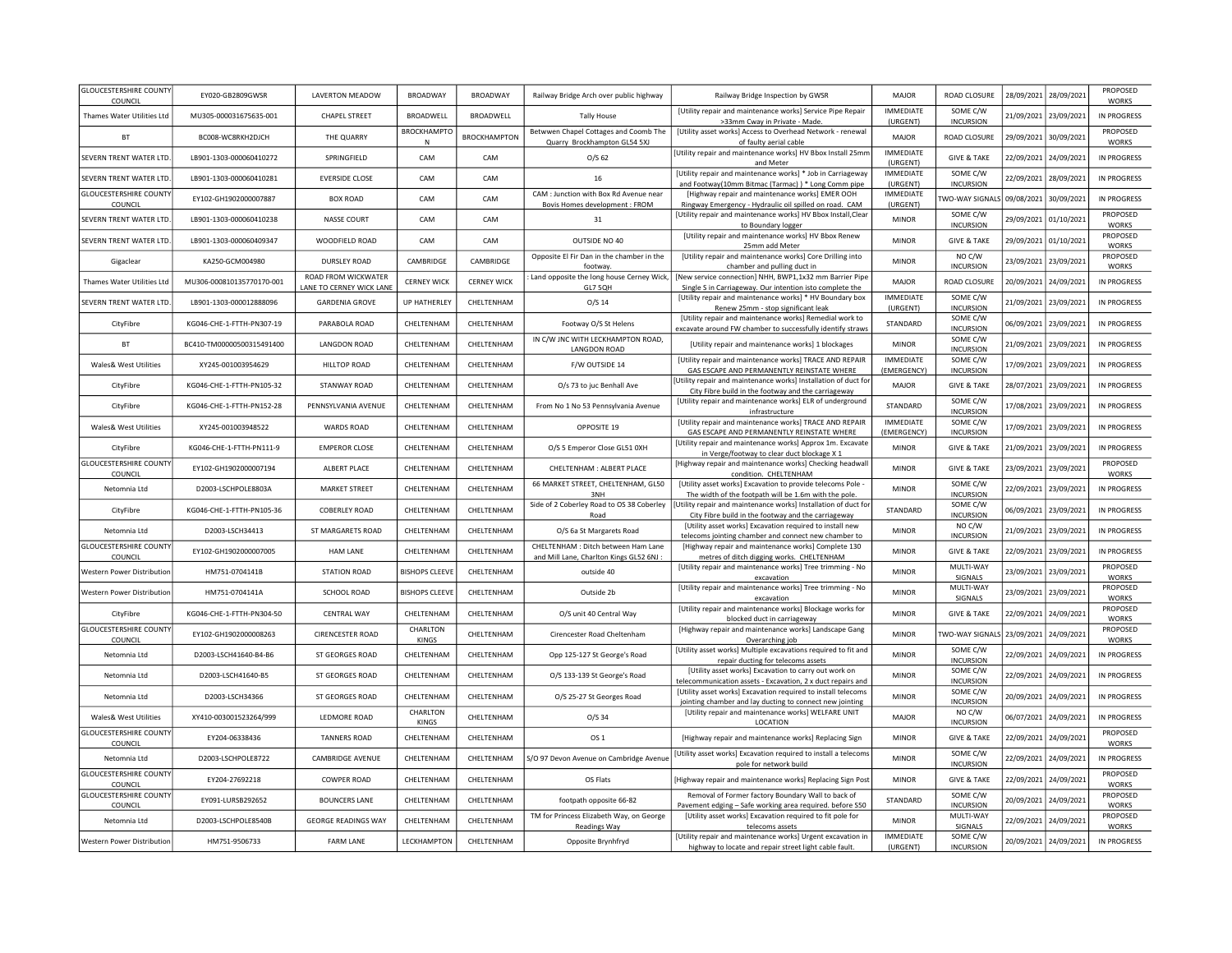| <b>GLOUCESTERSHIRE COUNTY</b><br>COUNCIL | EY102-GH1902000007023     | ST STEPHENS ROAD                      | CHELTENHAM           | CHELTENHAM        | 3AA): ST STEPHENS ROAD                                                       | CHELTENHAM : Junction Suffolk Road (GL51   [Highway repair and maintenance works] To replace existing<br>swan neck gully pot for new CHELTENHAM | <b>MAJOR</b>                 | ROAD CLOSURE                 | 24/09/2021 | 24/09/2021            | <b>PROPOSED</b><br><b>WORKS</b> |
|------------------------------------------|---------------------------|---------------------------------------|----------------------|-------------------|------------------------------------------------------------------------------|-------------------------------------------------------------------------------------------------------------------------------------------------|------------------------------|------------------------------|------------|-----------------------|---------------------------------|
| <b>Western Power Distribution</b>        | HM751-0704118             | MILL STREET                           | CHELTENHAM           | CHELTENHAM        | Opposite Sailsbury                                                           | [Permanent reinstatement] Link box cover/frame<br>repair/replacement - No excavation                                                            | <b>MINOR</b>                 | SOME C/W<br><b>INCURSION</b> | 24/09/2021 | 24/09/2021            | PROPOSED<br>PERMANENT           |
| Netomnia I td                            | D2003-LSCHPOLE8540A       | PRINCESS ELIZABETH WAY                | CHELTENHAM           | CHELTENHAM        | Opp jct George Readings Way on Princess<br>Elizabeth Way (Shell Arle)        | [Utility asset works] Excavation required to fit pole for<br>telecoms assets                                                                    | <b>MINOR</b>                 | MULTI-WAY<br>SIGNALS         | 22/09/2021 | 24/09/2021            | PROPOSED<br><b>WORKS</b>        |
| <b>BT</b>                                | BC410-TM00000500315722800 | MAPI F DRIVE                          | CHARLTON<br>KINGS    | CHELTENHAM        | SS1FHX83, S/O 1A CEDAR CLOSE ON, MAPLE<br>DRIVE                              | [Utility repair and maintenance works] Excavate 1 location (s<br>to expose/repair existing ducts in Footway, Install 1m of 1                    | <b>IMMEDIATE</b><br>(URGENT) | SOME C/W<br><b>INCURSION</b> | 22/09/2021 | 24/09/2021            | IN PROGRESS                     |
| CityFibre                                | KG046-CHE-1-FTTH-PN111-4  | <b>FIDDLERS GREEN LANE</b>            | CHELTENHAM           | CHELTENHAM        | Juc Camberwell road - juc Marsland road                                      | [Utility repair and maintenance works] 2 way duct and box<br>built to be built                                                                  | STANDARD                     | <b>GIVE &amp; TAKE</b>       | 06/09/2021 | 24/09/2021            | IN PROGRESS                     |
| CityFibre                                | KG046-CHE-1-FTTH-PN160-11 | <b>BROOKLYN ROAD</b>                  | CHELTENHAM           | CHELTENHAM        | Brooklyn Road junction with Arle Road                                        | [Utility repair and maintenance works] TM light head set up,<br>for works on Arle Road                                                          | STANDARD                     | MULTI-WAY<br>SIGNALS         | 14/09/2021 | 24/09/2021            | IN PROGRESS                     |
| SEVERN TRENT WATER LTD.                  | 18901-1303-000012889601   | <b>BROOKLYN ROAD</b>                  | CHELTENHAM           | <b>CHEITENHAM</b> | $O/S$ 29                                                                     | [Utility repair and maintenance works] HV Bbox Install 25mn<br>and Meter                                                                        | IMMEDIATE<br>(URGENT)        | <b>GIVE &amp; TAKE</b>       | 22/09/2021 | 24/09/2021            | IN PROGRESS                     |
| CityFibre                                | KG046-CHE-1-FTTH-PN160-8  | ARLE ROAD                             | CHELTENHAM           | CHELTENHAM        | Juc brooklyn Gardens - Grevil road                                           | Utility repair and maintenance works] Installation of duct fo<br>City Fibre build in the footway and the carriageway                            | STANDARD                     | MULTI-WAY<br>SIGNALS         | 13/09/2021 | 24/09/2021            | IN PROGRESS                     |
| <b>GLOUCESTERSHIRE COUNTY</b><br>COUNCIL | EY204-11399689            | <b>EAST APPROACH DRIVE</b>            | CHELTENHAM           | CHELTENHAM        | OS 24                                                                        | [Highway repair and maintenance works] Column Realign                                                                                           | <b>MINOR</b>                 | <b>GIVE &amp; TAKE</b>       | 22/09/2021 | 24/09/2021            | PROPOSED<br>WORKS               |
| SEVERN TRENT WATER LTD.                  | LB901-1303-000012880736   | <b>UNWIN ROAD</b>                     | CHELTENHAM           | CHELTENHAM        | O/S NO 71                                                                    | [Utility repair and maintenance works] HV Bbox Renew<br>25mm add Meter                                                                          | <b>MINOR</b>                 | SOME C/W<br><b>INCURSION</b> | 22/09/2021 | 24/09/2021            | IN PROGRESS                     |
| CityFibre                                | KG046-CHE-1-FTTH-PN304-52 | ARLE AVENUE                           | CHELTENHAM           | CHELTENHAM        | Opp 11 Arle Ave                                                              | [Utility repair and maintenance works] Blocked pole bend                                                                                        | <b>MINOR</b>                 | <b>GIVE &amp; TAKE</b>       | 22/09/2021 | 24/09/2021            | PROPOSED<br><b>WORKS</b>        |
| <b>GLOUCESTERSHIRE COUNTY</b><br>COUNCIL | EY204-02438470            | DEVON AVENUE                          | CHELTENHAM           | CHELTENHAM        | OS 1                                                                         | [Highway repair and maintenance works] Sign Replacement                                                                                         | <b>MINOR</b>                 | <b>GIVE &amp; TAKE</b>       | 22/09/2021 | 24/09/2021            | PROPOSED<br><b>WORKS</b>        |
| Netomnia Ltd                             | D2003-LSCHPOLE8725        | DEVON AVENUE                          | CHELTENHAM           | CHELTENHAM        | O/S 27 Devon Avenue                                                          | [Utility asset works] Excavation required to install telecoms<br>pole                                                                           | <b>MINOR</b>                 | SOME C/W<br><b>INCURSION</b> | 22/09/2021 | 24/09/2021            | IN PROGRESS                     |
| Netomnia Ltd                             | D2003-LSCHPOLE8726        | DEVON AVENUE                          | CHELTENHAM           | CHELTENHAM        | S/O 2 Somerset Avenue on Devon Avenue                                        | [Utility asset works] Excavation required to install a telecoms<br>pole                                                                         | <b>MINOR</b>                 | SOME C/W<br><b>INCURSION</b> | 22/09/2021 | 24/09/2021            | IN PROGRESS                     |
| Netomnia I td                            | D2003-LSCH41506-B28       | <b>BOWBRIDGE LANE</b>                 | PRESTBURY            | CHELTENHAM        | O/S Bowgates to O/S Manor House,<br><b>Bowbridge Lane</b>                    | [Utility asset works] Excavation required to lay 45m of new<br>telecoms ducting                                                                 | <b>MINOR</b>                 | SOME C/W<br><b>INCURSION</b> | 20/09/2021 | 24/09/2021            | IN PROGRESS                     |
| CityFibre                                | KG046-CHE-1-FTTH-PN111-6  | <b>TERRY RUCK CLOSE</b>               | CHELTENHAM           | CHELTENHAM        | Junction of Fiddlers Green Lane                                              | [Utility repair and maintenance works] Permit for TTL head<br>on junction of Fiddlers Green Lane                                                | STANDARD                     | MULTI-WAY<br>SIGNALS         | 13/09/2021 | 24/09/2021            | IN PROGRESS                     |
| <b>GLOUCESTERSHIRE COUNTY</b><br>COUNCIL | EY204-08230282            | <b>TEWKESBURY ROAD</b>                | CHELTENHAM           | CHELTENHAM        | On Central Res                                                               | [Highway repair and maintenance works] Replacing Sign Post                                                                                      | <b>MINOR</b>                 | <b>GIVE &amp; TAKE</b>       | 22/09/2021 | 24/09/2021            | PROPOSED<br>WORKS               |
| Netomnia Ltd                             | D2003-LSCH34511NL         | <b>TEWKESBURY ROAD</b>                | CHELTENHAM           | CHELTENHAM        | O/S 107b Tewksbury Road                                                      | [Utility asset works] excavation required to install new<br>telecoms jointing chamber and lay 3m ducting to connect                             | <b>MINOR</b>                 | NO C/W<br><b>INCURSION</b>   | 22/09/2021 | 24/09/2021            | IN PROGRESS                     |
| <b>GLOUCESTERSHIRE COUNTY</b><br>COUNCIL | EY102-GH1901000008407     | <b>TEWKESBURY ROAD</b>                | CHELTENHAM           | CHELTENHAM        | CHELTENHAM : Near gym from Summit of<br>bridge by homebase : TEWKESBURY ROAD | [Highway repair and maintenance works] EMER In Hours<br>Jnsafe Asset - barrier damaged drain advanced warning sign:                             | <b>IMMEDIATE</b><br>(URGENT) | LANE CLOSURE                 | 22/09/2021 | 24/09/2021            | IN PROGRESS                     |
| CityFibre                                | KG046-CHE-1-FTTH-PN306-18 | MILLBROOK STREET                      | CHELTENHAM           | CHELTENHAM        | CW pit opposite New Penny Gardens                                            | [Utility repair and maintenance works] TO CLEAR 1 X<br>BLOCKAGE CW6 BOX OPPOSITE NEWPENNY COURT IN FW                                           | <b>MINOR</b>                 | SOME C/W<br><b>INCURSION</b> | 22/09/2021 | 24/09/2021            | PROPOSED<br>WORKS               |
| SEVERN TRENT WATER LTD.                  | LB901-1303-000012873641   | <b>GREENHILLS ROAD</b>                | CHARLTON<br>KINGS    | CHELTENHAM        | C/O <sub>2</sub>                                                             | [Utility repair and maintenance works] * HV Bbox Repair add<br>Meter * CARRIAGEWAY TYPE 4 (UP TO 0.5 MSA) * Significant                         | <b>MINOR</b>                 | NO C/W<br><b>INCURSION</b>   | 22/09/2021 | 24/09/2021            | IN PROGRESS                     |
| CityFibre                                | KG046-CHE-1-FTTH-PN304-51 | <b>ALSTONE MEWS</b>                   | CHELTENHAM           | CHELTENHAM        | o/s 11 - o/s 9 Alstone mews                                                  | [Utility repair and maintenance works] Bloackage works for<br>blocked duct in fw 2x blockages                                                   | <b>MINOR</b>                 | <b>GIVE &amp; TAKE</b>       | 22/09/2021 | 24/09/2021            | IN PROGRESS                     |
| CityFibre                                | KG046-CHE-1-FTTH-PN306-19 | <b>BROOKBANK CLOSE</b>                | CHELTENHAM           | CHELTENHAM        | O/S 42 BROOKBANK CLOSE GL50 3NN                                              | [Utility repair and maintenance works] TO CLEAR 1 X<br>BLOCKAGE O/S 42 BROOKBANK CLOSE IN FW                                                    | <b>MINOR</b>                 | SOME C/W<br><b>INCURSION</b> | 22/09/2021 | 24/09/2021            | IN PROGRESS                     |
| <b>GLOUCESTERSHIRE COUNTY</b><br>COUNCIL | EY204-80099045            | ACCESS ROAD OFF<br>TEWKESBURY ROAD TO | CHELTENHAM           | CHELTENHAM        | Jn Tewkesbury Road                                                           | [Highway repair and maintenance works] Replacing 2 x Sign<br>Posts                                                                              | <b>MINOR</b>                 | <b>GIVE &amp; TAKE</b>       | 22/09/2021 | 24/09/2021            | PROPOSED<br><b>WORKS</b>        |
| GTC                                      | ZP005-76635-CMU           | <b>GRETTON ROAD</b>                   | <b>GOTHERINGTON</b>  | CHELTENHAM        | Approx 85m from the junction with Manor<br>Lane                              | [Utility repair and maintenance works] To excavate to lay<br>new gas main to new development (2m Verge)                                         | <b>MINOR</b>                 | NO C/W<br><b>INCURSION</b>   | 22/09/2021 | 24/09/2021            | IN PROGRESS                     |
| Wales& West Utilities                    | XY244-004000171569        | <b>BADGEWORTH LANE</b>                | BADGEWORTH           | CHELTENHAM        | O/S ASHLEY VILLA LAYING TO NEWBUILD                                          | [Utility repair and maintenance works] LAY NEW GAS<br>SERVICE 11M PUBLIC                                                                        | STANDARD                     | 'WO-WAY SIGNALS 21/09/2021   |            | 24/09/2021            | <b>IN PROGRESS</b>              |
| <b>GLOUCESTERSHIRE COUNTY</b><br>COUNCIL | EY102-GH1902000008315     | <b>GREET ROAD</b>                     | <b>WINCHCOMBE</b>    | CHELTENHAM        | CHELTENHAM GREET ROAD                                                        | [Highway repair and maintenance works] CCTV drainage<br>investigation                                                                           | <b>MINOR</b>                 | MULTI-WAY<br>SIGNALS         | 23/09/2021 | 24/09/2021            | PROPOSED<br><b>WORKS</b>        |
| <b>GLOUCESTERSHIRE COUNTY</b><br>COUNCIL | EY102-GH1902000008312     | <b>EVESHAM ROAD</b>                   | GREET                | CHELTENHAM        | Evesham Road Cheltenham                                                      | [Highway repair and maintenance works] CCTV drainage<br>investigation                                                                           | <b>MINOR</b>                 | MULTI-WAY<br>SIGNALS         | 23/09/2021 | 24/09/2021            | PROPOSED<br><b>WORKS</b>        |
| <b>GLOUCESTERSHIRE COUNTY</b><br>COUNCIL | EY102-GH1902000008314     | <b>BECKETTS LANE</b>                  | GREET                | CHELTENHAM        | Becketts Lane Cheltenham                                                     | [Highway repair and maintenance works] CCTV drainage<br>investigation                                                                           | <b>MINOR</b>                 | MULTI-WAY<br>SIGNALS         |            | 23/09/2021 24/09/2021 | PROPOSED<br><b>WORKS</b>        |
| Western Power Distribution               | HM744-0703940             | <b>CHURCH LANE</b>                    | STANLEY<br>PONTLARGE | CHELTENHAM        | adjacent to the cottage                                                      | [Utility repair and maintenance works] Urgent - Sign and<br>Guard Generator - No Excavation                                                     | <b>IMMEDIATE</b><br>(URGENT) | NO C/W<br><b>INCURSION</b>   |            | 11/09/2021 24/09/2021 | <b>IN PROGRESS</b>              |
| <b>GLOUCESTERSHIRE COUNTY</b><br>COUNCIL | EY102-GH1902000008313     | MARKET LANE                           | GREET                | CHELTENHAM        | Market Lane Cheltenham                                                       | [Highway repair and maintenance works] CCTV drainage<br>investigation                                                                           | <b>MINOR</b>                 | MULTI-WAY<br>SIGNALS         | 23/09/2021 | 24/09/2021            | PROPOSED<br><b>WORKS</b>        |
| SEVERN TRENT WATER LTD.                  | LB525-A7W-12758096A       | PENNYLANDS WAY                        | WINCHCOMBE           | CHELTENHAM        | junction of greet road                                                       | [Utility asset works] permit is for light head only work is in<br>conjunction with mains renewals on greet road                                 | <b>MINOR</b>                 | MULTI-WAY<br>SIGNALS         | 22/09/2021 | 25/09/2021            | PROPOSED<br><b>WORKS</b>        |
| <b>BT</b>                                | BC008-PTMS286112B         | SWINDON ROAD                          | CHELTENHAM           | CHELTENHAM        | SWINDON ROAD BY ST PAULS STREET<br>SOUTH CHELTENHAM GLOUCESTERSHIRE          | [Utility asset works] THREE WAY LIGHTS ARE REQUIRED IN<br>ORDER TO ACCESS THE NETWORK TO CARRY OUT POLE TEST                                    | <b>MINOR</b>                 | MULTI-WAY<br>SIGNALS         | 26/09/2021 | 26/09/2021            | PROPOSED<br><b>WORKS</b>        |
| BT                                       | BC008-PTMS286112A         | ST PAULS STREET SOUTH                 | CHELTENHAM           | CHELTENHAM        | SWINDON ROAD BY ST PAULS STREET<br>SOUTH CHELTENHAM GLOUCESTERSHIRE          | [Utility asset works] THREE WAY LIGHTS ARE REQUIRED IN<br>ORDER TO ACCESS THE NETWORK TO CARRY OUT POLE TEST                                    | <b>MINOR</b>                 | MULTI-WAY<br>SIGNALS         | 26/09/2021 | 26/09/2021            | PROPOSED<br>WORKS               |
| SEVERN TRENT WATER LTD.                  | LB529-A7W-12758055A       | <b>GREET ROAD</b>                     | WINCHCOMBE           | CHELTENHAM        | from old station house to kenelm rise                                        | Utility asset works] Water Quality scheme to renew 752m of<br>existing water mains in carriageway and footway along Greet                       | <b>MAJOR</b>                 | MULTI-WAY<br>SIGNALS         | 05/07/2021 | 26/09/2021            | <b>IN PROGRESS</b>              |
| Netomnia Ltd                             | D2003-LSCH41657-B1        | ST JAMES STREET                       | CHELTENHAM           | CHELTENHAM        | Opp 44-48 St James Place                                                     | [Utility asset works] excavation required to locate and clear<br>blockages in telecoms ducting                                                  | <b>MINOR</b>                 | SOME C/W<br><b>INCURSION</b> | 23/09/2021 | 27/09/2021            | PROPOSED<br><b>WORKS</b>        |
| Netomnia Ltd                             | D2003-LSCH41657-B2        | ST JAMES STREET                       | CHELTENHAM           | CHELTENHAM        | O/S 14 St James Place                                                        | [Utility asset works] excavation required to locate and clear<br>blockages in telecoms ducting                                                  | <b>MINOR</b>                 | SOME C/W<br><b>INCURSION</b> |            | 23/09/2021 27/09/2021 | PROPOSED<br><b>WORKS</b>        |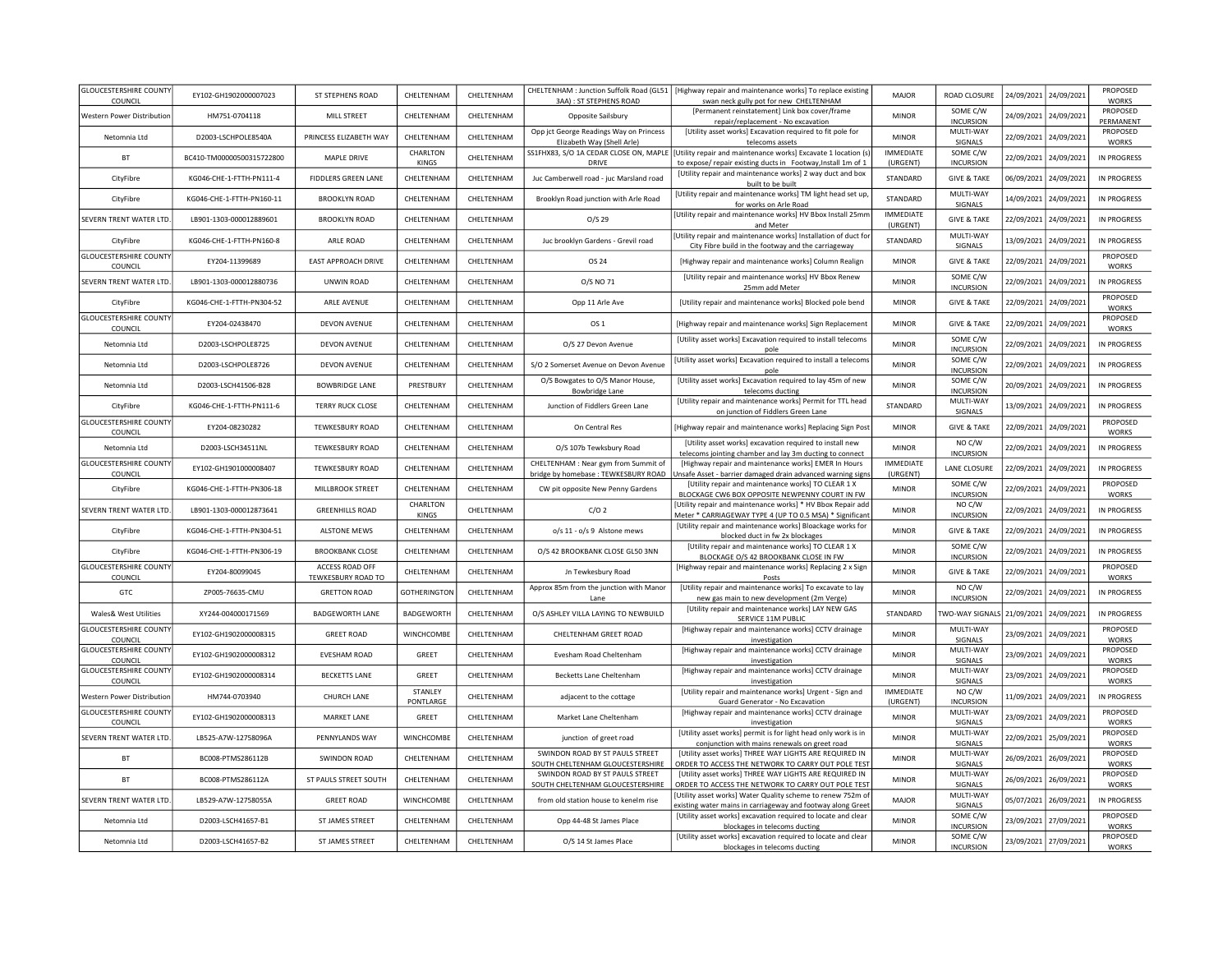| SEVERN TRENT WATER LTD                   | LB901-1303-000012883954   | <b>MEAD ROAD</b>         | CHELTENHAM          | CHELTENHAM | 39                                                                                    | [Utility repair and maintenance works] HV Bbox Install 25mm<br>and Meter                                               | <b>MINOR</b>                     | <b>GIVE &amp; TAKE</b>             |            | 23/09/2021 27/09/2021 | IN PROGRESS                    |
|------------------------------------------|---------------------------|--------------------------|---------------------|------------|---------------------------------------------------------------------------------------|------------------------------------------------------------------------------------------------------------------------|----------------------------------|------------------------------------|------------|-----------------------|--------------------------------|
| <b>BT</b>                                | BC410-TM00000500310070401 | HAII ROAD                | CHELTENHAM          | CHELTENHAM | OPP NO20 HALL ROAD, CHELTNHAM, GL53<br>OHN. . HALL ROAD                               | <b>IUtility repair and maintenance works] Replace 1 existing</b>                                                       | <b>MINOR</b>                     | SOME C/W<br><b>INCURSION</b>       |            | 23/09/2021 27/09/2021 | PROPOSED                       |
| CityFibre                                | KG046-CHE-1-FTTH-PN103-13 | KIPLING ROAD             | CHELTENHAM          | CHELTENHAM | Junc Shelley Road/Kipling Road to Junc                                                | pole 0.5m x 0.5m<br>[Utility repair and maintenance works] Narrow trench to                                            | STANDARD                         | <b>GIVE &amp; TAKE</b>             |            | 14/09/2021 27/09/2021 | WORKS<br>IN PROGRESS           |
| CityFibre                                | KG046-CHE-1-FTTH-PN160-9  | <b>BROOKLYN GARDENS</b>  | CHELTENHAM          | CHELTENHAM | Kipling Road Wordsworth Avenue<br>Brooklyn Gardens jn with Arle road                  | instal Fibre duct, FW Tarmac approx 160m<br>[Utility repair and maintenance works] TM light head set up,               | STANDARD                         | MULTI-WAY                          |            | 14/09/2021 27/09/2021 | IN PROGRESS                    |
|                                          |                           |                          |                     |            |                                                                                       | for works on Arle Road<br>[Utility repair and maintenance works] TM light head set up,                                 |                                  | <b>SIGNALS</b><br>MULTI-WAY        |            |                       |                                |
| CityFibre                                | KG046-CHE-1-FTTH-PN160-10 | MERRIVILLE ROAD          | CHELTENHAM          | CHELTENHAM | Meriville Road in with Arle Road                                                      | for works on Arle Road                                                                                                 | STANDARD                         | SIGNALS<br>NO C/W                  |            | 14/09/2021 27/09/2021 | IN PROGRESS<br><b>PROPOSED</b> |
| <b>VIRGIN MEDIA</b>                      | NK110-ANSL030853          | <b>FLDON ROAD</b>        | CHELTENHAM          | CHELTENHAM | 61 ELDON ROAD CHELTENHAM GL52 6TX                                                     | [Utility repair and maintenance works] CLEAR BLOCKAGE IN<br>FOOTWAY                                                    | <b>MINOR</b>                     | <b>INCURSION</b>                   |            | 24/09/2021 27/09/2021 | <b>WORKS</b>                   |
| <b>VIRGIN MEDIA</b>                      | NK110-ANSL030929          | <b>UPPER BATH STREET</b> | CHELTENHAM          | CHELTENHAM | WILBURCLESE UPPER BATH STREET,<br>GLOUCESTERSHIRE, GL50 2BD                           | [Utility repair and maintenance works] INSTALL TEE IN<br>FOOTWAY                                                       | <b>MINOR</b>                     | NO C/W<br><b>INCURSION</b>         |            | 24/09/2021 27/09/2021 | PROPOSED<br><b>WORKS</b>       |
| Netomnia I td                            | D2003-LSCH42933-B15       | BATTLEDOWN APPROACH      | <b>CHEITENHAM</b>   | CHELTENHAM | O/S The Nest to O/S Hillview on Battledown<br>Approach                                | [Utility asset works] Excavation required to locate and clear<br>blockages in telecoms ducting                         | <b>MINOR</b>                     | SOME C/W<br><b>INCURSION</b>       |            | 23/09/2021 27/09/2021 | PROPOSED<br><b>WORKS</b>       |
| Netomnia I td                            | D2003-LSCH41597-B24-B25   | <b>BROOKLYN ROAD</b>     | CHELTENHAM          | CHELTENHAM | O/S 141-167 Brooklyn Road                                                             | [Utility asset works] Excavation to carry out work on<br>telecommunication assets - footway dig down to lay overlay    | <b>MINOR</b>                     | SOME C/W<br><b>INCURSION</b>       |            | 23/09/2021 27/09/2021 | PROPOSED<br>WORKS              |
| <b>GLOUCESTERSHIRE COUNTY</b>            | EY102-GH1902000007222     | <b>GLENFALL STREET</b>   | CHELTENHAM          | CHELTENHAM | CHELTENHAM : GLENFALL STREET                                                          | [Highway repair and maintenance works] Replace fluted                                                                  | <b>MINOR</b>                     | <b>GIVE &amp; TAKE</b>             |            | 27/09/2021 27/09/2021 | PROPOSED<br><b>WORKS</b>       |
| COUNCIL<br><b>VIRGIN MEDIA</b>           | NK110-ANSL030979          | <b>CLARENCE SQUARE</b>   | CHELTENHAM          | CHELTENHAM | FLAT 1 47 CLARENCE SQUARE,                                                            | channel Glenfall Street, CHELTENHAM<br>[Utility repair and maintenance works] CLEAR BLOCKED DUCT                       | <b>MINOR</b>                     | NO C/W                             | 24/09/2021 | 27/09/2021            | PROPOSED                       |
| <b>BT</b>                                |                           |                          |                     |            | GLOUCESTERSHIRE, GL50 4JR                                                             | IN FOOTWAY<br>[Utility repair and maintenance works] Access to                                                         |                                  | <b>INCURSION</b>                   |            |                       | <b>WORKS</b>                   |
|                                          | BC008-WBGDNR3S            | <b>CLEEVE ROAD</b>       | <b>GOTHERINGTON</b> | CHELTENHAM | os 5 Cleeve Road Gotherington GL52 9HB                                                | Underground structure - cable renewal to restore faulty<br>[Utility repair and maintenance works] Urgent excavation in | <b>MAJOR</b><br><b>IMMEDIATE</b> | ROAD CLOSURE<br>SOME C/W           |            | 20/09/2021 27/09/2021 | IN PROGRESS                    |
| Western Power Distributior               | HM751-2321215             | <b>BI ENHEIM ORCHARD</b> | SHURDINGTON         | CHELTENHAM | Outside No.1                                                                          | highway to locate and repair HV cable fault.                                                                           | (URGENT)                         | <b>INCURSION</b>                   | 09/09/2021 | 27/09/2021            | IN PROGRESS                    |
| <b>BT</b>                                |                           | <b>CIRENCESTER ROAD</b>  | CHARLTON            |            | JNC CHARLTON DRIVE AND O/S 2,                                                         | [Utility repair and maintenance works] CLEAR TWO                                                                       | <b>MINOR</b>                     | SOME C/W                           |            |                       | PROPOSED                       |
|                                          | BC410-TM00000500313218600 |                          | KINGS               | CHELTENHAM | <b>CIRENCESTER ROAD</b>                                                               | LOCKAGES AS FOLLOWS 1ST BLOCKAGE IS 16M FROM M/H                                                                       |                                  | <b>INCURSION</b>                   | 24/09/2021 | 28/09/2021            | <b>WORKS</b>                   |
| <b>GLOUCESTERSHIRE COUNT</b><br>COUNCIL  | FY102-GH1902000007246     | <b>GLOUCESTER ROAD</b>   | CHELTENHAM          | CHELTENHAM | CHELTENHAM : Opposite Esso Garage (GL51<br>7AT) : GLOUCESTER ROAD                     | [Highway repair and maintenance works] To re-erect<br>previously set aside post with Bus Lane sign. CHELTENHAM         | <b>MINOR</b>                     | <b>GIVE &amp; TAKE</b>             | 28/09/2021 | 28/09/2021            | PROPOSED<br>WORKS              |
| CityFibre                                | KG046-CHE-1-FTTH-PN114-30 | ROWANFIELD ROAD          | CHELTENHAM          | CHELTENHAM | O/S 108 Rowanfield Road to JCN of Libertus<br>Road                                    | [Utility repair and maintenance works] Excavation in<br>arriageway to lay duct. Also TM Head is required for works     | STANDARD                         | <b>GIVE &amp; TAKE</b>             | 15/09/2021 | 28/09/2021            | <b>IN PROGRESS</b>             |
| CityFibre                                | KG046-WRC-1-FTTH-PN114-31 | <b>GRIFFITHS AVENUE</b>  | CHELTENHAM          | CHELTENHAM | O/S 2 Griffiths Avenue to JCN of Liberts Road                                         | [Utility repair and maintenance works] Excavation in                                                                   | STANDARD                         | <b>GIVE &amp; TAKE</b>             | 15/09/2021 | 28/09/2021            | IN PROGRESS                    |
| <b>GLOUCESTERSHIRE COUNTY</b>            | EY203-17537736            | PRESTBURY ROAD           | CHELTENHAM          | CHELTENHAM | Works on the centre of roundabout.                                                    | Carriageway to lay duct<br>[Statutory infrastructure works] To replace 4no. sign posts                                 | <b>MINOR</b>                     | NO C/W                             | 28/09/2021 | 28/09/2021            | PROPOSED                       |
| COUNCIL<br>GTC                           | ZP001-N0003838-1/PENSPEN4 | PRIORS ROAD              | CHELTENHAM          | CHELTENHAM | Vehicles to be parked on side roads, not on<br>In the Footway, on Priors Road, at the | on centre of roundabout<br>[Utility repair and maintenance works] Notice to perform                                    | <b>MINOR</b>                     | <b>INCURSION</b><br>NO C/W         | 28/09/2021 | 28/09/2021            | <b>WORKS</b><br>PROPOSED       |
|                                          |                           |                          |                     |            | junction with Redmarley Road<br>O/S 1 Margrett Road to Opp 109 St Paul's              | normal routine functional check on site.<br>[Utility asset works] Excavation required to locate and clear              | <b>MINOR</b>                     | <b>INCURSION</b>                   |            |                       | WORKS<br>PROPOSED              |
| Netomnia Ltd                             | D2003-LSCH41671-B8A       | MARGRETT ROAD            | CHELTENHAM          | CHELTENHAM | Road                                                                                  | blockages in telecoms ducts<br>[Utility asset works] Excavation to carry out work on                                   |                                  | <b>GIVE &amp; TAKE</b><br>SOME C/W | 24/09/2021 | 28/09/2021            | <b>WORKS</b><br>PROPOSED       |
| Netomnia Ltd                             | D2003-LSCH41671-B6        | MARGRETT ROAD            | CHELTENHAM          | CHELTENHAM | O/S 41/43 Margrett Road                                                               | telecommunication assets / pole bend in footway                                                                        | <b>MINOR</b>                     | <b>INCURSION</b>                   | 24/09/2021 | 28/09/2021            | WORKS                          |
| SEVERN TRENT WATER LTD                   | LB901-1303-000012886437   | <b>BRIDGE STREET</b>     | CHELTENHAM          | CHELTENHAM | O/S <sub>7</sub>                                                                      | [Utility repair and maintenance works] HV Bbox Install 25mm<br>and Meter                                               | <b>MINOR</b>                     | SOME C/W<br><b>INCURSION</b>       | 24/09/2021 | 28/09/2021            | PROPOSED<br>WORKS              |
| CityFibre                                | KG046-CHE-1-FTTH-PN159-13 | <b>LAXTON ROAD</b>       | CHELTENHAM          | CHELTENHAM | OS 2 Laxton Road to junc Laxton<br>Road/Dowty Road                                    | [Utility repair and maintenance works] Narrow trench to<br>base of Openreach DP in Footway Aprox 37m                   | STANDARD                         | <b>GIVE &amp; TAKE</b>             |            | 14/09/2021 28/09/2021 | IN PROGRESS                    |
| Netomnia Ltd                             | D2003-LSCH42933-B21       | LYEFIELD ROAD WEST       | CHARLTON<br>KINGS   | CHELTENHAM | O/S 25-37 Lyfield Road                                                                | [Utility repair and maintenance works] Multiple excavations<br>required to locate & clear blockages in telecoms duct   | <b>MINOR</b>                     | SOME C/W<br><b>INCURSION</b>       | 24/09/2021 | 28/09/2021            | PROPOSED<br>WORKS              |
| <b>GLOUCESTERSHIRE COUNTY</b><br>COUNCIL | EY102-GH1902000007248     | MONTPELLIER STREET       | CHELTENHAM          | CHELTENHAM | CHELTENHAM On island opposite Rotunda<br>Tavern (GL50 1SX) : MONTPELLIER STREET       | [Highway repair and maintenance works] To replace two<br>3.5m 76mm damaged sign posts and existing Directional         | <b>MINOR</b>                     | <b>GIVE &amp; TAKE</b>             | 28/09/2021 | 28/09/2021            | PROPOSED<br>WORKS              |
| CityFibre                                | KG046-CHE-1-FTTH-PN103-16 | PITMAN ROAD              | CHELTENHAM          | CHELTENHAM | Junc Monks Croft/Pitman Road to Junc                                                  | [Utility repair and maintenance works] Narrow trench in                                                                | STANDARD                         | <b>GIVE &amp; TAKE</b>             | 17/09/2021 | 28/09/2021            | IN PROGRESS                    |
|                                          |                           |                          |                     |            | Pitman Road/Wasley Road<br>O/S 1 Margrett Road to Opp 109 St Paul's                   | verge/tarmac FW approx 190m with 1 X road crossing<br>[Utility asset works] Excavation required to locate and clear    |                                  |                                    |            |                       | PROPOSED                       |
| Netomnia Ltd                             | D2003-LSCH41671-B8B       | ST PAULS ROAD            | CHELTENHAM          | CHELTENHAM | Road                                                                                  | blockages in telecoms ducts and test rod and rope duct                                                                 | <b>MINOR</b>                     | <b>GIVE &amp; TAKE</b>             | 24/09/2021 | 28/09/2021            | WORKS                          |
| Netomnia Ltd                             | D2003-LSCH41586-B31A      | <b>CLEEVEMOUNT ROAD</b>  | CHELTENHAM          | CHELTENHAM | O/S 33 Cleevemont Road to O/S 20<br>Cakebridge Road                                   | [Utility asset works] Excavation required to install 18m of<br>telecoms ducting                                        | <b>MINOR</b>                     | MULTI-WAY<br>SIGNALS               |            | 24/09/2021 28/09/2021 | PROPOSED<br>WORKS              |
| <b>VIRGIN MEDIA</b>                      | NK110-ANSL031037          | SUFFOLK SQUARE           | CHELTENHAM          | CHELTENHAM | FLAT 3 STRATFORD HOUSE ON SUFFOLK<br>SQUARE, GLOUCESTERSHIRE, GL50 2EB                | Utility repair and maintenance works] CLEAR BLOCKED DUCT<br>IN FOOTWAY                                                 | <b>MINOR</b>                     | NO C/W<br><b>INCURSION</b>         |            | 27/09/2021 28/09/2021 | PROPOSED<br>WORKS              |
| <b>GLOUCESTERSHIRE COUNTY</b>            | EY102-GH1902000007237     | <b>HAYDEN ROAD</b>       | CHELTENHAM          | CHELTENHAM | CHELTENHAM : outside 5 Orchard Park                                                   | [Highway repair and maintenance works] To replace 3.5m                                                                 | <b>MINOR</b>                     | <b>GIVE &amp; TAKE</b>             |            | 28/09/2021 28/09/2021 | PROPOSED                       |
| COUNCIL                                  | D2003-LSCH41586-B31B      | CAKEBRIDGE ROAD          |                     |            | (GL51 0SN) : HAYDEN ROAD<br>O/S 33 Cleevemont Road to O/S 20                          | 76mm damaged sign post and 2x 600mm existing signs<br>[Utility asset works] Excavation required to install 18m of      | <b>MINOR</b>                     | MULTI-WAY                          |            |                       | WORKS<br>PROPOSED              |
| Netomnia Ltd                             |                           |                          | CHELTENHAM          | CHELTENHAM | Cakebridge Road<br>MONTPELLIER HOUSE MONTPELLIER DRIVE                                | telecoms ducting<br>[Utility repair and maintenance works] INSTALL TEE IN                                              |                                  | SIGNALS<br>NO C/W                  |            | 24/09/2021 28/09/2021 | WORKS<br>PROPOSED              |
| <b>VIRGIN MEDIA</b>                      | NK110-ANSL030991          | MONTPELLIER DRIVE        | CHELTENHAM          | CHELTENHAM | CHELTENHAM GL50 1TY                                                                   | <b>FOOTWAY</b>                                                                                                         | <b>MINOR</b>                     | <b>INCURSION</b>                   |            | 27/09/2021 28/09/2021 | <b>WORKS</b>                   |
| CityFibre                                | KG046-CHE-1-FTTH-PN301-38 | <b>GLOUCESTER ROAD</b>   | CHELTENHAM          | CHELTENHAM | O/S 59 GLOUCESTER ROAD & JUNCTION<br><b>SCHOLARS COURT</b>                            | [Utility repair and maintenance works] Approx 10m. Excavate<br>in Verge, Footway & Carriageway to install fibre optic  | STANDARD                         | SOME C/W<br><b>INCURSION</b>       |            | 22/09/2021 29/09/2021 | IN PROGRESS                    |
| <b>GLOUCESTERSHIRE COUNTY</b><br>COUNCIL | EY204-39831929            | <b>TIVOLI ROAD</b>       | CHELTENHAM          | CHELTENHAM | OS 22                                                                                 | [Highway repair and maintenance works] Replacing Column                                                                | <b>MINOR</b>                     | <b>GIVE &amp; TAKE</b>             |            | 27/09/2021 29/09/2021 | PROPOSED<br><b>WORKS</b>       |
| <b>VIRGIN MEDIA</b>                      | NK110-ANSL029860          | KINGSVILLE ROAD          | CHELTENHAM          | CHELTENHAM | o/s CARECO UNIT V, KINGSVILLE ROAD,<br>GLOUCESTERSHIRE, GL51 9LX                      | [Utility repair and maintenance works] LAY DUCT 1m IN F/W                                                              | <b>MINOR</b>                     | SOME C/W<br><b>INCURSION</b>       |            | 27/09/2021 29/09/2021 | PROPOSED<br>WORKS              |
| Netomnia Ltd                             | D2003-LSCH41498-B30       | CROMWELL ROAD            | CHELTENHAM          | CHELTENHAM | O/S 147 Cromwell Road                                                                 | [Utility asset works] Excavation required to carry out repair                                                          | <b>MINOR</b>                     | SOME C/W                           |            | 27/09/2021 29/09/2021 | PROPOSED                       |
|                                          |                           |                          |                     |            | O/S 14-18 Orchard Way, over junction of                                               | on telecoms ducting<br>[Utility asset works] Excavation required to install overlay of                                 |                                  | <b>INCURSION</b><br>MULTI-WAY      |            |                       | <b>WORKS</b><br>PROPOSED       |
| Netomnia Ltd                             | D2003-LSCH41597-B8B       | ORCHARD WAY              | CHELTENHAM          | CHELTENHAM | Orchard Avenue                                                                        | telecoms ducting                                                                                                       | <b>MINOR</b>                     | SIGNALS                            |            | 27/09/2021 29/09/2021 | <b>WORKS</b>                   |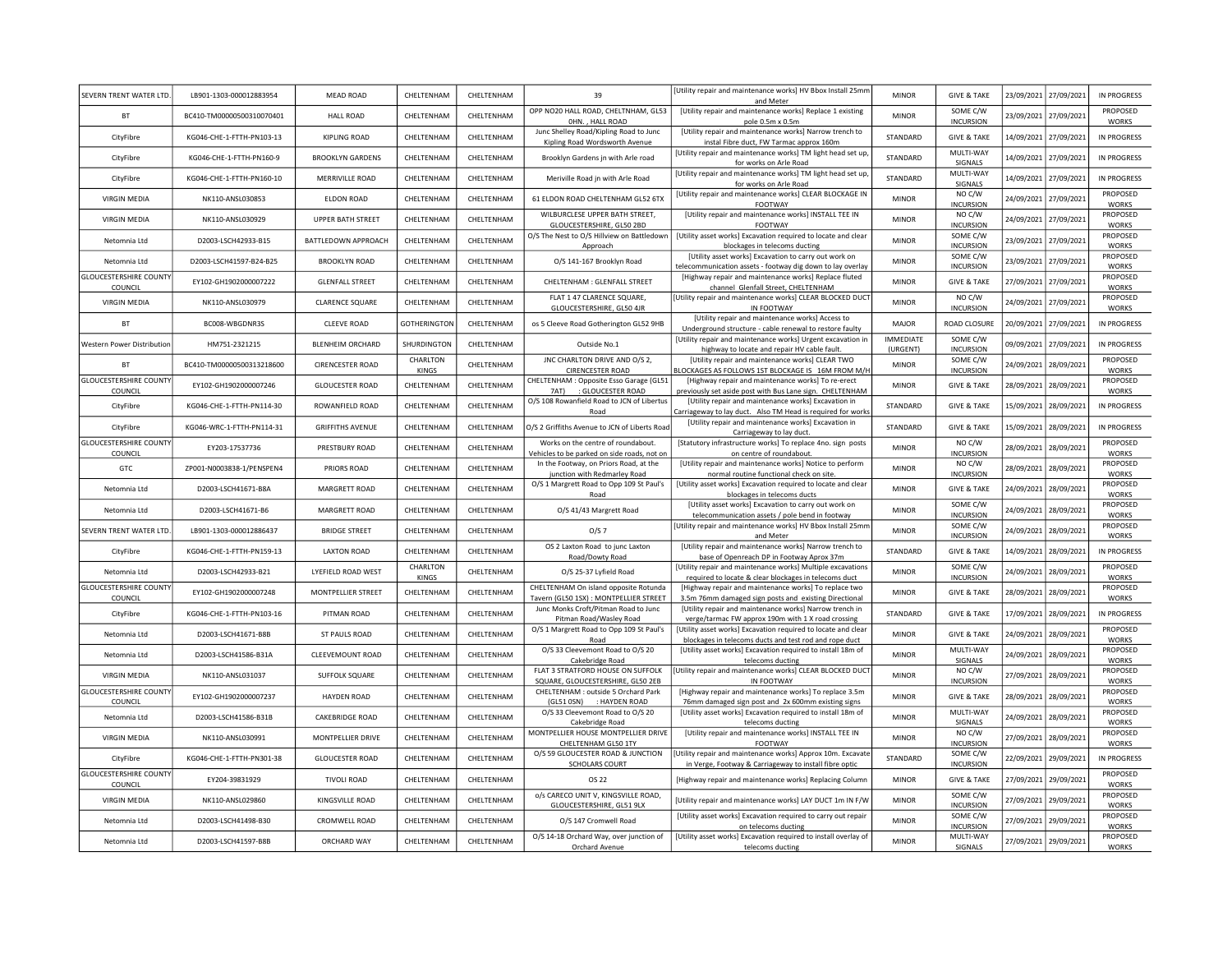| SEVERN TRENT WATER LTD                   | LB701-2302-000012832197A  | <b>CLEEVE VIEW ROAD</b>                       | CHELTENHAM               | CHELTENHAM | <b>OUTSIDE NUMBER 85</b>                                                       | [Optional permit no fee] FC - COLUS - TLH FOR WHADDON<br>ROAD -REPAIR/REPLACE DEFECTOVE FRAME AND COVER                    | <b>MINOR</b>                    | MULTI-WAY<br>SIGNALS         | 29/09/2021 | 29/09/2021            | PROPOSED<br><b>WORKS</b>        |
|------------------------------------------|---------------------------|-----------------------------------------------|--------------------------|------------|--------------------------------------------------------------------------------|----------------------------------------------------------------------------------------------------------------------------|---------------------------------|------------------------------|------------|-----------------------|---------------------------------|
| SEVERN TRENT WATER LTD                   | LB701-2302-000012832197B  | <b>SEVERN ROAD</b>                            | CHELTENHAM               | CHELTENHAM | <b>OUTSIDE NUMBER 85</b>                                                       | [Optional permit no fee] FC - COLUS - TLH FOR WHADDON<br>ROAD - REPAIR/REPLACE DEFECTOVE FRAME AND COVER                   | <b>MINOR</b>                    | MULTI-WAY<br>SIGNALS         |            | 29/09/2021 29/09/2021 | PROPOSED<br>WORKS               |
| CityFibre                                | KG046-CHE-1-FTTH-PN306-20 | ARLE AVENUE                                   | CHELTENHAM               | CHELTENHAM | ARLE AVENUE JUNCTION LOWER MILL<br>STREET                                      | Utility repair and maintenance works] Approx 10m. Excavate<br>in footway & Carriagewayto install fibre optic apparatus 8M  | <b>MINOR</b>                    | <b>GIVE &amp; TAKE</b>       | 25/09/2021 | 29/09/2021            | PROPOSED<br><b>WORKS</b>        |
| <b>GLOUCESTERSHIRE COUNTY</b><br>COUNCIL | FY204-16675095            | <b>VINEYARDS CLOSE</b>                        | CHARLTON<br><b>KINGS</b> | CHELTENHAM | OS 14                                                                          | [Highway repair and maintenance works] Column<br>Replacement                                                               | <b>MINOR</b>                    | <b>GIVE &amp; TAKE</b>       | 27/09/2021 | 29/09/2021            | PROPOSED<br><b>WORKS</b>        |
| CityFibre                                | KG046-CHE-1-FTTH-PN163-19 | <b>DEVON AVENUE</b>                           | CHELTENHAM               | CHELTENHAM | DEVON AVENUE /JUNCTION CAMBRIDGE<br>AVENUE                                     | [Utility repair and maintenance works] Approx 1m. Excavate<br>in footway to install fibre optic apparatus                  | <b>MINOR</b>                    | NO C/W<br><b>INCURSION</b>   | 27/09/2021 | 29/09/2021            | PROPOSED<br><b>WORKS</b>        |
| SEVERN TRENT WATER LTD                   | LB701-2302-000012832197   | WHADDON ROAD                                  | CHELTENHAM               | CHELTENHAM | <b>OUTSIDE NUMBER 85</b>                                                       | [Utility repair and maintenance works] * FC - COLUS -<br>REPAIR/REPLACE DEFECTOVE FRAME AND COVER                          | <b>MINOR</b>                    | MULTI-WAY<br>SIGNALS         | 29/09/2021 | 29/09/2021            | PROPOSED<br><b>WORKS</b>        |
| Netomnia Ltd                             | D2003-LSCH41597-B8A       | ORCHARD AVENUE                                | CHELTENHAM               | CHELTENHAM | O/S 3 Orchard Avenue to junction of<br>Orchard Avenue and Orchard Way          | [Utility asset works] Excavation required to install overlay for<br>telecoms ducting                                       | <b>MINOR</b>                    | MULTI-WAY<br>SIGNALS         | 27/09/2021 | 29/09/2021            | PROPOSED<br><b>WORKS</b>        |
| Western Power Distribution               | HM751-2319500             | LONDON ROAD                                   | CHARLTON<br>KINGS        | CHELTENHAM | Footpath outside new development                                               | New service connection] 5 joint holes in tarmac footway and<br>10m trenching in tarmac footway for new supply              | STANDARD                        | SOME C/W<br><b>INCURSION</b> | 22/09/2021 | 29/09/2021            | IN PROGRESS                     |
| <b>GLOUCESTERSHIRE COUNTY</b><br>COUNCIL | EY204-88520488            | FOOTWAY FROM PRESTBURY<br>ROAD TO MENDIP ROAD | CHELTENHAM               | CHELTENHAM | SO 42B Mendip Road                                                             | [Highway repair and maintenance works] Column<br>Replacement                                                               | <b>MINOR</b>                    | <b>GIVE &amp; TAKE</b>       | 27/09/2021 | 29/09/2021            | PROPOSED<br><b>WORKS</b>        |
| <b>GLOUCESTERSHIRE COUNTY</b><br>COUNCIL | EY204-41360448            | FOOTWAY FROM SUFFOLK<br>ROAD TO LYPIATT ROAD  | CHELTENHAM               | CHELTENHAM | Side of Lypiatt Court                                                          | [Highway repair and maintenance works] Replacing Column                                                                    | <b>MINOR</b>                    | <b>GIVE &amp; TAKE</b>       | 27/09/2021 | 29/09/2021            | PROPOSED<br><b>WORKS</b>        |
| Netomnia Ltd                             | D2003-LSCH41671-B16       | <b>DENMAN AVENUE</b>                          | CHELTENHAM               | CHELTENHAM | O/S 77 Denman Ave                                                              | [Utility asset works] Excavation required to install a new<br>telecoms jointing chamber and lay ducting to connect new     | <b>MINOR</b>                    | SOME C/W<br><b>INCURSION</b> | 27/09/2021 | 29/09/2021            | PROPOSED<br><b>WORKS</b>        |
| Western Power Distribution               | HM751-6005992             | MILLHAM ROAD                                  | <b>BISHOPS CLEEVE</b>    | CHELTENHAM | Outside No. 55                                                                 | [Utility repair and maintenance works] Urgent excavation in<br>highway to locate and repair LV cable fault.                | <b>IMMEDIATE</b><br>(URGENT)    | SOME C/W<br><b>INCURSION</b> | 19/09/2021 | 29/09/2021            | IN PROGRESS                     |
| Western Power Distribution               | HM751-6005644             | <b>BARKERS LEYS</b>                           | <b>BISHOPS CLEEVE</b>    | CHELTENHAM | Outside No. 7                                                                  | [Utility repair and maintenance works] Urgent excavation in<br>highway to locate and repair LV cable fault.                | <b>IMMEDIATE</b><br>(URGENT)    | SOME C/W<br><b>INCURSION</b> | 19/09/2021 | 29/09/2021            | IN PROGRESS                     |
| <b>BT</b>                                | BC410-TM00000500306726301 | 40292 LANE TO LOWER FARM<br>OXENTON           | OXENTON                  | CHELTENHAM | O\S 'THE COTTAGE' AND OPPOSITE SEVERN<br>TRENT WATER SITE, OXENTON VILLAGE, OF | [Utility repair and maintenance works] to change a decayed<br>BT pole out                                                  | <b>MINOR</b>                    | NO C/W<br><b>INCURSION</b>   | 29/09/2021 | 29/09/2021            | PROPOSED<br><b>WORKS</b>        |
| Gigaclear                                | KA030-CU008742            | <b>RUSHLEY LANE</b>                           | WINCHCOMBE               | CHELTENHAM | O/S Old Dairy Farm                                                             | [Utility repair and maintenance works] Fibre Optic Ducting<br>and Chamber                                                  | <b>MINOR</b>                    | WO-WAY SIGNALS               | 27/09/2021 | 29/09/2021            | PROPOSED<br>WORKS               |
| GTC                                      | ZP004-N0013318-1/PDS-1    | ARMSTRONG ROAD                                | <b>STOKE ORCHARD</b>     | CHELTENHAM | In footway outside 43 Armstrong Road,<br>Stoke Orchard, Gloucester             | [Utility repair and maintenance works] Excavation to joint<br>box and trench in F/W to lay 4m service connection for       | <b>MINOR</b>                    | NO C/W<br><b>INCURSION</b>   | 28/09/2021 | 29/09/2021            | PROPOSED<br>WORKS               |
| <b>VIRGIN MEDIA</b>                      | NK110-ANSL030459          | <b>GLOUCESTER ROAD</b>                        | <b>STAVERTON</b>         | CHELTENHAM | o/s CHELTENHAM REGENCY HOTEL TO<br>HAYDON LAURELS ON GLOUCESTER ROAD,          | Utility repair and maintenance works] LAY DUCT 18m IN F/W<br>& C/W                                                         | <b>MINOR</b>                    | SOME C/W<br><b>INCURSION</b> | 27/09/2021 | 29/09/2021            | PROPOSED<br>WORKS               |
| Wales& West Utilities                    | XY244-001003958274        | <b>GLOUCESTER ROAD</b>                        | CHELTENHAM               | CHELTENHAM | OUTSIDE 384                                                                    | [Utility repair and maintenance works] TRACE AND REPAIR<br>GAS ESCAPE AND PERMANENTLY REINSTATE WHERE                      | <b>IMMEDIATE</b><br>(EMERGENCY) | SOME C/W<br><b>INCURSION</b> | 22/09/2021 | 30/09/2021            | IN PROGRESS                     |
| Wales& West Utilities                    | XY244-004000172555        | <b>HETTON GARDENS</b>                         | CHELTENHAM               | CHELTENHAM | O/S SWIMMING POOL                                                              | [Utility repair and maintenance works] LAY NEW GAS<br>SERVICE 3M PUBLIC                                                    | STANDARD                        | SOME C/W<br><b>INCURSION</b> | 27/09/2021 | 30/09/2021            | <b>PROPOSED</b><br><b>WORKS</b> |
| SEVERN TRENT WATER LTD                   | LB922-5201-000006627215   | PARABOLA ROAD                                 | CHELTENHAM               | CHELTENHAM | OUTSIDE THE TELEPHONE STATION                                                  | [New service connection] * new water connection *<br>CARRIAGEWAY TYPE 4 (UP TO 0.5 MSA)                                    | <b>MINOR</b>                    | <b>GIVE &amp; TAKE</b>       | 28/09/2021 | 30/09/2021            | PROPOSED<br><b>WORKS</b>        |
| Wales& West Utilities                    | XY244-004000173265        | ANDOVER ROAD                                  | CHELTENHAM               | CHELTENHAM | O/S CORINIUM COACHOUSE                                                         | [Utility repair and maintenance works] LAY NEW GAS<br>SERVICE 10M PUBLIC                                                   | STANDARD                        | SOME C/W<br><b>INCURSION</b> | 27/09/2021 | 30/09/2021            | PROPOSED<br>WORKS               |
| SEVERN TRENT WATER LTD                   | LB901-1303-000012836561C  | MONTPELLIER GROVE                             | CHELTENHAM               | CHELTENHAM | OUTSIDE NO 9                                                                   | [Utility repair and maintenance works] Hydrant Renew                                                                       | <b>MINOR</b>                    | SOME C/W<br><b>INCURSION</b> | 28/09/2021 | 30/09/2021            | PROPOSED<br>WORKS               |
| Western Power Distribution               | HM751-2312592             | <b>BROOKLYN ROAD</b>                          | CHELTENHAM               | CHELTENHAM | outside even numbers 64 up to 90                                               | [Utility asset works] 12 joint holes in tarmac footway and<br>modular footway and 10m trenching in tarmac footway and      | MAJOR                           | SOME C/W<br><b>INCURSION</b> | 14/09/2021 | 30/09/2021            | IN PROGRESS                     |
| Western Power Distribution               | HM751-2321459             | <b>BACK MONTPELLIER TERRACE</b>               | CHELTENHAM               | CHELTENHAM | Rear of 65 Montpellier Terrace                                                 | [Disconnection or alteration of supply] 1 joint hole in tarmac<br>footway for supply alteration                            | <b>MINOR</b>                    | SOME C/W<br><b>INCURSION</b> | 30/09/2021 | 30/09/2021            | PROPOSED<br>WORKS               |
| CityFibre                                | KG046-CHE-1-FTTH-PN103-17 | MONKSCROFT                                    | CHELTENHAM               | CHELTENHAM | OS flats 190/120 to Junc Monks<br>Croft/Pittman Road AND Junc                  | [Utility repair and maintenance works] Narrow trench in<br>verge approx 250m build 2 X SNs                                 | STANDARD                        | <b>GIVE &amp; TAKE</b>       | 17/09/2021 | 30/09/2021            | IN PROGRESS                     |
| <b>GLOUCESTERSHIRE COUNTY</b><br>COUNCIL | EY102-GH1902000008251     | <b>TOWNSEND STREET</b>                        | CHELTENHAM               | CHELTENHAM | CHELTENHAM : Outside the Adam and Eve<br>Pub (GL51 9HD) : TOWNSEND STREET      | [Highway repair and maintenance works] MOBILITY WORKS<br>To install pedestrian dropped kerb to assist pedestrians with     | <b>MINOR</b>                    | <b>GIVE &amp; TAKE</b>       | 28/09/2021 | 30/09/2021            | PROPOSED<br><b>WORKS</b>        |
| Western Power Distribution               | HM751-2312646             | HILLCOURT ROAD                                | CHELTENHAM               | CHELTENHAM | Side of 5 Yeldham Mews                                                         | [Utility asset works] 1 joint hole in tarmac footway for supply<br>alteration                                              | STANDARD                        | <b>GIVE &amp; TAKE</b>       | 20/09/2021 | 30/09/2021            | <b>IN PROGRESS</b>              |
| CityFibre                                | KG046-CHE-1-FTTH-PN111-14 | MARSLAND ROAD                                 | CHELTENHAM               | CHELTENHAM | O/S 8 Marsland Road                                                            | [Utility repair and maintenance works] Approx 1m. Excavate<br>near pole to lay an overlay.                                 | MINOR                           | SOME C/W<br><b>INCURSION</b> | 28/09/2021 | 30/09/2021            | PROPOSED<br><b>WORKS</b>        |
| Western Power Distribution               | HM751-2310840             | <b>TEWKESBURY ROAD</b>                        | CHELTENHAM               | CHELTENHAM | at the junction with Cleeveland Street                                         | [Utility asset works] 1 joint hole in modular footway for new<br>streetlights/signs                                        | <b>MINOR</b>                    | SOME C/W<br><b>INCURSION</b> |            | 28/09/2021 30/09/2021 | PROPOSED<br><b>WORKS</b>        |
| BT                                       | BC311-WCPJ970B001         | <b>BACK LANE</b>                              | WINCHCOMBE               | CHELTENHAM | Opp the side of 2, SUMMERS ROAD on BACK<br>LANE                                | [Utility asset works] WINCHCOMBE 1 - DSLAM 894597 -<br>Reshell existing Cab with associated new plinth and approx          | <b>MINOR</b>                    | NO C/W<br><b>INCURSION</b>   |            | 28/09/2021 30/09/2021 | PROPOSED<br><b>WORKS</b>        |
| CityFibre                                | KG046-CHE-1-FTTH-PN304-45 | <b>CENTRAL WAY</b>                            | CHELTENHAM               | CHELTENHAM | OPP JUNCTION TO ENTERPRISE WAY                                                 | [Utility repair and maintenance works] REPLACE 2 X FW10<br>CHAMBERS IN FOOTWAY/PARKING BAYS                                | <b>MINOR</b>                    | SOME C/W<br><b>INCURSION</b> |            | 29/09/2021 01/10/2021 | PROPOSED<br><b>WORKS</b>        |
| SEVERN TRENT WATER LTD                   | LB922-5201-000006625400   | <b>ALBION STREET</b>                          | CHELTENHAM               | CHELTENHAM | OPP NUMBER 93                                                                  | [New service connection] * New Clean Water Connection<br>Lay 1 x service pipe from 90mm HPPEP main located in              | STANDARD                        | MULTI-WAY<br>SIGNALS         |            | 28/09/2021 01/10/2021 | PROPOSED<br><b>WORKS</b>        |
| SEVERN TRENT WATER LTD                   | LB525-A6S12842-01         | <b>CHARLTON CLOSE</b>                         | CHELTENHAM               | CHELTENHAM | O/S no. 17 Charlton Close                                                      | [Utility asset works] Construction of a new MH onto existing<br>sewer and re-laying incoming sewer through the land of No. | STANDARD                        | <b>GIVE &amp; TAKE</b>       |            | 22/09/2021 01/10/2021 | <b>IN PROGRESS</b>              |
| <b>GLOUCESTERSHIRE COUNTY</b><br>COUNCIL | EY102-GH1902000008254     | STONEVILLE STREET                             | CHELTENHAM               | CHELTENHAM | CHELTENHAM STONEVILLE STREET                                                   | [Highway repair and maintenance works] To repair<br>sinkhole/void under the Surface. CHELTENHAM                            | <b>MINOR</b>                    | <b>GIVE &amp; TAKE</b>       | 01/10/2021 | 01/10/2021            | PROPOSED<br><b>WORKS</b>        |
| CityFibre                                | KG046-CHE-1-FTTH-PN301-40 | <b>QUEENS RETREAT</b>                         | CHELTENHAM               | CHELTENHAM | QUEENS RETREAT JUNCTION ST GEORGES<br>WALK                                     | [Utility repair and maintenance works] Approx 5m. Excavate<br>in footway to install fibre optic apparatus                  | <b>MINOR</b>                    | NO C/W<br><b>INCURSION</b>   |            | 29/09/2021 01/10/2021 | PROPOSED<br><b>WORKS</b>        |
| <b>GLOUCESTERSHIRE COUNTY</b><br>COUNCIL | EY100-867825A             | RICHARDS ROAD                                 | CHELTENHAM               | CHELTENHAM | 4/90651 Richards Road, Cheltenham                                              | [Highway improvement works] Carriageway Resurfacing                                                                        | MAJOR                           | ROAD CLOSURE                 | 30/09/2021 | 01/10/2021            | PROPOSED<br><b>WORKS</b>        |
| <b>GLOUCESTERSHIRE COUNTY</b><br>COUNCIL | FY100-867825              | <b>BRIDGE STREET</b>                          | CHELTENHAM               | CHELTENHAM | 4/90652 Bridge Street, Cheltenham                                              | [Highway improvement works] Carriageway Resurfacing                                                                        | MAIOR                           | ROAD CLOSURE                 |            | 30/09/2021 01/10/2021 | PROPOSED<br><b>WORKS</b>        |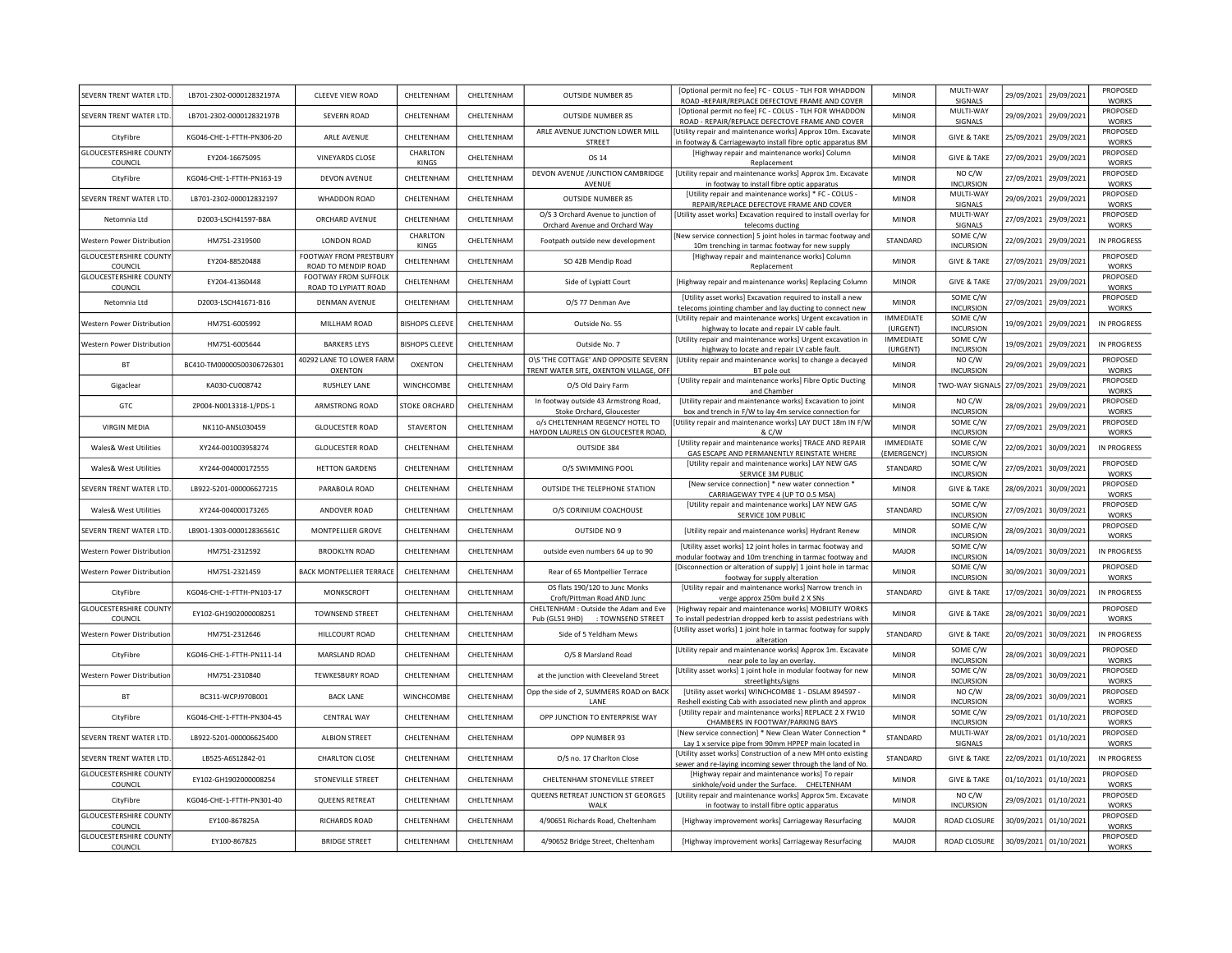| CityFibre                                | KG046-CHE-1-FTTH-PN507-4  | <b>EVESHAM ROAD</b>          | CHELTENHAM            | CHELTENHAM | Jnc Swindon Lane, Evesham Road to Jnc<br>Wellington Road, Evesham Road. | [Utility repair and maintenance works] Approx. 1200m of<br>trench work to install telecommunication ducting and                                                  | MAJOR        | MULTI-WAY<br>SIGNALS         | 14/09/2021 | 01/10/2021            | IN PROGRESS              |
|------------------------------------------|---------------------------|------------------------------|-----------------------|------------|-------------------------------------------------------------------------|------------------------------------------------------------------------------------------------------------------------------------------------------------------|--------------|------------------------------|------------|-----------------------|--------------------------|
| CityFibre                                | KG046-CHE-1-FTTH-PN305-4  | CHRISTCHURCH ROAD            | CHELTENHAM            | CHELTENHAM | JN MALVERN RD TO JN QUEENS RD                                           | [Utility repair and maintenance works] [Statutory<br>Infrastructure Work] INSTALL FIBRE OPTIC APPARATUS IN                                                       | MAJOR        | MULTI-WAY<br>SIGNALS         |            | 17/08/2021 01/10/2021 | IN PROGRESS              |
| <b>GLOUCESTERSHIRE COUNTY</b><br>COUNCIL | EY100-851248              | SUFFOLK SQUARE               | CHELTENHAM            | CHELTENHAM | 3/9029 Suffolk Square, Cheltenham                                       | [Highway improvement works] Carriageway Resurfacing                                                                                                              | MAJOR        | ROAD CLOSURE                 |            | 28/09/2021 01/10/2021 | PROPOSED<br><b>WORKS</b> |
| <b>GLOUCESTERSHIRE COUNTY</b><br>COUNCIL | EY100-851248A             | SUFFOLK SQUARE               | CHELTENHAM            | CHELTENHAM | 4/90529 Suffolk Square, Cheltenham                                      | [Highway improvement works] Carriageway Resurfacing                                                                                                              | MAJOR        | ROAD CLOSURE                 |            | 28/09/2021 01/10/2021 | PROPOSED<br><b>WORKS</b> |
| <b>GLOUCESTERSHIRE COUNTY</b><br>COUNCIL | EY102-GH1902000008409     | <b>VICTORIA STREET</b>       | CHELTENHAM            | CHELTENHAM | CHELTENHAM VICTORIA STREET                                              | Highway repair and maintenance works] To install 2m Fluted<br>channel in footway CHELTENHAM                                                                      | <b>MINOR</b> | <b>GIVE &amp; TAKE</b>       |            | 01/10/2021 01/10/2021 | PROPOSED<br><b>WORKS</b> |
| <b>GLOUCESTERSHIRE COUNTY</b><br>COUNCIL | EY102-GH1902000006858     | <b>HAYDEN ROAD</b>           | CHELTENHAM            | CHELTENHAM | CHELTENHAM : Off Junction Village Road<br>(GL51 0SN) : HAYDEN ROAD      | [Highway repair and maintenance works] To install 22m of<br>150mm pipe and two new connections each end                                                          | STANDARD     | MULTI-WAY<br>SIGNALS         |            | 27/09/2021 01/10/2021 | PROPOSED<br><b>WORKS</b> |
| CityFibre                                | KG046-CHE-1-FTTH-PN159-9  | <b>NEWTON ROAD</b>           | CHELTENHAM            | CHELTENHAM | OS 10 to OS 22 Newton Road                                              | [Utility repair and maintenance works] Instal duct and fibre<br>in narrow trench in the footway/verge. Approx 109m                                               | STANDARD     | <b>GIVE &amp; TAKE</b>       |            | 20/09/2021 01/10/2021 | IN PROGRESS              |
| SEVERN TRENT WATER LTD                   | LB922-5201-000006630600   | ST JOHNS AVENUE              | CHELTENHAM            | CHELTENHAM | O/S NUMBER 124                                                          | [New service connection] 3rd t/l head LB9225201-<br>000006625400                                                                                                 | STANDARD     | MULTI-WAY<br>SIGNALS         |            | 28/09/2021 01/10/2021 | PROPOSED<br><b>WORKS</b> |
| CityFibre                                | KG046-CHE-1-FTTH-PN311-31 | HONEYBOURNE WAY              | CHELTENHAM            | CHELTENHAM | St James Roundabout                                                     | [Utility repair and maintenance works] Approx 20m Excavate<br>in carriageway across St James Roundabout                                                          | STANDARD     | MULTI-WAY<br>SIGNALS         |            | 20/09/2021 01/10/2021 | IN PROGRESS              |
| SEVERN TRENT WATER LTD                   | LB701-2302-000012526286   | DALE WALK                    | <b>BISHOPS CLEEVE</b> | CHELTENHAM | 2 DALE WALK                                                             | [Utility repair and maintenance works] * 150mm vc pipe is<br>missing a metre section of pipe 0.5m us from mh 0006 * dig                                          | STANDARD     | SOME C/W<br><b>INCURSION</b> | 27/09/2021 | 01/10/2021            | PROPOSED<br><b>WORKS</b> |
| Wales& West Utilities                    | XY410-003001507989        | SANDOWN ROAD                 | <b>BISHOPS CLEEVE</b> | CHELTENHAM | O/S NO. 17 - JUNC HERTFORD ROAD & O/S<br>NO. 25 JUNCTION HARDY ROAD     | [Utility repair and maintenance works] REPLACE 21M OF OLD<br>METALLIC GAS MAINS WITH NEW PLASTIC MAINS AND                                                       | STANDARD     | <b>GIVE &amp; TAKE</b>       | 20/09/2021 | 01/10/2021            | PROPOSED<br>WORKS        |
| NETWORK RAIL-<br>PROMOTERS NATIONAL      | KL265-86M21BAG031021      | <b>ALSTONE LANE</b>          | CHELTENHAM            | CHELTENHAM | LEVEL CROSSIING                                                         | [Works for rail purposes] The Barrier at Alstone Level<br>Crossing is subject to a full road closure in order to carry out                                       | <b>MAJOR</b> | ROAD CLOSURE                 | 03/10/2021 | 03/10/2021            | PROPOSED<br>WORKS        |
| CityFibre                                | KG046-CHE-1-FTTH-PN114-10 | <b>LIBERTUS ROAD</b>         | CHELTENHAM            | CHELTENHAM | JUNCTION GLOUCESTER ROAD TO<br><b>TENNYSON ROAD</b>                     | [Utility repair and maintenance works] Approx 450m.<br>Excavate in Verge, Footway & Carriageway to install fibre                                                 | MAJOR        | MULTI-WAY<br>SIGNALS         | 23/08/2021 | 04/10/2021            | IN PROGRESS              |
| CityFibre                                | KG046-CHE-1-FTTH-PN159-8  | <b>HAWTHORN ROAD</b>         | CHELTENHAM            | CHELTENHAM | unc Hawthorn Road/Orchard Avenue to OS<br>85 Hawthorn road              | [Utility repair and maintenance works] Instal duct and fibre<br>in narrow trench in the footway/verge. Approx 59m                                                | STANDARD     | <b>GIVE &amp; TAKE</b>       | 21/09/2021 | 04/10/2021            | <b>IN PROGRESS</b>       |
| Western Power Distribution               | HM751-2312358             | LECKHAMPTON ROAD             | CHELTENHAM            | CHELTENHAM | Outside No 114                                                          | [Utility asset works] 1 joint hole in tarmac footway for supply<br>alteration.                                                                                   | STANDARD     | STOP/GO BOARDS               | 27/09/2021 | 04/10/2021            | PROPOSED<br>WORKS        |
| CityFibre                                | KG046-CHE-1-FTTH-PN159-7  | ORCHARD AVENUE               | CHELTENHAM            | CHELTENHAM | Princess Elizabeth way Junc Orchard Avenue<br>to OS 184 Orchard Avenue  | [Utility repair and maintenance works] Instal duct and fibre<br>in narrow trench in the footway/verge. Approx 69m                                                | STANDARD     | <b>GIVE &amp; TAKE</b>       | 21/09/2021 | 04/10/2021            | IN PROGRESS              |
| Wales& West Utilities                    | XY245-004000172618        | <b>GRETTON ROAD</b>          | <b>WINCHCOMBE</b>     | CHELTENHAM | O/S PLOTS 1 & 2 R/0 78/80                                               | [Utility repair and maintenance works] LAY NEW GAS<br>SERVICE(S)X2 7M PUBLIC                                                                                     | STANDARD     | <b>TWO-WAY SIGNALS</b>       | 28/09/2021 | 04/10/2021            | PROPOSED<br><b>WORKS</b> |
| <b>GLOUCESTERSHIRE COUNTY</b><br>COUNCIL | EY020-GB1309              | <b>HIGH STREET</b>           | WINCHCOMBE            | CHELTENHAM | Lloyds Bank                                                             | Development works to Building adj public footway                                                                                                                 | MAJOR        | NO C/W<br><b>INCURSION</b>   | 13/09/2021 | 04/10/2021            | PROPOSED<br>WORKS        |
| CityFibre                                | KG046-CHE-1-FTTH-PN103-9  | <b>KIPLING ROAD</b>          | CHELTENHAM            | CHELTENHAM | Junc Shakespere Road - os 55 Kipling Road                               | [Utility repair and maintenance works] Instal narrow trench<br>for fibre in FW Approx 55m                                                                        | STANDARD     | <b>GIVE &amp; TAKE</b>       | 22/09/2021 | 05/10/2021            | IN PROGRESS              |
| CityFibre                                | KG046-CHE-1-FTTH-PN103-12 | SHAKESPEARE ROAD             | CHELTENHAM            | CHELTENHAM | Junc Tennyson Road/Shelly Road                                          | [Utility repair and maintenance works] Narrow trench for<br>fibre installation approx 100m                                                                       | STANDARD     | <b>GIVE &amp; TAKE</b>       | 22/09/2021 | 05/10/2021            | IN PROGRESS              |
| Wales& West Utilities                    | XY245-004000173458        | <b>UPPER PARK STREET</b>     | CHELTENHAM            | CHELTENHAM | O/S <sub>46</sub>                                                       | [Utility repair and maintenance works] LAY NEW GAS<br>SERVICE 3M PUBLIC                                                                                          | <b>MINOR</b> | SOME C/W<br><b>INCURSION</b> | 01/10/2021 | 05/10/2021            | PROPOSED<br><b>WORKS</b> |
| CityFibre                                | KG046-CHE-1-FTTH-PN159-14 | <b>DOWTY ROAD</b>            | CHELTENHAM            | CHELTENHAM | Junc Dowty Road/Laxton Road to Junc<br>Dowty Road                       | [Utility repair and maintenance works] Narrow trench in FW<br>with 2 road crossings Approx 100m                                                                  | STANDARD     | <b>GIVE &amp; TAKE</b>       | 22/09/2021 | 05/10/2021            | IN PROGRESS              |
| CityFibre                                | KG046-CHE-1-FTTH-PN159-11 | <b>LAXTON ROAD</b>           | CHELTENHAM            | CHELTENHAM | lunc Newton Road/ Laxton Rod to outside 39<br>Laxton Road               | [Utility repair and maintenance works] Install duct and fibre<br>in narrow trench in the footway/verge. Approx 75m. 1 Road                                       | STANDARD     | <b>GIVE &amp; TAKE</b>       | 22/09/2021 | 05/10/2021            | IN PROGRESS              |
| CityFibre                                | KG046-CHE-1-FTTH-PN159-12 | <b>LAXTON ROAD</b>           | CHELTENHAM            | CHELTENHAM | Junc Sochi Mews and Laxton Road                                         | [Utility repair and maintenance works] Road crossing<br>traditional trench and build SN approx 15m                                                               | STANDARD     | <b>GIVE &amp; TAKE</b>       | 22/09/2021 | 05/10/2021            | PROPOSED<br><b>WORKS</b> |
| CityFibre                                | KG046-CHE-1-FTTH-PN159-10 | <b>NEWTON ROAD</b>           | CHELTENHAM            | CHELTENHAM | Junc Dowty Road/Newman Road to junc<br>Newman Road/Laxton Road          | [Utility repair and maintenance works] Instal duct and fibre<br>in narrow trench in the footway/verge. Approx 75m. 1 Road                                        | STANDARD     | TWO-WAY SIGNALS              | 22/09/2021 | 05/10/2021            | PROPOSED<br>WORKS        |
| CityFibre                                | KG046-CHE-1-FTTH-PN159-16 | <b>BRAEBURN CLOSE</b>        | CHELTENHAM            | CHELTENHAM | Junc Braburn Close/newton Road                                          | [Utility repair and maintenance works] Build SN in FW                                                                                                            | STANDARD     | <b>GIVE &amp; TAKE</b>       | 22/09/2021 | 05/10/2021            | IN PROGRESS              |
| Airband Community<br>Internet Ltd        | A8001-RO-G9-POLE-LA6-SH   | <b>GRETTON ROAD</b>          | <b>GOTHERINGTON</b>   | CHELTENHAM | Private verge on corner plus wide verge on<br>corner next to School     | [Utility asset works] Excavation on private verge to recover<br>pole. Plus installation of Telegraph pole.                                                       | <b>MINOR</b> | <b>GIVE &amp; TAKE</b>       | 01/10/2021 | 05/10/2021            | PROPOSED<br>WORKS        |
| CityFibre                                | KG046-CHE-1-FTTH-PN103-15 | WASLEY ROAD                  | CHELTENHAM            | CHELTENHAM | OS Flats 16-24 to Junc Pittman Road                                     | [Utility repair and maintenance works] Narrow trench in<br>verge approx 45m                                                                                      | STANDARD     | <b>GIVE &amp; TAKE</b>       | 23/09/2021 | 06/10/2021            | IN PROGRESS              |
| Wales& West Utilities                    | XY410-003001235755/01     | <b>BUCKLES CLOSE</b>         | CHARLTON<br>KINGS     | CHELTENHAM | JUNC BUCKLES CLOSE/GLYNROSA ROAD -<br>O/S NO. 37 BUCKLES CLOSE          | [Utility repair and maintenance works] REPLACE 230M OF<br>2IN, 100MM ST, DI WITH 230M OF 40MM, 75MM PE AND                                                       | <b>MAJOR</b> | <b>GIVE &amp; TAKE</b>       | 29/07/2021 | 06/10/2021            | <b>IN PROGRESS</b>       |
| CityFibre                                | KG046-CHE-1-FTTH-PN301-36 | ST GEORGES ROAD              | CHELTENHAM            | CHELTENHAM | JUNCTION QUEENS RETREAT & GREAT<br><b>WESTERN TERRACE</b>               | [Utility repair and maintenance works] Approx 45m. Excavate<br>in Verge, Footway & Carriageway to install fibre optic                                            | STANDARD     | SOME C/W<br><b>INCURSION</b> | 27/09/2021 | 08/10/2021            | PROPOSED<br><b>WORKS</b> |
| CityFibre                                | KG046-CHE-1-FTTH-PN103-14 | WORDSWORTH AVENUE            | CHELTENHAM            | CHELTENHAM | rom Pole os 25 Wordsworth Avenue to pole<br>os 44 Spencer Road          | [Utility repair and maintenance works] Narrow trench in FW<br>tarmac, 2 road crossings in CW. 2 way and 4 way lights                                             | STANDARD     | MULTI-WAY<br>SIGNALS         | 27/09/2021 | 08/10/2021            | PROPOSED<br><b>WORKS</b> |
| CityFibre                                | KG046-CHE-1-FTTH-PN507-1  | <b>EVESHAM ROAD</b>          | CHELTENHAM            | CHELTENHAM | JUNCTION CLEVEMONT TO CHELTENHAM<br>RACECOURSE                          | [Utility repair and maintenance works] Approx 350m.<br>Footway & Carriageway to install fibre optic apparatus                                                    | STANDARD     | MULTI-WAY<br>SIGNALS         | 27/09/2021 | 08/10/2021            | PROPOSED<br>WORKS        |
| <b>GLOUCESTERSHIRE COUNTY</b><br>COUNCIL | EY102-GH1902000007335     | <b>COLESBOURNE ROAD</b>      | CHELTENHAM            | CHELTENHAM | CHELTENHAM COLESBOURNE ROAD                                             | [Highway repair and maintenance works] Footway<br>resurfacing CHELTENHAM                                                                                         | MAJOR        | ROAD CLOSURE                 | 16/09/2021 | 08/10/2021            | <b>IN PROGRESS</b>       |
| <b>GLOUCESTERSHIRE COUNTY</b><br>COUNCIL | EY102-GH1902000008040     | <b>BISHOPS CLEEVE BYPASS</b> | <b>BISHOPS CLEEVE</b> | CHELTENHAM | <b>Bishops Cleeve Bypass</b>                                            | [Highway repair and maintenance works] Construct footpath                                                                                                        | STANDARD     | <b>GIVE &amp; TAKE</b>       | 27/09/2021 | 08/10/2021            | PROPOSED<br><b>WORKS</b> |
| <b>GLOUCESTERSHIRE COUNTY</b><br>COUNCIL | EY102-GH1902000008041     | EVESHAM ROAD                 | <b>BISHOPS CLEEVE</b> | CHELTENHAM | Evesham Road, Cheltenham                                                | [Highway repair and maintenance works] Construct footpath                                                                                                        | STANDARD     | <b>GIVE &amp; TAKE</b>       |            | 27/09/2021 08/10/2021 | PROPOSED<br>WORKS        |
| <b>GLOUCESTERSHIRE COUNTY</b><br>COUNCIL | EY102-GH1902000008042     | <b>BRAMBLE CHASE</b>         | <b>BISHOPS CLEEVE</b> | CHELTENHAM | <b>Bramble Chase</b>                                                    | [Highway repair and maintenance works] Construct footpath                                                                                                        | STANDARD     | <b>GIVE &amp; TAKE</b>       |            | 27/09/2021 08/10/2021 | PROPOSED<br>WORKS        |
| CityFibre                                | KG046-CHE-1-FTTH-PN105-34 | CAMPDEN ROAD                 | CHELTENHAM            | CHELTENHAM | of Campden avenue road end                                              | Junc Campden Road/behhall avenue to end   [Utility repair and maintenance works] Installation of duct for<br>City Fibre build in the footway and the carridgeway | MAJOR        | <b>GIVE &amp; TAKE</b>       |            | 31/08/2021 11/10/2021 | IN PROGRESS              |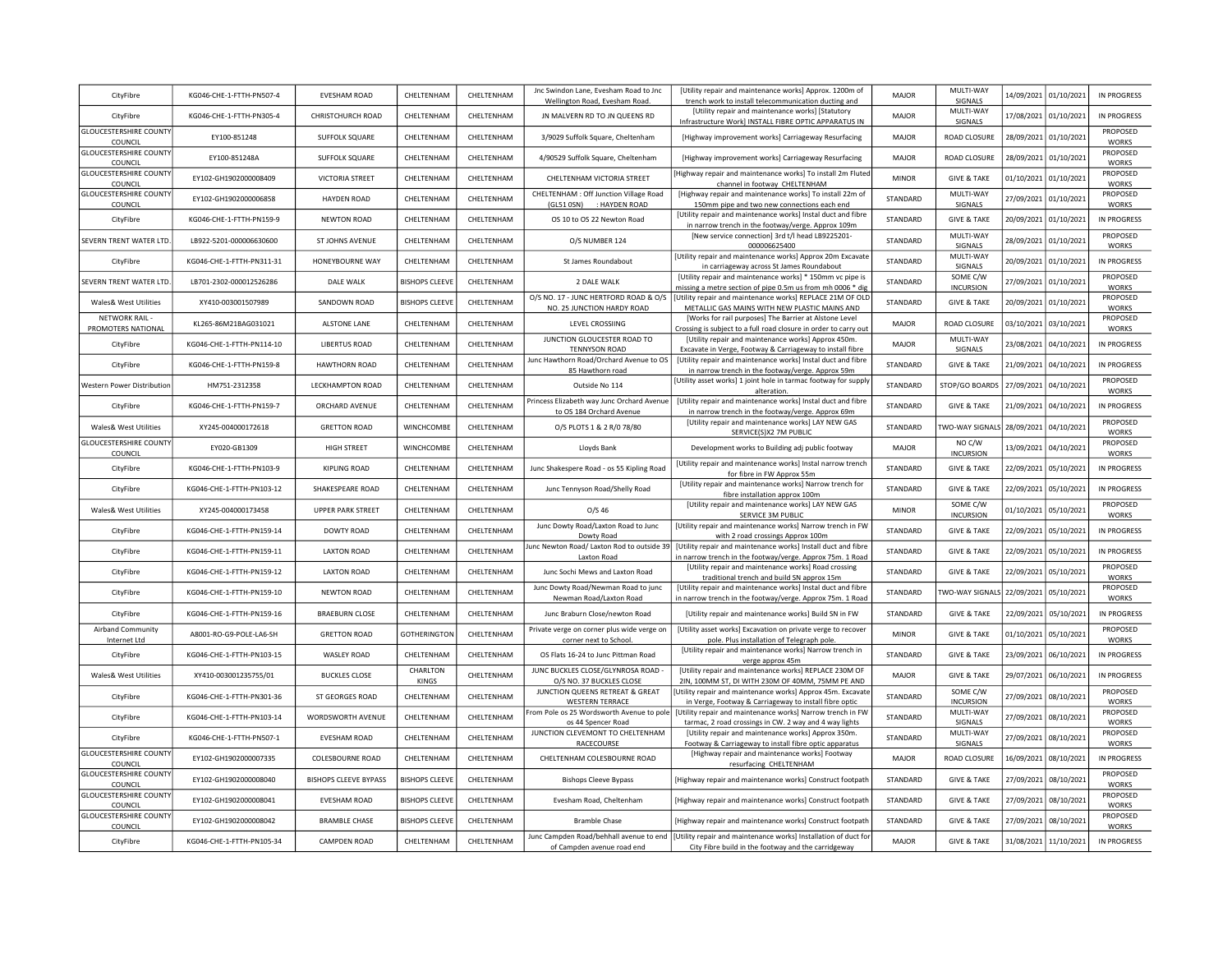| CityFibre                                | KG046-CHE-1-FTTH-PN113-16 | NETTLETON ROAD                                   | CHELTENHAM               | CHELTENHAM        | Outside 85 Nettleton Road to Outside 5<br>Nettleton Road             | Utility repair and maintenance works] Installation of duct for<br>City Fibre build in the footway and the carridgeway | MAJOR        | SOME C/W<br><b>INCURSION</b>          | 06/09/2021 | 15/10/2021            | IN PROGRESS              |
|------------------------------------------|---------------------------|--------------------------------------------------|--------------------------|-------------------|----------------------------------------------------------------------|-----------------------------------------------------------------------------------------------------------------------|--------------|---------------------------------------|------------|-----------------------|--------------------------|
| <b>GLOUCESTERSHIRE COUNTY</b><br>COUNCIL | EY091-GCC/TS-187          | <b>BATH ROAD</b>                                 | CHELTENHAM               | CHELTENHAM        | Junction with Vernon Place                                           | Signal Poles removed for Safety Reasons Retrospective start<br>due to emergency attendance                            | MAJOR        | MULTI-WAY<br>SIGNALS                  | 23/08/2021 | 15/10/2021            | IN PROGRESS              |
| <b>Wales&amp; West Utilities</b>         | XY245-003001599169/PTS    | <b>GRETTON ROAD</b>                              | WINCHCOMBE               | CHELTENHAM        | JUNCTION OF KYDERMINSRTER ROAD                                       | [Utility repair and maintenance works] TRAFFIC LIGHT HEADS                                                            | STANDARD     | MULTI-WAY<br>SIGNALS                  | 07/09/2021 | 15/10/2021            | IN PROGRESS              |
| <b>GLOUCESTERSHIRE COUNTY</b><br>COUNCIL | FY091-S50-00880           | <b>BOUNCERS LANE</b>                             | CHELTENHAM               | CHELTENHAM        | outside new development                                              | install foul watr connection and storm drainage                                                                       | <b>MAJOR</b> | TWO-WAY SIGNALS 27/09/2021 21/10/2021 |            |                       | PROPOSED<br><b>WORKS</b> |
| CityFibre                                | KG046-CHE-1-FTTH-PN103-7  | SHELLEY ROAD                                     | CHELTENHAM               | CHELTENHAM        | From Junction Pittman Road to Junction<br>Tennyson Road              | [Utility repair and maintenance works] Excavation in the<br>footpath/CW where needed - Road crossing at junc Kipling  | <b>MAJOR</b> | SOME C/W<br><b>INCURSION</b>          | 13/09/2021 | 22/10/2021            | IN PROGRESS              |
| CityFibre                                | KG046-CHE-1-FTTH-PN311-29 | ST GEORGES ROAD                                  | CHELTENHAM               | CHELTENHAM        | St Georges Road, Jct of Overton Park Road<br>to Jct of Bayshill Road | [Utility repair and maintenance works] Approx 310m<br>Excavate in carriageway, 5m in footway                          | MAJOR        | TWO-WAY SIGNALS 20/09/2021            |            | 29/10/2021            | IN PROGRESS              |
| <b>GLOUCESTERSHIRE COUNTY</b><br>COUNCIL | EY020-LURSB735048         | <b>GRETTON ROAD</b>                              | <b>GOTHERINGTON</b>      | CHELTENHAM        | outside 59                                                           | S278 Works                                                                                                            | MAJOR        | TWO-WAY SIGNALS 20/09/2021            |            | 29/10/2021            | PROPOSED<br>WORKS        |
| <b>GLOUCESTERSHIRE COUNTY</b><br>COUNCIL | EY101-WCTIS4              | <b>GLOUCESTER ROAD</b>                           | CHELTENHAM               | CHELTENHAM        | A40 Court Roundabout                                                 | [Highway improvement works] Arle Court Improvements                                                                   | MAJOR        | LANE CLOSURE                          | 01/07/2020 | 31/10/2021            | IN PROGRESS              |
| <b>GLOUCESTERSHIRE COUNTY</b><br>COUNCIL | EY101-WCTIS9              | <b>GLOUCESTER ROAD</b>                           | CHELTENHAM               | CHELTENHAM        | B4063                                                                | [Highway improvement works] Arle Court Improvements                                                                   | MAIOR        | <b>LANE CLOSURE</b>                   | 01/07/2020 | 31/10/2021            | IN PROGRESS              |
| <b>GLOUCESTERSHIRE COUNTY</b><br>COUNCIL | EY101-WCTIS11             | HATHERLEY LANE                                   | CHELTENHAM               | CHELTENHAM        | Hatherley Lane                                                       | [Highway improvement works] Arle Court Improvements                                                                   | MAIOR        | LANE CLOSURE                          | 01/07/2020 | 31/10/2021            | IN PROGRESS              |
| <b>GLOUCESTERSHIRE COUNTY</b><br>COUNCIL | EY101-WCTIS10             | <b>FIDDLERS GREEN LANE</b>                       | CHELTENHAM               | CHELTENHAM        | Fiddlers Green Lane                                                  | [Highway improvement works] Arle Court Improvements                                                                   | MAJOR        | LANE CLOSURE                          | 01/07/2020 | 31/10/2021            | <b>IN PROGRESS</b>       |
| <b>GLOUCESTERSHIRE COUNTY</b><br>COUNCIL | EY101-WCTIS3              | A40 GOLDEN VALLEY<br>EASTBOUND SLIP ROAD ON      | CHELTENHAM               | CHELTENHAM        | A40 Golden Valley Slip Road                                          | [Highway improvement works] A40 EB Widening - M5 J11 to<br>Arle Court                                                 | <b>MAJOR</b> | LANE CLOSURE                          | 01/07/2020 | 31/10/2021            | IN PROGRESS              |
| <b>GLOUCESTERSHIRE COUNTY</b><br>COUNCIL | EY101-WCTIS2              | A40 GOLDEN VALLEY<br><b>EASTBOUND CENTRE</b>     | CHELTENHAM               | CHELTENHAM        | A40 Golden Valley Overbridge                                         | [Highway improvement works] A40 EB Widening - M5 J11 to<br>Arle Court                                                 | <b>MAJOR</b> | LANE CLOSURE                          | 01/07/2020 | 31/10/2021            | IN PROGRESS              |
| Western Power Distribution               | HM751-0704176             | ST PAULS ROAD                                    | CHELTENHAM               | CHELTENHAM        | Outside NO. 59                                                       | [Utility repair and maintenance works] Link box cover/frame<br>repair/replacement - No excavation                     | MAJOR        | SOME C/W<br><b>INCURSION</b>          | 21/09/2021 | 05/11/2021            | IN PROGRESS              |
| CityFibre                                | KG046-CHE-1-FTTH-PN103-8  | <b>TENNYSON ROAD</b>                             | CHELTENHAM               | CHELTENHAM        | From Junc Tennyson Road/Shelly Road to os<br>71 Tennyson Road        | [Utility repair and maintenance works] Excavation in the<br>footpath/CW where needed - Road crossing outside 82       | <b>MAJOR</b> | SOME C/W<br><b>INCURSION</b>          | 27/09/2021 | 05/11/2021            | PROPOSED<br>WORKS        |
| <b>Wales&amp; West Utilities</b>         | XY410-003001507993/01     | <b>HARDY ROAD</b>                                | <b>BISHOPS CLEEVE</b>    | CHELTENHAM        | JUNC SANDOWN ROAD-JUNC<br><b>GOTHERINGTON LANE</b>                   | [Utility repair and maintenance works] REPLACE 382M OF<br>OLD METALLIC GAS MAINS WITH NEW PLASTIC MAINS AND           | MAJOR        | <b>GIVE &amp; TAKE</b>                | 21/09/2021 | 08/11/2021            | IN PROGRESS              |
| <b>Wales&amp; West Utilities</b>         | XY410-003001235757/01     | <b>FAST FND ROAD</b>                             | CHARLTON<br><b>KINGS</b> | CHELTENHAM        | O/S NO. 19/21 EAST END ROAD - O/S NO. 2<br><b>EAST END ROAD</b>      | [Utility repair and maintenance works] REPLACE 55M OF 2IN<br>OOMM ST, DI WITH 55M OF 40MM, 90MM PE AND REPLACE        | MAIOR        | <b>GIVE &amp; TAKE</b>                | 17/09/2021 | 19/11/2021            | <b>IN PROGRESS</b>       |
| Wales& West Utilities                    | XY410-003001235752/01     | <b>GLYNROSA ROAD</b>                             | CHARLTON<br><b>KINGS</b> | CHELTENHAM        | JUNC EAST END ROAD/GLYNROSA ROAD -<br>O/S NO.34 GLYNROSA ROAD        | [Utility repair and maintenance works] REPLACE 410M OF<br>2IN, 100MM ST, DI WITH 410M OF 40MM, 75MM, 90MM PE          | MAJOR        | <b>GIVE &amp; TAKE</b>                | 17/09/2021 | 25/11/2021            | IN PROGRESS              |
| <b>GLOUCESTERSHIRE COUNTY</b><br>COUNCIL | EY101-WCTIS18             | <b>GRIFFITHS AVENUE</b>                          | CHELTENHAM               | CHELTENHAM        | Griffiths Avenue access to A40 Gloucester<br>Road                    | [Highway improvement works] New raised table crossing                                                                 | <b>MAJOR</b> | SOME C/W<br><b>INCURSION</b>          | 01/09/2021 | 30/11/2021            | PROPOSED<br><b>WORKS</b> |
| <b>GLOUCESTERSHIRE COUNTY</b><br>COUNCIL | EY101-WCTIS15             | KINGSLEY GARDENS                                 | CHELTENHAM               | CHELTENHAM        | Kingsley Gardens access to A40 Gloucester<br>Road                    | [Highway improvement works] New raised table crossing,                                                                | MAIOR        | SOME C/W<br><b>INCURSION</b>          | 01/09/2021 | 30/11/2021            | PROPOSED<br>WORKS        |
| <b>GLOUCESTERSHIRE COUNTY</b><br>COUNCIL | EY101-WCTIS19             | <b>CHURCH ROAD</b>                               | <b>ST MARKS</b>          | CHELTENHAM        | Chruch road access to A40 Gloucester road                            | [Highway improvement works] New raised table crossing                                                                 | MAJOR        | SOME C/W<br><b>INCURSION</b>          | 01/09/2021 | 30/11/2021            | PROPOSED<br>WORKS        |
| <b>GLOUCESTERSHIRE COUNTY</b><br>COUNCIL | EY101-WCTIS17             | OLDFIELD CRESCENT                                | CHELTENHAM               | CHELTENHAM        | Oldfield Crescent access to A40 Gloucester<br>Road                   | [Highway improvement works] New raised table crossing                                                                 | <b>MAJOR</b> | SOME C/W<br><b>INCURSION</b>          | 01/09/2021 | 30/11/2021            | PROPOSED<br>WORKS        |
| <b>GLOUCESTERSHIRE COUNTY</b><br>COUNCIL | EY101-WCTIS16             | <b>TENNYSON ROAD</b>                             | CHELTENHAM               | CHELTENHAM        | Tennyson Road access to A40 Gloucester<br>Road                       | [Highway improvement works] New raised table crossing                                                                 | MAJOR        | SOME C/W<br><b>INCURSION</b>          | 01/09/2021 | 30/11/2021            | PROPOSED<br>WORKS        |
| <b>GLOUCESTERSHIRE COUNTY</b><br>COUNCIL | EY102-GH1901000005695     | <b>BADGEWORTH LANE</b>                           | BADGEWORTH               | CHELTENHAM        | Badgeworth Lane                                                      | [Highway repair and maintenance works] Pre Surface<br>Dressing Patching Badgeworth Lane Cheltenham 817157             | MAJOR        | ROAD CLOSURE                          | 01/09/2021 | 30/11/2021            | PROPOSED<br>WORKS        |
| <b>Wales&amp; West Utilities</b>         | XY245-003001599172        | FOOTWAY SOUTH OF 2<br>NORTON CLOSE AND           | WINCHCOMBE               | CHELTENHAM        | ADJ OF 2 - REAR OF 12 NORTON CLOSE                                   | [Utility repair and maintenance works] REPLACE 80M XGAS<br>MAINS AND 6 X SERVICES                                     | <b>MAJOR</b> | <b>GIVE &amp; TAKE</b>                |            | 02/09/2021 07/12/2021 | IN PROGRESS              |
| Wales& West Utilities                    | XY245-003001599177        | FOOTWAY ADJOINING<br>WESTSIDE OF 1 TO 9 ODDS     | WINCHCOMBE               | CHELTENHAM        | REAR OF 1-9 NORTON CLOSE                                             | [Utility repair and maintenance works] REPLACE 38M X GAS<br>MAINS AND 5 X SERVICES                                    | MAJOR        | <b>GIVE &amp; TAKE</b>                |            | 02/09/2021 07/12/2021 | IN PROGRESS              |
| Wales& West Utilities                    | XY245-003001599174        | FOOTWAY ADJOINING<br>WESTSIDE OF 6 TO 18 EVENS   | WINCHCOMBE               | CHELTENHAM        | REAR OF 6-18 HUDDLESTON RD                                           | [Utility repair and maintenance works] REPLACE 50 M XGAS<br>MAINS AND 7 SERVICES                                      | MAJOR        | <b>GIVE &amp; TAKE</b>                |            | 02/09/2021 07/12/2021 | <b>IN PROGRESS</b>       |
| Wales& West Utilities                    | XY245-003001599179        | FOOTWAY WEST OF 1 TO 7<br>ODDS KYDERMINSTER ROAD | WINCHCOMBE               | CHELTENHAM        | REAR OF 1-5 CLARENDON RD                                             | [Utility repair and maintenance works] REPLACE 27M X GAS<br>MAINS AND 3 SERVICES                                      | <b>MAJOR</b> | <b>GIVE &amp; TAKE</b>                |            | 02/09/2021 07/12/2021 | <b>IN PROGRESS</b>       |
| Wales& West Utilities                    | XY245-003001599182        | <b>FOOTWAY FROM</b><br>KYDERMINSTER ROAD TO      | WINCHCOMBE               | <b>CHEITENHAM</b> | REAR OF 1 - 15 HUDDLESTON RD                                         | [Utility repair and maintenance works] REPLACE 76M X GAS<br>MAINS AND 8 SERVICES                                      | <b>MAIOR</b> | <b>GIVE &amp; TAKE</b>                |            | 02/09/2021 07/12/2021 | IN PROGRESS              |
| Wales& West Utilities                    | XY245-003001599181        | FOOTWAY ADJOINING<br>SOUTHSIDE OF 1 TO 9 ODDS    | <b>WINCHCOMBE</b>        | <b>CHEITENHAM</b> | REAR OF 1-9 ELDERSFIELD                                              | [Utility repair and maintenance works] REPLACE 29M X GAS<br>MAINS AND 5 SERVICES                                      | <b>MAJOR</b> | <b>GIVE &amp; TAKE</b>                |            | 02/09/2021 07/12/2021 | IN PROGRESS              |
| Wales& West Utilities                    | XY245-003001599180        | FOOTWAY ADJOINING<br>SOUTHSIDE OF 2 TO 8         | WINCHCOMBE               | CHELTENHAM        | REAR OF 2 - 8 CLAREDOWN RD                                           | [Utility repair and maintenance works] REPLACE 43M X GAS<br>MAINS AND 6 X SERVICES                                    | MAJOR        | <b>GIVE &amp; TAKE</b>                | 02/09/2021 | 07/12/2021            | <b>IN PROGRESS</b>       |
| <b>GLOUCESTERSHIRE COUNTY</b><br>COUNCIL | EY101-WCTIS20             | LANSDOWN ROAD                                    | CHELTENHAM               | CHELTENHAM        | Extent or road works into A40 Lansdown<br>Road.                      | [Highway improvement works] Upgrade junction between<br>A40 (Gloucester & Lansdown) and Church Road                   | MAJOR        | SOME C/W<br><b>INCURSION</b>          | 04/01/2021 | 25/01/2022            | PROPOSED<br><b>WORKS</b> |
| <b>GLOUCESTERSHIRE COUNTY</b><br>COUNCIL | EY101-WCTIS12             | <b>GLOUCESTER ROAD</b>                           | CHELTENHAM               | CHELTENHAM        | A40 Gloucester Road                                                  | [Highway improvement works] Cheltenham Transport<br>Improvement Scheme Phase 3: Improve access & reduce               | <b>MAJOR</b> | LANE CLOSURE                          | 04/01/2021 | 28/01/2022            | PROPOSED<br>WORKS        |
| <b>GLOUCESTERSHIRE COUNTY</b><br>COUNCIL | EY101-WCTIS14             | PRINCESS ELIZABETH WAY                           | CHELTENHAM               | CHELTENHAM        | Princess Elizabeth Way                                               | [Highway improvement works] Transport Cheltenham<br>mprovement Scheme Phase 3: Improve access & congestion            | <b>MAJOR</b> | LANE CLOSURE                          | 04/01/2021 | 28/01/2022            | PROPOSED<br><b>WORKS</b> |
| <b>GLOUCESTERSHIRE COUNTY</b><br>COUNCIL | EY101-WCTIS13             | <b>TELSTAR WAY</b>                               | CHELTENHAM               | CHELTENHAM        | Telstar Way                                                          | [Highway improvement works] Transport Cheltenham<br>mprovement Scheme Phase 3: Improve access & congestion            | MAJOR        | LANE CLOSURE                          | 04/01/2021 | 28/01/2022            | PROPOSED<br><b>WORKS</b> |
| <b>GLOUCESTERSHIRE COUNTY</b><br>COUNCIL | EY101-43072765            | <b>HUBBLE ROAD</b>                               | CHELTENHAM               | CHELTENHAM        | Hubble Road                                                          | [Highway improvement works] Hubble Road Cycleway<br>Scheme                                                            | MAJOR        | SOME C/W<br><b>INCURSION</b>          | 02/08/2021 | 01/02/2022            | PROPOSED<br><b>WORKS</b> |
| <b>GLOUCESTERSHIRE COUNTY</b><br>COUNCIL | EY101-1300024             | <b>BADGEWORTH ROAD</b>                           | CHELTENHAM               | CHELTENHAM        | Junction with B4063                                                  | [Highway improvement works] New uncontrolled pedestrian<br>crossing and footway links to it.                          | <b>MAJOR</b> | SOME C/W<br><b>INCURSION</b>          | 06/09/2021 | 31/03/2022            | PROPOSED<br><b>WORKS</b> |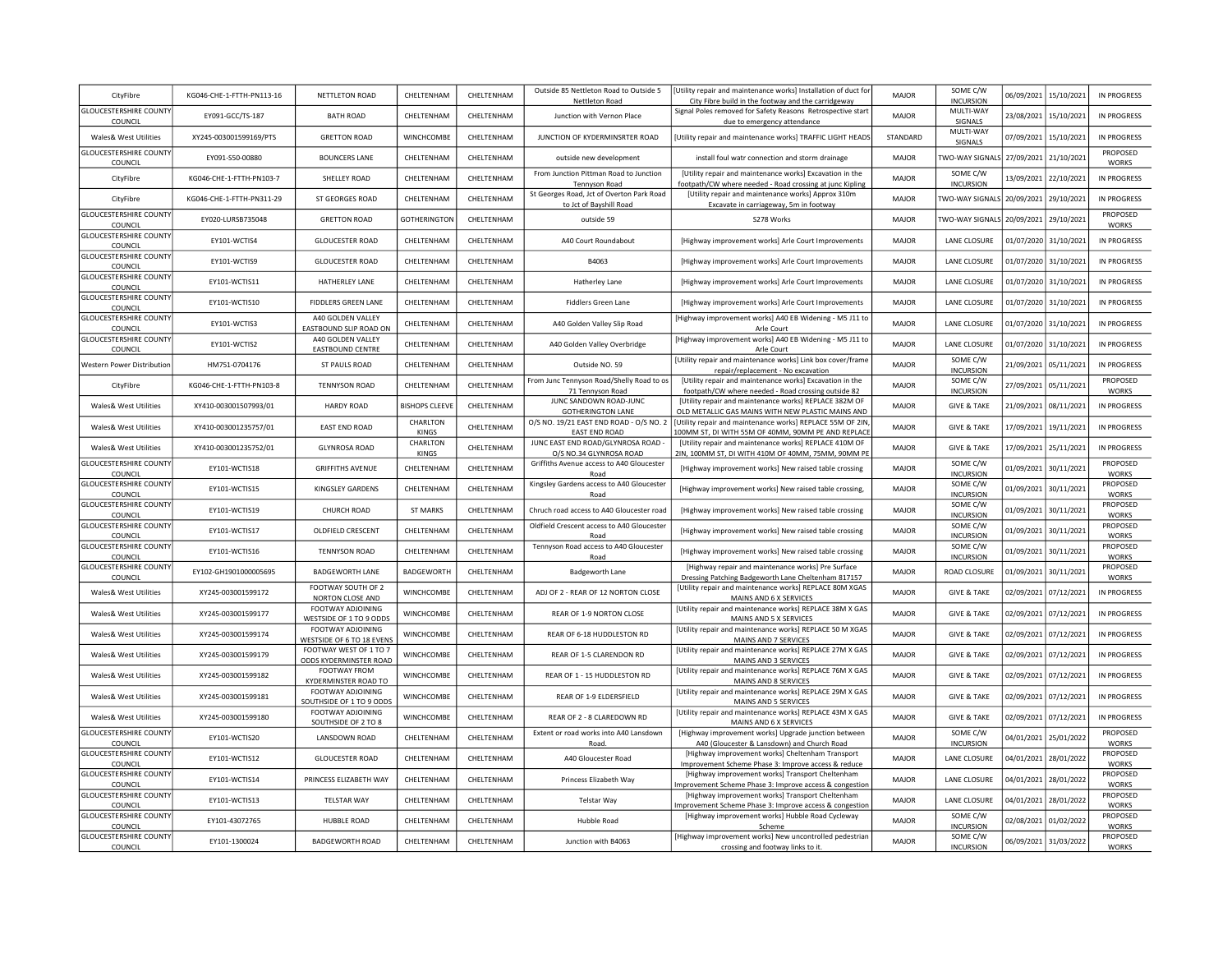| Gigaclear                                         | KA080-GC/C223316/S550970   | <b>BISHTON LANE</b>                                      | TIDENHAM            | CHEPSTOW                   | CW, VERGE ALONG BISHTON LANE                                                          | [Utility repair and maintenance works] LOCATING AND<br>RESOLVING BLOCKAGES                                                   | <b>MINOR</b>                     | SOME C/W<br><b>INCURSION</b>          | 23/09/2021            | 27/09/2021            | PROPOSED<br><b>WORKS</b> |
|---------------------------------------------------|----------------------------|----------------------------------------------------------|---------------------|----------------------------|---------------------------------------------------------------------------------------|------------------------------------------------------------------------------------------------------------------------------|----------------------------------|---------------------------------------|-----------------------|-----------------------|--------------------------|
| <b>GLOUCESTERSHIRE COUNTY</b><br>COUNCIL          | EY102-GH1901000005702      | <b>BISHTON LANE</b>                                      | TIDENHAM            | CHEPSTOW                   | For the attention of Ali Jackson : Whole of<br>gloucestershire, for mass orders only. | [Highway repair and maintenance works] Pre Surface<br>Dressing Patching Bishton Lane Tidenham 807094                         | MAJOR                            | ROAD CLOSURE                          | 01/10/2021 01/10/2021 |                       | PROPOSED<br>WORKS        |
| Thames Water Utilities Ltd                        | MU358-001119SHFT--000001   | <b>BACK ENDS</b>                                         | CHIPPING<br>CAMPDEN | CHIPPING<br>CAMPDEN        | DARBYS COTTAGE                                                                        | [Utility repair and maintenance works] REPAIR LEAK IN<br>FOOTWAY--WORKS INTENDED TO INCLUDE FIRST TIME                       | <b>MINOR</b>                     | SOME C/W<br><b>INCURSION</b>          | 27/09/2021            | 29/09/2021            | PROPOSED<br>WORKS        |
| <b>GLOUCESTERSHIRE COUNTY</b><br>COUNCIL          | EY030-1316/EMBANKMENT      | THE SQUARE                                               | CHIPPING<br>CAMPDEN | <b>CHIPPING</b><br>CAMPDEN | The square                                                                            | <b>Filming Embankment</b>                                                                                                    | <b>MINOR</b>                     | ROAD CLOSURE                          | 28/09/2021            | 30/09/2021            | PROPOSED<br><b>WORKS</b> |
| <b>GLOUCESTERSHIRE COUNTY</b><br>COUNCIL          | EY030-1283/FILMING         | HIGH STREET                                              | CHIPPING<br>CAMPDEN | CHIPPING<br>CAMPDEN        | <b>High Street</b>                                                                    | Filming in Campden                                                                                                           | <b>MINOR</b>                     | ROAD CLOSURE                          | 28/09/2021            | 30/09/2021            | PROPOSED<br>WORKS        |
| <b>GLOUCESTERSHIRE COUNTY</b><br>COUNCIL          | EY030-1317/EMBANKMENT      | LOWER HIGH STREET                                        | CHIPPING<br>CAMPDEN | CHIPPING<br>CAMPDEN        | Lower High Street                                                                     | <b>Filming Embankment</b>                                                                                                    | <b>MINOR</b>                     | ROAD CLOSURE                          | 28/09/2021            | 30/09/2021            | PROPOSED<br>WORKS        |
| <b>GLOUCESTERSHIRE COUNTY</b><br>COUNCIL          | EY030-1305/EMBANKMENT      | <b>PARK ROAD</b>                                         | CHIPPING<br>CAMPDEN | CHIPPING<br>CAMPDEN        | Park Road                                                                             | Filming Embankment 17.00 to 19.00hrs                                                                                         | <b>MINOR</b>                     | ROAD CLOSURE                          | 28/09/2021            | 30/09/2021            | PROPOSED<br>WORKS        |
| <b>GLOUCESTERSHIRE COUNTY</b><br>COUNCIL          | EY102-GH1902000006787      | PAXFORD ROAD                                             | CHIPPING<br>CAMPDEN | CHIPPING<br>CAMPDEN        | CHIPPING CAMPDEN : paxford road by white<br>house: PAXFORD ROAD                       | [Highway repair and maintenance works] erect and maintair<br>traffic signals to protect failing retaining wall CHIPPING      | <b>MAJOR</b>                     | TWO-WAY SIGNALS 31/12/2020 31/12/2021 |                       |                       | IN PROGRESS              |
| Wales& West Utilities                             | XY244-004000169583         | MAZE WALK                                                | CHRISTCHURCH        | CHRISTCHURCH               | O/S 74 LAYING TO NEW BUILD                                                            | [Utility repair and maintenance works] LAY NEW GAS<br>SERVICE 18M PUBLIC                                                     | STANDARD                         | TWO-WAY SIGNALS 28/09/2021            |                       | 04/10/2021            | PROPOSED<br><b>WORKS</b> |
| BT                                                | BC007-WCPRND2D             | <b>TEAGUES WAY</b>                                       | CINDERFORD          | CINDERFORD                 | 33 TEAGUES WAY CINDERFORD GLOUCEST                                                    | [Utility repair and maintenance works] Maintenance dig                                                                       | <b>MINOR</b>                     | SOME C/W                              | 23/09/2021            | 27/09/2021            | PROPOSED<br><b>WORKS</b> |
| BT                                                | BC008-ZQZ939SSJCH          | PARRAGATE ROAD                                           | CINDERFORD          | CINDERFORD                 | ERSHIRE CINDERFORD GL14 2GE<br>o/s 15 Parragate Road Cinderford GL14 2LZ              | required to expose a buried joint and provide service maybe<br>[Utility asset works] Access to Underground structure -       | <b>MAJOR</b>                     | <b>INCURSION</b><br>ROAD CLOSURE      | 28/09/2021            | 28/09/2021            | PROPOSED                 |
| Gigaclear                                         | KA170-OCU-CIND-005         | STEAM MILLS ROAD                                         | CINDERFORD          | CINDERFORD                 | Along Steam Mills Rd from Steam Mills                                                 | cabling for new customer connection<br>[Utility repair and maintenance works] Box opening for                                | <b>MINOR</b>                     | <b>TWO-WAY SIGNALS</b>                | 27/09/2021            | 29/09/2021            | <b>WORKS</b><br>PROPOSED |
|                                                   |                            |                                                          |                     |                            | Garage to near Valley Rd                                                              | cleaning and sub ducting to be done over a 200m stretch<br>Utility repair and maintenance works] Install external meter      |                                  | NO C/W                                |                       |                       | <b>WORKS</b><br>PROPOSED |
| SEVERN TRENT WATER LTD                            | LB906-0000-000041034575    | <b>WESTERLEY CLOSE</b>                                   | CINDERFORD          | CINDERFORD                 | ON FOOTWAY OUTSIDE NUMBER 23                                                          | in boundary box at depth of under 1.5 meters by Minimum                                                                      | <b>MINOR</b>                     | <b>INCURSION</b>                      | 28/09/2021            | 30/09/2021            | WORKS                    |
| Western Power Distribution                        | HM755-2291505A             | PARRAGATE                                                | CINDERFORD          | CINDERFORD                 | Side of 23                                                                            | [Utility asset works] 1 joint hole in tarmac footway and 22m<br>trenching in tarmac footway and tarmac road for cable        | MAJOR                            | SOME C/W<br><b>INCURSION</b>          | 03/08/2021            | 08/10/2021            | IN PROGRESS              |
| Western Power Distribution                        | HM755-2291505B             | <b>STATION TERRACE</b>                                   | CINDERFORD          | CINDERFORD                 | Outside 2a to opposite 28                                                             | [Utility asset works] 1 joint hole in tarmac footway and 40m<br>renching in tarmac footway for cable overlay In conjunction  | MAJOR                            | SOME C/W<br><b>INCURSION</b>          | 03/08/2021            | 08/10/202             | IN PROGRESS              |
| <b>Wales&amp; West Utilities</b>                  | XY244-003001493328         | <b>WESTFIELD ROAD</b>                                    | CINDERFORD          | CINDERFORD                 | JUNCTION OF EDGE HILLS ROAD TO O/S<br><b>NO.23</b>                                    | [Utility repair and maintenance works] REPLACE 59M OF OLD<br>METALLIC GAS MAINS WITH NEW PLASTIC MAINS IN THE                | <b>MAJOR</b>                     | <b>GIVE &amp; TAKE</b>                | 03/08/2021            | 08/10/2021            | <b>IN PROGRESS</b>       |
| Western Power Distribution                        | HM755-2291505F             | <b>BARLEY CORN SQUARE</b>                                | CINDERFORD          | CINDERFORD                 | From 38 to 34                                                                         | [Utility asset works] 66m trenching in tarmac road for cable<br>overlay. LONG DELAYS ON THIS EXCAVATION In conjunction       | MAJOR                            | <b>GIVE &amp; TAKE</b>                | 03/08/2021            | 08/10/2021            | IN PROGRESS              |
| Western Power Distribution                        | HM755-2291505D             | <b>STATION STREET</b>                                    | CINDERFORD          | CINDERFORD                 | From the The Keelings to outside 1                                                    | [Utility asset works] 27 joint holes in tarmac footway and<br>26m trenching in tarmac footway and tarmac road for cable      | <b>MAJOR</b>                     | SOME C/W<br><b>INCURSION</b>          | 03/08/2021            | 08/10/2021            | IN PROGRESS              |
| <b>Wales&amp; West Utilities</b>                  | XY244-003001493327         | <b>EDGE HILLS ROAD</b>                                   | CINDERFORD          | CINDERFORD                 | JUNCTION OF CAUSEWAY ROAD TO<br>JUNCTION OF NORTHWOOD CLOSE                           | [Utility repair and maintenance works] REPLACE 514M OF<br>OLD METALLIC GAS MAINS WITH NEW PLASTIC MAINS IN THE               | MAJOR                            | <b>GIVE &amp; TAKE</b>                | 03/08/2021            | 08/10/2021            | IN PROGRESS              |
| Western Power Distribution                        | HM755-2291505E             | PARRAGATE ROAD                                           | CINDERFORD          | CINDERFORD                 | Outside 21-23                                                                         | Utility asset works] 2 joint holes in tarmac footway and grass<br>verge and 20m trenching in tarmac road and grass verge and | MAJOR                            | SOME C/W<br><b>INCURSION</b>          | 03/08/2021            | 08/10/2021            | IN PROGRESS              |
| Western Power Distribution                        | HM755-2291505C             | FOOTWAY ADJOINING 8 TO 18<br><b>EVENS PARRAGATE ROAD</b> | CINDERFORD          | CINDERFORD                 | From No. 8-16                                                                         | [Utility asset works] 1 joint hole in tarmac footway and 28m<br>trenching in tarmac footway and grass verge for cable        | MAJOR                            | SOME C/W<br><b>INCURSION</b>          | 03/08/2021            | 08/10/2021            | IN PROGRESS              |
| <b>GLOUCESTERSHIRE COUNTY</b><br>COUNCIL          | EY099-VDK11333596          | THE OAK FIELD                                            | CINDERFORD          | CINDERFORD                 | 42                                                                                    | <b>VDK</b>                                                                                                                   | STANDARD                         | SOME C/W<br><b>INCURSION</b>          | 01/10/2021            | 11/10/2021            | PROPOSED<br><b>WORKS</b> |
| <b>GLOUCESTERSHIRE COUNTY</b><br>COUNCIL          | EY010-NRS-S278-FREE68364A  | ST WHITES ROAD                                           | CINDERFORD          | CINDERFORD                 | outside former school, junction with<br><b>Buckshaft Road</b>                         | Widen paths and improve visibility splay, Contractor: MF<br>Freeman                                                          | MAJOR                            | MULTI-WAY<br>SIGNALS                  | 27/09/2021            | 15/10/2021            | PROPOSED<br><b>WORKS</b> |
| Thames Water Utilities Ltd                        | MU026-00023229             | <b>GOLDEN FARM ROAD</b>                                  | CIRENCESTER         | CIRENCESTER                | Outside 8 Golden Farm Road                                                            | Utility repair and maintenance works] Blockage investigatior                                                                 | <b>IMMEDIATE</b>                 | SOME C/W                              | 22/09/2021            | 24/09/2021            | IN PROGRESS              |
| SCOTTISH& SOUTHERN<br><b>ELECTRICITY NETWORKS</b> | LP151-S30005545            | <b>DOLLAR STREET</b>                                     | CIRENCESTER         | CIRENCESTER                | $0/s$ 11                                                                              | [Utility repair and maintenance works] New connection - 2x                                                                   | (URGENT)<br>STANDARD             | <b>INCURSION</b><br>SOME C/W          | 14/09/2021            | 24/09/2021            | IN PROGRESS              |
| Thames Water Utilities Ltd                        | MU026-001119RXVX -- 001001 | PARK STREET                                              | CIRENCESTER         | CIRENCESTER                | Outside 26-28 Monmouth House                                                          | joint bay in the public footway/ possibly incuring in the<br>[Utility repair and maintenance works] Sewer repairs relating   | STANDARD                         | <b>INCURSION</b><br>MULTI-WAY         | 14/09/2021            | 27/09/2021            | IN PROGRESS              |
| Thames Water Utilities Ltd                        | MU026-001119RXVX -- 001003 | PARK STREET                                              | CIRENCESTER         | CIRENCESTER                | Junction of Cecily Hill                                                               | to possible flooding<br>[Utility repair and maintenance works] Non excavation                                                | STANDARD                         | SIGNALS<br>MULTI-WAY                  | 14/09/2021            | 27/09/2021            | IN PROGRESS              |
| <b>GLOUCESTERSHIRE COUNTY</b>                     |                            | <b>LONDON ROAD</b>                                       | CIRENCESTER         | CIRENCESTER                | JNC WITPIT LANE & LONDON ROAD                                                         | permit for traffic signals relating to sewer repairs under<br>INSTALLATION OF ELECTRICITY SUPPLY FOR SOLAR FARM              | STANDARD                         | SIGNALS<br>WO-WAY SIGNALS             | 31/08/2021            | 27/09/2021            | <b>IN PROGRESS</b>       |
| COUNCIL<br>Independent Next                       | EY099-S50-00871            |                                                          |                     |                            |                                                                                       | CONTRACTORS - TAYLOR PLANT DRILLING LTD                                                                                      |                                  | SOME C/W                              |                       |                       | PROPOSED                 |
| Generation Networks Ltd                           | UX001-AGTC00915G           | LOVE LANE                                                | CIRENCESTER         | CIRENCESTER                | Outside Longwood House                                                                | [Permanent reinstatement] Interim to perm of footway<br>[Utility repair and maintenance works] Main Clamp 0 to 6'            | <b>MINOR</b><br><b>IMMEDIATE</b> | <b>INCURSION</b><br>MULTI-WAY         | 24/09/2021            | 27/09/2021            | PERMANENT                |
| Thames Water Utilities Ltd                        | MU305-000031673970-001     | LOVE LANE                                                | CIRENCESTER         | CIRENCESTER                | <b>COUNCIL YARD</b>                                                                   | Fway in Footway                                                                                                              | (URGENT)                         | SIGNALS<br>MULTI-WAY                  | 23/09/2021            | 27/09/2021            | IN PROGRESS              |
| Thames Water Utilities Ltd                        | MU026-001119RXVX--001002   | <b>CECILY HILL</b>                                       | CIRENCESTER         | CIRENCESTER                | Junction of Park St                                                                   | [Utility repair and maintenance works] Non excavation<br>permit for traffic signals relating to sewer repairs under          | STANDARD                         | SIGNALS                               | 14/09/2021            | 27/09/2021            | IN PROGRESS              |
| SCOTTISH& SOUTHERN<br><b>ELECTRICITY NETWORKS</b> | LP151-S30005447            | THE WATERLOO                                             | CIRENCESTER         | CIRENCESTER                | Adj to OPP 15                                                                         | [Remedial works] CONTINUATION OF WORKS EXCAVATE<br>IOINT HOLE IN ROAD FOOTWAY AND 3M ROAD TRENCHING                          | STANDARD                         | PRIORITY<br>WORKING                   | 22/09/2021            | 28/09/2021            | IN PROGRESS              |
| Thames Water Utilities Ltd                        | MU305-000031630583-001     | SHEPHERDS WAY                                            | CIRENCESTER         | CIRENCESTER                | 43                                                                                    | [Utility repair and maintenance works] Service Pipe Repair<br><33mm Cway in Carriageway.                                     | <b>MINOR</b>                     | SOME C/W<br><b>INCURSION</b>          | 27/09/2021            | 29/09/2021            | PROPOSED<br>WORKS        |
| Gigaclear                                         | KA030-CU008671             | SCHOOL LANE                                              | CIRENCESTER         | CIRENCESTER                | Outside Nero House to Junction Gardiner<br>Court                                      | [Utility repair and maintenance works] Excavate in the<br>verge, Carrriagway and footway to install fibre optic cables       | STANDARD                         | MULTI-WAY<br>SIGNALS                  | 20/09/2021            | 01/10/2021            | IN PROGRESS              |
| <b>GLOUCESTERSHIRE COUNTY</b><br>COUNCIL          | EY030-1340/CIRENMOPPFAIR   | <b>MARKET PLACE</b>                                      | CIRENCESTER         | CIRENCESTER                | Market Place                                                                          | Cirencester Mop Fair                                                                                                         | <b>MINOR</b>                     | ROAD CLOSURE                          |                       | 03/10/2021 04/10/2021 | PROPOSED<br><b>WORKS</b> |
| Gigaclear                                         | KA030-CU007966             | LEWIS LANE                                               | CIRENCESTER         | CIRENCESTER                | By Lewis Lane sign post to At the cross roads<br>joining Tower Lane                   | [Utility repair and maintenance works] Installation of<br>multiduct, subscriber duct, boxes, cabinets and cable              | MAJOR                            | ROAD CLOSURE                          | 23/09/2021 07/10/2021 |                       | PROPOSED<br><b>WORKS</b> |
| <b>GLOUCESTERSHIRE COUNTY</b><br>COUNCIL          | EY030-1325/BATHURSTDEVELO  | <b>CHESTERTON LANE</b>                                   | CIRENCESTER         | CIRENCESTER                | Junction Somerford Road                                                               | Proposed 278 works. Creating a zebra crossing                                                                                | <b>MAJOR</b>                     | MULTI-WAY<br>SIGNALS                  |                       | 16/08/2021 08/10/2021 | IN PROGRESS              |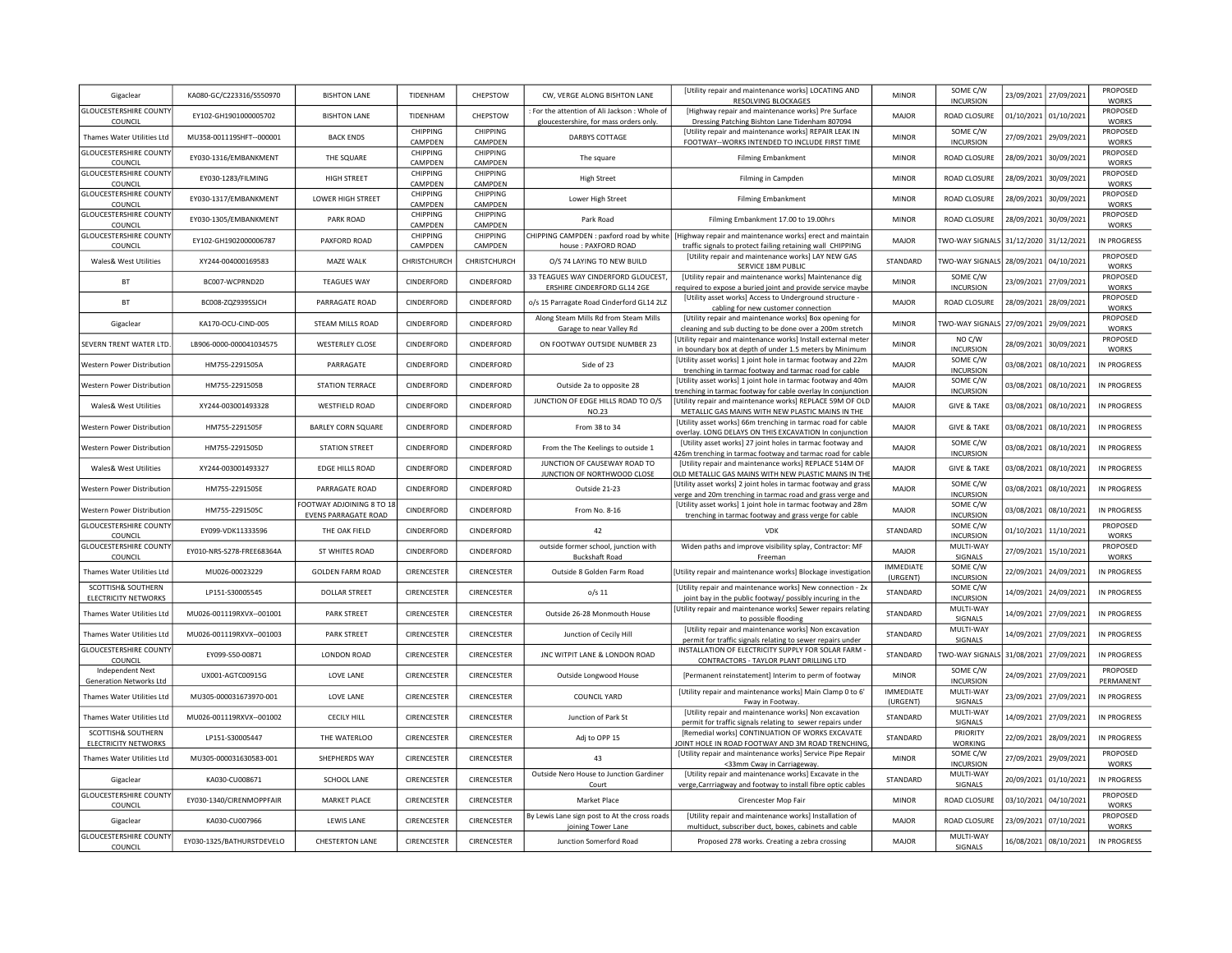| Gigaclear                                | KA030-CU008210            | <b>WEST WAY</b>                                  | CIRENCESTER               | CIRENCESTER            | Junction to West Way by green lampost to<br>End of West Way by brick wall next to          | [Utility repair and maintenance works] Installation of duct,<br>boxes, cabinets, cable and splice                            | MAJOR        | <b>GIVE &amp; TAKE</b>                | 30/09/2021            | 14/10/2021            | PROPOSED<br><b>WORKS</b> |
|------------------------------------------|---------------------------|--------------------------------------------------|---------------------------|------------------------|--------------------------------------------------------------------------------------------|------------------------------------------------------------------------------------------------------------------------------|--------------|---------------------------------------|-----------------------|-----------------------|--------------------------|
| <b>GLOUCESTERSHIRE COUNT</b><br>COUNCIL  | EY030-1349/BATHURSTDEVELO | <b>WILKINSON ROAD</b>                            | CIRENCESTER               | CIRENCESTER            | Somerford/Spratsgate/Wilkinson Road                                                        | S278 works - Bathurst Developments                                                                                           | <b>MAJOR</b> | ROAD CLOSURE                          |                       | 20/09/2021 12/11/2021 | IN PROGRESS              |
| <b>GLOUCESTERSHIRE COUNT</b><br>COUNCIL  | EY030-1347/BATHURSTDEVELO | SOMERFORD ROAD                                   | CIRENCESTER               | CIRENCESTER            | Somerford/Spratsgate/Wilkinson Road                                                        | S278 works - Bathurst Developments                                                                                           | <b>MAJOR</b> | ROAD CLOSURE                          | 20/09/2021            | 12/11/2021            | IN PROGRESS              |
| <b>GLOUCESTERSHIRE COUNTY</b><br>COUNCIL | EY030-1348/BATHURSTDEVELO | SPRATSGATE LANE                                  | CIRENCESTER               | <b>CIRENCESTER</b>     | Somerford/Spratsgate/Wilkinson Road                                                        | S278 works - Bathurst Developments                                                                                           | MAIOR        | ROAD CLOSURE                          | 20/09/2021            | 12/11/2021            | IN PROGRESS              |
| <b>GLOUCESTERSHIRE COUNTY</b><br>COUNCIL | FY102-GH1901000006386     | STROUD ROAD                                      | CIRENCESTER               | CIRENCESTER            | Stroud Road Chalford 806091                                                                | [Highway repair and maintenance works] Pre Surface<br>Dressing Patching Stroud Road Chalford 806091                          | <b>MAJOR</b> | ROAD CLOSURE                          | 01/09/2021 30/11/2021 |                       | PROPOSED<br><b>WORKS</b> |
| <b>GLOUCESTERSHIRE COUNTY</b><br>COUNCIL | EY030-1017A/ISHERWOOD     | <b>BURFORD ROAD</b>                              | CIRENCESTER               | CIRENCESTER            | A429/B4425 junction                                                                        | Proposed 278 works at junction                                                                                               | MAJOR        | MULTI-WAY<br>SIGNALS                  | 02/08/2021            | 31/12/2021            | PROPOSED<br><b>WORKS</b> |
| <b>GLOUCESTERSHIRE COUNTY</b><br>COUNCIL | EY030-1345/BATHURSTDEVELO | <b>BURFORD ROAD</b>                              | CIRENCESTER               | CIRENCESTER            | A429 Burford Road                                                                          | s278 works Bathurst Developments                                                                                             | MAJOR        | LANE CLOSURE                          |                       | 23/08/2021 31/01/2022 | <b>IN PROGRESS</b>       |
| Gigaclear                                | KA030-CU008726            | THE CROSS                                        | CLEARWELL                 | CLEARWELL              | The Cross to Outside Old Coach House                                                       | [Utility repair and maintenance works] Blowing fibre to 37<br>roperties and splicing and testing in a carriageway chamber    | <b>MINOR</b> | MULTI-WAY<br>SIGNALS                  | 25/09/2021            | 29/09/2021            | PROPOSED<br><b>WORKS</b> |
| Gigaclear                                | KA030-CU008725            | <b>HIGH STREET</b>                               | CLEARWELL                 | CLEARWELL              | The Cross to Outside Tudor Farm House<br>Hotel                                             | [Utility repair and maintenance works] Blowing fibre to 37<br>properties and splicing and testing in a carriageway chamber   | <b>MINOR</b> | MULTI-WAY<br>SIGNALS                  | 25/09/2021            | 29/09/2021            | PROPOSED<br><b>WORKS</b> |
| Gigaclear                                | KA030-CU008727            | <b>CHURCH ROAD</b>                               | CLEARWELL                 | CLEARWELL              | The Cross to Outside Spindle Tree Cottage                                                  | [Utility repair and maintenance works] Blowing fibre to 37<br>properties and splicing and testing in a carriageway chamber   | <b>MINOR</b> | MULTI-WAY<br>SIGNALS                  | 25/09/2021            | 29/09/2021            | PROPOSED<br><b>WORKS</b> |
| Gigaclear                                | KA030-CU008750            | ROAD FROM MARSH HILL TO<br>OAKWOOD ROAD          | <b>CLEMENTS END</b>       | <b>CLEMENTS END</b>    | On Verge oposite ' Moon Haze'                                                              | [Utility repair and maintenance works] Storage compound                                                                      | STANDARD     | NO C/W<br><b>INCURSION</b>            | 23/09/2021            | 30/09/2021            | PROPOSED<br>WORKS        |
| SEVERN TRENT WATER LTD                   | LB901-1303-000012886200   | ROAD FROM JUNCTION AT<br>MANOR FARM TO JUNCTION  | <b>CLIFFORDS</b><br>MESNE | <b>CLIFFORDS MESNE</b> | O/S RIDGE HOUSE                                                                            | [Utility repair and maintenance works] HV Bbox Install 25mm<br>and Meter                                                     | <b>MINOR</b> | SOME C/W<br><b>INCURSION</b>          | 22/09/2021            | 24/09/2021            | IN PROGRESS              |
| Gigaclear                                | KA030-CU008343            | TICKSHILL TO HARVEST HOUSE                       | <b>FAR GREEN</b>          | <b>COALEY</b>          | The junction of Tickshill joining the The Ham<br>lane to Track before the property called  | [Utility repair and maintenance works] Install Chamber<br>CHA05                                                              | <b>MAJOR</b> | ROAD CLOSURE                          | 04/09/2021            | 24/09/2021            | PROPOSED<br><b>WORKS</b> |
| Gigaclear                                | KA030-CU008191            | <b>ELMCOTE LANE</b>                              | COALEY                    | COALEY                 | Junction leading past the property of<br>Millham to Entrance into the Farm called          | [Utility repair and maintenance works] Installation multiduct<br>cabinets, boxes, cabling and splicing                       | MAJOR        | ROAD CLOSURE                          | 10/09/2021            | 01/10/2021            | PROPOSED<br>WORKS        |
| Gigaclear                                | KA030-CU008344            | THE HAM                                          | COALEY                    | COALEY                 | The junction of Tickshill joining the The Ham<br>ane to The propertyboundary of Wilthywind | [Utility repair and maintenance works] Install Passive Cabinet<br>PCA0014                                                    | MAJOR        | ROAD CLOSURE                          | 27/09/2021            | 19/10/2021            | PROPOSED<br>WORKS        |
| Gigaclear                                | KA030-CU008378            | LAWDLEY ROAD                                     | COLEFORD                  | COLEFORD               | Full Length of Lawdley Road                                                                | [Utility repair and maintenance works] Instalation of Fibre<br>optic connection Ducting and Chambers                         | MAIOR        | <b>GIVE &amp; TAKE</b>                | 19/07/2021            | 24/09/2021            | IN PROGRESS              |
| Gigaclear                                | KA170-OCU-STBYY-7-32      | NEWLAND FOOTPATH 42                              | COLEFORD                  | COLEFORD               | Works located from Lodge barn Farm to jnc<br>of coxbury lane                               | [Utility repair and maintenance works] Excavation to install<br>fibre optci cable, Dig trench and install main ducts between | MAJOR        | <b>GIVE &amp; TAKE</b>                | 27/08/2021            | 24/09/2021            | IN PROGRESS              |
| Gigaclear                                | KA030-CU008059            | <b>BAKERS HILL</b>                               | COLEFORD                  | COLEFORD               | Junc with Mile End Rd to Union Road                                                        | [Utility repair and maintenance works] Instalation of Fibre<br>Optic Ducting and Chambers                                    | STANDARD     | MULTI-WAY<br>SIGNALS                  | 15/09/2021            | 28/09/2021            | PROPOSED<br>WORKS        |
| Gigaclear                                | KA030-CU008265            | <b>BICKNOR STREET</b>                            | <b>JOYFORD</b>            | COLEFORD               | The Green to Ross Road                                                                     | [Utility repair and maintenance works] Installation of Fibre<br>Optic Ducting and Chambers.                                  | MAIOR        | ROAD CLOSURE                          | 13/09/2021            | 29/09/2021            | IN PROGRESS              |
| SEVERN TRENT WATER LTD                   | LB901-1303-000012889797   | THE CRESCENT                                     | EASTBOURNE<br>ESTATE      | COLEFORD               | OS <sub>20</sub>                                                                           | [Utility repair and maintenance works] Hydrant Rebuild<br>chamber                                                            | <b>MINOR</b> | <b>GIVE &amp; TAKE</b>                | 28/09/2021            | 30/09/2021            | PROPOSED<br><b>WORKS</b> |
| Gigaclear                                | KA170-OCU-STBYY-7-00      | NEWLAND FOOTPATH 38                              | COLEFORD                  | COLEFORD               | Works located on footpath near lodge barn                                                  | [Utility repair and maintenance works] Excavation to install<br>fibre optic cable in surface location listed Approx 10M of   | <b>MINOR</b> | <b>GIVE &amp; TAKE</b>                | 17/09/2021            | 01/10/2021            | IN PROGRESS              |
| <b>Wales&amp; West Utilities</b>         | XY243-001003863084        | <b>BANK STREET</b>                               | COLEFORD                  | COLEFORD               | O/S <sub>18</sub>                                                                          | [Permanent reinstatement] REPLACE TEMPORARY<br>REINSTATEMENT WITH PERMANENT                                                  | <b>MINOR</b> | <b>GIVE &amp; TAKE</b>                | 01/10/2021            | 04/10/2021            | PROPOSED<br>PERMANENT    |
| Gigaclear                                | KA030-CU007922            | LITTLE DRYBROOK                                  | <b>CLEMENTS END</b>       | COLEFORD               | Little Drybrook Full Length                                                                | [Utility repair and maintenance works] Instalation of Fibre<br>Optic Ducting and Chambers TM long delays                     | MAJOR        | <b>GIVE &amp; TAKE</b>                | 08/09/2021            | 05/10/2021            | IN PROGRESS              |
| Gigaclear                                | KA030-CU007921            | <b>CLEMENTS TUMP</b>                             | <b>CLEMENTS END</b>       | COLEFORD               | <b>Clements Tump Full Length</b>                                                           | [Utility repair and maintenance works] Instalation of Fibre<br>Optic Ducting and Chambers TM Long Delays                     | MAJOR        | <b>GIVE &amp; TAKE</b>                | 08/09/2021            | 05/10/2021            | IN PROGRESS              |
| Gigaclear                                | KA030-CU008095            | PARKSIDE                                         | COLEFORD                  | COLEFORD               | Parkside to Sparrow Hill                                                                   | [Utility repair and maintenance works] Instalation of Fibre<br>Optic Ducting, Chambers and Cabinets                          | STANDARD     | <b>GIVE &amp; TAKE</b>                | 24/05/2021            | 08/10/2021            | <b>IN PROGRESS</b>       |
| Wales& West Utilities                    | XY244-003001583834        | HIGH STREET                                      | COLEFORD                  | COLEFORD               | FROM THE JUNCTION WITH MARKET PLACE<br>TO O/S LAWSTONE BUNGALOW                            | [Utility repair and maintenance works] REPLACE 135M X GAS<br>MAINS AND 21 SERVICES                                           | <b>MAJOR</b> | <b>GIVE &amp; TAKE</b>                | 27/09/2021            | 05/11/2021            | PROPOSED<br><b>WORKS</b> |
| <b>Wales&amp; West Utilities</b>         | XY244-003001583835        | MARKET PLACE                                     | COLEFORD                  | COLEFORD               | CROSSING THE JUNCTION OF HIGHSTREET                                                        | [Utility repair and maintenance works] REPLACE 35M X GAS<br>MAINS                                                            | MAJOR        | <b>GIVE &amp; TAKE</b>                | 27/09/2021            | 05/11/2021            | PROPOSED<br>WORKS        |
| Thames Water Utilities Ltd               | MU305-000031605806-001    | ROAD FROM HATHEROP ROAD<br>TO COLN MANOR         | <b>COLN ST</b><br>ALDWYNS | COLN ST ALDWYNS        | CHERRY TREE COTTAGE                                                                        | [Utility repair and maintenance works] Chamber Repair Mec<br>Cway in Carriageway.                                            | <b>MINOR</b> | SOME C/W<br><b>INCURSION</b>          |                       | 22/09/2021 23/09/2021 | IN PROGRESS              |
| <b>BT</b>                                | BC008-PTMS259587A         | ROAD FROM CRANHAM<br>CORNER TO JUNCTION WITH     | CRANHAM                   | CRANHAM                | CRANHAM LANE, NEAR ENTRANCE TO<br>SCOUT HQ GL4 8HE                                         | [Utility asset works] TM REQUIRED FOR SAFE WORKING<br>ZONE FOR POLETEST                                                      | MAJOR        | ROAD CLOSURE                          | 24/09/2021            | 24/09/2021            | PROPOSED<br><b>WORKS</b> |
| Gigaclear                                | KA080-GC/C260353/S161224  | ROAD FROM CRANHAM<br>CORNER TO JUNCTION WITH     | CRANHAM                   | CRANHAM                | CW V ADJ THE OLD HOUSE                                                                     | [Utility repair and maintenance works] FIBER SERVICE<br><b>INSTALLATION</b>                                                  | <b>MINOR</b> | SOME C/W<br><b>INCURSION</b>          |                       | 29/09/2021 01/10/2021 | PROPOSED<br>WORKS        |
| BT                                       | BC005-KL1W000000066515DNO | THE STREET                                       | <b>DIDMARTON</b>          | <b>DIDMARTON</b>       | On corner of 49 to outside 49                                                              | [Permanent reinstatement] interim to permanent<br>reinstatement                                                              | <b>MINOR</b> | NO C/W<br><b>INCURSION</b>            | 23/09/2021            | 24/09/2021            | PROPOSED<br>PERMANENT    |
| Gigaclear                                | KA080-GC/C215142/S160361  | LONDON ROAD                                      | DOWDESWELL                | DOWDESWELL             | CW & VERGE at S/O Rossley Gate                                                             | [Utility repair and maintenance works] Relocating customers<br>pot to customer boundary for service                          | <b>MINOR</b> | SOME C/W<br><b>INCURSION</b>          | 27/09/2021            | 29/09/2021            | PROPOSED<br>WORKS        |
| <b>GLOUCESTERSHIRE COUNTY</b><br>COUNCIL | EY030-LURSB762690         | A436 PICNIC AREA TO TRACK<br>LEADING TO FISHPOND | PEGGLESWORTH              | DOWDESWELL             | By entrance to Pegglesworth Farm Entrance                                                  | Drystone wall repairs                                                                                                        | STANDARD     | TWO-WAY SIGNALS 27/09/2021 08/10/2021 |                       |                       | PROPOSED<br><b>WORKS</b> |
| <b>GLOUCESTERSHIRE COUNTY</b><br>COUNCIL | EY102-GH1902000007874     | MAIN ROAD THROUGH DOWN<br><b>AMPNFY</b>          | <b>DOWN AMPNEY</b>        | <b>DOWN AMPNEY</b>     | DOWN AMPNEY : Down Ampney : MAIN<br>ROAD THROUGH DOWN AMPNEY                               | [Highway repair and maintenance works] Cut and patch<br>carriageway DOWN AMPNEY                                              | MAJOR        | ROAD CLOSURE                          | 28/09/2021            | 28/09/2021            | PROPOSED<br><b>WORKS</b> |
| Thames Water Utilities Ltd               | MU305-000031652025-001    | MAIN ROAD THROUGH DOWN<br>AMPNEY                 | <b>DOWN AMPNEY</b>        | <b>DOWN AMPNEY</b>     | 22                                                                                         | [Utility repair and maintenance works] B Box Exchange<br><33mm Fway in Footway.                                              | <b>MINOR</b> | SOME C/W<br><b>INCURSION</b>          |                       | 27/09/2021 29/09/2021 | PROPOSED<br><b>WORKS</b> |
| Wales& West Utilities                    | XY081-003001651286        | CHARLHAM LANE                                    | <b>DOWN AMPNEY</b>        | <b>DOWN AMPNEY</b>     | O/S SUNNYBANK                                                                              | [Utility repair and maintenance works] TEMP TAR TO BE<br>REMOVED. AND PERMANENTLY REINSTATED                                 | <b>MINOR</b> | <b>GIVE &amp; TAKE</b>                | 01/10/2021 04/10/2021 |                       | PROPOSED<br><b>WORKS</b> |
| <b>GLOUCESTERSHIRE COUNTY</b><br>COUNCIL | EY102-GH1902000007867     | <b>MAIN ROAD FROM HARNHILL</b><br>TO DRIFFIELD   | <b>DRIFFIELD</b>          | <b>DRIFFIELD</b>       | DRIFFIELD : Driffield village : CHURCH LANE                                                | [Highway repair and maintenance works] Cut and patch<br>carriageway DRIFFIELD                                                | <b>MAJOR</b> | ROAD CLOSURE                          | 24/09/2021 24/09/2021 |                       | PROPOSED<br><b>WORKS</b> |
|                                          |                           |                                                  |                           |                        |                                                                                            |                                                                                                                              |              |                                       |                       |                       |                          |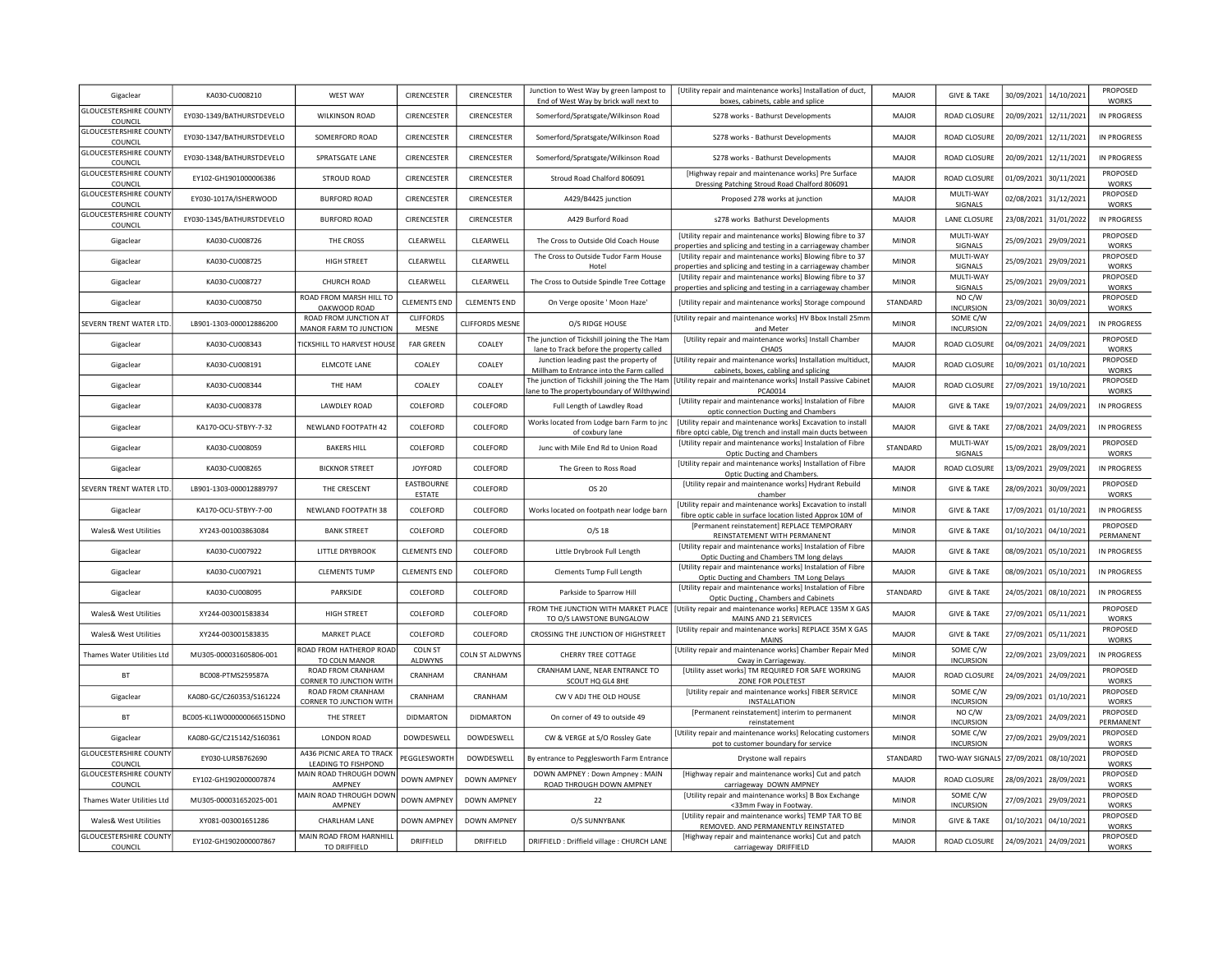| <b>GLOUCESTERSHIRE COUNTY</b><br>COUNCIL | EY010-LURSB927435         | ROAD FROM DRYBROOK<br><b>NUGBY CLUB TO BEECH WALK</b> | THE STENDERS                      | <b>DRYBROOK</b>              | approx 50M East of Manning Road,<br>Drybrook                                            | Tree Works by Forestry England                                                                                             | <b>MINOR</b>                    | STOP/GO BOARDS               | 23/09/2021 | 23/09/2021            | PROPOSED<br>WORKS        |
|------------------------------------------|---------------------------|-------------------------------------------------------|-----------------------------------|------------------------------|-----------------------------------------------------------------------------------------|----------------------------------------------------------------------------------------------------------------------------|---------------------------------|------------------------------|------------|-----------------------|--------------------------|
| <b>GLOUCESTERSHIRE COUNTY</b>            | EY030-1159/GCC            | 400895 LYCH GATE TO                                   | <b>DUNTISBOURNE</b>               | <b>DUNTISBOURNE</b>          | Long Ford                                                                               | Long Ford Footpath damage                                                                                                  | MAIOR                           | <b>ROAD CLOSURE</b>          |            | 23/09/2020 31/03/2022 | IN PROGRESS              |
| COUNCIL<br><b>GLOUCESTERSHIRE COUNTY</b> |                           | <b>LAVENDER COTTAGE</b>                               | LEER                              | LEER                         | DURSLEY: Opp Wild Goose Garage                                                          | [Highway repair and maintenance works] Community                                                                           |                                 | MULTI-WAY                    |            |                       |                          |
| COUNCIL                                  | EY102-GH1901000008228     | KINGSHILL ROAD                                        | <b>DURSLEY</b>                    | DURSLEY                      | KINGSHILL ROAD                                                                          | Maintenance Kingshill Road, Dursley: Remove all vegetation                                                                 | <b>MINOR</b>                    | SIGNALS                      | 22/09/2021 | 23/09/2021            | IN PROGRESS              |
| <b>GLOUCESTERSHIRE COUNTY</b><br>COUNCIL | FY050-LURSB038808         | <b>BULL PITCH</b>                                     | DURSLEY                           | <b>DURSLEY</b>               | Opposite 19                                                                             | <b>Tree Works</b>                                                                                                          | <b>MINOR</b>                    | TWO-WAY SIGNALS              |            | 23/09/2021 23/09/2021 | PROPOSED<br><b>WORKS</b> |
| SEVERN TRENT WATER LTD                   | LB906-0000-000041030168   | <b>TORCHACRE RISE</b>                                 | DURSLEY                           | DURSLEY                      | ON FOOTWAY OUTSIDE NUMBER 1                                                             | [Utility repair and maintenance works] Install external meter<br>in boundary box at depth of under 1.5 meters by Minimum   | <b>MINOR</b>                    | NO C/W<br><b>INCURSION</b>   | 23/09/2021 | 24/09/2021            | PROPOSED<br><b>WORKS</b> |
| Gigaclear                                | KA030-CU008736            | ROAD TO UPPER WICK FARM                               | <b>UPPER WICK</b>                 | <b>DURSLEY</b>               | Stables, Upper Wick to Wick House Farm,<br>Upper Wick                                   | [Utility repair and maintenance works] Excavating in verge to<br>locate and repair customer microduct fault TM Long Delays | <b>MINOR</b>                    | <b>GIVE &amp; TAKE</b>       | 27/09/2021 | 29/09/2021            | PROPOSED<br><b>WORKS</b> |
| Gigaclear                                | KA030-CU008451            | <b>B4060 MELKSHAM COURT</b><br>STINCHCOMBE TO         | STINCHCOMBE                       | DURSLEY                      | Opposite Overend Cottage to Grass verge<br>heading off main road                        | [Utility repair and maintenance works] Installation of<br>multiduct, subscriber ducts, cabinets and boxes                  | MAJOR                           | ROAD CLOSURE                 | 20/09/2021 | 06/10/2021            | PROPOSED<br>WORKS        |
| SEVERN TRENT WATER LTD                   | LB901-1303-000012888791   | ROAD FROM DREWS FARM TO<br>REDLANDS                   | <b>I FDDINGTON</b>                | <b>DYMOCK</b>                | OUTSIDE TILLPUTSEND COTTAGE                                                             | [Utility repair and maintenance works] * ctoria Morton<br>(VMORTO1) * Short Comm Pipe Repair 25mm *                        | <b>IMMEDIATE</b><br>(URGENT)    | ROAD CLOSURE                 | 22/09/2021 | 24/09/2021            | IN PROGRESS              |
| Wales& West Utilities                    | XY244-001003956254        | <b>BATH ROAD</b>                                      | <b>FASTINGTON</b>                 | <b>EASTINGTON</b>            | OUTSIDE 61                                                                              | [Utility repair and maintenance works] TRACE AND REPAIR<br>GAS ESCAPE AND PERMANENTLY REINSTATE WHERE                      | <b>IMMEDIATE</b><br>(EMERGENCY) | <b>WO-WAY SIGNALS</b>        | 21/09/2021 | 27/09/2021            | IN PROGRESS              |
| <b>GLOUCESTERSHIRE COUNTY</b><br>COUNCIL | EY050-SDC/060421          | <b>BROADFIELD ROAD</b>                                | EASTINGTON                        | <b>FASTINGTON</b>            | o/s 10 to o/s 38                                                                        | construction of new homes for SDC                                                                                          | <b>MAIOR</b>                    | <b>ROAD CLOSURE</b>          | 06/04/2021 | 24/12/2021            | IN PROGRESS              |
| <b>GLOUCESTERSHIRE COUNTY</b><br>COUNCIL | EY102-GH1902000008120     | <b>ROSS ROAD</b>                                      | <b>ENGLISH</b><br><b>BICKNOR</b>  | <b>ENGLISH BICKNOR</b>       | ENGLISH BICKNOR: jnc ross road and tump<br>lane towards english bicknor along wood      | [Highway repair and maintenance works] Highways local -<br>verge markers along roadside ENGLISH BICKNOR                    | <b>MINOR</b>                    | <b>WO-WAY SIGNAL</b>         | 01/10/2021 | 04/10/2021            | PROPOSED<br><b>WORKS</b> |
| Gigaclear                                | KA030-CU008269            | REDHOUSE LANE                                         | <b>ENGLISH</b><br><b>BICKNOR</b>  | <b>ENGLISH BICKNOR</b>       | Ross Road to Murrells End                                                               | [Utility repair and maintenance works] Installation of Fibre<br>Optic Ducting and Chambers.                                | MAJOR                           | ROAD CLOSURE                 | 24/09/2021 | 06/10/2021            | PROPOSED<br><b>WORKS</b> |
| Gigaclear                                | KA030-CU008267            | SMITHY CLOSE                                          | ENGLISH                           | <b>ENGLISH BICKNOR</b>       | <b>Entirety of Smithy Close</b>                                                         | [Utility repair and maintenance works] Installation of Fibre                                                               | STANDARD                        | <b>GIVE &amp; TAKE</b>       | 24/09/2021 | 06/10/2021            | PROPOSED                 |
| Gigaclear                                | KA030-CU008268            | MURRELLS ROAD                                         | <b>BICKNOR</b><br>ENGLISH         | <b>ENGLISH BICKNOR</b>       | <b>Entirety of Murrells Road</b>                                                        | Optic Ducting and Chambers. Long delays.<br>[Utility repair and maintenance works] Installation of Fibre                   | STANDARD                        | <b>GIVE &amp; TAKE</b>       | 24/09/2021 | 06/10/2021            | <b>WORKS</b><br>PROPOSED |
| Gigaclear                                | KA030-CU008266            | <b>ROSS ROAD</b>                                      | <b>BICKNOR</b><br>ENGLISH         | <b>ENGLISH BICKNOR</b>       | Bicknor Street to Old Rectory                                                           | Optic Ducting and Chambers. Long delays.<br>[Utility repair and maintenance works] Installation of Fibre                   | MAJOR                           | ROAD CLOSURE                 | 24/09/2021 | 06/10/2021            | <b>WORKS</b><br>PROPOSED |
| <b>GLOUCESTERSHIRE COUNTY</b>            | EY102-GH1902000007628     | WATERLOO LANE                                         | <b>BICKNOR</b><br><b>FAIRFORD</b> | FAIRFORD                     | FAIRFORD : Waterlook lane, fairford :                                                   | Optic Ducting and Chambers.<br>[Highway repair and maintenance works] C/W patching                                         | MAIOR                           | <b>ROAD CLOSURE</b>          |            |                       | <b>WORKS</b><br>PROPOSED |
| COUNCIL<br><b>GLOUCESTERSHIRE COUNTY</b> |                           |                                                       |                                   |                              | WATERLOO LANE<br>FAIRFORD : Walnut Park/Park Street,                                    | <b>FAIRFORD</b>                                                                                                            |                                 |                              | 29/09/2021 | 29/09/2021            | <b>WORKS</b><br>PROPOSED |
| COUNCIL                                  | EY102-GH1902000007629     | <b>PARK STREET</b>                                    | <b>FAIRFORD</b>                   | <b>FAIRFORD</b>              | Fairford.: PARK STREET                                                                  | [Highway repair and maintenance works] Build new crossing<br>point, install motorcycle inhibitors and unboundgravel area.  | <b>MINOR</b>                    | STOP/GO BOARD                | 29/09/2021 | 01/10/2021            | <b>WORKS</b>             |
| <b>Wales&amp; West Utilities</b>         | XY242-003001576218/PTS    | MARKET PLACE                                          | <b>FAIRFORD</b>                   | FAIRFORD                     | JUNCTION WITH BRIDGE ST                                                                 | [Utility repair and maintenance works] NOTICE FOR TRAFFIC<br>LIGHT HEAD ONLY                                               | STANDARD                        | MULTI-WAY<br>SIGNALS         | 29/09/2021 | 12/10/2021            | PROPOSED<br><b>WORKS</b> |
| Wales& West Utilities                    | XY242-003001576218/PTS1   | <b>LONDON STREET</b>                                  | <b>FAIRFORD</b>                   | FAIRFORD                     | 0/5.34                                                                                  | [Utility repair and maintenance works] NOTICE FOR HEAD<br><b>LIGHT ONLY</b>                                                | STANDARD                        | MULTI-WAY<br>SIGNALS         | 29/09/2021 | 12/10/2021            | PROPOSED<br>WORKS        |
| Wales& West Utilities                    | XY242-001003725031        | <b>MILTON STREET</b>                                  | <b>FAIRFORD</b>                   | <b>FAIRFORD</b>              | OUTSIDE CALDECOTT HOUSE                                                                 | [Utility repair and maintenance works] TRACE AND REPAIR<br>GAS ESCAPE AND PERMANENTLY REINSTATE WHERE                      | <b>IMMEDIATE</b><br>(EMERGENCY) | SOME C/W<br><b>INCURSION</b> | 13/09/2020 | 15/10/2021            | <b>IN PROGRESS</b>       |
| Wales& West Utilities                    | XY242-003001576218        | <b>BRIDGE STREET</b>                                  | <b>FAIRFORD</b>                   | FAIRFORD                     | O/S MILVALE - JUNC MARKET PLACE                                                         | [Utility repair and maintenance works] LAY 177M OF NEW<br>PLASTIC GAS MAINS AND RENEW/TRANSFER ANY AFFECTED                | MAJOR                           | <b>TWO-WAY SIGNALS</b>       | 20/09/2021 | 29/10/2021            | IN PROGRESS              |
| <b>GLOUCESTERSHIRE COUNTY</b><br>COUNCIL | EY050-JACKSONCE/270721    | ROAD FROM SHIP INN TO<br><b>MOOR STREET</b>           | FRAMILODE                         | FRAMILODE                    | Frome House                                                                             | works by Jackson Civil Engineers TM required for deliveries to<br>and from site only as needed                             | MAJOR                           | STOP/GO BOARD!               | 06/09/2021 | 10/12/2021            | IN PROGRESS              |
| <b>GLOUCESTERSHIRE COUNTY</b><br>COUNCIL | EY102-GH1901000005698     | <b>STROUD ROAD</b>                                    | <b>FRAMPTON</b><br>MANSELL        | <b>FRAMPTON</b><br>MANSELL   | : For the attention of Ali Jackson : Whole of<br>gloucestershire, for mass orders only. | [Highway repair and maintenance works] Pre Surface<br>Dressing Patching Stroud Road Chalford 806091                        | <b>MAJOR</b>                    | ROAD CLOSURE                 | 01/08/2021 | 30/11/2021            | PROPOSED<br>WORKS        |
| SEVERN TRENT WATER LTD                   | LB901-1303-000012888219   | <b>FRAMPTON ON SEVERN</b><br>FOOTPATH 8               | <b>FRAMPTON ON</b><br>SEVERN      | <b>FRAMPTON ON</b><br>SEVERN | SIDE OF FRETHERNE BRIDGE                                                                | [Utility repair and maintenance works] Hydrant Rebuild<br>chamber                                                          | MINOR                           | NO C/W<br><b>INCURSION</b>   | 24/09/2021 | 28/09/2021            | PROPOSED<br>WORKS        |
| Gigaclear                                | KA030-CU008407            | PETERS STREET                                         | FROCESTER                         | <b>FROCESTER</b>             | ield boundary after the pond in the field on<br>Peters Street to Verge opposite the The | [Utility repair and maintenance works] Install multiduct,<br>subscriber ducts, cabinets, boxes, cable, splice and test     | <b>MAJOR</b>                    | ROAD CLOSURE                 | 22/09/2021 | 10/11/2021            | PROPOSED<br>WORKS        |
| Western Power Distribution               | HM752-2286072             | NORTHGATE STREET                                      | GLOUCESTER                        | <b>GLOUCESTER</b>            | O/S ERNEST JONES, NORTHGATE STREET,<br>GLOUCESTER                                       | [Remedial works] Remedial works to rectify previous works<br>POINTING IN AROUND COVER (1 X 1)                              | <b>MINOR</b>                    | NO C/W<br><b>INCURSION</b>   | 21/09/2021 | 23/09/2021            | IN PROGRESS              |
| Vodafone                                 | NX260-VF88257WHP/EW02     | <b>HERON WAY</b>                                      | <b>GLOUCESTER</b>                 | <b>GLOUCESTER</b>            | Traffic light head on Heron way approx 15m                                              | [Utility repair and maintenance works] SIGNAL HEAD - For                                                                   | STANDARD                        | MULTI-WAY                    | 20/09/2021 | 23/09/2021            | IN PROGRESS              |
|                                          |                           |                                                       |                                   |                              | from jct Painswick Road<br>On the verge on Painswick Road approx 15m                    | works in conjunction with NX260-WF88257WHP/EW01<br>[Utility repair and maintenance works] Civils to attend site to         |                                 | SIGNALS<br>MULTI-WAY         |            |                       |                          |
| Vodafone                                 | NX260-VF88257WHP/EW01     | PAINSWICK ROAD                                        | <b>GLOUCESTER</b>                 | GLOUCESTER                   | from Norbury Ave                                                                        | install a new pole root. Commhoist to provide Multi way                                                                    | STANDARD                        | SIGNALS                      |            | 20/09/2021 23/09/2021 | IN PROGRESS              |
| Vodafone                                 | NX260-VF88257WHP/EW03     | NORBURY AVENUE                                        | GLOUCESTER                        | GLOUCESTER                   | Traffic light head on Norbury Avenue approx<br>15m from jct Painswick Road              | [Utility repair and maintenance works] SIGNAL HEAD - For<br>works in conjunction with NX260-WF88257WHP/EW01                | STANDARD                        | MULTI-WAY<br>SIGNALS         |            | 20/09/2021 23/09/2021 | <b>IN PROGRESS</b>       |
| CityFibre                                | KG046-GLO-1-FTTH-PN405-05 | LARKSPEAR CLOSE                                       | GLOUCESTER                        | GLOUCESTER                   | JN of Sroud Road to Entire Larkspear Close                                              | [Utility repair and maintenance works] To excavate and<br>install City Fibre apparatus in CW, FW & Verge                   | STANDARD                        | <b>GIVE &amp; TAKE</b>       |            | 10/09/2021 23/09/2021 | IN PROGRESS              |
| <b>VIRGIN MEDIA</b>                      | NK110-ANSL030757          | KINGSCROFT ROAD                                       | GLOUCESTER                        | <b>GLOUCESTER</b>            | 6A KINGSCROFT ROAD HUCCLECOTE<br><b>GLOUCESTER GL3 3RF</b>                              | [Utility repair and maintenance works] INSTALL TEE IN<br>FOOTWAY                                                           | <b>MINOR</b>                    | NO C/W<br><b>INCURSION</b>   |            | 22/09/2021 23/09/2021 | PROPOSED<br>WORKS        |
| <b>GLOUCESTERSHIRE COUNTY</b><br>COUNCIL | EY102-GH1902000008322     | <b>GEORGE STREET</b>                                  | <b>GLOUCESTER</b>                 | GLOUCESTER                   | George Street Gloucester                                                                | [Highway repair and maintenance works] Gloucester Rail<br>Station : Metz Way Access. Construction works.                   | <b>MINOR</b>                    | <b>GIVE &amp; TAKE</b>       |            | 23/09/2021 23/09/2021 | PROPOSED<br><b>WORKS</b> |
| Western Power Distribution               | HM752-6003548             | SOUTHGATE STREET                                      | GLOUCESTER                        | <b>GLOUCESTER</b>            | Outside No. 22                                                                          | [Utility repair and maintenance works] Urgent excavation in<br>highway to locate and repair LV cable fault.                | <b>IMMEDIATE</b><br>(URGENT)    | SOME C/W<br><b>INCURSION</b> | 21/09/2021 | 24/09/2021            | IN PROGRESS              |
| Western Power Distribution               | HM752-2312619             | PARK ROAD                                             | <b>GLOUCESTER</b>                 | <b>GLOUCESTER</b>            | outside 5, 7 and 13                                                                     | [New service connection] 4 joint holes in modular footway<br>for new supply, link box replacement/installation - with      | STANDARD                        | SOME C/W<br><b>INCURSION</b> |            | 06/09/2021 24/09/2021 | IN PROGRESS              |
| SEVERN TRENT WATER LTD                   | LB922-5201-000006574516   | PARK ROAD                                             | GLOUCESTER                        | GLOUCESTER                   | <b>OUTSIDE NUMBER 7</b>                                                                 | [New service connection] * NEW WATER CONNECTION *<br>CARRIAGEWAY TYPE 4 (UP TO 0.5 MSA)                                    | <b>MINOR</b>                    | <b>GIVE &amp; TAKE</b>       |            | 22/09/2021 24/09/2021 | <b>IN PROGRESS</b>       |
| SEVERN TRENT WATER LTD                   | LB901-1303-000096015391   | CHOSEN WAY                                            | <b>GLOUCESTER</b>                 | <b>GLOUCESTER</b>            | OUTSIDE TELEPHONE EXCHANGE                                                              | [Utility repair and maintenance works] Small Meter Renew<br>80 <sub>mm</sub>                                               | <b>MINOR</b>                    | SOME C/W<br><b>INCURSION</b> |            | 22/09/2021 24/09/2021 | IN PROGRESS              |
| BT                                       | BC007-WCPT2L5H            | NUTLEY AVENUE                                         | GLOUCESTER                        | <b>GLOUCESTER</b>            | 37 NUTLEY AVENUE TUFFLEY GLOUCESTER,<br>GL4 0QP                                         | [Utility repair and maintenance works] Maintenance dig<br>required to expose and repair a faulty buried joint/cable.       | <b>IMMEDIATE</b><br>(URGENT)    | <b>GIVE &amp; TAKE</b>       |            | 22/09/2021 24/09/2021 | IN PROGRESS              |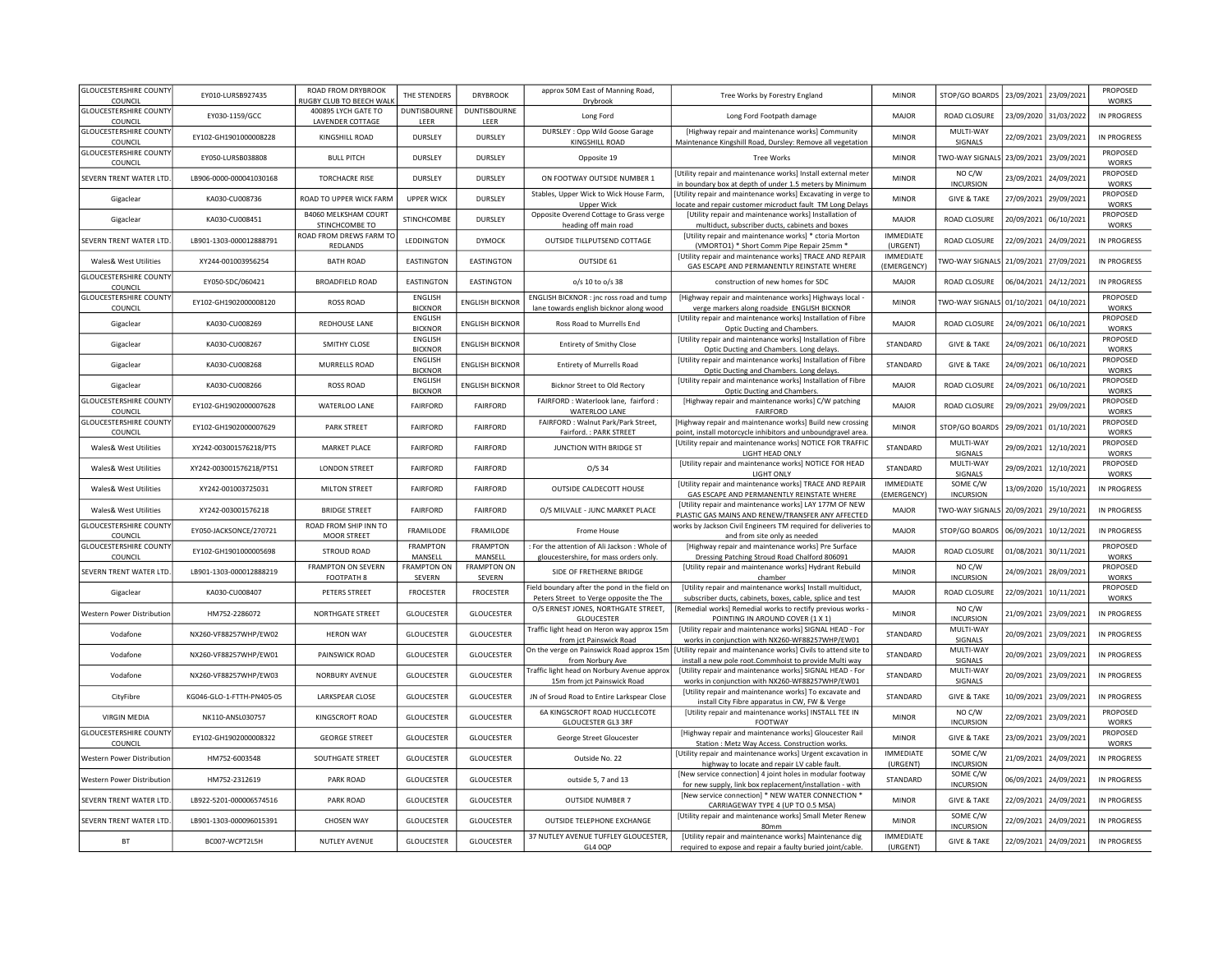| CityFibre                                | KG046-GLO-1-FTTH-PN160-5  | SUDMEADOW ROAD            | <b>GLOUCESTER</b> | GLOUCESTER        | Jn Hempsted Lane to all of Sudmeadow<br>Road                                 | [Utility repair and maintenance works] City Fibre build to lay<br>two way duct for fibre network                         | MAJOR                           | <b>GIVE &amp; TAKE</b>       | 23/08/2021            | 24/09/2021            | PROPOSED<br>WORKS        |
|------------------------------------------|---------------------------|---------------------------|-------------------|-------------------|------------------------------------------------------------------------------|--------------------------------------------------------------------------------------------------------------------------|---------------------------------|------------------------------|-----------------------|-----------------------|--------------------------|
| CityFibre                                | KG046-GLO-1-FTTH-PN160-2  | MAYFAIR CLOSE             | <b>GLOUCESTER</b> | GLOUCESTER        | Jn Hempsted Lane to all of Mayfair Close                                     | [Utility repair and maintenance works] City Fibre build to lay<br>two way duct for fibre network                         | MAJOR                           | <b>GIVE &amp; TAKE</b>       | 10/09/2021            | 24/09/2021            | IN PROGRESS              |
| <b>BT</b>                                | BC007-WCPVPN0N            | CEDARWOOD DRIVE           | <b>GLOUCESTER</b> | <b>GLOUCESTER</b> | 2 CEDERWOOD DRIVE TUFFLEY GLOUCESTE<br>R GL4 0AG                             | [Utility repair and maintenance works] Maintenance dig<br>required to expose and repair a faulty buried joint/cable      | <b>IMMEDIATE</b><br>(URGENT)    | STOP/GO BOARDS               | 22/09/2021            | 24/09/2021            | IN PROGRESS              |
| Western Power Distribution               | HM752-2282609             | FOX ELMS ROAD             | <b>GLOUCESTER</b> | GLOUCESTER        | Side of 365                                                                  | [Remedial works] Council Defect 10x2 TO RECTIFY SCARRING                                                                 | <b>STANDARD</b>                 | NO C/W<br><b>INCURSION</b>   | 21/09/2021            | 24/09/2021            | IN PROGRESS              |
| CityFibre                                | KG046-GLO-1-FTTH-PN651-15 | <b>DRUIDS OAK</b>         | QUEDGELEY         | <b>GLOUCESTER</b> | school lane jnct to 3 Druids Oak                                             | [Remedial works] To rectify defects                                                                                      | STANDARD                        | <b>GIVE &amp; TAKE</b>       |                       | 20/09/2021 24/09/2021 | IN PROGRESS              |
| <b>GLOUCESTERSHIRE COUNTY</b><br>COUNCIL | EY204-52618708            | <b>BRISTOL ROAD</b>       | <b>GLOUCESTER</b> | GLOUCESTER        | OS SERCK BAKER                                                               | [Highway repair and maintenance works] Investigating and<br>Repair Cable Fault                                           | <b>MINOR</b>                    | <b>GIVE &amp; TAKE</b>       | 22/09/2021 24/09/2021 |                       | PROPOSED<br>WORKS        |
| SEVERN TRENT WATER LTD.                  | LB901-1303-000012881300   | <b>SIMON ROAD</b>         | <b>GLOUCESTER</b> | <b>GLOUCESTER</b> | $O/S$ 10                                                                     | [Utility repair and maintenance works] HV Bbox Install 25mm<br>and Meter                                                 | <b>IMMEDIATE</b><br>(URGENT)    | <b>GIVE &amp; TAKE</b>       |                       | 22/09/2021 24/09/2021 | IN PROGRESS              |
| <b>GLOUCESTERSHIRE COUNTY</b><br>COUNCIL | EY099-S50-00907           | WINNYCROFT LANE           | <b>GLOUCESTER</b> | GLOUCESTER        | opposite 22 to 30                                                            | Trial holes to determine depth of services, Contractor: Galtec<br>Ltd                                                    | STANDARD                        | NO C/W<br><b>INCURSION</b>   | 21/09/2021            | 24/09/2021            | PROPOSED<br>WORKS        |
| Western Power Distribution               | HM752-2318785             | <b>BROADSTONE CLOSE</b>   | <b>GLOUCESTER</b> | GLOUCESTER        | <b>INBETWEEN 1 AND 2</b>                                                     | [Utility asset works] 1 joint hole in concrete footway and 14m<br>trenching in tarmac road for supply alteration         | STANDARD                        | SOME C/W<br><b>INCURSION</b> |                       | 20/09/2021 24/09/2021 | <b>IN PROGRESS</b>       |
| SEVERN TRENT WATER LTD.                  | LB906-0000-0000800104625  | WOODPECKER ROAD           | <b>GLOUCESTER</b> | <b>GLOUCESTER</b> | DIG IS ON FOOTPATH ON WOODPECKER<br>ROAD OUTSIDE BADGER VALE COURT FLAT!     | [Utility repair and maintenance works] Install external meter<br>in boundary box at depth of under 1.5 meters by Minimum | <b>MINOR</b>                    | NO C/W<br><b>INCURSION</b>   | 22/09/2021            | 24/09/2021            | PROPOSED<br><b>WORKS</b> |
| CityFibre                                | KG046-GLO-1-FTTH-PN160-6  | <b>LLANTHONY ROAD</b>     | GLOUCESTER        | <b>GLOUCESTER</b> | Jn Sudmeadow Road to Llantony Bridge                                         | [Utility repair and maintenance works] City Fibre build to lay<br>two way duct for fibre network                         | <b>MAJOR</b>                    | MULTI-WAY<br>SIGNALS         | 23/08/2021            | 24/09/2021            | PROPOSED<br>WORKS        |
| CityFibre                                | KG046-GLO-1-FTTH-PN551-15 | THORESBY AVENUE           | <b>GLOUCESTER</b> | <b>GLOUCESTER</b> | jn of Chatsworth ave to all of Thoresby Ave                                  | [Utility repair and maintenance works] Rectify cabs along<br>Thoresby Avenue                                             | <b>MINOR</b>                    | <b>GIVE &amp; TAKE</b>       | 22/09/2021            | 24/09/2021            | IN PROGRESS              |
| SEVERN TRENT WATER LTD.                  | LB901-1303-000012881122   | PENHILL ROAD              | <b>GLOUCESTER</b> | <b>GLOUCESTER</b> | O/S <sub>62</sub>                                                            | [Utility repair and maintenance works] HV Short Comm Pipe<br>Repair 0.75'                                                | <b>IMMEDIATE</b><br>(URGENT)    | <b>GIVE &amp; TAKE</b>       | 19/09/2021            | 24/09/2021            | IN PROGRESS              |
| CityFibre                                | KG046-GLO-1-FTTH-PN551-14 | <b>VINCENT AVENUE</b>     | <b>GLOUCESTER</b> | GLOUCESTER        | jn of Woburn Ave to all of Vincent Ave                                       | [Utility repair and maintenance works] Rectify cabs along<br>Vincent Avenue                                              | <b>MINOR</b>                    | <b>GIVE &amp; TAKE</b>       | 22/09/2021            | 24/09/2021            | IN PROGRESS              |
| CityFibre                                | KG046-GLO-1-FTTH-PN160-7  | SEVERN ROAD               | GLOUCESTER        | <b>GLOUCESTER</b> | Jn Llantony Rd to O/s Lock Hse Commercial<br>- Rd                            | [Utility repair and maintenance works] City Fibre build to lay<br>two way duct for fibre network                         | <b>MAJOR</b>                    | <b>GIVE &amp; TAKE</b>       | 23/08/2021 24/09/2021 |                       | PROPOSED<br>WORKS        |
| SEVERN TRENT WATER LTD.                  | LB901-1303-000012884674   | UNDERHILL ROAD            | GLOUCESTER        | GLOUCESTER        | OTUSIDE NO 19A                                                               | [Utility repair and maintenance works] HV Bbox Renew<br>25mm add Meter                                                   | <b>MINOR</b>                    | <b>GIVE &amp; TAKE</b>       | 22/09/2021            | 24/09/2021            | IN PROGRESS              |
| CityFibre                                | KG046-GLO-1-FTTH-PN501-6  | <b>MERLIN DRIVE</b>       | QUEDGELEY         | <b>GLOUCESTER</b> | SABRE CLOSE JN TO ELMORE LANE EAST JN,<br>MERLIN DRIVE, QUEDGELEY            | [Permanent reinstatement] To replace the paving blocks to<br>match existing and rectifcation of scarring                 | STANDARD                        | <b>GIVE &amp; TAKE</b>       | 17/09/2021            | 24/09/2021            | IN PROGRESS              |
| SEVERN TRENT WATER LTD.                  | LB901-1303-000060410511   | <b>DIDBROOK MEWS</b>      | GLOUCESTER        | GLOUCESTER        | O/S NO 11                                                                    | [Utility repair and maintenance works] * HV Boundary box<br>Install 25mm * significant leak                              | <b>IMMEDIATE</b><br>(URGENT)    | SOME C/W<br><b>INCURSION</b> | 22/09/2021            | 24/09/2021            | IN PROGRESS              |
| CityFibre                                | KG046-GLO-1-FTTH-PN608-02 | VALLEY GARDENS KINGSWAY   | QUEDGELEY         | <b>GLOUCESTER</b> | Woodvale jnct to Leeming Walk jnct                                           | [Remedial works] Rectifying blockages, overlay & defects                                                                 | STANDARD                        | MULTI-WAY<br>SIGNALS         | 16/09/2021            | 24/09/2021            | IN PROGRESS              |
| CityFibre                                | KG046-GLO-1-FTTH-PN608-01 | LEEMING WALK KINGSWAY     | QUEDGELEY         | <b>GLOUCESTER</b> | Opp 1 Valley Gardens to s/o Kings Cops                                       | [Remedial works] Rectify Defect                                                                                          | <b>MINOR</b>                    | <b>GIVE &amp; TAKE</b>       |                       | 22/09/2021 24/09/2021 | <b>IN PROGRESS</b>       |
| CityFibre                                | KG046-GLO-1-FTTH-PN604-6  | GOOSE BAY DRIVE KINGSWAY  | GLOUCESTER        | GLOUCESTER        | Start No.19 Goose Bay Drive to No.13                                         | [Utility repair and maintenance works] City Fibre build to lay<br>two way duct for fibre network                         | STANDARD                        | <b>GIVE &amp; TAKE</b>       |                       | 20/09/2021 24/09/2021 | PROPOSED<br><b>WORKS</b> |
| CityFibre                                | KG046-GLO-1-FTTH-PN659-12 | <b>WESTLAND ROAD</b>      | HARDWICKE         | GLOUCESTER        | JN OF SELLARS ROAD TO OPPOSITE THE JN<br>OF POPLAR WAY                       | [Remedial works] Remedial Works                                                                                          | <b>MINOR</b>                    | <b>GIVE &amp; TAKE</b>       |                       | 22/09/2021 24/09/2021 | IN PROGRESS              |
| CityFibre                                | KG046-GLO-1-FTTH-PN659-6  | <b>DIMORE CLOSE</b>       | HARDWICKE         | <b>GLOUCESTER</b> | JN WESTLAND ROAD RO ENTIRE DIMORE<br>CLOSE INCLUDING CUL DE SAC'S            | [Remedial works] Remedial Works                                                                                          | <b>MINOR</b>                    | <b>GIVE &amp; TAKE</b>       |                       | 22/09/2021 24/09/2021 | IN PROGRESS              |
| CityFibre                                | KG046-GLO-1-FTTH-PN659-14 | <b>SELLARS ROAD</b>       | HARDWICKE         | <b>GLOUCESTER</b> | From Jct of Westland Rd to Jct of Green Lane                                 | [Remedial works] Remedial Works                                                                                          | <b>MINOR</b>                    | <b>GIVE &amp; TAKE</b>       |                       | 22/09/2021 24/09/2021 | IN PROGRESS              |
| CityFibre                                | KG046-GLO-1-FTTH-PN659-8  | <b>HEMBURY CLOSE</b>      | HARDWICKE         | <b>GLOUCESTER</b> | JN DIMORE TO ENTIRE HEMBURY CLOSE                                            | [Remedial works] Remedial Works                                                                                          | <b>MINOR</b>                    | <b>GIVE &amp; TAKE</b>       |                       | 22/09/2021 24/09/2021 | IN PROGRESS              |
| SEVERN TRENT WATER LTD.                  | LB901-1303-000012888737   | <b>KNOTGRASS WAY</b>      | HARDWICKE         | <b>GLOUCESTER</b> | 44 KNOTGRASS WAY                                                             | [Utility repair and maintenance works] HV Boundary box<br>Repair                                                         | <b>IMMEDIATE</b><br>(URGENT)    | <b>GIVE &amp; TAKE</b>       |                       | 22/09/2021 24/09/2021 | IN PROGRESS              |
| <b>Wales&amp; West Utilities</b>         | XY244-003001570894/999    | <b>INNSWORTH LANE</b>     | <b>INNSWORTH</b>  | <b>GLOUCESTER</b> | IN VERGE ADJ 148                                                             | [Utility repair and maintenance works] NOTICE FOR CABIN<br><b>ONLY</b>                                                   | MAJOR                           | NO C/W<br><b>INCURSION</b>   |                       | 26/07/2021 24/09/2021 | IN PROGRESS              |
| Western Power Distribution               | HM752-6005744             | HORTON ROAD               | GLOUCESTER        | GLOUCESTER        | At Junction of Horton road                                                   | [Remedial works] REMEDIAL WORKS Dig out and relay temp<br>ar - 4.0 x 2.2 & 2.8 x 0.6 & 1.5 x 1.5<br>Dig out temp tar     | <b>IMMEDIATE</b><br>(URGENT)    | MULTI-WAY<br>SIGNALS         |                       | 21/09/2021 26/09/2021 | IN PROGRESS              |
| SEVERN TRENT WATER LTD                   | LB922-5201-000006557943   | <b>BRISTOL ROAD</b>       | GLOUCESTER        | <b>GLOUCESTER</b> | OPPOSITE RAMSDALE ROAD JUNCTION                                              | [Remedial works] KERBS MISSING ALTHOUGH DEVELOPER<br>MAY DO THAT FOR YOU. SCARRING IN CARRIAGEWAY AND                    | <b>MINOR</b>                    | MULTI-WAY<br>SIGNALS         |                       | 26/09/2021 26/09/2021 | PROPOSED<br>REMEDIAL     |
| Western Power Distribution               | HM001-6005744B            | <b>GREAT WESTERN ROAD</b> | GLOUCESTER        | GLOUCESTER        | Junction of GREAT WESTERN ROAD                                               | [Optional permit no fee] Traffic light head only, running in<br>conjunction with 6005744                                 | <b>IMMEDIATE</b><br>(EMERGENCY) | MULTI-WAY<br>SIGNALS         |                       | 21/09/2021 26/09/2021 | <b>IN PROGRESS</b>       |
| <b>SSE DATACOM</b>                       | YE005-JISC2007            | <b>CORINIUM AVENUE</b>    | GLOUCESTER        | GLOUCESTER        | near hotel and football ground                                               | [Utility repair and maintenance works] Accessing<br>underground chamber to fibre splice and test.                        | <b>MINOR</b>                    | LANE CLOSURE                 |                       | 23/09/2021 27/09/2021 | PROPOSED<br><b>WORKS</b> |
| <b>GLOUCESTERSHIRE COUNTY</b><br>COUNCIL | EY203-51556648            | THE HOLLY GROVE           | QUEDGELEY         | GLOUCESTER        | LP 9 The Holly Grove                                                         | [New service connection] Re-Site Street light and transfer<br>service 4 Metres in footway                                | <b>MINOR</b>                    | NO C/W<br><b>INCURSION</b>   |                       | 27/09/2021 27/09/2021 | PROPOSED<br><b>WORKS</b> |
| CityFibre                                | KG046-GLO-1-FTTH-PN407-6  | LYSONS AVENUE             | <b>GLOUCESTER</b> | GLOUCESTER        | Bristol Rd junction to Seymour Rd junction                                   | [Utility repair and maintenance works] Excavation of footway<br>some carraigeway to lay Fibre Optic cables               | STANDARD                        | <b>GIVE &amp; TAKE</b>       |                       | 13/09/2021 27/09/2021 | <b>IN PROGRESS</b>       |
| SEVERN TRENT WATER LTD.                  | LB901-1303-000012885157   | <b>SWIFT ROAD</b>         | <b>GLOUCESTER</b> | <b>GLOUCESTER</b> | O/S NO 42                                                                    | Utility repair and maintenance works] HV Bbox Install 25mm<br>and Meter                                                  | <b>MINOR</b>                    | SOME C/W<br><b>INCURSION</b> |                       | 23/09/2021 27/09/2021 | PROPOSED<br>WORKS        |
| SEVERN TRENT WATER LTD                   | LB901-1303-000060410148   | CONCORDE WAY              | GLOUCESTER        | GLOUCESTER        | $\overline{4}$                                                               | [Utility repair and maintenance works] HV Short Comm Pipe<br>Repair .5'                                                  | <b>IMMEDIATE</b><br>(URGENT)    | SOME C/W<br><b>INCURSION</b> | 23/09/2021 27/09/2021 |                       | IN PROGRESS              |
| CityFibre                                | KG046-GLO-1-FTTH-PN551-5  | <b>GLENCAIRN AVENUE</b>   | GLOUCESTER        | <b>GLOUCESTER</b> | Entrace to Glencairn Avenue off Vincent<br>Avenue to End of Glencairn Avenue | [Remedial works] To excavate and install City Fibre apparatus<br>in Verge, Footway and Carriageway                       | STANDARD                        | <b>GIVE &amp; TAKE</b>       |                       | 14/09/2021 27/09/2021 | <b>IN PROGRESS</b>       |
| SEVERN TRENT WATER LTD.                  | LB901-1303-000060403683   | WOODS ORCHARD             | GLOUCESTER        | GLOUCESTER        | BACK OF 7 WOODS ORCHARD                                                      | [Utility repair and maintenance works] Large Hydrant Install<br>In-line 250mm                                            | <b>MINOR</b>                    | NO C/W<br><b>INCURSION</b>   |                       | 23/09/2021 27/09/2021 | PROPOSED<br><b>WORKS</b> |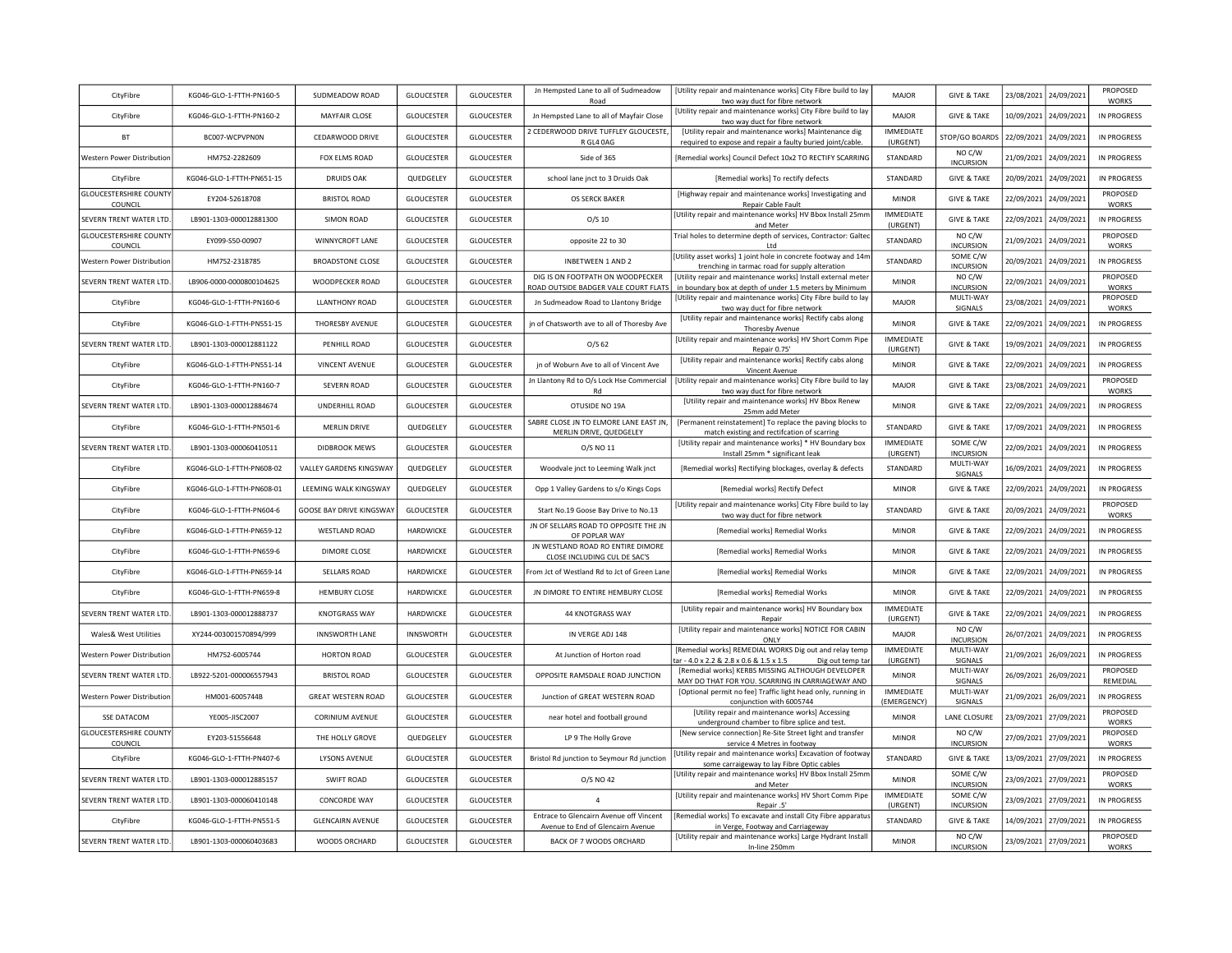| Wales& West Utilities                    | XY243-003001495456        | <b>GREEN LANE</b>                                   | HARDWICKE         | GLOUCESTER        | O/S THE ELMS                                                                     | [Utility repair and maintenance works] SERVICE RENEW 10M<br>PUBLIC                                                        | STANDARD                        | <b>GIVE &amp; TAKE</b>       | 22/09/2021 | 27/09/2021 | <b>IN PROGRESS</b>       |
|------------------------------------------|---------------------------|-----------------------------------------------------|-------------------|-------------------|----------------------------------------------------------------------------------|---------------------------------------------------------------------------------------------------------------------------|---------------------------------|------------------------------|------------|------------|--------------------------|
| <b>VIRGIN MEDIA</b>                      | NK110-ANSL030970          | <b>GREEN STREET</b>                                 | <b>BROCKWORTH</b> | <b>GLOUCESTER</b> | 45 GREEN STREET BROCKWORTH<br>GLOUCESTER GL3 4LU                                 | [Utility repair and maintenance works] INSTALL TEE IN<br>FOOTWAY                                                          | <b>MINOR</b>                    | NO C/W<br><b>INCURSION</b>   | 24/09/2021 | 27/09/2021 | PROPOSED<br><b>WORKS</b> |
| <b>Western Power Distribution</b>        | HM751-2311230A            | A4019 SWAN INN TO THE<br><b>GLOUCESTER OLD SPOT</b> | COOMBE HILL       | <b>GLOUCESTER</b> | just before the junction with Tewkesbury<br>Road                                 | [New service connection] 7m trenching in grass verge for<br>new supply in conjunction with parts B and C                  | MAJOR                           | MULTI-WAY<br>SIGNALS         | 13/09/2021 | 27/09/2021 | <b>IN PROGRESS</b>       |
| <b>Western Power Distribution</b>        | HM751-2311230C            | THE WHARF LANE                                      | THE LEIGH         | <b>GLOUCESTER</b> | The side of the Swan Inn                                                         | [New service connection] Traffic light head only - no<br>excavation in conjunction with parts A and B                     | MAJOR                           | MULTI-WAY<br>SIGNALS         | 13/09/2021 | 27/09/2021 | <b>IN PROGRESS</b>       |
| Gigaclear                                | KA080-GC/C209904/S441018B | <b>TEWKESBURY ROAD</b>                              | <b>NORTON</b>     | <b>GLOUCESTER</b> | CW, VERGE ALONG TEWKESBURY ROAD                                                  | [Utility repair and maintenance works] LOCATING AND<br>RESOLVING BLOCKAGE                                                 | <b>MINOR</b>                    | SOME C/W<br><b>INCURSION</b> | 23/09/2021 | 27/09/2021 | PROPOSED<br><b>WORKS</b> |
| Western Power Distribution               | HM751-2311230B            | <b>TEWKESBURY ROAD</b>                              | COOMBE HILL       | <b>GLOUCESTER</b> | from the junction with A4019 SWAN INN TO<br>THE GLOUCESTER OLD SPOT down to just | [New service connection] 126m trenching in tarmac footway<br>and tarmac road for new supply in conjunction with parts A   | <b>MAJOR</b>                    | MULTI-WAY<br>SIGNALS         | 13/09/2021 | 27/09/2021 | <b>IN PROGRESS</b>       |
| Wales& West Utilities                    | XY243-001003957572        | BARNWOOD ROAD                                       | <b>GLOUCESTER</b> | <b>GLOUCESTER</b> | OUTSIDE 33                                                                       | [Utility repair and maintenance works] TRACE AND REPAIR<br>GAS ESCAPE AND PERMANENTLY REINSTATE WHERE                     | <b>IMMEDIATE</b><br>(EMERGENCY) | LANE CLOSURE                 | 22/09/2021 | 28/09/2021 | <b>IN PROGRESS</b>       |
| CityFibre                                | KG046-GLO-1-FTTH-PN652-10 | <b>FIELDCOURT DRIVE</b>                             | QUEDGELEY         | <b>GLOUCESTER</b> | Junction of Chiltern Road to junction of<br>Quantock Road                        | [Utility repair and maintenance works] Excavation and laying<br>of CityFibre duct, back fill & reinstate (Footway/ Verge) | <b>MINOR</b>                    | <b>GIVE &amp; TAKE</b>       | 24/09/2021 | 28/09/2021 | PROPOSED<br><b>WORKS</b> |
| CityFibre                                | KG046-GLO-1-FTTH-PN408-12 | CLEGRAM ROAD                                        | <b>GLOUCESTER</b> | <b>GLOUCESTER</b> | Seymour Rd junction to Bristol Rd                                                | [Utility repair and maintenance works] Excavation of footway<br>some carraigeway to lay Fibre Optic cables                | STANDARD                        | <b>GIVE &amp; TAKE</b>       | 15/09/2021 | 28/09/2021 | PROPOSED<br>WORKS        |
| CityFibre                                | KG046-GLO-1-FTTH-PN407-7  | <b>LINDEN ROAD</b>                                  | GLOUCESTER        | <b>GLOUCESTER</b> | o/s 83 to Bristol Rd junction                                                    | [Utility repair and maintenance works] Excavation of footway<br>some carraigeway to lay Fibre Optic cables                | <b>MINOR</b>                    | <b>GIVE &amp; TAKE</b>       | 24/09/2021 | 28/09/2021 | PROPOSED<br><b>WORKS</b> |
| CityFibre                                | KG046-GLO-1-FTTH-PN404-13 | SYCAMORE CLOSE                                      | GLOUCESTER        | <b>GLOUCESTER</b> | LABURNUM ROAD JN TO ENTIRE CLOSE,<br>SYCAMORE CLOSE, GLOUCESTER                  | [Statutory infrastructure works] INSTALL FIBRE OPTIC<br>APPARATUS IN VERGE, FOOTWAY & CARRIAGEWAY                         | <b>MINOR</b>                    | <b>GIVE &amp; TAKE</b>       | 24/09/2021 | 28/09/2021 | PROPOSED<br>WORKS        |
| CityFibre                                | KG046-GLO-1-FTTH-PN553-7  | <b>BODIAM AVENUE</b>                                | <b>GLOUCESTER</b> | <b>GLOUCESTER</b> | Bodiam Ave junction of Chatsworth Ave &<br>Arundel Close                         | [Utility repair and maintenance works] Rectify CAB                                                                        | STANDARD                        | <b>GIVE &amp; TAKE</b>       | 22/09/2021 | 28/09/2021 | IN PROGRESS              |
| CityFibre                                | KG046-GLO-1-FTTH-PN404-12 | POPLAR CLOSE                                        | <b>GLOUCESTER</b> | GLOUCESTER        | LABURNUM ROAD JN TO ENTIRE CLOSE,<br>POPLAR CLOSE, GLOUCESTER                    | [Remedial works] INSTALL FIBRE OPTIC APPARATUS - 450M<br>IN VERGE, FOOTWAY & CARRIAGEWAY                                  | <b>MINOR</b>                    | <b>GIVE &amp; TAKE</b>       | 24/09/2021 | 28/09/2021 | PROPOSED<br>REMEDIAL     |
| Wales& West Utilities                    | XY243-001003957333        | WOODRUFF CLOSE                                      | <b>GLOUCESTER</b> | <b>GLOUCESTER</b> | OUTSIDE 77                                                                       | [Utility repair and maintenance works] TRACE AND REPAIR<br>GAS ESCAPE AND PERMANENTLY REINSTATE WHERE                     | <b>IMMEDIATE</b><br>(EMERGENCY) | SOME C/W<br><b>INCURSION</b> | 22/09/2021 | 28/09/2021 | <b>IN PROGRESS</b>       |
| <b>BT</b>                                | BC007-WCPR5M6W            | <b>FIELDFARE</b>                                    | <b>GLOUCESTER</b> | <b>GLOUCESTER</b> | 33 to 35 FIELDFARE ABBEYDALE<br>GLOUCESTER GL4-4WH                               | [Utility repair and maintenance works] Maintenance dig<br>required to expose a buried joint and provide service maybe     | <b>MINOR</b>                    | SOME C/W<br><b>INCURSION</b> | 24/09/2021 | 28/09/2021 | PROPOSED<br>WORKS        |
| CityFibre                                | KG046-GLO-1-FTTH-PN404-14 | REDWOOD CLOSE                                       | <b>GLOUCESTER</b> | <b>GLOUCESTER</b> | LABURNUM ROAD JN TO ENTIRE CLOSE,<br>REDWOOD CLOSE, GLOUCESTER                   | [Statutory infrastructure works] INSTALL FIBRE OPTIC<br>APPARATUS IN VERGE, FOOTWAY & CARRIAGEWAY                         | <b>MINOR</b>                    | <b>GIVE &amp; TAKE</b>       | 24/09/2021 | 28/09/2021 | PROPOSED<br><b>WORKS</b> |
| <b>GLOUCESTERSHIRE COUNTY</b><br>COUNCIL | EY102-GH1902000008080     | <b>LONGNEY ROAD</b>                                 | <b>GLOUCESTER</b> | <b>GLOUCESTER</b> | GLOUCESTER : See chainage : LONGNEY<br>ROAD                                      | [Highway repair and maintenance works] C/W patching<br><b>GLOUCESTER</b>                                                  | <b>MAJOR</b>                    | ROAD CLOSURE                 | 27/09/2021 | 28/09/2021 | PROPOSED<br><b>WORKS</b> |
| Gigaclear                                | KA030-CU008698            | MANOR FARM LONGNEY TO<br><b>BELLAMYS FARM</b>       | LONGNEY           | <b>GLOUCESTER</b> | <b>USRN Change to Chatter Street</b>                                             | [Utility repair and maintenance works] Excavating in verge to<br>locate and fix customer microduct                        | <b>MINOR</b>                    | <b>GIVE &amp; TAKE</b>       | 24/09/2021 | 28/09/2021 | PROPOSED<br>WORKS        |
| Gigaclear                                | KA030-CU008697            | BELLAMYS FARM TO<br>PEARCROFT                       | LONGNEY           | GLOUCESTER        | Bellamys Farm to USRN Change                                                     | [Utility repair and maintenance works] Excavating in verge to<br>locate and fix customer microduct                        | <b>MINOR</b>                    | <b>GIVE &amp; TAKE</b>       | 24/09/2021 | 28/09/2021 | PROPOSED<br>WORKS        |
| <b>GLOUCESTERSHIRE COUNTY</b><br>COUNCIL | EY102-GH1902000008292     | PAINSWICK ROAD                                      | <b>BROCKWORTH</b> | <b>GLOUCESTER</b> | A46 Coopers Hill                                                                 | [Highway repair and maintenance works] Vegetation<br>clearance                                                            | STANDARD                        | WO-WAY SIGNALS               | 20/09/2021 | 28/09/2021 | <b>IN PROGRESS</b>       |
| Western Power Distribution               | HM752-2318806             | HUCCLECOTE ROAD                                     | HUCCLECOTE        | <b>GLOUCESTER</b> | Outside plot 61                                                                  | [Utility asset works] 2 joint holes in tarmac footway and 3m<br>trenching in tarmac footway for new substation            | STANDARD                        | SOME C/W<br><b>INCURSION</b> | 17/09/2021 | 28/09/2021 | <b>IN PROGRESS</b>       |
| Western Power Distribution               | HM751-2312292             | CHESTER CLOSE                                       | APPERLEY          | GLOUCESTER        | Outside No 4                                                                     | [Utility asset works] 1 joint hole in tarmac footway and 33m<br>trenching in tarmac footway for supply alteration         | STANDARD                        | <b>GIVE &amp; TAKE</b>       | 21/09/2021 | 28/09/2021 | <b>IN PROGRESS</b>       |
| <b>GLOUCESTERSHIRE COUNTY</b><br>COUNCIL | EY204-12454167            | <b>VALIANT WAY</b>                                  | <b>BROCKWORTH</b> | <b>GLOUCESTER</b> | Near Bridge                                                                      | [Highway repair and maintenance works] Replacing Lantern                                                                  | <b>MINOR</b>                    | LANE CLOSURE                 | 28/09/2021 | 28/09/2021 | PROPOSED<br>WORKS        |
| <b>VIRGIN MEDIA</b>                      | NK110-ANSL030709          | SIMS LANE                                           | QUEDGELEY         | <b>GLOUCESTER</b> | FROM 6 - 3 SIMS LANE, GLOUCESTERSHIRE,<br>GL2 3NJ                                | Utility repair and maintenance works] LAY DUCT 23m IN F/W                                                                 | <b>MINOR</b>                    | SOME C/W<br><b>INCURSION</b> | 27/09/2021 | 29/09/2021 | PROPOSED<br>WORKS        |
| CityFibre                                | KG046-GLO-1-FTTH-PN651-21 | COURTFIELD ROAD                                     | QUEDGELEY         | GLOUCESTER        | $o/s$ 116                                                                        | [Utility repair and maintenance works] Install of CF pole                                                                 | <b>MINOR</b>                    | <b>GIVE &amp; TAKE</b>       | 20/09/2021 | 29/09/2021 | IN PROGRESS              |
| SEVERN TRENT WATER LTD.                  | LB701-2302-000012864512   | <b>LINDEN ROAD</b>                                  | <b>GLOUCESTER</b> | GLOUCESTER        | BY 223 LINDEN ROAD                                                               | [Utility repair and maintenance works] * 3.53m deep to<br>repair collapsed pipe                                           | <b>IMMEDIATE</b><br>(URGENT)    | ROAD CLOSURE                 | 20/09/2021 | 29/09/2021 | <b>IN PROGRESS</b>       |
| <b>Wales&amp; West Utilities</b>         | XY243-004000172064        | WOBURN AVENUE                                       | <b>GLOUCESTER</b> | <b>GLOUCESTER</b> | $O/S$ 1A                                                                         | [Utility repair and maintenance works] LAY NEW GAS<br>SERVICE 3M PUBLIC                                                   | <b>MINOR</b>                    | SOME C/W<br><b>INCURSION</b> | 27/09/2021 | 29/09/2021 | PROPOSED<br><b>WORKS</b> |
| SEVERN TRENT WATER LTD.                  | LB701-2302-000012845457   | <b>RESERVOIR ROAD</b>                               | <b>GLOUCESTER</b> | <b>GLOUCESTER</b> | <b>OUTSIDE NUMBER 75</b>                                                         | [Utility repair and maintenance works] * FC - COLUS -<br>REPAIR/REPLACE DEFECTIVE FRAME AND COVER                         | <b>MINOR</b>                    | 'WO-WAY SIGNALS 29/09/2021   |            | 29/09/2021 | PROPOSED<br><b>WORKS</b> |
| <b>BT</b>                                | BC007-WCPRP16W            | STROUD ROAD                                         | <b>GLOUCESTER</b> | <b>GLOUCESTER</b> | 403 STROUD ROAD TUFFLEY G, LOUCESTER<br>GL4 ODB                                  | [Utility repair and maintenance works] Maintenance dig<br>required to expose a buried joint and provide service maybe     | <b>MINOR</b>                    | SOME C/W<br><b>INCURSION</b> | 27/09/2021 | 29/09/2021 | PROPOSED<br><b>WORKS</b> |
| SEVERN TRENT WATER LTD.                  | LB901-1303-000012818196   | <b>ALVIN STREET</b>                                 | <b>GLOUCESTER</b> | <b>GLOUCESTER</b> | O/S 8                                                                            | [Utility repair and maintenance works] Long Comm pipe<br>Install 25mm                                                     | <b>MAJOR</b>                    | ROAD CLOSURE                 | 27/09/2021 | 29/09/2021 | PROPOSED<br><b>WORKS</b> |
| CityFibre                                | KG046-GLO-1-FTTH-PN651-4  | ASHLEWORTH GARDENS                                  | QUEDGELEY         | <b>GLOUCESTER</b> | FROM SCHOOL LANE JUNC TO ALL OF<br>ASHLEWORTH GARDENS                            | [Utility repair and maintenance works] [Statutory<br>Infrastructure Work] INSTALL FIBRE OPTIC APPARATUS IN                | STANDARD                        | MULTI-WAY<br>SIGNALS         | 23/09/2021 | 29/09/2021 | PROPOSED<br><b>WORKS</b> |
| CityFibre                                | KG046-GLO-1-FTTH-PN651-2  | <b>GOSSWOOD CORNER</b>                              | QUEDGELEY         | GLOUCESTER        | SEVERN VALE DRIVE JUNC TO ENTIRE ALL OF<br><b>GOSSWOOD CORNER</b>                | [Utility repair and maintenance works] [Statutory<br>Infrastructure Work] INSTALL FIBRE OPTIC APPARATUS IN                | STANDARD                        | <b>GIVE &amp; TAKE</b>       | 23/09/2021 | 29/09/2021 | PROPOSED<br><b>WORKS</b> |
| SEVERN TRENT WATER LTD                   | LB901-1303-000012888010   | <b>KENILWORTH AVENUE</b>                            | GLOUCESTER        | <b>GLOUCESTER</b> | $O/S$ 14                                                                         | [Utility repair and maintenance works] HV Bbox Repair add<br>Meter                                                        | <b>MINOR</b>                    | <b>GIVE &amp; TAKE</b>       | 27/09/2021 | 29/09/2021 | PROPOSED<br><b>WORKS</b> |
| <b>GLOUCESTERSHIRE COUNTY</b><br>COUNCIL | EY102-GH1902000007925     | PAYGROVE LANE                                       | GLOUCESTER        | GLOUCESTER        | GLOUCESTER PAYGROVE LANE                                                         | [Highway repair and maintenance works] Kerbing<br>GLOUCESTER                                                              | STANDARD                        | 'WO-WAY SIGNALS 23/09/2021   |            | 29/09/2021 | PROPOSED<br><b>WORKS</b> |
| <b>VIRGIN MEDIA</b>                      | NK110-ANSL030711          | <b>ARRETON AVENUE</b>                               | GLOUCESTER        | <b>GLOUCESTER</b> | GL4 4NX                                                                          | 2A ARRETON AVENUE, GLOUCESTERSHIRE,   [Utility repair and maintenance works] LAY TRACK EXENSION<br>12m IN F/W             | <b>MINOR</b>                    | SOME C/W<br><b>INCURSION</b> | 27/09/2021 | 29/09/2021 | PROPOSED<br><b>WORKS</b> |
| SEVERN TRENT WATER LTD                   | LB901-1303-000012888979   | <b>DUNCROFT ROAD</b>                                | <b>GLOUCESTER</b> | <b>GLOUCESTER</b> | OUTSIDE 6                                                                        | [Utility repair and maintenance works] * CARRIAGEWAY TYPE<br>4 (UP TO 0.5 MSA) * HV Stop tap Renew 25mm - Significant     | <b>MINOR</b>                    | SOME C/W<br><b>INCURSION</b> | 27/09/2021 | 29/09/2021 | PROPOSED<br>WORKS        |
| CityFibre                                | KG046-GLO-1-FTTH-PN651-22 | PINEWOOD ROAD                                       | QUEDGELEY         | <b>GLOUCESTER</b> | Outside Number 51                                                                | [Utility repair and maintenance works] Install new CF pole                                                                | <b>MINOR</b>                    | <b>GIVE &amp; TAKE</b>       | 20/09/2021 | 29/09/2021 | IN PROGRESS              |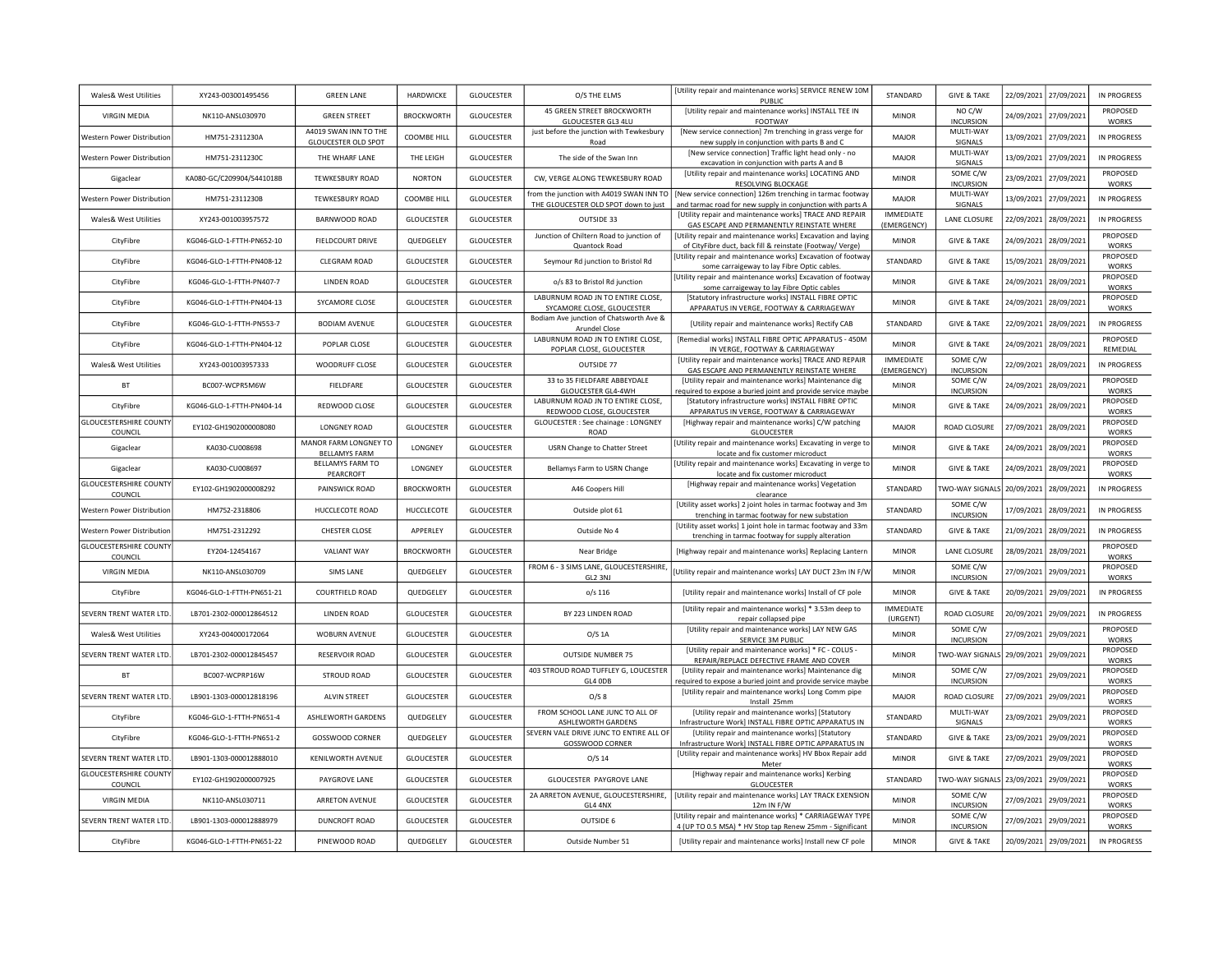| SEVERN TRENT WATER LTD                   | LB701-2302-000012866907   | DANIELS MEADOW                                   | QUEDGELEY         | <b>GLOUCESTER</b> | <b>OUTSIDE NUMBER 8</b>                                                               | <b>IUtility repair and maintenance worksl * FC - COLUS</b><br>REPAIR/REPLACE DEFECTIVE FRAME AND COVER                | <b>MINOR</b> | <b>GIVE &amp; TAKE</b>       |            | 29/09/2021 29/09/2021 | PROPOSED<br><b>WORKS</b> |
|------------------------------------------|---------------------------|--------------------------------------------------|-------------------|-------------------|---------------------------------------------------------------------------------------|-----------------------------------------------------------------------------------------------------------------------|--------------|------------------------------|------------|-----------------------|--------------------------|
| <b>GLOUCESTERSHIRE COUNTY</b><br>COUNCIL | EY102-GH1902000007336     | <b>ERMIN STREET</b>                              | <b>BROCKWORTH</b> | <b>GLOUCESTER</b> | <b>GLOUCESTER :: ERMIN STREET</b>                                                     | [Highway repair and maintenance works] Replace 2x traffic<br>light signs. GLOUCESTER                                  | <b>MINOR</b> | <b>GIVE &amp; TAKE</b>       |            | 29/09/2021 29/09/2021 | PROPOSED<br><b>WORKS</b> |
| Wales& West Utilities                    | XY244-003001570894/03     | <b>INNSWORTH LANE</b>                            | <b>INNSWORTH</b>  | <b>GLOUCESTER</b> | AT THE JUNCTION WITH ROOKERY ROAD                                                     | [Utility repair and maintenance works] REPLACE 10M X GAS<br><b>MAINS</b>                                              | STANDARD     | <b>GIVE &amp; TAKE</b>       |            | 16/09/2021 29/09/2021 | IN PROGRESS              |
| SEVERN TRENT WATER LTD                   | LB901-1303-000012888213   | <b>TEWKESBURY ROAD</b>                           | <b>NORTON</b>     | <b>GLOUCESTER</b> | <b>BROOKELANDS</b>                                                                    | [Utility repair and maintenance works] * Job in Verge (Grass<br>* Long Comm Pipe Repair 0.75'                         | <b>MINOR</b> | SOME C/W<br><b>INCURSION</b> | 27/09/2021 | 29/09/2021            | PROPOSED<br><b>WORKS</b> |
| <b>GLOUCESTERSHIRE COUNTY</b><br>COUNCIL | EY102-GH1902000007301     | <b>LOBLEYS DRIVE</b>                             | <b>BROCKWORTH</b> | <b>GLOUCESTER</b> | GLOUCESTER : Lobleys drive                                                            | [Highway repair and maintenance works] To install 6x shared<br>cycleway/ footway shared sign on lampposts. GLOUCESTER | <b>MINOR</b> | <b>GIVE &amp; TAKE</b>       |            | 29/09/2021 29/09/2021 | PROPOSED<br><b>WORKS</b> |
| CityFibre                                | KG046-GLO-1-FTTH-PN172-9  | HONEYTHORN CLOSE                                 | GLOUCESTER        | <b>GLOUCESTER</b> | JN Hempsted Lane to Entire Honeythorn<br>Close                                        | [Utility repair and maintenance works] City Fibre build to lay<br>two way duct for fibre network                      | MAIOR        | <b>GIVE &amp; TAKE</b>       | 06/09/2021 | 30/09/2021            | IN PROGRESS              |
| <b>GLOUCESTERSHIRE COUNTY</b><br>COUNCIL | EY102-GH1902000008085     | <b>BLOOMFIELD ROAD</b>                           | <b>GLOUCESTER</b> | <b>GLOUCESTER</b> | GLOUCESTER : Between Balfour & Churchil<br>.0m strip down centre of Cw extending into | [Highway repair and maintenance works] Patching<br><b>GLOUCESTER</b>                                                  | <b>MAJOR</b> | ROAD CLOSURE                 | 30/09/2021 | 30/09/2021            | PROPOSED<br><b>WORKS</b> |
| Vodafone                                 | NX502-20JHG150            | ST CATHERINE STREET                              | <b>GLOUCESTER</b> | <b>GLOUCESTER</b> | O/S Deans Walk Inn Pub                                                                | [Utility repair and maintenance works] Installation of approx.<br>15m of duct on behalf of Vodafone                   | <b>MAJOR</b> | ROAD CLOSURE                 | 27/09/2021 | 30/09/2021            | PROPOSED<br>WORKS        |
| CityFibre                                | KG046-GLO-1-FTTH-PN604-8  | <b>DONNA NOOK LANE</b><br>KINGSWAY               | <b>GLOUCESTER</b> | <b>GLOUCESTER</b> | jn Brize ave to all of Donna Nook Lane                                                | [Utility repair and maintenance works] Excavation and laying<br>of CityFibre duct, back fill & reinstate              | STANDARD     | <b>GIVE &amp; TAKE</b>       | 20/09/2021 | 30/09/2021            | IN PROGRESS              |
| Wales& West Utilities                    | XY244-003001570895/02     | ROOKERY ROAD                                     | <b>INNSWORTH</b>  | <b>GLOUCESTER</b> | O/S NUMBER 1                                                                          | [Utility repair and maintenance works] REPLACE 10M X GAS<br>MAINS                                                     | STANDARD     | <b>GIVE &amp; TAKE</b>       | 17/09/2021 | 30/09/2021            | <b>IN PROGRESS</b>       |
| <b>GLOUCESTERSHIRE COUNTY</b><br>COUNCIL | EY204-51618384            | PEARCE WAY                                       | <b>GLOUCESTER</b> | <b>GLOUCESTER</b> | Op Seddon Atkin Sign                                                                  | [Highway repair and maintenance works] Column<br>Replacement                                                          | <b>MINOR</b> | <b>GIVE &amp; TAKE</b>       | 29/09/2021 | 01/10/2021            | PROPOSED<br><b>WORKS</b> |
| Western Power Distribution               | HM752-2318513             | CROSS KEYS LANE                                  | GLOUCESTER        | <b>GLOUCESTER</b> | OUTSIDE THE CROSS KEYS PUB                                                            | [New service connection] 1 joint hole in modular footway for<br>new supply                                            | STANDARD     | NO C/W<br><b>INCURSION</b>   | 27/09/2021 | 01/10/2021            | PROPOSED<br>WORKS        |
| CityFibre                                | KG046-GLO-1-FTTH-PN554-14 | NUTLEY AVENUE                                    | GLOUCESTER        | <b>GLOUCESTER</b> | From Windsor Drive JN to Gainsborough<br>Drive JN                                     | [Remedial works] Rectify Defects                                                                                      | STANDARD     | <b>GIVE &amp; TAKE</b>       |            | 27/09/2021 01/10/2021 | PROPOSED<br>REMEDIAL     |
| CityFibre                                | KG046-GLO-1-FTTH-PN551-2  | WOBURN AVENUE                                    | <b>GLOUCESTER</b> | <b>GLOUCESTER</b> | Junction Entrance to Woburn Avenue to<br>Junction off Vincent Avenue                  | [Remedial works] Remedial works                                                                                       | <b>MINOR</b> | <b>GIVE &amp; TAKE</b>       | 20/09/2021 | 01/10/2021            | IN PROGRESS              |
| CityFibre                                | KG046-GLO-1-FTTH-PN552-5  | <b>BODIAM AVENUE</b>                             | <b>GLOUCESTER</b> | <b>GLOUCESTER</b> | From jct of Arundel Close to jct of Sandford<br>Wav                                   | [Utility repair and maintenance works] To excavate and<br>isntall CF apparatus in Verge, Footway & Carriageway        | STANDARD     | <b>TWO-WAY SIGNALS</b>       | 13/09/2021 | 01/10/2021            | IN PROGRESS              |
| CityFibre                                | KG046-GLO-1-FTTH-PN552-8  | <b>DUNSTER CLOSE</b>                             | <b>GLOUCESTER</b> | <b>GLOUCESTER</b> | From jct of Sandford Way to entire road                                               | [Utility repair and maintenance works] To excavate and<br>isntall CF apparatus in Verge, Footway & Carriageway        | STANDARD     | <b>GIVE &amp; TAKE</b>       | 15/09/2021 | 01/10/2021            | IN PROGRESS              |
| CityFibre                                | KG046-GLO-1-FTTH-PN552-10 | AVEBURY CLOSE                                    | <b>GLOUCESTER</b> | <b>GLOUCESTER</b> | From jct of Sandford Way to entire road                                               | [Utility repair and maintenance works] To excavate and<br>isntall CF apparatus in Verge, Footway & Carriageway        | STANDARD     | <b>GIVE &amp; TAKE</b>       | 15/09/2021 | 01/10/2021            | IN PROGRESS              |
| SEVERN TRENT WATER LTD                   | LB901-1303-000012889718   | <b>CHERSTON COURT</b>                            | <b>GLOUCESTER</b> | <b>GLOUCESTER</b> | 10                                                                                    | Utility repair and maintenance works] HV Bbox Install 25mm<br>and Meter                                               | <b>MINOR</b> | <b>GIVE &amp; TAKE</b>       |            | 29/09/2021 01/10/2021 | PROPOSED<br>WORKS        |
| SEVERN TRENT WATER LTD                   | LB701-2302-000012885507   | <b>TUFFLEY CRESCENT</b>                          | <b>GLOUCESTER</b> | <b>GLOUCESTER</b> | 2 TUFFLEY CRESCENT                                                                    | [Utility repair and maintenance works] * dig on 100mm line<br>in highway to repair large dropped joint in road        | <b>MINOR</b> | SOME C/W<br><b>INCURSION</b> |            | 29/09/2021 01/10/2021 | PROPOSED<br><b>WORKS</b> |
| CityFibre                                | KG018-FNS-S67258B-02      | SOUTHERN CONNECTOR                               | <b>GLOUCESTER</b> | <b>GLOUCESTER</b> | From Junction of the A38 to the junction of<br><b>Waterwells Drive</b>                | [Utility repair and maintenance works] To Complete Test Rod<br>and Rope - Nil Excavcation                             | STANDARD     | LANE CLOSURE                 |            | 27/09/2021 01/10/2021 | PROPOSED<br><b>WORKS</b> |
| Western Power Distribution               | HM752-2312118             | <b>BRISTOL ROAD</b>                              | <b>GLOUCESTER</b> | <b>GLOUCESTER</b> | Outside self storage                                                                  | [New service connection] 13m trenching in tarmac footway<br>and tarmac road for new supply                            | STANDARD     | TWO-WAY SIGNALS              |            | 27/09/2021 01/10/2021 | PROPOSED<br><b>WORKS</b> |
| CityFibre                                | KG018-FNS-S67258B-01      | <b>BRISTOL ROAD</b>                              | <b>GLOUCESTER</b> | <b>GLOUCESTER</b> | At the junction of Secunda Way                                                        | [Utility repair and maintenance works] This Permit is For Sigr<br>Heads only                                          | STANDARD     | LANE CLOSURE                 |            | 27/09/2021 01/10/2021 | PROPOSED<br>WORKS        |
| SEVERN TRENT WATER LTD                   | LB901-1303-000060409454   | COTTESWOLD ROAD                                  | GLOUCESTER        | GLOUCESTER        | O/S <sub>62</sub>                                                                     | [Utility repair and maintenance works] Boundary box<br>Install, Clear to Boundary I                                   | <b>MINOR</b> | <b>GIVE &amp; TAKE</b>       | 29/09/2021 | 01/10/2021            | PROPOSED<br><b>WORKS</b> |
| CityFibre                                | KG046-GLO-1-FTTH-PN551-3  | <b>WARWICK AVENUE</b>                            | GLOUCESTER        | <b>GLOUCESTER</b> | Entrace to Warwick Avenue off Chatsworth<br>Avenue to End of Warwick Avenue           | [Remedial works] Remedial Works                                                                                       | <b>MINOR</b> | <b>GIVE &amp; TAKE</b>       | 16/09/2021 | 01/10/2021            | IN PROGRESS              |
| CityFibre                                | KG046-GLO-1-FTTH-PN552-9  | SANDFORD WAY                                     | GLOUCESTER        | <b>GLOUCESTER</b> | From jct of Chatsworth Avenue to entire<br>road                                       | [Remedial works] To excavate and isntall CF apparatus in<br>Verge, Footway & Carriageway                              | STANDARD     | <b>GIVE &amp; TAKE</b>       | 14/09/2021 | 01/10/2021            | IN PROGRESS              |
| CityFibre                                | KG046-GLO-1-FTTH-PN552-2  | CHARLECOTE AVENUE                                | <b>GLOUCESTER</b> | <b>GLOUCESTER</b> | From jct of Chatsworth Avenue to entire<br>road                                       | [Remedial works] To Rectify Self Identified Defects                                                                   | STANDARD     | <b>GIVE &amp; TAKE</b>       |            | 14/09/2021 01/10/2021 | <b>IN PROGRESS</b>       |
| CityFibre                                | KG046-GLO-1-FTTH-PN554-8  | <b>GAINSBOROUGH DRIVE</b>                        | <b>GLOUCESTER</b> | <b>GLOUCESTER</b> | Entire Gainsborough Drive                                                             | [Remedial works] Rectify Defects                                                                                      | STANDARD     | <b>GIVE &amp; TAKE</b>       |            | 27/09/2021 01/10/2021 | PROPOSED<br>REMEDIAL     |
| CityFibre                                | KG046-GLO-1-FTTH-PN553-2  | SHEPHERD ROAD                                    | <b>GLOUCESTER</b> | GLOUCESTER        | JUNC WITH COLE AVENUE TO WHOLE OF<br>SHEPHERD ROAD                                    | [Utility repair and maintenance works] Permit for an overlay<br>to be carried out on Sheppard s rd.                   | STANDARD     | <b>GIVE &amp; TAKE</b>       |            | 27/09/2021 01/10/2021 | PROPOSED<br>WORKS        |
| CityFibre                                | KG046-GLO-1-FTTH-PN408-10 | <b>FRAMPTON ROAD</b>                             | <b>GLOUCESTER</b> | <b>GLOUCESTER</b> | Seymour Rd junction to Bristol Rd junction                                            | [Utility repair and maintenance works] Excavation of footway<br>some carraigeway to lay Fibre Optic cables            | STANDARD     | <b>GIVE &amp; TAKE</b>       |            | 24/09/2021 01/10/2021 | PROPOSED<br>WORKS        |
| SEVERN TRENT WATER LTD                   | LB901-1303-000012884421   | <b>GRANGE ROAD</b>                               | <b>GLOUCESTER</b> | <b>GLOUCESTER</b> | $O/s$ 114                                                                             | [Utility repair and maintenance works] HV Bbox Repair add<br>Meter                                                    | <b>MINOR</b> | <b>GIVE &amp; TAKE</b>       |            | 29/09/2021 01/10/2021 | PROPOSED<br>WORKS        |
| CityFibre                                | KG018-FNS-S67258B         | SECUNDA WAY                                      | <b>GLOUCESTER</b> | <b>GLOUCESTER</b> | From just before junciton of Bristol Road to<br>junction of the A38                   | [Utility repair and maintenance works] This Permit is for TM<br>Only                                                  | STANDARD     | LANE CLOSURE                 |            | 27/09/2021 01/10/2021 | PROPOSED<br><b>WORKS</b> |
| <b>GLOUCESTERSHIRE COUNTY</b><br>COUNCIL | EY204-90240804            | <b>CAESAR ROAD</b>                               | <b>GLOUCESTER</b> | <b>GLOUCESTER</b> | OD Forge Motor Sport                                                                  | [Highway repair and maintenance works] Replacing Columr                                                               | <b>MINOR</b> | <b>GIVE &amp; TAKE</b>       |            | 29/09/2021 01/10/2021 | PROPOSED<br>WORKS        |
| CityFibre                                | KG018-FNS-S67258B-04      | <b>WATERWELLS DRIVE</b>                          | QUEDGELEY         | <b>GLOUCESTER</b> | At the junction of Southern Connector                                                 | [Utility repair and maintenance works] This Permit is for<br>TM/Sign head only                                        | STANDARD     | LANE CLOSURE                 |            | 27/09/2021 01/10/2021 | PROPOSED<br>WORKS        |
| CityFibre                                | KG018-FNS-S67258B-03      | KINGSWAY                                         | QUEDGELEY         | <b>GLOUCESTER</b> | at the junction of Southern Connectors to<br>junction of woodvale kingsway            | [Utility repair and maintenance works] This permit is for<br>TM/Sign Heads Only - Nil Excavation                      | STANDARD     | <b>LANE CLOSURE</b>          |            | 27/09/2021 01/10/2021 | PROPOSED<br><b>WORKS</b> |
| CityFibre                                | KG046-GLO-1-FTTH-PN610-3  | RUDLOE DRIVE KINGSWAY                            | GLOUCESTER        | <b>GLOUCESTER</b> | From Jnc Thatcham Ave to O/s No.2 Rudloe<br>Drive                                     | [Utility repair and maintenance works] City Fibre build to lay<br>two way duct for fibre network                      | <b>MINOR</b> | <b>GIVE &amp; TAKE</b>       |            | 20/09/2021 01/10/2021 | IN PROGRESS              |
| <b>GLOUCESTERSHIRE COUNTY</b><br>COUNCIL | FY204-72954337            | FOOTWAYS FROM THE<br>CAUSEWAY TO MILLERS DYKE    | QUEDGELEY         | <b>GLOUCESTER</b> | 2nd Column from Millers Dyke                                                          | [Highway repair and maintenance works] Replacing Column                                                               | <b>MINOR</b> | <b>GIVE &amp; TAKE</b>       |            | 29/09/2021 01/10/2021 | PROPOSED<br><b>WORKS</b> |
| <b>GLOUCESTERSHIRE COUNTY</b><br>COUNCIL | EY204-21830013            | FOOTWAYS ADJOINING<br>SOUTHEAST SIDE OF 11 TO 13 | QUEDGELEY         | <b>GLOUCESTER</b> | SO 11 Merchants Mead                                                                  | [Highway repair and maintenance works] Column<br>Replacement                                                          | <b>MINOR</b> | <b>GIVE &amp; TAKE</b>       |            | 29/09/2021 01/10/2021 | PROPOSED<br><b>WORKS</b> |
|                                          |                           |                                                  |                   |                   |                                                                                       |                                                                                                                       |              |                              |            |                       |                          |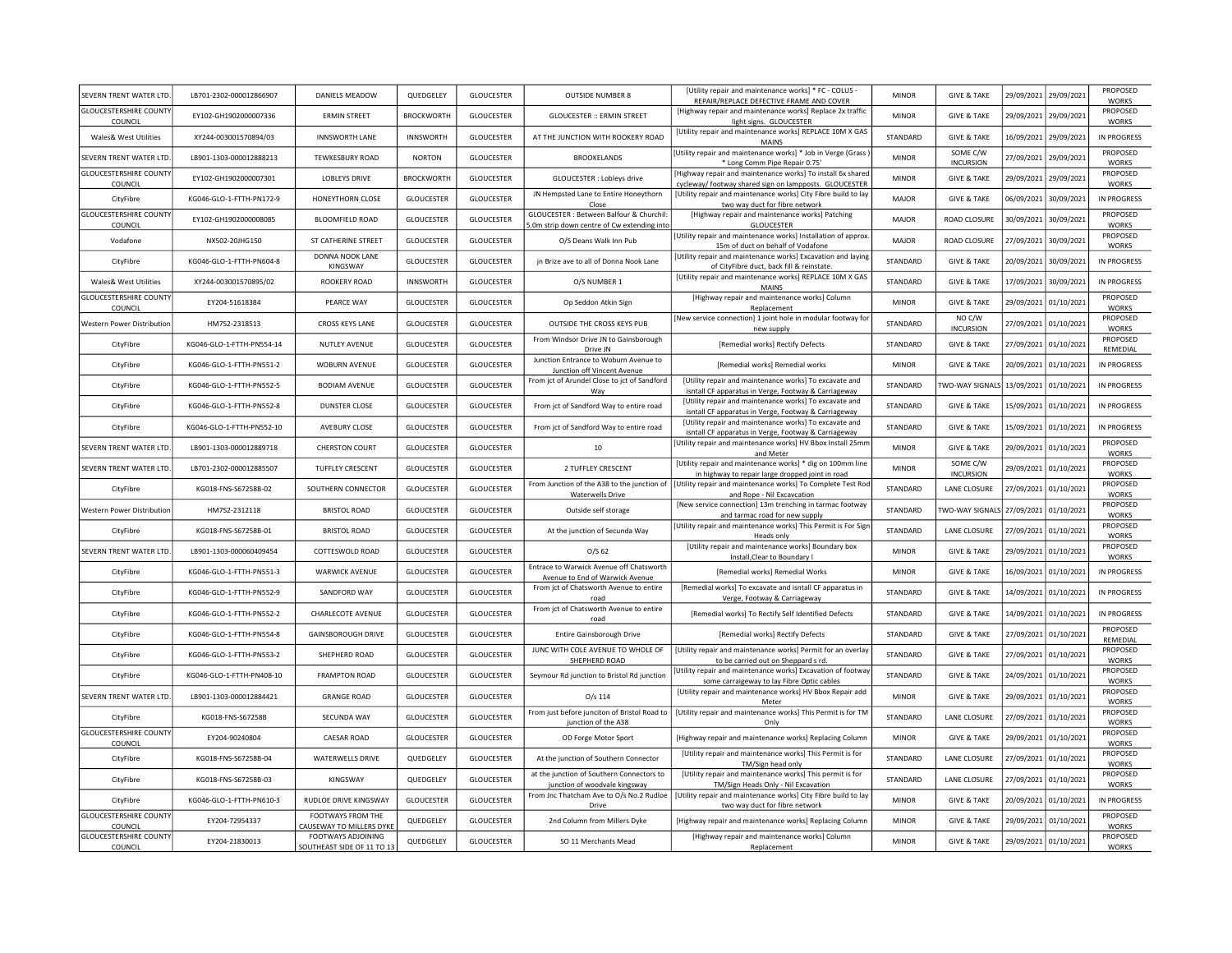| CityFibre                                | KG018-FNS-S67258B-07      | <b>BATH ROAD</b>                                | HARDWICKE         | GLOUCESTER        | at the crosskeys roundabout                                                       | <b>IUtility repair and maintenance works) To Complete Test Root</b><br>and Rope Only - Nil Excavation                         | STANDARD     | LANE CLOSURE                 | 27/09/2021 | 01/10/2021            | PROPOSED<br><b>WORKS</b> |
|------------------------------------------|---------------------------|-------------------------------------------------|-------------------|-------------------|-----------------------------------------------------------------------------------|-------------------------------------------------------------------------------------------------------------------------------|--------------|------------------------------|------------|-----------------------|--------------------------|
| CityFibre                                | KG018-FNS-S67258B-06      | A38 CROSSKEYS<br>ROUNDABOUT HARDWICKE           | HARDWICKE         | <b>GLOUCESTER</b> | at the junction of southern connector to<br>junction of bath road                 | [Utility repair and maintenance works] To Complete Test Rod<br>and Rope Only - Nil Excavation                                 | STANDARD     | LANE CLOSURE                 |            | 27/09/2021 01/10/2021 | PROPOSED<br><b>WORKS</b> |
| Gigaclear                                | KA080-GC/C237327/S420057  | SHIP INN TO ST PETERS<br>CHURCH UPPER FRAMILODE | FRAMILODE         | <b>GLOUCESTER</b> | CW V O/S The Martins Framilode                                                    | [Utility repair and maintenance works] FIBER SERVICE<br><b>INSTALLATION</b>                                                   | <b>MINOR</b> | SOME C/W<br><b>INCURSION</b> | 29/09/2021 | 01/10/2021            | PROPOSED<br><b>WORKS</b> |
| CityFibre                                | KG046-GLO-1-FTTH-PN655-40 | ELMGROVE ROAD EAST                              | HARDWICKE         | <b>GLOUCESTER</b> | Opposite Elmgrove Estate to Just past the<br>Junction of Hildyard Close           | [Utility repair and maintenance works] To excavate to instal<br>CF apparatus in CW and FW                                     | <b>MINOR</b> | MULTI-WAY<br>SIGNALS         |            | 14/09/2021 01/10/2021 | IN PROGRESS              |
| CityFibre                                | KG018-FNS-S67258B-05      | SOUTHERN CONNECTOR                              | HARDWICKE         | <b>GLOUCESTER</b> | from junction of waterwells drive to<br>Crosskeys Roundabout                      | [Utility repair and maintenance works] To Complete Test Roo<br>and Rope - Nil excavation                                      | STANDARD     | LANE CLOSURE                 | 27/09/2021 | 01/10/2021            | PROPOSED<br><b>WORKS</b> |
| Western Power Distribution               | HM752-2313374B            | <b>DRAKE CLOSE</b>                              | CHURCHDOWN        | GLOUCESTER        | os 3                                                                              | [Utility asset works] 1 joint hole in grass verge and 15m road<br>crossing in tarmac road for reinforcement scheme in         | STANDARD     | SOME C/W<br><b>INCURSION</b> | 20/09/2021 | 01/10/2021            | IN PROGRESS              |
| Western Power Distributior               | HM752-2317933B            | <b>OAKHURST CLOSE</b>                           | CHURCHDOWN        | GLOUCESTER        | Side of 1                                                                         | [Utility repair and maintenance works] 1 joint hole in tarma<br>footway for streetlight cable diversion. Works in conjunction | STANDARD     | SOME C/W<br><b>INCURSION</b> | 28/09/2021 | 01/10/2021            | PROPOSED<br><b>WORKS</b> |
| SEVERN TRENT WATER LTD.                  | LB901-1303-000012889951   | PARKSIDE DRIVE                                  | CHURCHDOWN        | GLOUCESTER        | OPP <sub>2</sub>                                                                  | [Utility repair and maintenance works] Long Comm pipe<br>Install 25mm                                                         | <b>MINOR</b> | <b>GIVE &amp; TAKE</b>       | 29/09/2021 | 01/10/2021            | PROPOSED<br><b>WORKS</b> |
| Western Power Distributior               | HM752-2317933A            | FOOTWAY EAST OF 1<br>OAKHURST CLOSE             | CHURCHDOWN        | GLOUCESTER        | Side of 1 Oakhurst Close                                                          | [Utility repair and maintenance works] 1 joint hole in tarma<br>ootway and 11m trenching in tarmac footway for Streetlight    | STANDARD     | SOME C/W<br><b>INCURSION</b> | 28/09/2021 | 01/10/2021            | PROPOSED<br><b>WORKS</b> |
| Western Power Distribution               | HM752-2313374A            | FOOTWAY FROM ARMADA<br>CLOSE TO DRAKE CLOSE     | CHURCHDOWN        | GLOUCESTER        | os 6                                                                              | [Utility asset works] 1 joint hole in tarmac footway and 27m<br>trenching in tarmac footway for reinforcement scheme in       | STANDARD     | SOME C/W<br><b>INCURSION</b> | 20/09/2021 | 01/10/2021            | IN PROGRESS              |
| <b>GLOUCESTERSHIRE COUNTY</b><br>COUNCIL | EY102-GH1902000008101     | STROUD ROAD                                     | <b>GLOUCESTER</b> | GLOUCESTER        | GLOUCESTER : Full width patch at Jct with<br>Seymour Road : STROUD ROAD           | [Highway repair and maintenance works] Stroud Road Cw<br>Inlay: GLOUCESTER                                                    | <b>MAJOR</b> | ROAD CLOSURE                 | 01/10/2021 | 02/10/2021            | PROPOSED<br>WORKS        |
| <b>Wales&amp; West Utilities</b>         | XY243-003001625454        | WOODCOCK CLOSE                                  | <b>GLOUCESTER</b> | <b>GLOUCESTER</b> | FROM REAR OF NO. 60 FIELDFARE TO<br>OUTSIDE NO. 78 WOODCOCK CLOSE.                | [Utility repair and maintenance works] REPLACE 277M OF<br>OLD METALLIC GAS MAINS WITH NEW PLASTIC MAINS AND                   | <b>MAJOR</b> | <b>GIVE &amp; TAKE</b>       | 02/08/2021 | 04/10/2021            | IN PROGRESS              |
| Wales& West Utilities                    | XY243-003001474251        | GROVELANDS                                      | <b>GLOUCESTER</b> | <b>GLOUCESTER</b> | FROM JUNCTION WITH CHURCHLANE TO<br>OUTSIDE 12                                    | [Remedial works] REPAIRS TO DEFECTIVE REINSTATEMENT<br>(WWU REF:D12764)                                                       | <b>MINOR</b> | <b>GIVE &amp; TAKE</b>       | 01/10/2021 | 04/10/2021            | PROPOSED<br>REMEDIAL     |
| Wales& West Utilities                    | XY243-004000165726        | FOX ELMS ROAD                                   | <b>GLOUCESTER</b> | <b>GLOUCESTER</b> | 365A                                                                              | [Remedial works] REPAIRS TO DEFECTIVE REINSTATEMENT<br>(WWU REF:D12046)                                                       | <b>MINOR</b> | <b>GIVE &amp; TAKE</b>       | 01/10/2021 | 04/10/2021            | PROPOSED<br>REMEDIAL     |
| <b>Wales&amp; West Utilities</b>         | XY243-005000319004        | <b>RYECROFT STREET</b>                          | <b>GLOUCESTER</b> | <b>GLOUCESTER</b> | $O/S$ 24                                                                          | [Permanent reinstatement] REPLACE TEMPORARY<br>REINSTATEMENT WITH PERMANENT                                                   | <b>MINOR</b> | WO-WAY SIGNALS               | 01/10/2021 | 04/10/2021            | PROPOSED<br>PERMANENT    |
| CityFibre                                | KG046-GLO-1-FTTH-PN160-9  | HEMPSTED LANE                                   | <b>GLOUCESTER</b> | GLOUCESTER        | From Jn Honeythorn Close to rest of USRN                                          | [Utility repair and maintenance works] City Fibre build to lay<br>two way duct for fibre network                              | <b>MAJOR</b> | <b>GIVE &amp; TAKE</b>       | 15/09/2021 | 04/10/2021            | IN PROGRESS              |
| GTC                                      | ZP012-TRI/X393/002        | <b>MARCONI DRIVE</b>                            | QUEDGELEY         | <b>GLOUCESTER</b> | footway of Marconi drive opposite units 25 ·<br>26 Jessop court outside new Homes | [Utility repair and maintenance works] Excavation of footway<br>to connect Electric and Gas supply to plots 48, 49, 50 & 51   | STANDARD     | WO-WAY SIGNALS               | 28/09/2021 | 04/10/2021            | PROPOSED<br><b>WORKS</b> |
| SEVERN TRENT WATER LTD.                  | LB922-5201-000006613391   | <b>CEDAR ROAD</b>                               | <b>BROCKWORTH</b> | <b>GLOUCESTER</b> | OUTSIDE NUMBER 40A                                                                | [New service connection] * new water connection *<br>CARRIAGEWAY TYPE 4 (UP TO 0.5 MSA)                                       | <b>MINOR</b> | <b>GIVE &amp; TAKE</b>       | 30/09/2021 | 04/10/2021            | PROPOSED<br><b>WORKS</b> |
| Western Power Distribution               | HM752-2317963             | <b>VERTICAN ROAD</b>                            | INNSWORTH         | GLOUCESTER        | Outside 6                                                                         | [Utility repair and maintenance works] 1 joint hole in tarmac<br>footway and 15m trenching in tarmac footway to overlay       | STANDARD     | SOME C/W<br><b>INCURSION</b> | 29/09/2021 | 04/10/2021            | PROPOSED<br><b>WORKS</b> |
| CityFibre                                | KG046-GLO-1-FTTH-PN412-6  | ROBINHOOD STREET                                | GLOUCESTER        | GLOUCESTER        | From Jn Seymour Rd to O/s No. 25                                                  | [Utility repair and maintenance works] City Fibre build to lay<br>two way duct for fibre network                              | STANDARD     | <b>GIVE &amp; TAKE</b>       | 22/09/2021 | 05/10/2021            | IN PROGRESS              |
| Western Power Distribution               | HM752-0681286             | <b>KIMBROSE WAY</b>                             | GLOUCESTER        | GLOUCESTER        | OUTSIDE COUNTY COURT CHAMBERS                                                     | [Remedial works] Remedial works for council defect -<br>REPLACE SLABS IN THE FOOTWAY.                                         | STANDARD     | NO C/W<br><b>INCURSION</b>   | 29/09/2021 | 05/10/2021            | PROPOSED<br>REMEDIAL     |
| CityFibre                                | KG046-GLO-1-FTTH-PN412-2  | PHILIP STREET                                   | <b>GLOUCESTER</b> | <b>GLOUCESTER</b> | JN OF BRISTOL ROAD TO ALL OF PHILIP<br>STREET                                     | Utility repair and maintenance works] Excavation of footway<br>and installation of underground infrastructure                 | STANDARD     | SOME C/W<br><b>INCURSION</b> | 22/09/2021 | 05/10/2021            | PROPOSED<br>WORKS        |
| CityFibre                                | KG046-GLO-1-FTTH-PN412-5  | PHILIP STREET                                   | <b>GLOUCESTER</b> | <b>GLOUCESTER</b> | jn of Seymour Road to all of Philip Street                                        | [Utility repair and maintenance works] City Fibre build to lay<br>two way duct for fibre network                              | STANDARD     | <b>GIVE &amp; TAKE</b>       | 22/09/2021 | 05/10/2021            | IN PROGRESS              |
| <b>Western Power Distribution</b>        | HM752-2314681             | WOBURN AVENUE                                   | <b>GLOUCESTER</b> | GLOUCESTER        | Outside 1 to 5                                                                    | [New service connection] 1 joint hole in tarmac footway and<br>13m trenching in tarmac footway for new supply                 | STANDARD     | SOME C/W<br><b>INCURSION</b> | 30/09/2021 | 06/10/2021            | PROPOSED<br>WORKS        |
| <b>Wales&amp; West Utilities</b>         | XY244-004000173330        | SANDYLEAZE                                      | GLOUCESTER        | <b>GLOUCESTER</b> | O/S NEW BUILD ADJ 65                                                              | [Utility repair and maintenance works] LAY NEW GAS<br>SERVICE 5M PUBLIC                                                       | STANDARD     | <b>GIVE &amp; TAKE</b>       | 01/10/2021 | 06/10/2021            | PROPOSED<br>WORKS        |
| CityFibre                                | KG046-GLO-1-FTTH-PN405-03 | ROMNEY CLOSE                                    | <b>GLOUCESTER</b> | GLOUCESTER        | JN of Tuffley Avenue to Entire Romney Close                                       | [Utility repair and maintenance works] To excavate and<br>install City Fibre apparatus in CW, FW & Verge                      | STANDARD     | <b>GIVE &amp; TAKE</b>       | 23/09/2021 | 06/10/2021            | IN PROGRESS              |
| <b>GLOUCESTERSHIRE COUNTY</b><br>COUNCIL | EY099-S50-00886           | <b>BELGRAVE ROAD</b>                            | <b>GLOUCESTER</b> | <b>GLOUCESTER</b> | 3 - 10 Belgrave Road                                                              | New gas connections to 6 properties, Contractors: AIS<br>Utilities                                                            | <b>MAJOR</b> | ROAD CLOSURE                 | 27/09/2021 | 08/10/2021            | PROPOSED<br><b>WORKS</b> |
| CityFibre                                | KG046-GLO-1-FTTH-PN409-06 | <b>LANNETT ROAD</b>                             | <b>GLOUCESTER</b> | <b>GLOUCESTER</b> | JN of King Edward's Avenue to Entire<br>Lannett Road                              | [Utility repair and maintenance works] To excavate and<br>install City Fibre apparatus in CW, FW & Verge NPC                  | STANDARD     | <b>GIVE &amp; TAKE</b>       | 27/09/2021 | 08/10/2021            | PROPOSED<br><b>WORKS</b> |
| CityFibre                                | KG046-GLO-1-FTTH-PN160-8  | ST ANN WAY                                      | GLOUCESTER        | <b>GLOUCESTER</b> | From Spinnaker Rd Jn to High Orchard<br><b>Bridge</b>                             | [Utility repair and maintenance works] City Fibre build to lay<br>two way duct for fibre network                              | <b>MAJOR</b> | <b>GIVE &amp; TAKE</b>       |            | 30/08/2021 08/10/2021 | PROPOSED<br>WORKS        |
| <b>Wales&amp; West Utilities</b>         | XY243-003001561800        | <b>SPA ROAD</b>                                 | <b>GLOUCESTER</b> | <b>GLOUCESTER</b> | O/S 3- O/S PARKHOUSE                                                              | [Utility repair and maintenance works] REPLACE 530M X GAS<br>MAINS AND 32 SERVICES                                            | <b>MAJOR</b> | <b>GIVE &amp; TAKE</b>       | 18/08/2021 | 08/10/2021            | IN PROGRESS              |
| CityFibre                                | KG046-GLO-1-FTTH-PN409-05 | KING EDWARDS AVENUE                             | GLOUCESTER        | <b>GLOUCESTER</b> | #20-#40 King Edwards Avenue                                                       | [Utility repair and maintenance works] To excavate and<br>install City Fibre apparatus in CW, FW & Verge NPC                  | STANDARD     | MULTI-WAY<br>SIGNALS         |            | 27/09/2021 08/10/2021 | PROPOSED<br><b>WORKS</b> |
| <b>GLOUCESTERSHIRE COUNTY</b><br>COUNCIL | EY102-GH1902000007837     | METZ WAY                                        | <b>GLOUCESTER</b> | <b>GLOUCESTER</b> | GLOUCESTER: Bruton Way/Metz Way:<br><b>BRUTON WAY</b>                             | [Highway repair and maintenance works] Gloucester Statior<br>Access trial pits/site clearance works. GLOUCESTER               | <b>MAJOR</b> | LANE CLOSURE                 | 06/09/2021 | 08/10/2021            | <b>IN PROGRESS</b>       |
| CityFibre                                | KG046-GLO-1-FTTH-PN557-11 | <b>GRANGE ROAD</b>                              | <b>GLOUCESTER</b> | <b>GLOUCESTER</b> | O/S 1 TO 25 Grange Road                                                           | Remedial works] Rectify defects in carriageway - defects or<br>GLO-1-FTTH-PN557-2 to be rectified under this permit           | STANDARD     | MULTI-WAY<br>SIGNALS         | 01/10/2021 | 08/10/2021            | PROPOSED<br>REMEDIAL     |
| CityFibre                                | KG046-GLO-1-FTTH-PN610-2  | THATCHAM AVENUE<br>KINGSWAY                     | QUEDGELEY         | GLOUCESTER        | From O/s Manor Farm to No.115 Thatcham<br>ave                                     | [Utility repair and maintenance works] City Fibre build to lay<br>two way duct for fibre network                              | MAJOR        | <b>GIVE &amp; TAKE</b>       | 30/08/2021 | 08/10/2021            | PROPOSED<br>WORKS        |
| Wales& West Utilities                    | XY410-003001521661/01     | MILL LANE                                       | <b>BROCKWORTH</b> | GLOUCESTER        | JUNCTION OF VICARAGE LANE TO JUNCTION<br>OF TANNERS CLOSE                         | [Utility repair and maintenance works] REPLACE 257M OF<br>OLD METALLIC GAS MAINS WITH NEW PLASTIC MAINS IN THI                | <b>MAJOR</b> | <b>GIVE &amp; TAKE</b>       | 29/07/2021 | 08/10/2021            | <b>IN PROGRESS</b>       |
| <b>GLOUCESTERSHIRE COUNTY</b><br>COUNCIL | EY020-NRS-S278-22352K     | A4019 SWAN INN TO THE<br>GLOUCESTER OLD SPOT    | COOMBE HILL       | <b>GLOUCESTER</b> | from Coombe Hill junction past bus stop                                           | S278 works including off site drainage, new kerbs and bus<br>stop, Promoter: Kendrick Homes, Contractors: Raw Civils &        | MAJOR        | MULTI-WAY<br>SIGNALS         | 09/08/2021 | 08/10/2021            | IN PROGRESS              |
| <b>GLOUCESTERSHIRE COUNTY</b><br>COUNCIL | EY102-GH1902000008106     | MAIN ROAD                                       | <b>TIRIFY</b>     | <b>GLOUCESTER</b> | GLOUCESTER: W0896 Tirley High Street<br>(2021/22) : MAIN ROAD                     | [Highway repair and maintenance works] W0896 Tirley High<br>Street GLOUCESTER                                                 | MAJOR        | MULTI-WAY<br>SIGNALS         | 13/09/2021 | 08/10/2021            | IN PROGRESS              |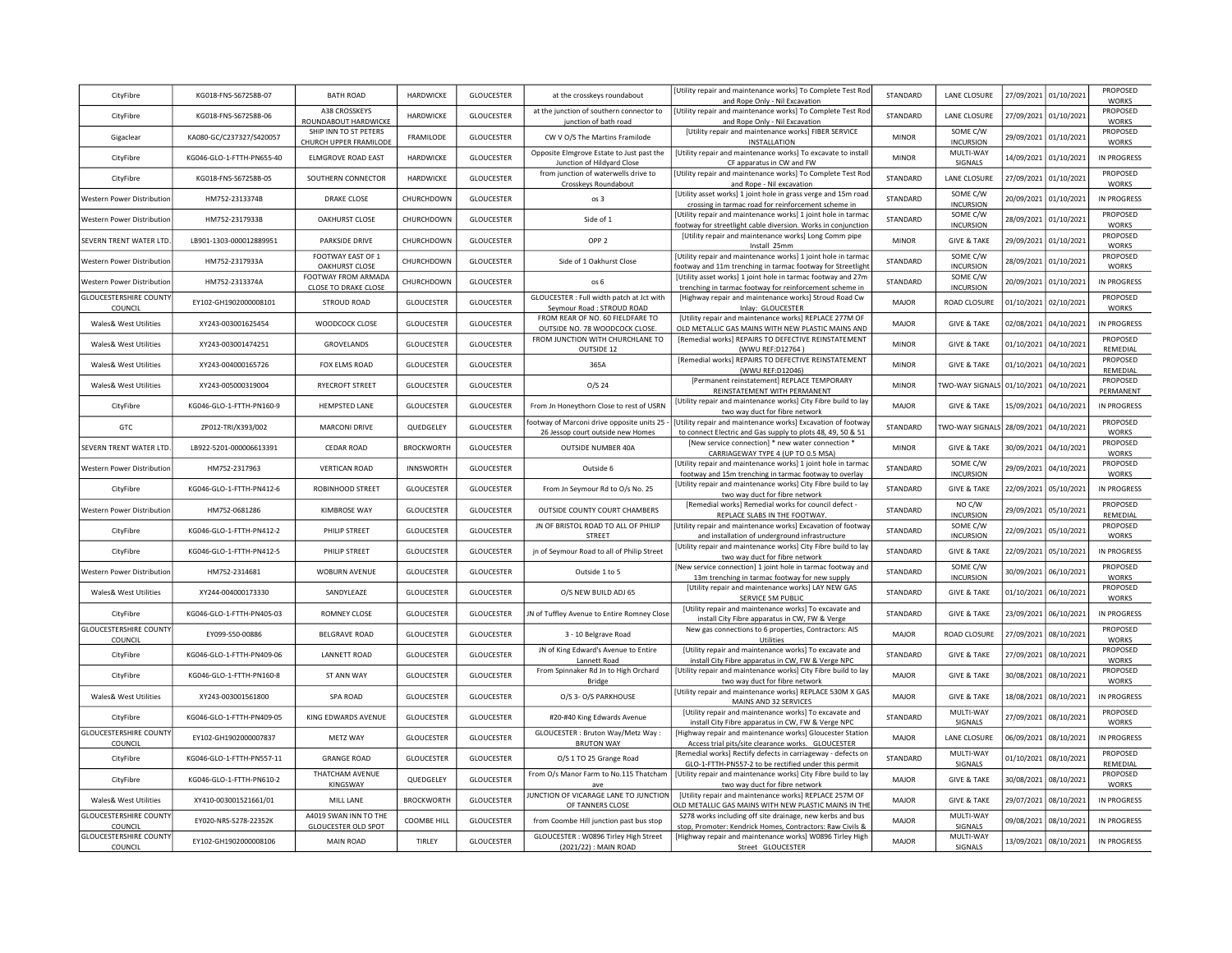| <b>GLOUCESTERSHIRE COUNTY</b><br>COUNCIL | EY020-NRS-S278-22351K     | <b>TEWKESBURY ROAD</b>                        | COOMBE HILL        | <b>GLOUCESTER</b> | from Coombe Hill junction past bus stop                          | S278 works including off site drainage, new kerbs and bus<br>stop, Promoter: Kendrick Homes, Contractors: Raw Civils &          | MAJOR                 | MULTI-WAY<br>SIGNALS         | 09/08/2021 | 08/10/2021            | IN PROGRESS                     |
|------------------------------------------|---------------------------|-----------------------------------------------|--------------------|-------------------|------------------------------------------------------------------|---------------------------------------------------------------------------------------------------------------------------------|-----------------------|------------------------------|------------|-----------------------|---------------------------------|
| CityFibre                                | KG046-GLO-1-FTTH-PN408-11 | <b>ALMA PLACE</b>                             | <b>GLOUCESTER</b>  | <b>GLOUCESTER</b> | Bristol Rd junction to Seymour Rd junction                       | Utility repair and maintenance works] Excavation of footway<br>some carraigeway to lay Fibre Optic cables.                      | STANDARD              | <b>GIVE &amp; TAKE</b>       | 28/09/2021 | 11/10/2021            | PROPOSED<br><b>WORKS</b>        |
| CityFibre                                | KG046-GLO-1-FTTH-PN165-2  | <b>BRISTOL ROAD</b>                           | <b>GLOUCESTER</b>  | <b>GLOUCESTER</b> | From Jn Clifton Ro to Jn St Ann Way                              | [Utility repair and maintenance works] City Fibre build to lay<br>two way duct for fibre network                                | MAJOR                 | WO-WAY SIGNALS 01/09/2021    |            | 12/10/2021            | PROPOSED<br>WORKS               |
| CityFibre                                | KG046-GLO-1-FTTH-PN160-1  | HEMPSTED LANE                                 | GLOUCESTER         | <b>GLOUCESTER</b> | From Jn Honeythorn Close to Jn Sudmeadow<br>Road                 | [Utility repair and maintenance works] City Fibre build to lay<br>two way duct for fibre network                                | <b>MAJOR</b>          | <b>GIVE &amp; TAKE</b>       | 01/09/2021 | 12/10/2021            | PROPOSED<br><b>WORKS</b>        |
| Last Mile Electricity Limited            | XV016-UKP8199/G           | <b>COLE AVENUE</b>                            | <b>GLOUCESTER</b>  | <b>GLOUCESTER</b> | OPPOSITE SUB STATION, TO BY TURNING<br>FOR SHEPHERD ROAD         | [Utility repair and maintenance works] Drectional drill under<br>the Culvert nect to the Vauxhaul garage and under cole         | STANDARD              | <b>GIVE &amp; TAKE</b>       | 29/09/2021 | 12/10/2021            | PROPOSED<br><b>WORKS</b>        |
| CityFibre                                | KG046-GLO-1-FTTH-PN165-4  | <b>LLANTHONY ROAD</b>                         | <b>GLOUCESTER</b>  | <b>GLOUCESTER</b> | From Jn Soutgate St to Jn Church St                              | [Utility repair and maintenance works] City Fibre build to lay<br>two way duct for fibre network                                | MAIOR                 | <b>GIVE &amp; TAKE</b>       | 01/09/2021 | 12/10/2021            | PROPOSED<br><b>WORKS</b>        |
| SEVERN TRENT WATER LTD.                  | LB517-A6W-12213002A       | SANDHURST LANE                                | SANDHURST          | GLOUCESTER        | adjacent to 'Ingledene'                                          | [Utility asset works] Connection for new water main.                                                                            | STANDARD              | TWO-WAY SIGNALS 29/09/2021   |            | 12/10/2021            | PROPOSED<br><b>WORKS</b>        |
| CityFibre                                | KG046-GLO-1-FTTH-PN409-04 | DORNEY ROAD                                   | <b>GLOUCESTER</b>  | <b>GLOUCESTER</b> | JN of Balfour Road to JN of King Edward's<br>Avenue              | [Utility repair and maintenance works] To excavate and<br>install City Fibre apparatus in CW, FW & Verge NPC                    | STANDARD              | <b>GIVE &amp; TAKE</b>       | 30/09/2021 | 13/10/2021            | PROPOSED<br><b>WORKS</b>        |
| CityFibre                                | KG046-GLO-1-FTTH-PN160-3  | SANDALWOOD DRIVE                              | <b>GLOUCESTER</b>  | <b>GLOUCESTER</b> | JN Hempsted Lane to all of sandalwood<br>Drive                   | [Utility repair and maintenance works] City Fibre build to lay<br>two way duct for fibre network                                | <b>MAJOR</b>          | <b>GIVE &amp; TAKE</b>       | 02/09/2021 | 13/10/2021            | <b>IN PROGRESS</b>              |
| Western Power Distribution               | HM752-2321734             | FOOTWAY FROM NORTHWES<br>OF 81 TO SOUTH OF 57 | <b>GLOUCESTER</b>  | <b>GLOUCESTER</b> | Outside Number 57                                                | [Utility asset works] 1 joint hole in tarmac footway and grass<br>verge for reinforcement scheme                                | STANDARD              | SOME C/W<br><b>INCURSION</b> | 01/10/2021 | 13/10/2021            | PROPOSED<br>WORKS               |
| <b>GLOUCESTERSHIRE COUNTY</b><br>COUNCIL | EY102-GH1902000008357     | <b>LONDON ROAD</b>                            | <b>GLOUCESTER</b>  | <b>GLOUCESTER</b> | GLOUCESTER : London Road, Gloucester. :<br><b>LONDON ROAD</b>    | [Highway repair and maintenance works] London Road Cycle<br>lane scheme GLOUCESTER                                              | <b>MAJOR</b>          | MULTI-WAY<br>SIGNALS         | 30/09/2021 | 15/10/2021            | PROPOSED<br><b>WORKS</b>        |
| CityFibre                                | KG046-GLO-1-FTTH-PN408-9  | <b>BRISTOL ROAD</b>                           | GLOUCESTER         | <b>GLOUCESTER</b> | Linden Rd junction to O/S William Hill Shop<br><b>Bristol Rd</b> | [Utility repair and maintenance works] Excavation of footway<br>some carraigeway to lay Fibre Optic cables                      | <b>MAJOR</b>          | <b>GIVE &amp; TAKE</b>       | 06/09/2021 | 15/10/2021            | IN PROGRESS                     |
| CityFibre                                | KG046-GLO-1-FTTH-PN604-9  | UXBRIDGE LANE KINGSWAY                        | GLOUCESTER         | GLOUCESTER        | junction of Thatcham Ave to the entire<br>Uxbridge Lane          | [Utility repair and maintenance works] Excavation and laying<br>of CityFibre duct, back fill & reinstate. Duration of the works | <b>MAJOR</b>          | <b>GIVE &amp; TAKE</b>       | 21/09/2021 | 18/10/2021            | IN PROGRESS                     |
| CityFibre                                | KG046-GLO-1-FTTH-PN605-7  | THATCHAM AVENUE<br>KINGSWAY                   | QUEDGELEY          | <b>GLOUCESTER</b> | Number 52 Thatcham Ave to junction of<br>Coningsby Walk          | [Utility repair and maintenance works] Excavation and laying<br>of CityFibre duct, back fill & reinstate                        | <b>MAJOR</b>          | MULTI-WAY<br>SIGNALS         | 27/09/2021 | 22/10/2021            | PROPOSED<br><b>WORKS</b>        |
| SEVERN TRENT WATER LTD.                  | LB525-A7W-12758076A       | 40251 LANE TO THE<br>FALKLANDS MINSTERWORTH   | <b>MINSTERWORT</b> | <b>GLOUCESTER</b> | all layby from either side of Main Road                          | [Utility asset works] to replace existing water main in layby<br>by the method of open cut affecting carriageway and verge      | <b>MAJOR</b>          | ROAD CLOSURE                 | 27/09/2021 | 22/10/2021            | PROPOSED<br><b>WORKS</b>        |
| CityFibre                                | KG046-GLO-1-FTTH-PN165-3  | SOUTHGATE STREET                              | GLOUCESTER         | <b>GLOUCESTER</b> | From Jn Trier Way to Jn Parliament St                            | [Utility repair and maintenance works] City Fibre build to lay<br>two way duct for fibre network                                | MAJOR                 | WO-WAY SIGNAL!               | 20/09/2021 | 29/10/2021            | PROPOSED<br>WORKS               |
| <b>Wales&amp; West Utilities</b>         | XY243-003001561802        | <b>BRUNSWICK ROAD</b>                         | <b>GLOUCESTER</b>  | <b>GLOUCESTER</b> | O/S BEAUFORT HOUSE - O/S 37A                                     | [Utility repair and maintenance works] REPLACE 173M X GAS<br>MAINS AND 11 GAS SERVICES                                          | <b>MAJOR</b>          | MULTI-WAY<br>SIGNALS         | 20/09/2021 | 29/10/2021            | IN PROGRESS                     |
| CityFibre                                | KG046-GLO-1-FTTH-PN412-4  | <b>STROUD ROAD</b>                            | GLOUCESTER         | <b>GLOUCESTER</b> | O/s No. 5 Stroud Road to O/s No. 56                              | [Utility repair and maintenance works] City Fibre build to lay<br>two way duct for fibre network                                | <b>MAJOR</b>          | <b>GIVE &amp; TAKE</b>       | 20/09/2021 | 29/10/2021            | <b>PROPOSED</b><br><b>WORKS</b> |
| CityFibre                                | KG046-GLO-1-FTTH-PN160-4  | SPINNAKER ROAD                                | <b>GLOUCESTER</b>  | <b>GLOUCESTER</b> | Jn Hempsted Lane to all of Spinnaker Road                        | [Utility repair and maintenance works] City Fibre build to lay<br>two way duct for fibre network                                | MAIOR                 | <b>GIVE &amp; TAKE</b>       | 20/09/2021 | 29/10/2021            | IN PROGRESS                     |
| CityFibre                                | KG046-GLO-1-FTTH-PN610-1  | <b>VALLEY GARDENS KINGSWAY</b>                | QUEDGELEY          | <b>GLOUCESTER</b> | Valley Gardens Jn from Aldergrove to Jn of<br>Thatcham Ave       | [Utility repair and maintenance works] City Fibre build to lay<br>two way duct for fibre network                                | MAIOR                 | <b>GIVE &amp; TAKE</b>       | 20/09/2021 | 29/10/2021            | <b>IN PROGRESS</b>              |
| CityFibre                                | KG046-GLO-1-FTTH-PN605-3  | VALLEY GARDENS KINGSWAY                       | QUEDGELEY          | <b>GLOUCESTER</b> | From Valley Gardens Jn of Mildenhall Way<br>to Aldergrove Jn     | [Utility repair and maintenance works] City Fibre build to lay<br>two way duct for fibre network                                | <b>MAJOR</b>          | <b>GIVE &amp; TAKE</b>       | 20/09/2021 | 29/10/2021            | PROPOSED<br><b>WORKS</b>        |
| CityFibre                                | KG046-GLO-1-FTTH-PN605-4  | LYNEHAM DRIVE KINGSWAY                        | QUEDGELEY          | GLOUCESTER        | From Valley Grd Jn Entire road to other end<br>to Valley Grd Jn  | [Utility repair and maintenance works] City Fibre build to lay<br>two way duct for fibre network                                | <b>MAJOR</b>          | <b>GIVE &amp; TAKE</b>       | 20/09/2021 | 29/10/2021            | PROPOSED<br>WORKS               |
| CityFibre                                | KG046-GLO-1-FTTH-PN605-5  | THATCHAM AVENUE<br>KINGSWAY                   | QUEDGELEY          | <b>GLOUCESTER</b> | From No.68 to No.50 Thatcham Ave                                 | [Utility repair and maintenance works] City Fibre build to lay<br>two way duct for fibre network                                | <b>MAJOR</b>          | <b>GIVE &amp; TAKE</b>       | 20/09/2021 | 29/10/2021            | PROPOSED<br>WORKS               |
| SEVERN TRENT WATER LTD.                  | LB525-A7W-12758077A       | <b>WATERY LANE</b>                            | MINSTERWORT        | <b>GLOUCESTER</b> | junction of main road                                            | [Utility asset works] permit for light head only, work is in<br>conjunction with Main Road Minsterworth Mains Renewal           | <b>MAJOR</b>          | MULTI-WAY<br>SIGNALS         | 27/09/2021 | 29/10/2021            | PROPOSED<br>WORKS               |
| <b>GLOUCESTERSHIRE COUNTY</b><br>COUNCIL | EY102-GH1902000008335     | <b>GRANVILLE STREET</b>                       | <b>GLOUCESTER</b>  | GLOUCESTER        | GLOUCESTER GRANVILLE STREET                                      | [Highway repair and maintenance works] Trial hole to<br>investigate sink hole and reinstatement GLOUCESTER                      | IMMEDIATE<br>(URGENT) | <b>GIVE &amp; TAKE</b>       |            | 02/08/2021 31/10/2021 | IN PROGRESS                     |
| <b>GLOUCESTERSHIRE COUNTY</b><br>COUNCIL | EY100-864593E             | <b>ERMIN PARK</b>                             | <b>BROCKWORTH</b>  | GLOUCESTER        | Ermin Park, Brockworth                                           | [Highway improvement works] Concrete Road Resurfacing                                                                           | MAJOR                 | ROAD CLOSURE                 |            | 20/09/2021 01/11/2021 | IN PROGRESS                     |
| <b>GLOUCESTERSHIRE COUNTY</b><br>COUNCIL | EY100-864593D             | ERMIN PARK ROUNDABOUT                         | <b>BROCKWORTH</b>  | <b>GLOUCESTER</b> | Ermin Park Roundabout, Brockworth                                | [Highway improvement works] Concrete Road Resurfacing                                                                           | MAJOR                 | ROAD CLOSURE                 |            | 20/09/2021 01/11/2021 | IN PROGRESS                     |
| <b>GLOUCESTERSHIRE COUNTY</b><br>COUNCIL | EY100-864593C             | <b>BOVERTON DRIVE</b>                         | <b>BROCKWORTH</b>  | GLOUCESTER        | Boverton Drive, Brockworth                                       | [Highway improvement works] Concrete Road Resurfacing                                                                           | MAJOR                 | ROAD CLOSURE                 |            | 20/09/2021 01/11/2021 | <b>IN PROGRESS</b>              |
| Wales& West Utilities                    | XY410-003001521639/01     | VICARAGE LANE                                 | <b>BROCKWORTH</b>  | <b>GLOUCESTER</b> | JUNCTION OF ERMIN STREET TO JUNCTION<br>OF MILL LANE             | [Utility repair and maintenance works] REPLACE 338M OF<br>OLD METALLIC GAS MAINS WITH NEW PLASTIC MAINS IN THE                  | MAJOR                 | MULTI-WAY<br>SIGNALS         | 08/09/2021 | 05/11/2021            | IN PROGRESS                     |
| SEVERN TRENT WATER LTD.                  | LB517-A6W-12213001B       | SANDHURST LANE                                | SANDHURST          | GLOUCESTER        | JUNCTION WITH BASE LANE TO ENTRANCE<br>TO OAK TREE FARM          | [Utility asset works] Installation of new water main to include<br>connections to existing network and service renewals where   | <b>MAJOR</b>          | ROAD CLOSURE                 | 29/09/2021 | 01/12/2021            | PROPOSED<br><b>WORKS</b>        |
| SEVERN TRENT WATER LTD.                  | LB517-A6W-12213001A       | <b>BASE LANE</b>                              | SANDHURST          | <b>GLOUCESTER</b> | From junction with Ingledene to junction<br>with Sandhurst Lane  | [Utility asset works] Installation of new water main to include<br>connections to existing network and service renewals where   | <b>MAJOR</b>          | ROAD CLOSURE                 |            | 29/09/2021 01/12/2021 | PROPOSED<br><b>WORKS</b>        |
| <b>GLOUCESTERSHIRE COUNTY</b><br>COUNCIL | EY050-S278/HUNTSGROVEB    | HARESFIELD LANE                               | HARDWICKE          | <b>GLOUCESTER</b> | New Development                                                  | s278 works for new road layout associated with Huntsgrove<br>Development                                                        | <b>MAJOR</b>          | ROAD CLOSURE                 | 10/03/2021 | 08/12/2021            | IN PROGRESS                     |
| <b>GLOUCESTERSHIRE COUNTY</b><br>COUNCIL | EY101-1300023             | CHELTENHAM ROAD EAST                          | CHURCHDOWN         | <b>GLOUCESTER</b> | B4063 between M5 overbridge and Arle<br>Court Roundabout         | [Highway improvement works] New cycleway along B4063                                                                            | MAJOR                 | SOME C/W<br><b>INCURSION</b> | 16/08/2021 | 31/03/2022            | IN PROGRESS                     |
| <b>GLOUCESTERSHIRE COUNTY</b><br>COUNCIL | EY101-1300025             | CHELTENHAM ROAD EAST                          | CHURCHDOWN         | <b>GLOUCESTER</b> | Between Elmbridge Court Roundabout and<br>M5 overbridge          | [Highway improvement works] New cycleway along<br>Cheltenham Road East                                                          | MAJOR                 | SOME C/W<br><b>INCURSION</b> | 29/09/2021 | 30/04/2022            | PROPOSED<br><b>WORKS</b>        |
| <b>GLOUCESTERSHIRE COUNTY</b><br>COUNCIL | EY050-S278/NEWJUNCTION    | <b>BRISTOL ROAD</b>                           | HARDWICKE          | <b>GLOUCESTER</b> | A38 Southern Connector                                           | new junction installation works                                                                                                 | <b>MAJOR</b>          | ROAD CLOSURE                 | 15/08/2021 | 30/09/2022            | PROPOSED<br><b>WORKS</b>        |
| <b>GLOUCESTERSHIRE COUNTY</b><br>COUNCIL | EY050-S278/SOUTHERNCONN   | SOUTHERN CONNECTOR                            | HARDWICKE          | GLOUCESTER        | adj hardwicke slip road                                          | s278 works highway improvements, signalisation,<br>realignment, widening and resurfacing.                                       | <b>MAJOR</b>          | SOME C/W<br><b>INCURSION</b> | 15/08/2021 | 30/09/2022            | PROPOSED<br>WORKS               |
| <b>GLOUCESTERSHIRE COUNTY</b><br>COUNCIL | EY099-15-153-RSB          | MERCHANTS ROAD                                | <b>GLOUCESTER</b>  | <b>GLOUCESTER</b> | Downings Malthouse                                               | Road closed and no parking/ no waiting/ no loading for safety<br>shoring, demolitionand construction works.                     | MAJOR                 | ROAD CLOSURE                 |            | 24/07/2020 30/11/2023 | <b>IN PROGRESS</b>              |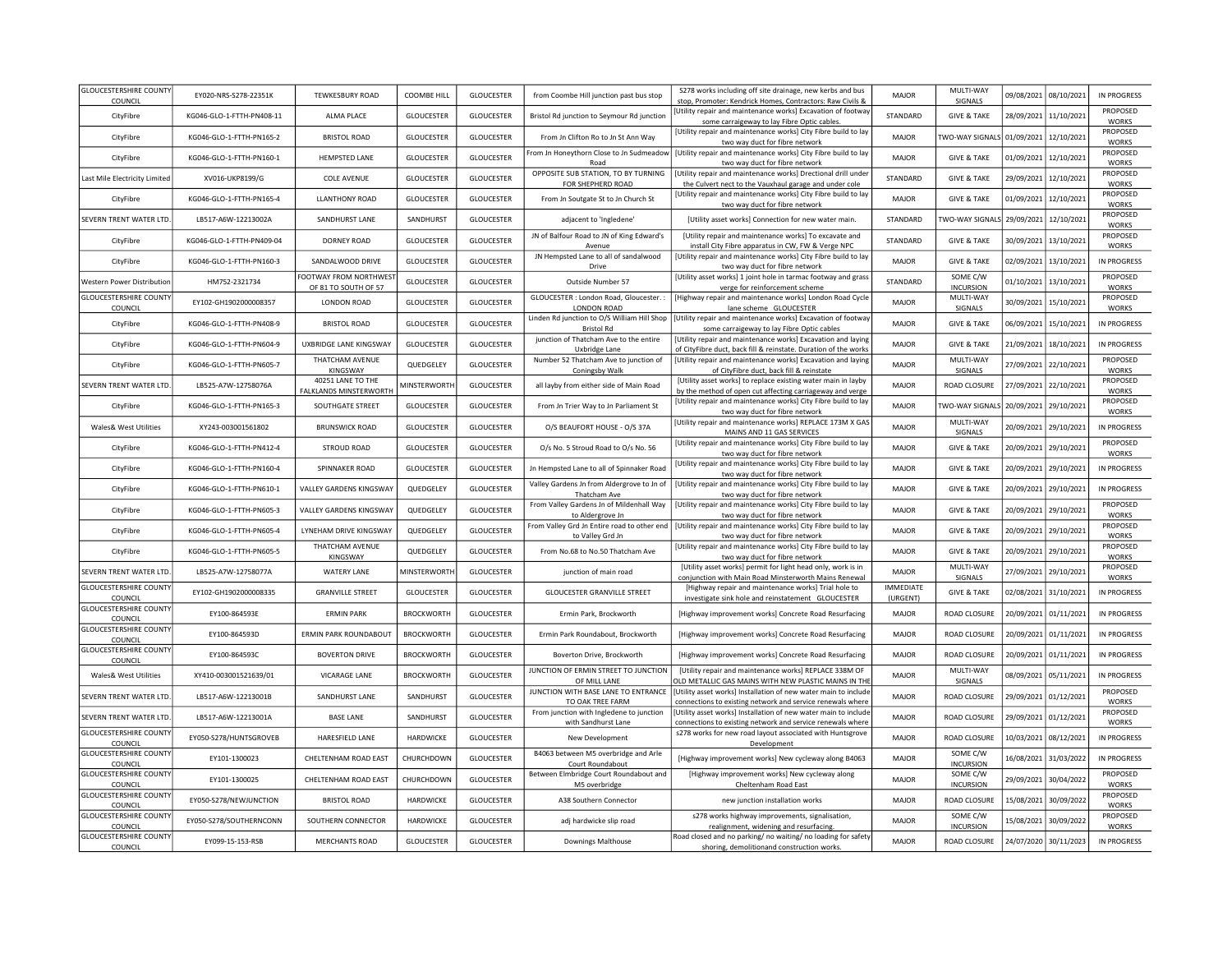| <b>GLOUCESTERSHIRE COUNTY</b>                                |                           | 3/103 COTSWOLD WILDLIFE                       |                    |                      |                                                                                | [Highway repair and maintenance works] Pre Surface                                                                          |                              |                                       |                       |                       | PROPOSED                 |
|--------------------------------------------------------------|---------------------------|-----------------------------------------------|--------------------|----------------------|--------------------------------------------------------------------------------|-----------------------------------------------------------------------------------------------------------------------------|------------------------------|---------------------------------------|-----------------------|-----------------------|--------------------------|
| COUNCIL                                                      | EY102-GH1901000005682     | PARK TO ROAD TO GUITING                       | GUITING POWER      | <b>GUITING POWER</b> | Snowshill Road 806827                                                          | Dressing Patching Snowshill Road Upper Slaughter 806827                                                                     | MAJOR                        | ROAD CLOSURE                          | 01/09/2021 30/11/2021 |                       | <b>WORKS</b>             |
| <b>GLOUCESTERSHIRE COUNTY</b><br>COUNCIL                     | EY102-GH1902000008195     | THE STREET TO A4135                           | <b>NUPEND</b>      | HORSLEY              | : Whole of Gloucestershire : Whole of<br>gloucestershire, for mass orders only | [Highway repair and maintenance works] Ash Die Back<br>project                                                              | MAIOR                        | ROAD CLOSURE                          |                       | 20/09/2021 24/09/2021 | IN PROGRESS              |
| <b>GLOUCESTERSHIRE COUNTY</b>                                | FY099-S50-00868           | SHIPTONS GRAVE LANE                           | <b>BARTON END</b>  | HORSLEY              | 1x pit 10m west of Thumbstone cottage and                                      | S50 works to install new water pipe to existing STW Main via                                                                | STANDARD                     | <b>GIVE &amp; TAKE</b>                |                       | 27/09/2021 01/10/2021 | PROPOSED                 |
| COUNCIL                                                      |                           |                                               |                    |                      | 1x pit junction of Bath Road, Nailsworth                                       | directional drill                                                                                                           |                              |                                       |                       |                       | <b>WORKS</b>             |
| <b>GLOUCESTERSHIRE COUNTY</b><br>COUNCIL                     | EY102-GH1902000007859     | 401009 TETBURY ROAD TO<br>EWEN                | <b>FWFN</b>        | <b>KFMBIF</b>        | KEMBLE: Ewen Wharf Ewen: 401009<br>TETBURY ROAD TO EWEN                        | [Highway repair and maintenance works] Cut and patch<br>carriageway KEMBLE                                                  | MAJOR                        | ROAD CLOSURE                          |                       | 27/09/2021 27/09/2021 | PROPOSED<br><b>WORKS</b> |
|                                                              | MU305-000031628945-001    | <b>SCHOOL ROAD</b>                            | KEMBLE             | KEMBLE               | <b>OLD PASTURES</b>                                                            | [Utility repair and maintenance works] OSV Locate >33mm                                                                     | <b>MINOR</b>                 | TWO-WAY SIGNALS                       | 27/09/2021 29/09/2021 |                       | PROPOSED                 |
| Thames Water Utilities Ltd                                   |                           |                                               |                    |                      |                                                                                | Unmade in Verge                                                                                                             |                              |                                       |                       |                       | WORKS                    |
| <b>GLOUCESTERSHIRE COUNTY</b><br>COUNCIL                     | EY102-GH1902000007519     | CHAPEL ROAD                                   | KEMPSFORD          | <b>KEMPSFORD</b>     | KEMPSFORD : CHAPEL ROAD                                                        | [Highway repair and maintenance works] installation of two<br>new gullies KEMPSFORD                                         | MAJOR                        | ROAD CLOSURE                          | 13/09/2021            | 24/09/2021            | <b>IN PROGRESS</b>       |
| Gigaclear                                                    | KA080-GC/C264565/S412078  | CHARFIELD ROAD                                | <b>KINGSWOOD</b>   | KINGSWOOD            | FW, CW, O/S CHESTNUT PARK HOUSE                                                | [Utility repair and maintenance works] FSI to install gigaclear                                                             | <b>MINOR</b>                 | SOME C/W                              | 27/09/2021            | 29/09/2021            | PROPOSED                 |
|                                                              |                           |                                               |                    |                      | CHARFIELD ROAD                                                                 |                                                                                                                             |                              | <b>INCURSION</b>                      |                       |                       | <b>WORKS</b>             |
| Western Power Distribution                                   | HM754-0704180             | CHARFIELD ROAD                                | <b>KINGSWOOD</b>   | KINGSWOOD            | Outside No.14                                                                  | [Utility asset works] Overhead Works Only - No excavation<br>for Reconductoring                                             | <b>MINOR</b>                 | SOME C/W<br><b>INCURSION</b>          | 30/09/2021            | 30/09/2021            | PROPOSED<br>WORKS        |
| SCOTTISH& SOUTHERN                                           | LP703-S30000866           | <b>BURFORD ROAD</b>                           | LECHLADE           | LECHLADE             | O/S Horseshoe Lake                                                             | [Utility repair and maintenance works] Tree cutting                                                                         | <b>MINOR</b>                 | TWO-WAY SIGNALS                       |                       | 23/09/2021 23/09/2021 | PROPOSED                 |
| <b>ELECTRICITY NETWORKS</b>                                  |                           |                                               |                    |                      | The works are located outside the Shell                                        | [Utility repair and maintenance works] Thames Valley need                                                                   | <b>IMMEDIATE</b>             | MULTI-WAY                             |                       |                       | WORKS                    |
| Thames Water Utilities Ltd                                   | MU710-WO-31676397-TW      | <b>LONDON ROAD</b>                            | LECHLADE           | LECHLADE             | garage.                                                                        | to carry out emergency works on the damaged water valve.                                                                    | (EMERGENCY)                  | SIGNALS                               | 22/09/2021            | 23/09/2021            | IN PROGRESS              |
| <b>BT</b>                                                    | BC410-TM00000500314591000 | <b>LONDON ROAD</b>                            | LECHLADE           | LECHLADE             | ONEA69933127, JCN WITH LONGDOLES                                               | [Utility repair and maintenance works] 1 blockages                                                                          | <b>MINOR</b>                 | SOME C/W                              | 22/09/2021            | 24/09/2021            | IN PROGRESS              |
|                                                              |                           |                                               |                    |                      | BANK, LONDON ROAD                                                              | [Utility repair and maintenance works] Main Cut Out 6 to 12                                                                 | <b>IMMEDIATE</b>             | <b>INCURSION</b>                      |                       |                       |                          |
| Thames Water Utilities Ltd                                   | MU305-000031676397-001    | <b>LONDON ROAD</b>                            | LECHLADE           | LECHLADE             | $\mathbf{1}$                                                                   | Unmade in Verge.                                                                                                            | (URGENT)                     | WO-WAY SIGNALS                        | 22/09/2021            | 24/09/2021            | <b>IN PROGRESS</b>       |
| BT                                                           | BC311-WCPH7R3S001         | <b>HAMBIDGE LANE</b>                          | LECHLADE           | LECHLADE             | Outside 21, HAMBIDGE LANE on HAMBIDGE                                          | [Utility asset works] LECHLADE 3 - DSLAM 894327 - Reshell                                                                   | <b>MINOR</b>                 | NO C/W                                | 27/09/2021            | 29/09/2021            | PROPOSED                 |
| <b>GLOUCESTERSHIRE COUNTY</b>                                |                           |                                               |                    |                      | LANE                                                                           | existing Cab with associated new plinth and approx 1m of<br>[Highway repair and maintenance works] Landscape Gang           |                              | <b>INCURSION</b>                      |                       |                       | <b>WORKS</b><br>PROPOSED |
| COUNCIL                                                      | EY102-GH1902000008358     | OAK STREET                                    | LECHLADE           | LECHLADE             | Oak Street Letchlade                                                           | Overarching job                                                                                                             | <b>MINOR</b>                 | TWO-WAY SIGNALS                       | 27/09/2021 29/09/2021 |                       | <b>WORKS</b>             |
| <b>BT</b>                                                    | BC117-0000000000177609L2C | <b>LONDON ROAD</b>                            | <b>I FCHI ADF</b>  | LECHLADE             | <b>OUTSIDE THORNHILL FARM COTTAGES</b>                                         | [Utility asset works] CABLING WORKS                                                                                         | <b>MINOR</b>                 | <b>TWO-WAY SIGNALS</b>                | 30/09/2021            | 30/09/2021            | PROPOSED                 |
| SCOTTISH& SOUTHERN                                           |                           |                                               |                    |                      |                                                                                | Utility repair and maintenance works] new supply to st john                                                                 |                              | PRIORITY                              |                       |                       | <b>WORKS</b><br>PROPOSED |
| <b>ELECTRICITY NETWORKS</b>                                  | LP151-S30005620           | ST JOHNS STREET                               | <b>I FCHI ADF</b>  | LECHLADE             | o/s st john house to o/s 10 meters east                                        | house, 1 meter trench from back of pole to customers house                                                                  | STANDARD                     | <b>WORKING</b>                        | 02/10/2021            | 07/10/2021            | <b>WORKS</b>             |
| SCOTTISH& SOUTHERN                                           | LP151-S30005484           | MOORGATE                                      | <b>DOWNINGTON</b>  | LECHLADE             | o/s <sub>1</sub>                                                               | [Utility repair and maintenance works] joint hole in footway                                                                | STANDARD                     | <b>GIVE &amp; TAKE</b>                |                       | 30/09/2021 07/10/2021 | PROPOSED                 |
| <b>ELECTRICITY NETWORKS</b><br><b>GLOUCESTERSHIRE COUNTY</b> |                           | 401516 LARKHILL COTTAGES                      |                    |                      | LONG NEWNTON : Long Newnton to Ashley                                          | expose lv mains for connection-consac, 14 meter trench in<br>[Highway repair and maintenance works] Cut and patch           |                              |                                       |                       |                       | WORKS<br>PROPOSED        |
| COUNCIL                                                      | EY102-GH1902000007855     | LONG NEWNTON TO SCHOOL                        | LONG NEWNTON       | <b>LONG NEWNTON</b>  | 401516 LARKHILL COTTAGES LONG                                                  | carriageway patching LONG NEWNTON                                                                                           | MAJOR                        | ROAD CLOSURE                          | 28/09/2021            | 28/09/2021            | WORKS                    |
| Western Power Distribution                                   | HM744-2318710             | A424 FROM STOW ROAD TO<br><b>EVESHAM ROAD</b> | GANBOROUGH         | LONGBOROUGH          | AFTER ENTRANCE TO FARM SHOP<br>(COTSWOLD FOODSTORE)                            | [Utility asset works] Parking for overhead works in private<br>land - no excavation.                                        | <b>MINOR</b>                 | TWO-WAY SIGNALS                       | 27/09/2021            | 27/09/2021            | PROPOSED<br>WORKS        |
|                                                              | FN402-NEM210581CHURCHROAD | CHURCH ROAD                                   | LONGHOPE           | <b>LONGHOPE</b>      |                                                                                | [Optional permit no fee] multiway traffic signals to rebuild                                                                | MAJOR                        | MULTI-WAY                             |                       | 24/09/2021            | IN PROGRESS              |
| Highways England                                             |                           |                                               |                    |                      | A40 Boxbush (Church Road)                                                      | retaining wall outside Norton House (traffic head only)                                                                     |                              | SIGNALS                               | 09/08/2021            |                       |                          |
| Highways England                                             | FN402-NEM210581BARRELLANE | <b>BARREL LANE</b>                            | LONGHOPE           | LONGHOPE             | A40 Boxbush (Barrel Lane)                                                      | [Optional permit no fee] multiway traffic signals to rebuild<br>retaining wall outside Norton House (traffic head only)     | MAJOR                        | MULTI-WAY<br>SIGNALS                  | 09/08/2021            | 24/09/2021            | IN PROGRESS              |
|                                                              |                           |                                               |                    |                      |                                                                                |                                                                                                                             |                              |                                       |                       |                       |                          |
| <b>GLOUCESTERSHIRE COUNTY</b>                                |                           |                                               |                    |                      |                                                                                |                                                                                                                             | <b>IMMEDIATE</b>             |                                       |                       |                       |                          |
| COUNCIL                                                      | EY102-GH1902000008323     | <b>BARREL LANE</b>                            | LONGHOPE           | LONGHOPE             | LONGHOPE BARREL LANE                                                           | Highway repair and maintenance works] Carriageway sinking                                                                   | (URGENT)                     | ROAD CLOSURE                          | 20/09/2021 27/09/2021 |                       | <b>IN PROGRESS</b>       |
| BT                                                           | BC008-PTMS212979A         | <b>STERRYS LANE</b>                           | MAY HILL           | LONGHOPE             | OPPOSITE INGLENOOK STERRYS LANE<br>LONGHOPE GL17 ONE                           | [Utility asset works] TM REQUIRED FOR SAFE WORKING<br>ZONE FOR POLETEST                                                     | MAJOR                        | ROAD CLOSURE                          |                       | 30/09/2021 30/09/2021 | PROPOSED                 |
| <b>GLOUCESTERSHIRE COUNTY</b>                                |                           |                                               |                    |                      | outside site formerly knowns as Richard                                        | S278 works including new pedestrian island/crossing,                                                                        |                              | MULTI-WAY                             |                       |                       | WORKS                    |
| COUNCIL                                                      | EY010-NRS-S278-00095M     | MONMOUTH ROAD                                 | LONGHOPE           | LONGHOPE             | Read Haulage                                                                   | Contractor: Hand Contractors Ltd                                                                                            | MAJOR                        | SIGNALS                               |                       | 16/09/2021 01/10/2021 | IN PROGRESS              |
| <b>GLOUCESTERSHIRE COUNTY</b><br>COUNCIL                     | EY010-NRS-S278-00095N     | LATCHEN                                       | LONGHOPE           | LONGHOPE             | outside site formerly knowns as Richard<br>Read Haulage                        | Traffic Light Heads only (S278 works on Monmouth Road)<br>Contractor: Hand Contractors Ltd                                  | MAJOR                        | MULTI-WAY<br>SIGNALS                  |                       | 16/09/2021 01/10/2021 | <b>IN PROGRESS</b>       |
| <b>GLOUCESTERSHIRE COUNTY</b>                                | EY099-S50-00909           | CHURCH ROAD                                   | LONGHOPE           | LONGHOPE             | Noth of 'the bungalow'. Near School Lane                                       | S50 works for new foul water and storm drain.                                                                               | STANDARD                     | TWO-WAY SIGNALS 27/09/2021 08/10/2021 |                       |                       | PROPOSED                 |
| COUNCIL                                                      |                           |                                               |                    |                      | junction                                                                       |                                                                                                                             |                              |                                       |                       |                       | WORKS                    |
| Thames Water Utilities Ltd                                   | MU305-000031675483-001    | COPSE HILL ROAD                               | LOWER<br>SLAUGHTER | OWER SLAUGHTER       | $\mathbf{1}$                                                                   | [Utility repair and maintenance works] B Box Exchange<br>>33mm Unmade in Verge.                                             | <b>IMMEDIATE</b><br>(URGENT) | TWO-WAY SIGNALS 22/09/2021 24/09/2021 |                       |                       | <b>IN PROGRESS</b>       |
| Western Power Distribution                                   | HM755-0703134             | ROAD FROM JUNCTION WITH                       | UPPER              | LYDBROOK             | <b>OUTSIDE FAIRBANK</b>                                                        | [Utility asset works] Tree trimming - No excavation                                                                         | <b>MINOR</b>                 | TWO-WAY SIGNALS                       | 24/09/2021            | 24/09/2021            | PROPOSED                 |
|                                                              |                           | B4234 TO JUNCTION AT                          | LYDBROOK           |                      |                                                                                |                                                                                                                             |                              |                                       |                       |                       | <b>WORKS</b>             |
| Gigaclear                                                    | KA030-CU008220            | PROBERTS BARN LANE                            | LYDBROOK           | LYDBROOK             | Tump Lane to B4234                                                             | [Utility repair and maintenance works] Instalation of Fibre<br>Optic Ducting and Chambers                                   | <b>MAJOR</b>                 | ROAD CLOSURE                          |                       | 06/09/2021 01/10/2021 | PROPOSED<br><b>WORKS</b> |
| Gigaclear                                                    | KA030-CU008222            | MILL ROW                                      | LYDBROOK           | LYDBROOK             | B4234 to B4234 by Rubblestones                                                 | [Utility repair and maintenance works] Instalation of Fibre                                                                 | MAJOR                        | ROAD CLOSURE                          |                       | 15/09/2021 01/10/2021 | PROPOSED                 |
|                                                              |                           | B4234 FROM JUNCTION WITH                      | LOWER              |                      |                                                                                | <b>Optic Ducting and Chambers</b>                                                                                           |                              | MULTI-WAY                             |                       |                       | <b>WORKS</b><br>PROPOSED |
| Gigaclear                                                    | KA030-CU008223            | ROSS ROAD TO THE ANCHOR                       | LYDBROOK           | LYDBROOK             | Mill Row to Ross Road                                                          | [Utility repair and maintenance works] Instalation of Fibre<br>Optic Ducting and Chambers                                   | STANDARD                     | SIGNALS                               |                       | 29/09/2021 06/10/2021 | WORKS                    |
| Gigaclear                                                    | KA170-K170-OCU-HEYY/13    | KIMBERLEY CLOSE                               | LYDNEY             | LYDNEY               | Works along Kimberley Close                                                    | [Utility repair and maintenance works] Excavation to install                                                                | <b>MINOR</b>                 | <b>GIVE &amp; TAKE</b>                |                       | 21/09/2021 23/09/2021 | IN PROGRESS              |
|                                                              |                           |                                               |                    |                      |                                                                                | fibre optic cable in surface location listed Approx 160M of<br>[Utility repair and maintenance works] Excavation to install |                              |                                       |                       |                       |                          |
| Gigaclear                                                    | KA170-OCU-HGHYNY/PLINTH1  | DRIFFIELD ROAD                                | LYDNEY             | LYDNEY               | s/o tan-y-bryn                                                                 | acces cab in prep to build trench to install fibre optic cable                                                              | STANDARD                     | <b>GIVE &amp; TAKE</b>                |                       | 02/09/2021 24/09/2021 | IN PROGRESS              |
| Gigaclear                                                    | KA170-K170-OCU-HEYY/9     | <b>TUTNALLS STREET</b>                        | LYDNEY             | LYDNEY               | Works along Tutnalls street                                                    | [Utility repair and maintenance works] Excavation to install                                                                | STANDARD                     | MULTI-WAY                             |                       | 31/08/2021 24/09/2021 | IN PROGRESS              |
|                                                              |                           |                                               |                    |                      |                                                                                | fibre optic cable in surface location listed Approx 130M of<br>[New service connection] 1 joint hole in tarmac footway and  |                              | SIGNALS<br>SOME C/W                   |                       |                       |                          |
| Western Power Distributior                                   | HM755-2322777             | <b>HAMS ROAD</b>                              | LYDNEY             | LYDNEY               | Side of Oasis Dental Care                                                      | 19m trenching in tarmac footway for new supply                                                                              | STANDARD                     | <b>INCURSION</b>                      |                       | 22/09/2021 28/09/2021 | IN PROGRESS              |
| BT                                                           | BC410-TM00000500296875900 | <b>FOOTWAY FROM</b><br>MOORCROFT PLACE TO     | WHITECROFT         | LYDNEY               | IN VERGE O/S 21 WESLEY ROAD, FOOTWAY<br>FROM MOORCROFT PLACE TO WESLEY         | [Utility asset works] Replace 1 existing pole 0.5m x 0.5m                                                                   | <b>MINOR</b>                 | <b>GIVE &amp; TAKE</b>                | 24/09/2021            | 28/09/2021            | PROPOSED<br><b>WORKS</b> |
| Gigaclear                                                    | KA170-K170-OCU-HEYY/7     | <b>HAMS ROAD</b>                              | LYDNEY             | <b>I YDNEY</b>       | Works located along Hams road                                                  | [Utility repair and maintenance works] Excavation to install<br>fibre optic cable in surface location listed Approx 180M of | STANDARD                     | MULTI-WAY<br>SIGNALS                  |                       | 17/09/2021 29/09/2021 | <b>IN PROGRESS</b>       |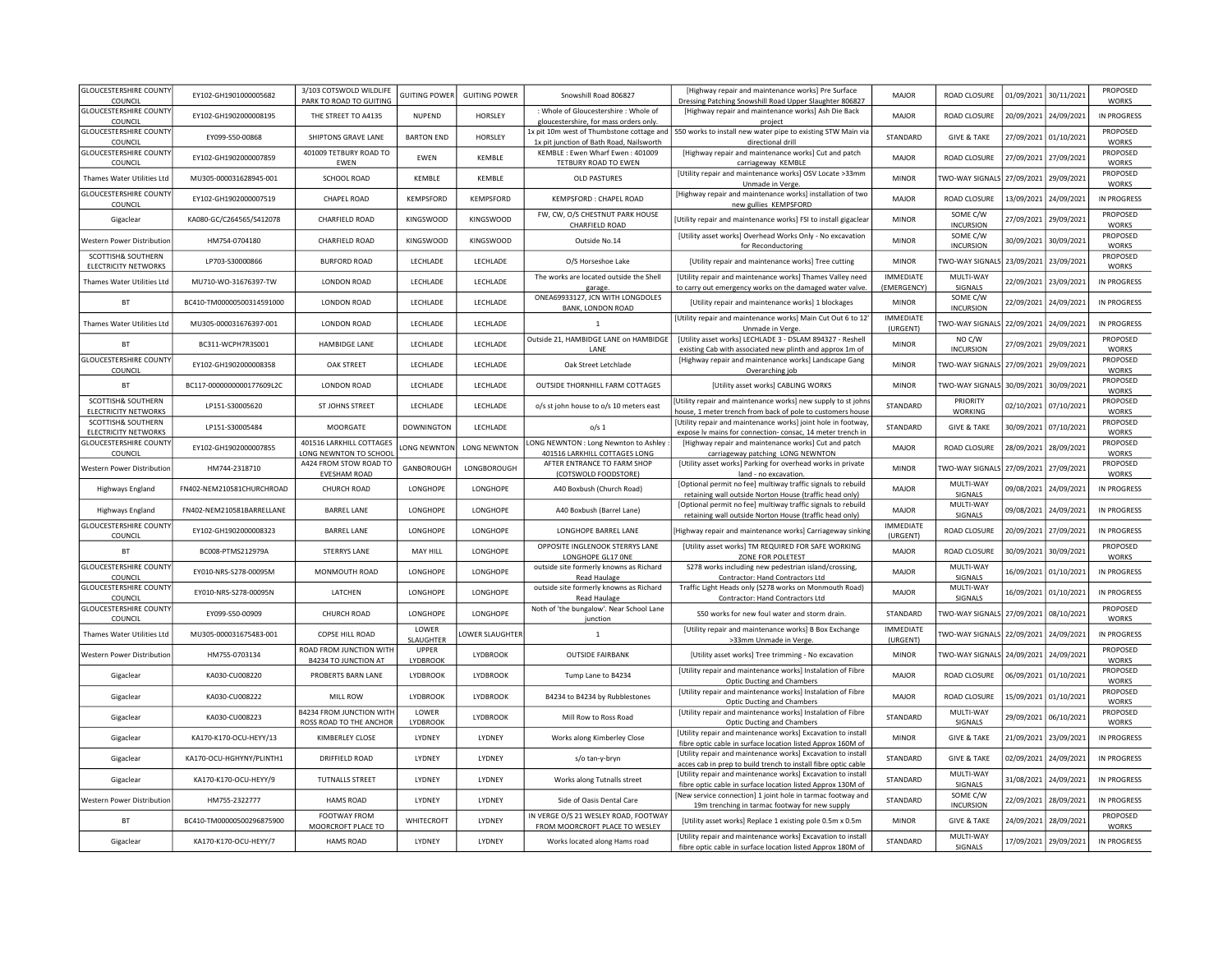| Gigaclear                                               | KA170-K170-OCU-HEYY/14    | KIMBERLEY DRIVE                               | LYDNEY               | LYDNEY               | Works along Kimberley drive                                               | <b>IUtility repair and maintenance works] Excavation to install</b><br>fibre optic cable in surface location listed Approx 450M of | STANDARD                 | <b>GIVE &amp; TAKE</b>            | 20/09/2021 | 30/09/2021            | <b>PROPOSED</b><br><b>WORKS</b>    |
|---------------------------------------------------------|---------------------------|-----------------------------------------------|----------------------|----------------------|---------------------------------------------------------------------------|------------------------------------------------------------------------------------------------------------------------------------|--------------------------|-----------------------------------|------------|-----------------------|------------------------------------|
| SEVERN TRENT WATER LTD.                                 | LB906-0000-000041042378   | <b>BIRCHWOOD ROAD</b>                         | WOOLASTON            | LYDNEY               | ON FOOTWAY OUTSIDE NUMBER 50                                              | [Utility repair and maintenance works] Install external mete<br>in boundary box at depth of under 1.5 meters by Minimum            | <b>MINOR</b>             | NO C/W<br><b>INCURSION</b>        | 28/09/2021 | 30/09/2021            | PROPOSED<br><b>WORKS</b>           |
| <b>GLOUCESTERSHIRE COUNTY</b>                           | EY100-853137E             | A48 FROM JUNCTION WITH<br>LENSBROOK TO LYDNEY | THE PURLIEU          | LYDNEY               | A48 from Jct with Lensbrook to Lydney                                     | [Highway improvement works] Lining Works                                                                                           | <b>MAJOR</b>             | ROAD CLOSURE                      | 01/10/2021 | 01/10/2021            | PROPOSED<br><b>WORKS</b>           |
| COUNCIL<br>Gigaclear                                    | KA170-K170-OCU-HGHYNY/PLI | DRIFFIELD ROAD                                | <b>I YDNEY</b>       | <b>I YDNEY</b>       | Bypass, Lydney<br>s/o tan-y-bryn                                          | [Utility repair and maintenance works] Excavation to install<br>acces cab in prep to build trench to install fibre optic cable     | <b>STANDARD</b>          | <b>GIVE &amp; TAKE</b>            | 25/09/2021 | 05/10/2021            | PROPOSED<br><b>WORKS</b>           |
| Gigaclear                                               | KA170-K170-OCU-HEYY/14-B  | KIMBERLEY DRIVE                               | <b>IYDNEY</b>        | <b>I YDNEY</b>       | Works along Kimberely Drive                                               | [Utility repair and maintenance works] Excavation to install<br>fibre optic cable in surface location listed Approx 80M of         | MAIOR                    | <b>GIVE &amp; TAKE</b>            | 27/09/2021 | 13/10/2021            | PROPOSED<br><b>WORKS</b>           |
| Gigaclear                                               | KA170-OCU-STRCHW/22       | <b>KFRRIN LANF</b>                            | WOOLASTON            | <b>I YDNEY</b>       | from inc on A48 o/s the Bungalow to Kerrin<br>Farm, KERRIN LANE, GL15 6PL | [Utility repair and maintenance works] Excavation to install<br>fibre optic cable in surface location listed Approx 180M of        | MAIOR                    | ROAD CLOSURE                      | 27/09/2021 | 14/10/2021            | PROPOSED<br><b>WORKS</b>           |
| Gigaclear                                               | KA170-K170-OCU-HEYY/8-B   | <b>NAAS LANE</b>                              | LYDNEY               | LYDNEY               | Works along tutnalls street                                               | [Utility repair and maintenance works] Excavation to install<br>fibre optic cable in surface location listed Approx 100M of        | STANDARD                 | MULTI-WAY<br>SIGNALS              | 03/09/2021 | 15/10/2021            | IN PROGRESS                        |
| <b>GLOUCESTERSHIRE COUNTY</b><br>COUNCIL                | EY030-1303/WARWICKSHIRE   | <b>STRATFORD ROAD</b>                         | <b>MICKLETON</b>     | MICKLETON            | B4632 Long Marston                                                        | Warwickshire Diversion Route                                                                                                       | STANDARD                 | NO C/W<br><b>INCURSION</b>        | 14/09/2021 | 27/09/2021            | PROPOSED<br><b>WORKS</b>           |
| Wales& West Utilities                                   | XY245-004000172888        | <b>BROADWAY ROAD</b>                          | MICKLETON            | MICKLETON            | O/S COTSWOLD LODGE                                                        | [Utility repair and maintenance works] LAY NEW GAS<br>SERVICE 10M PUBLIC                                                           | STANDARD                 | WO-WAY SIGNALS                    | 28/09/2021 | 04/10/2021            | PROPOSED<br><b>WORKS</b>           |
| <b>Nestern Power Distribution</b>                       | HM744-2308206B            | ARBOUR CLOSE                                  | MICKLETON            | MICKLETON            | from outside 6 up to the junction with<br>Pound Lane                      | [Utility asset works] 1 joint hole in tarmac footway and 116m<br>trenching in tarmac footway and 6m road crossing in tarmac        | <b>MAJOR</b>             | MULTI-WAY<br>SIGNALS              | 16/09/2021 | 08/10/2021            | IN PROGRESS                        |
| Gigaclear                                               | KA030-CU008058            | MILE END ROAD                                 | MILE END             | MILE END             | Junc Woodgate Road to Junc with Bakers Hil                                | [Utility repair and maintenance works] Instalation of Fibre                                                                        | STANDARD                 | MULTI-WAY                         | 15/09/2021 | 28/09/2021            | PROPOSED<br><b>WORKS</b>           |
| <b>GLOUCESTERSHIRE COUNTY</b>                           | EY102-GH1902000007879     | DR BROWNS CLOSE                               | MINCHINHAMPT         | MINCHINHAMPTON       | MINCHINHAMPTON : As per plan : DR                                         | <b>Optic Ducting and Chambers</b><br>[Highway repair and maintenance works] Cattle Grid reapair:                                   | <b>MINOR</b>             | SIGNALS<br><b>GIVE &amp; TAKE</b> | 24/09/2021 | 27/09/2021            | PROPOSED                           |
| COUNCIL<br><b>GLOUCESTERSHIRE COUNTY</b>                | EY102-GH1901000008307     | <b>CIRENCESTER ROAD</b>                       | ON<br>MINCHINHAMPT   | MINCHINHAMPTON       | <b>BROWNS CLOSE</b><br>Cirencester Road Minchinhampton                    | MINCHINHAMPTON<br>[Highway repair and maintenance works] Urgent patching                                                           | <b>IMMEDIATE</b>         | WO-WAY SIGNAL!                    | 17/09/2021 | 15/10/2021            | <b>WORKS</b><br><b>IN PROGRESS</b> |
| COUNCIL<br>Gigaclear                                    | KA030-CU008612            | MAIN ROAD                                     | ON<br>MINSTERWORT    | MINSTERWORTH         | Outside North View to Enderley                                            | due to RTC<br>[Utility repair and maintenance works] Instalation of Fibre                                                          | (URGENT)<br>STANDARD     | MULTI-WAY                         | 13/09/2021 | 24/09/2021            | PROPOSED                           |
| <b>GLOUCESTERSHIRE COUNTY</b>                           | EY102-GH1902000007348     | <b>MAIN ROAD</b>                              | <b>MINSTERWORT</b>   | MINSTERWORTH         | MINSTERWORTH: MAIN ROAD                                                   | Optic Ducting and Chambers<br>[Highway repair and maintenance works] Repair pipe in                                                | <b>MINOR</b>             | SIGNALS<br>WO-WAY SIGNALS         | 30/09/2021 | 30/09/2021            | WORKS<br>PROPOSED                  |
| COUNCIL<br>SEVERN TRENT WATER LTD.                      |                           |                                               |                      | MINSTERWORTH         | from the junction of Watery Lane to Higham                                | footway MINSTERWORTH: Correction of target date, ENFY<br>[Utility asset works] Renewal in total 2000m of new water                 |                          |                                   |            | 29/04/2022            | <b>WORKS</b><br>PROPOSED           |
|                                                         | LB529-A7W-12758017A       | MAIN ROAD                                     | <b>MINSTERWORTH</b>  |                      | <b>Bridge</b><br>VERGE FROM 1 SUN HOUSE TO BRIDGE                         | main by the method of open cut in carriageway and verge to                                                                         | <b>MAJOR</b>             | <b>TWO-WAY SIGNALS</b>            | 27/09/2021 |                       | <b>WORKS</b><br>PROPOSED           |
| Gigaclear                                               | KA080-GC/C154828/S557158  | ABENHALL ROAD                                 | MITCHELDEAN          | MITCHELDEAN          | COTTAGES                                                                  | [Utility repair and maintenance works] Relocate POT 250m<br>[New service connection] * new water connection *                      | STANDARD                 | TWO-WAY SIGNALS 20/09/2021        |            | 24/09/2021            | WORKS                              |
| SEVERN TRENT WATER LTD<br><b>GLOUCESTERSHIRE COUNTY</b> | LB922-5201-000006616126   | NEW ROAD<br>ROAD FROM BEECH WALK TO           | MITCHELDEAN          | MITCHELDEAN          | <b>OUTSIDE NUMBER 17</b>                                                  | CARRIAGEWAY TYPE 2 (2.5 TO 10 MSA)                                                                                                 | <b>MINOR</b>             | TWO-WAY SIGNALS 22/09/2021        |            | 25/09/2021            | IN PROGRESS<br>PROPOSED            |
| COUNCIL                                                 | EY010-NRS-RBS-W56459      | STENDERS ROAD                                 | THE STENDERS         | MITCHELDEAN          | opposite Magna Vista                                                      | Wall repairs, Private contractors                                                                                                  | STANDARD                 | TWO-WAY SIGNALS 20/09/2021        |            | 28/09/2021            | <b>WORKS</b>                       |
| <b>BT</b>                                               | BC410-TM00000500314870100 | FOOTWAY EAST OF 30 TO 32<br>LINING WOOD       | MITCHELDEAN          | MITCHELDEAN          | O/S 32-33 LINING WOOD, FOOTWAY EAST<br>OF 30 TO 32 LINING WOOD            | [Utility repair and maintenance works] Build 1 precast<br>chamber 725mm x 255mm x 665mm deep in                                    | STANDARD                 | SOME C/W<br><b>INCURSION</b>      | 23/09/2021 | 04/10/2021            | PROPOSED<br><b>WORKS</b>           |
| <b>BT</b>                                               | BC410-TM00000500314870101 | MITCHELDEAN FOOTPATH 45                       | MITCHELDEAN          | MITCHELDEAN          | APPROX 53M SOUTH OF THE UPLANDS TO<br>S/O 32 LINING WOOD, MITCHELDEAN     | [Utility repair and maintenance works] Build 1 concrete<br>chamber 725mm x 255mm x 665mm deep in                                   | STANDARD                 | SOME C/W<br><b>INCURSION</b>      | 23/09/2021 | 04/10/2021            | PROPOSED<br><b>WORKS</b>           |
| Gigaclear                                               | KA030-CU008065            | <b>BRADLEY COURT ROAD</b>                     | MITCHELDEAN          | MITCHELDEAN          | Denbara Lodge to Junc with Carisbrook Road                                | [Utility repair and maintenance works] Installation of fibre<br>ducts                                                              | <b>MAJOR</b>             | ROAD CLOSURE                      | 14/09/2021 | 18/10/2021            | IN PROGRESS                        |
| <b>GLOUCESTERSHIRE COUNTY</b><br>COUNCIL                | EY010-JH-MENDIPFOREST-01  | A466 LOWER REDBROOK TO<br><b>GREAT GROVE</b>  | LOWER<br>REDBROOK    | MONMOUTH             | A466                                                                      | <b>Tree Felling</b>                                                                                                                | MAJOR                    | <b>TWO-WAY SIGNALS</b>            | 31/08/2021 | 28/09/2021            | PROPOSED<br>WORKS                  |
| Thames Water Utilities Ltd                              | MU306-000809648490030-001 | HOSPITAL ROAD                                 | MORETON-IN-<br>MARSH | MORETON-IN-<br>MARSH | Location on Hospital Road opposite Asilah                                 | [New service connection] Excavation in carriageway to<br>connect new site main to the existingpare nt main. in                     | STANDARD                 | SOME C/W<br><b>INCURSION</b>      | 20/09/2021 | 27/09/2021            | IN PROGRESS                        |
| Wales& West Utilities                                   | XY245-005000324058        | HIGH STREET ACCESS ROAD                       | MORETON-IN-<br>MARSH | MORETON-IN-<br>MARSH | O/S 2 HOLIDAY LETS AT FOXCOTE HOUSE                                       | [Utility repair and maintenance works] LAY NEW GAS<br>SERVICE 4M PUBLIC                                                            | STANDARD                 | <b>GIVE &amp; TAKE</b>            | 22/09/2021 | 28/09/2021            | IN PROGRESS                        |
| Thames Water Utilities Ltd                              | MU305-000031666261-002    | <b>LONDON ROAD</b>                            | MORETON-IN-<br>MARSH | MORETON-IN-<br>MARSH | $\mathbf{1}$                                                              | [Utility repair and maintenance works] Main Clamp 0 to 6'<br>Cway in Carriageway.                                                  | <b>MINOR</b>             | MULTI-WAY<br>SIGNALS              | 25/09/2021 | 29/09/2021            | PROPOSED<br><b>WORKS</b>           |
| Thames Water Utilities Ltd                              | MU358-001119SBCM--000001  | LYSANDER WAY                                  | MORETON-IN-<br>MARSH | MORETON-IN-<br>MARSH | $\mathbf{8}$                                                              | [Utility repair and maintenance works] CUSTOMER SIDE<br>EAKAGE SUPPLY PIPE REPLACEMENT--WORKS INTENDED TO                          | <b>MINOR</b>             | SOME C/W<br><b>INCURSION</b>      | 27/09/2021 | 29/09/2021            | PROPOSED<br><b>WORKS</b>           |
| Thames Water Utilities Ltd                              | MU305-000031655061-001    | REDESDALE PLACE                               | MORETON-IN-<br>MARSH | MORETON-IN-<br>MARSH | 16                                                                        | [Utility repair and maintenance works] B Box Repair <33mm<br>Fway in Footway.                                                      | <b>MINOR</b>             | SOME C/W<br><b>INCURSION</b>      | 29/09/2021 | 01/10/2021            | PROPOSED<br><b>WORKS</b>           |
| Thames Water Utilities Ltd                              | MU305-000031655042-001    | <b>LANCASTER CORNER</b>                       | MORETON-IN-<br>MARSH | MORETON-IN-<br>MARSH | 5                                                                         | [Utility repair and maintenance works] Service Pipe Repair<br><33mm Fway in Footway.                                               | <b>MINOR</b>             | SOME C/W<br><b>INCURSION</b>      | 29/09/2021 | 01/10/2021            | PROPOSED<br>WORKS                  |
| Gigaclear                                               | KA030-CU006713            | ROAD FROM TERRETTS MILL                       | NEWMARKET            | NAILSWORTH           | The Lot House to Lower Newmarket Road                                     | [Utility repair and maintenance works] Excavate to install                                                                         | <b>MAJOR</b>             | ROAD CLOSURE                      | 20/09/2021 | 23/09/2021            | <b>IN PROGRESS</b>                 |
| Gigaclear                                               | KA030-CU008084            | TO LOWER NEWMARKET<br>WATLEDGE ROAD           | NAILSWORTH           | NAILSWORTH           | George Street to Lane Cottage                                             | fibre optic cables. Working hours 07:00-19:00. TM: Road<br>[Utility repair and maintenance works] Rod, Rope, subduct,              | MAJOR                    | ROAD CLOSURE                      | 20/09/2021 | 24/09/2021            | PROPOSED                           |
| Gigaclear                                               | KA030-CU008082            | <b>STATION ROAD</b>                           | NAILSWORTH           | NAILSWORTH           | Bridge Street to End Station Road                                         | cable and splice.Duct and chamber installation<br>[Utility repair and maintenance works] Rod, Rope, subduct,                       | <b>MAJOR</b>             | ROAD CLOSURE                      | 20/09/2021 | 24/09/2021            | <b>WORKS</b><br>PROPOSED           |
| SEVERN TRENT WATER LTD.                                 | LB901-1303-000060410285   | NEWMARKET ROAD                                | NAILSWORTH           | NAILSWORTH           | OPPOSITE RED HOUSE                                                        | cable and splice. Duct and chamber installation<br>[Utility repair and maintenance works] * CARRIAGEWAY TYPE                       | <b>IMMEDIATE</b>         | ROAD CLOSURE                      | 23/09/2021 | 27/09/2021            | WORKS<br>IN PROGRESS               |
| Gigaclear                                               | KA030-CU006986            | SCHOOL HOUSE TO ROSE                          | SHORTWOOD            | NAILSWORTH           | School House to Rose Cottage                                              | 4 (UP TO 0.5 MSA) * HV Bbox Repair add Meter - Significant<br>[Utility repair and maintenance works] Install multiduct and         | (URGENT)<br><b>MAJOR</b> | ROAD CLOSURE                      | 22/09/2021 | 27/09/2021            | IN PROGRESS                        |
| Gigaclear                                               | KA030-CU008081            | COTTAGE SHORTWOOD<br><b>BRIDGE STREET</b>     | NAILSWORTH           | NAILSWORTH           | Spring Hill to Outside Kernow                                             | customer connection. Working hours 0800-1700. TM: Road<br>[Utility repair and maintenance works] Duct and chamber                  | STANDARD                 | MULTI-WAY                         |            | 20/09/2021 27/09/2021 | PROPOSED                           |
|                                                         |                           |                                               |                      |                      | S/O KARINGAL ON NAILSWORTH FOOTPATH                                       | installation<br>[Utility repair and maintenance works] Replace 1 existing                                                          |                          | <b>SIGNALS</b><br>SOME C/W        |            |                       | <b>WORKS</b><br>PROPOSED           |
| <b>BT</b>                                               | BC410-TM00000500296877000 | NAILSWORTH FOOTPATH 76                        | NAILSWORTH           | NAILSWORTH           | 76, NAILSWORTH FOOTPATH 76<br>65 NORTONWOOD FOREST GREEN STROUD,          | pole 0.5m x 0.5m<br>[Utility repair and maintenance works] Maintenance dig                                                         | <b>MINOR</b>             | <b>INCURSION</b><br>SOME C/W      |            | 23/09/2021 27/09/2021 | <b>WORKS</b><br>PROPOSED           |
| <b>BT</b>                                               | BC007-WCPT3M3F            | <b>NORTONWOOD</b>                             | <b>FOREST GREEN</b>  | NAILSWORTH           | GL6 OTB,                                                                  | required to expose a buried joint and provide service maybe                                                                        | <b>MINOR</b>             | <b>INCURSION</b>                  |            | 24/09/2021 28/09/2021 | <b>WORKS</b>                       |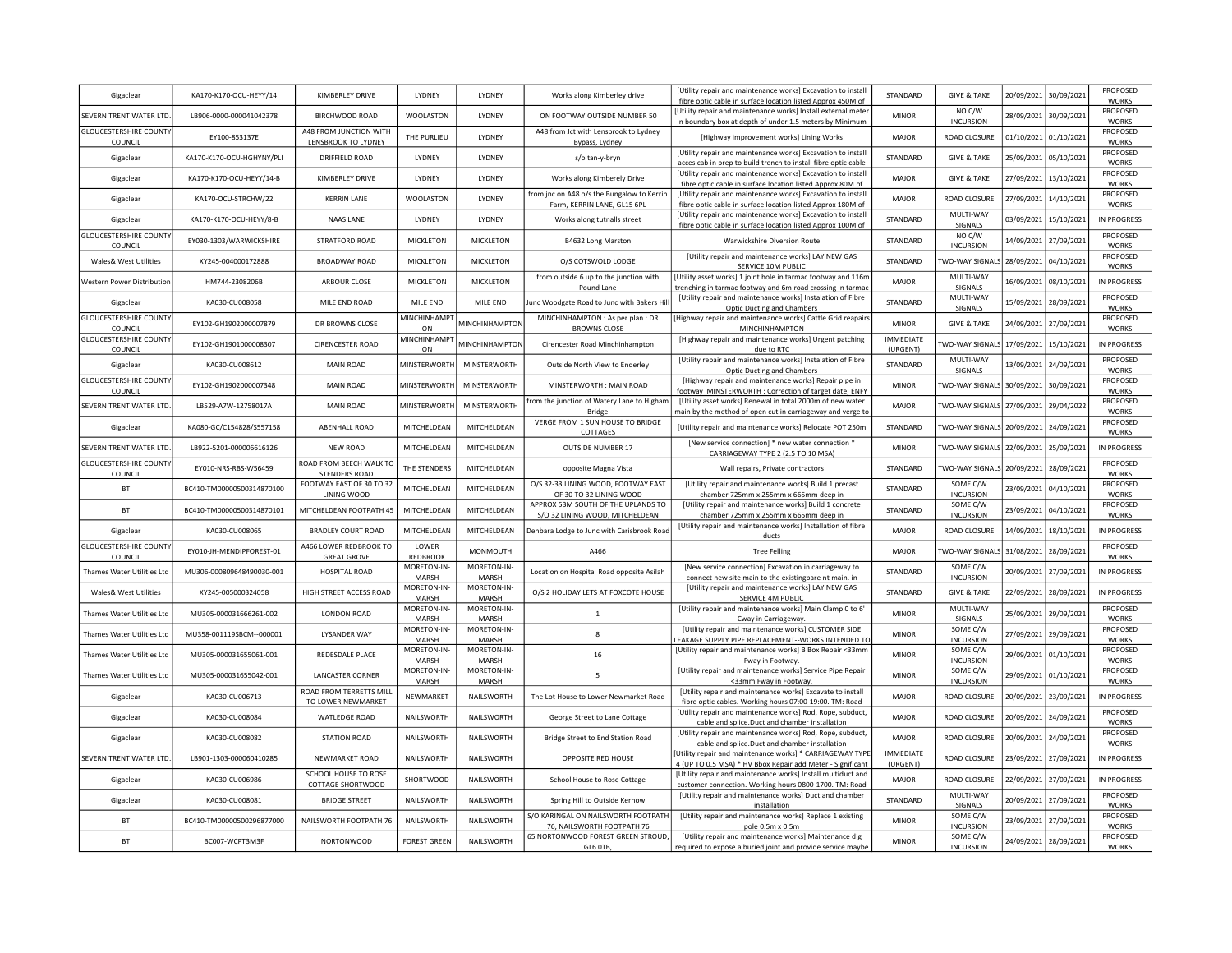| Western Power Distribution               | HM753-0704249B            | <b>BATH ROAD</b>                                   | NAILSWORTH                | NAILSWORTH                | Parked vehicle delivering pole south of<br>Albert Cottage.                              | <b>IUtility asset works) Vehicles/Hoist in carriageway - No</b><br>excavation. Works in conjunction with HM7530704249A   | <b>MINOR</b>                    | SOME C/W<br><b>INCURSION</b>          | 28/09/2021 | 28/09/2021            | PROPOSED<br><b>WORKS</b> |
|------------------------------------------|---------------------------|----------------------------------------------------|---------------------------|---------------------------|-----------------------------------------------------------------------------------------|--------------------------------------------------------------------------------------------------------------------------|---------------------------------|---------------------------------------|------------|-----------------------|--------------------------|
| <b>BT</b>                                | BC410-TM00000500312845700 | NEWMARKET ROAD                                     | NAILSWORTH                | NAILSWORTH                | ONEA52050669 OPP JUC OF CHESTNUT HILL<br>ON, NEWMARKET ROAD                             | [Utility repair and maintenance works] 1 CLEARING<br>BLOCKAGES IN THE CARRIAGEWAY                                        | <b>MINOR</b>                    | MULTI-WAY<br>SIGNALS                  |            | 24/09/2021 28/09/2021 | PROPOSED<br><b>WORKS</b> |
| Wales& West Utilities                    | XY410-003001521267        | DARK LANE                                          | NAILSWORTH                | NAILSWORTH                | IUNC BURMA ROAD - JUNC FEWSTER ROAD                                                     | [Utility repair and maintenance works] REPLACE 497M OF<br>OLD METALLIC GAS MAINS WITH NEW PLASTIC MAINS AND              | MAJOR                           | <b>GIVE &amp; TAKE</b>                | 28/07/2021 | 28/09/2021            | <b>IN PROGRESS</b>       |
| BT                                       | BC410-TM00000500312845701 | COSSACK SQUARE                                     | NAILSWORTH                | NAILSWORTH                | ONEA52050669 JUC OF NEWMARKET ROAD<br>ON, COSSACK SQUARE                                | <b>IUtility repair and maintenance worksl CLEARING</b><br>BLOCKAGES IN THE CARRIAGEWAY                                   | <b>MINOR</b>                    | MULTI-WAY<br>SIGNALS                  | 24/09/2021 | 28/09/2021            | PROPOSED<br><b>WORKS</b> |
| Wales& West Utilities                    | XY243-001003956781        | ROAD FROM TERRETTS MILL<br>TO LOWER NEWMARKET      | NEWMARKET                 | NAILSWORTH                | OPPOSITE GEORGE INN COTTAGE<br>NEWMARKET, NAILSWORTH, STROUD                            | [Utility repair and maintenance works] TRACE AND REPAIR<br>GAS ESCAPE AND PERMANENTLY REINSTATE WHERE                    | <b>IMMEDIATE</b><br>(EMERGENCY) | SOME C/W<br><b>INCURSION</b>          | 22/09/2021 | 28/09/2021            | IN PROGRESS              |
| Western Power Distribution               | HM753-0704249A            | NAILSWORTH FOOTPATH 60                             | NAILSWORTH                | <b>NAILSWORTH</b>         | Rear of Quoin Cottage                                                                   | [Utility asset works] Decayed pole change - erect new pole.<br>Works in conjunction with HM7530704249B                   | <b>MINOR</b>                    | SOME C/W<br><b>INCURSION</b>          | 28/09/2021 | 28/09/2021            | PROPOSED<br><b>WORKS</b> |
| <b>GLOUCESTERSHIRE COUNTY</b><br>COUNCIL | FY102-GH1902000007846     | <b>GEORGE STREET</b>                               | <b>NAILSWORTH</b>         | NAILSWORTH                | NAILSWORTH GEORGE STREET                                                                | [Highway repair and maintenance works] Small patch o/s<br>Olive Tree to remove depression NAILSWORTH                     | <b>MINOR</b>                    | TWO-WAY SIGNALS                       | 28/09/2021 | 29/09/2021            | PROPOSED<br><b>WORKS</b> |
| Gigaclear                                | KA030-CU006990            | NAILSWORTH FOOTPATH 76                             | NAILSWORTH                | NAILSWORTH                | Shortwood Road to Homefield                                                             | [Utility repair and maintenance works] Install multiduct and<br>customer connection. Working hours 0800-1700. TM: Road   | MAJOR                           | ROAD CLOSURE                          | 03/10/2021 | 04/10/2021            | PROPOSED<br>WORKS        |
| Gigaclear                                | KA030-CU006981            | <b>ROCKNESS HILL</b>                               | NAILSWORTH                | NAILSWORTH                | Horsley Road to Pike Lane                                                               | [Utility repair and maintenance works] Install multiduct and<br>customer connection. Working hours 0800-1700. TM: Road   | <b>MAJOR</b>                    | ROAD CLOSURE                          | 16/09/2021 | 11/10/2021            | PROPOSED<br>WORKS        |
| <b>Wales&amp; West Utilities</b>         | XY410-003001521261        | CHURCHILL ROAD                                     | NAILSWORTH                | NAILSWORTH                | 0/S NO. 2 - 0/S NO. 38 - 0/S NO. 81                                                     | [Utility repair and maintenance works] REPLACE 391M OF<br>OLD METALLIC GAS MAINS WITH NEW PLASTIC MAINS AND              | <b>MAJOR</b>                    | <b>GIVE &amp; TAKE</b>                | 25/08/2021 | 12/10/2021            | IN PROGRESS              |
| Wales& West Utilities                    | XY410-003001521264        | CHURCHILL CLOSE                                    | NAILSWORTH                | NAILSWORTH                | JUNC CHURCHILL ROAD - O/S NO. 6                                                         | Utility repair and maintenance works] REPLACE 35M OF OLD<br>METALLIC GAS MAINS WITH NEW PLASTIC MAINS AND                | <b>MAJOR</b>                    | <b>GIVE &amp; TAKE</b>                | 25/08/2021 | 12/10/2021            | <b>IN PROGRESS</b>       |
| Gigaclear                                | KA030-CU006982            | <b>ROCKNESS</b>                                    | WALKLEY WOOD              | NAILSWORTH                | Rockness to Pike Lane House                                                             | [Utility repair and maintenance works] Install multiduct and<br>customer connection. Working hours 0800-1700. TM: Road   | MAJOR                           | ROAD CLOSURE                          | 26/09/2021 | 15/10/2021            | PROPOSED<br>WORKS        |
| Gigaclear                                | KA030-CU006983            | SHORTWOOD ROAD                                     | WALKLEY WOOD              | NAILSWORTH                | Pike Lane House to Fairfield House                                                      | [Utility repair and maintenance works] Install multiduct and<br>customer connection. Working hours 0800-1700. TM: Road   | MAJOR                           | <b>ROAD CLOSURE</b>                   | 02/10/2021 | 18/10/2021            | PROPOSED<br>WORKS        |
| <b>GLOUCESTERSHIRE COUNTY</b><br>COUNCIL | EY050-SDC/180121          | RINGFIELD CLOSE                                    | NAILSWORTH                | NAILSWORTH                | ringfield close                                                                         | construction of new houses by beard construction on behalf<br>of SDC                                                     | MAJOR                           | ROAD CLOSURE                          | 18/01/2021 | 23/12/2021            | IN PROGRESS              |
| Wales& West Utilities                    | XY410-003001521261/999    | CHURCHILL ROAD                                     | NAILSWORTH                | NAILSWORTH                | SIDE OF 40 CHURCHILL ROAD                                                               | [Utility repair and maintenance works] WELFARE UNIT<br>LOCATION                                                          | MAIOR                           | NO C/W<br><b>INCURSION</b>            | 07/09/2021 | 03/02/2022            | IN PROGRESS              |
| <b>GLOUCESTERSHIRE COUNTY</b><br>COUNCIL | EY102-GH1902000007294     | <b>GRANGE HILL</b>                                 | <b>NAUNTON</b>            | <b>NAUNTON</b>            | NAUNTON : GRANGE HILL                                                                   | [Highway repair and maintenance works] To install 20m of<br>pipe in verge. To install concrete chamber above piping with | MAJOR                           | ROAD CLOSURE                          | 01/10/2021 | 05/10/2021            | PROPOSED<br><b>WORKS</b> |
| <b>GLOUCESTERSHIRE COUNTY</b><br>COUNCIL | EY102-GH1901000005683     | 3/103 GUITING POWER<br>JUNCTION TO SNOWSHILL       | <b>NAUNTON</b>            | <b>NAUNTON</b>            | Snowshill Road 806827                                                                   | [Highway repair and maintenance works] Pre Surface<br>Dressing Patching Snowshill Upper Slaughter 806827                 | MAJOR                           | ROAD CLOSURE                          | 01/09/2021 | 30/11/2021            | PROPOSED<br><b>WORKS</b> |
| SEVERN TRENT WATER LTD                   | LB901-1303-000012888366   | JOHNSTONE ROAD                                     | NEWENT                    | NEWENT                    | $O/s$ 26                                                                                | [Utility repair and maintenance works] HV Boundary box<br>Renew 25mm                                                     | <b>MINOR</b>                    | NO C/W<br><b>INCURSION</b>            | 28/09/2021 | 30/09/2021            | PROPOSED<br>WORKS        |
| <b>BT</b>                                | BC008-SSBMS11230SEPRG     | <b>CHURCH STREET</b>                               | NEWENT                    | <b>NEWENT</b>             | OS DP 15 13 CHURCH STREET NEWENT<br>GLOUCESTERSHIRE GL18 1AA                            | [Utility repair and maintenance works] Access to<br>Underground structure - cabling for new customer                     | <b>MINOR</b>                    | TWO-WAY SIGNALS                       | 30/09/2021 | 30/09/2021            | PROPOSED<br><b>WORKS</b> |
| SEVERN TRENT WATER LTD                   | LB901-1303-000012880626   | SOUTHEND LANE                                      | NEWENT                    | NEWENT                    | THE STABLES                                                                             | [Utility repair and maintenance works] HV Bbox Repair add<br>Meter                                                       | <b>MINOR</b>                    | SOME C/W<br><b>INCURSION</b>          | 28/09/2021 | 30/09/2021            | PROPOSED<br><b>WORKS</b> |
| SEVERN TRENT WATER LTD                   | LB901-1303-000012875255   | ROAD FROM SWANPOOL<br>WOOD TO JUNCTION WITH        | NEWLAND                   | NEWLAND                   | O/S BIRCHAMP COTTAGE                                                                    | [Utility repair and maintenance works] Boundary box Install<br>& tap main for logg                                       | <b>MINOR</b>                    | TWO-WAY SIGNALS                       | 28/09/2021 | 30/09/2021            | PROPOSED<br><b>WORKS</b> |
| Gigaclear                                | KA030-CU008241            | <b>HAWKINS LANE</b>                                | <b>BROADOAK</b>           | <b>NFWNHAM</b>            | Entirety of Hawkins Lane                                                                | [Utility repair and maintenance works] Instalation of Fibre<br>Optic Ducting and Chambers. Long Delays                   | STANDARD                        | <b>GIVE &amp; TAKE</b>                | 20/09/2021 | 24/09/2021            | PROPOSED<br>WORKS        |
| <b>GLOUCESTERSHIRE COUNTY</b><br>COUNCIL | EY102-GH1901000005705     | ROAD FROM MONK HILL<br>FARM TO JUNCTION AT THE     | FLAXLEY                   | NEWNHAM                   | For the attention of Ali Jackson: Whole of<br>gloucestershire, for mass orders only.    | [Highway repair and maintenance works] Pre Surface<br>Dressing Patching Monk Hill Farm Newnham 807118                    | <b>MAJOR</b>                    | ROAD CLOSURE                          | 22/09/2021 | 29/09/2021            | <b>IN PROGRESS</b>       |
| SEVERN TRENT WATER LTD                   | LB906-0000-0000800099700  | <b>DEAN ROAD</b>                                   | NEWNHAM                   | <b>NEWNHAM</b>            | ON FOOTWAY OUTSIDE NUMBER 4 PENBY<br>LAWN                                               | [Utility repair and maintenance works] Install external meter<br>in boundary box at depth of under 1.5 meters by Minimum | <b>MINOR</b>                    | NO C/W<br><b>INCURSION</b>            | 28/09/2021 | 30/09/2021            | PROPOSED<br>WORKS        |
| Gigaclear                                | KA030-CU008242            | HIGH STREET                                        | NEWNHAM                   | <b>NEWNHAM</b>            | Beeches Road to St Peters Church                                                        | [Utility repair and maintenance works] Instalation of Fibre<br><b>Optic Ducting and Chambers</b>                         | <b>MAJOR</b>                    | MULTI-WAY<br>SIGNALS                  | 27/09/2021 | 15/10/2021            | PROPOSED<br>WORKS        |
| Gigaclear                                | KA080-GC/C124428/S565287  | 3/156 BURCOMBE LANE<br>WOODMANCOTE TO THE          | <b>NORTH CERNEY</b>       | NORTH CERNEY              | V O/S MOOR WOOD COTTAGES                                                                | [Remedial works] Relocate the POTs 75m in Verge                                                                          | <b>MINOR</b>                    | TWO-WAY SIGNAL!                       | 22/09/2021 | 24/09/2021            | PROPOSED<br>REMEDIAL     |
| Gigaclear                                | KA080-GC/C218872/S412686  | ROAD GREEN                                         | <b>NORTH NIBLEY</b>       | NORTH NIBLEY              | CW, VERGE O/S Fortune Farm along Road<br>Green                                          | [Utility repair and maintenance works] Locating and<br><b>Resolving Blockages</b>                                        | <b>MINOR</b>                    | SOME C/W<br><b>INCURSION</b>          | 27/09/2021 | 29/09/2021            | PROPOSED<br><b>WORKS</b> |
| Gigaclear                                | KA030-CU008744            | WOTTON ROAD                                        | <b>NORTH NIBLEY</b>       | NORTH NIBLEY              | Millman's Farm, Southend to T-Junction at<br>Stumpwell Lane                             | [Utility repair and maintenance works] Excavating in verge to<br>locate and repair customer microduct fault              | <b>MINOR</b>                    | MULTI-WAY<br>SIGNALS                  | 30/09/2021 | 04/10/2021            | PROPOSED<br>WORKS        |
| <b>GLOUCESTERSHIRE COUNTY</b><br>COUNCIL | EY102-GH1901000005707     | ROAD FROM JUNCTION WITH<br><b>BLAISDON ROAD TO</b> | <b>NORTHWOOD</b><br>GREEN | <b>NORTHWOOD</b><br>GREEN | : For the attention of Ali Jackson : Whole of<br>gloucestershire, for mass orders only. | [Highway repair and maintenance works] Pre Surface<br>Dressing Patching Blaisdon Road Northwood Green 807238             | MAJOR                           | ROAD CLOSURE                          | 22/09/2021 | 29/09/2021            | <b>IN PROGRESS</b>       |
| <b>GLOUCESTERSHIRE COUNTY</b><br>COUNCIL | EY102-GH1901000005710     | <b>AMPNEY LANE</b>                                 | <b>NORTHWOOD</b><br>GREEN | <b>NORTHWOOD</b><br>GREEN | : For the attention of Ali Jackson : Whole of<br>gloucestershire, for mass orders only. | [Highway repair and maintenance works] Pre Surface<br>Dressing Patching Ampney Green Northwood Green 807238              | MAJOR                           | ROAD CLOSURE                          | 30/09/2021 | 30/09/2021            | PROPOSED<br><b>WORKS</b> |
| <b>GLOUCESTERSHIRE COUNTY</b><br>COUNCIL | EY102-GH1901000005708     | <b>WINTLES LANE</b>                                | <b>NORTHWOOD</b><br>GREEN | <b>NORTHWOOD</b><br>GREEN | : For the attention of Ali Jackson : Whole of<br>gloucestershire, for mass orders only  | [Highway repair and maintenance works] Pre Surface<br>Dressing Patching Wintles Lane Northwood Green 807238              | MAJOR                           | ROAD CLOSURE                          | 30/09/2021 | 30/09/2021            | PROPOSED<br><b>WORKS</b> |
| Thames Water Utilities Ltd               | MU306-000806073140135-001 | A436 FROM DISTRICT<br><b>BOUNDARY TO LONG</b>      | NOTGROVE                  | <b>NOTGROVE</b>           | Skye Barn, Westfield Farm, Notgrove,<br>Cheltenham, Gloucester. GL54 3BX                | [New service connection] HH 1x32mm MDPE mtrd sply in<br>Carriageway. Our intention is to completethe Permanent           | STANDARD                        | TWO-WAY SIGNALS                       | 21/09/2021 | 24/09/2021            | <b>IN PROGRESS</b>       |
| SEVERN TRENT WATER LTD                   | LB901-1303-000012889338   | WATERLANE TO OAKRIDGE<br>CROSSROADS                | WATERLANE                 | OAKRIDGE                  | HILLVIEW                                                                                | [Utility repair and maintenance works] * Long Comm Pipe<br>Repair 25mm - stop significant leak                           | <b>MINOR</b>                    | <b>GIVE &amp; TAKE</b>                | 28/09/2021 | 30/09/2021            | PROPOSED<br><b>WORKS</b> |
| Gigaclear                                | KA080-GC/09407126         | <b>MAIN ROAD</b>                                   | ODDINGTON                 | ODDINGTON                 | CW, FW & VERGE from junction with Back<br>Lane to junction with Broadwell Road          | [Utility repair and maintenance works] Installation of<br>Gigaclear infrastructure                                       | STANDARD                        | MULTI-WAY<br>SIGNALS                  |            | 20/09/2021 01/10/2021 | PROPOSED<br><b>WORKS</b> |
| <b>GLOUCESTERSHIRE COUNTY</b><br>COUNCIL | EY050-CL/210921           | <b>STROUD ROAD</b>                                 | PAINSWICK                 | PAINSWICK                 | lullingworth                                                                            | tree works - copse & loggers                                                                                             | <b>MINOR</b>                    | TWO-WAY SIGNALS 21/09/2021 23/09/2021 |            |                       | IN PROGRESS              |
| Western Power Distribution               | HM753-2316396             | <b>BEECH LANE</b>                                  | PAINSWICK                 | PAINSWICK                 | Outside Beech Farm Buildings                                                            | [New service connection] 11m trenching in tarmac road for<br>new supply                                                  | STANDARD                        | SOME C/W<br><b>INCURSION</b>          | 24/09/2021 | 30/09/2021            | PROPOSED<br><b>WORKS</b> |
| Thames Water Utilities Ltd               | MU305-000031636662-001    | <b>BROOKSIDE</b>                                   | PAXFORD                   | PAXFORD                   | $\overline{7}$                                                                          | [Utility repair and maintenance works] B Box Repair <33mm<br>Fway in Footway.                                            | <b>MINOR</b>                    | SOME C/W<br><b>INCURSION</b>          |            | 30/09/2021 04/10/2021 | PROPOSED<br><b>WORKS</b> |
|                                          |                           |                                                    |                           |                           |                                                                                         |                                                                                                                          |                                 |                                       |            |                       |                          |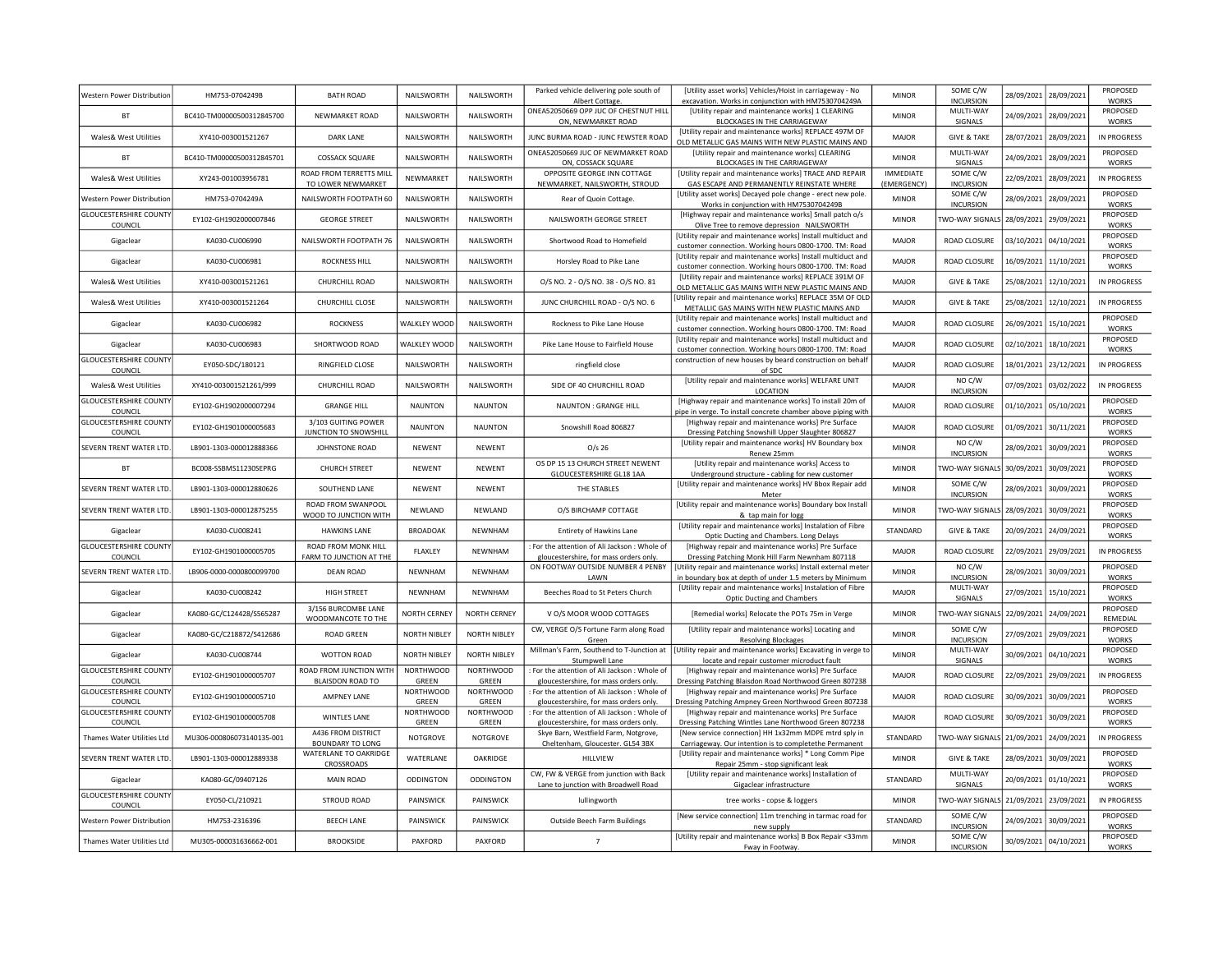| Thames Water Utilities Ltd               | MU306-000811377240040-001 | A435 FROM MILESTONE<br>COPSE LAYBY TO WELSH WAY | <b>PERROTTS</b><br><b>BROOK</b> | PERROTTS BROOK       | Parrotts Brook House GL7 7BS                                                         | [New service connection] LAY AND CONNECT NEW MAIN ir<br>Carriageway. Our intention is to completet he Permanent            | STANDARD                     | MULTI-WAY<br>SIGNALS         | 21/09/2021 | 30/09/2021            | IN PROGRESS              |
|------------------------------------------|---------------------------|-------------------------------------------------|---------------------------------|----------------------|--------------------------------------------------------------------------------------|----------------------------------------------------------------------------------------------------------------------------|------------------------------|------------------------------|------------|-----------------------|--------------------------|
| Thames Water Utilities Ltd               | MU306-000809133750205-001 | <b>BELL LANE</b>                                | POULTON                         | POULTON              | Works in verge to new site located Opposite<br>Little Orchard                        | [New service connection] New water connection, NHH BW<br>Plot 1, 1x32mm MDPE mtrd Supply in vergein Verge. Our             | <b>MINOR</b>                 | SOME C/W<br><b>INCURSION</b> | 22/09/2021 | 24/09/2021            | IN PROGRESS              |
| <b>GLOUCESTERSHIRE COUNTY</b><br>COUNCIL | EY030-1268/GRIDSERVE      | <b>WITPIT LANE</b>                              | PRESTON                         | PRESTON              | East side of Witpit Lane                                                             | Construction of Solar Farm                                                                                                 | MAJOR                        | ROAD CLOSURE                 |            | 04/05/2021 30/11/2021 | <b>IN PROGRESS</b>       |
| Gigaclear                                | KA080-GC/C188684/S557029  | RODLEY COURT ROAD                               | RODLEY                          | RODLEY               | CW, VERGE ALONG RODLEY COURT ROAD                                                    | [Utility repair and maintenance works] ROAD CLOSURE -<br>RESOLVING BLOCKAGE                                                | MAJOR                        | ROAD CLOSURE                 | 29/09/2021 | 29/09/2021            | PROPOSED<br><b>WORKS</b> |
| <b>GLOUCESTERSHIRE COUNTY</b><br>COUNCIL | EY102-GH1902000007690     | RODLEY COURT ROAD                               | RODLEY                          | RODLEY               | RODLEY : rodley court road, rodley. :<br>RODLEY COURT ROAD                           | [Highway repair and maintenance works] Drainage RODLEY                                                                     | MAJOR                        | ROAD CLOSURE                 |            | 27/09/2021 30/09/2021 | PROPOSED<br><b>WORKS</b> |
| Gigaclear                                | KA030-CU008131            | PLUDDS COURT ROAD                               | THE PLUDDS                      | RUARDEAN             | <b>High Street to Ruic</b>                                                           | <b>IUtility repair and maintenance works] Instalation of Fibre</b><br>Optic Ducting and Chambers TM Long Delays            | MAIOR                        | <b>GIVE &amp; TAKE</b>       | 20/09/2021 | 08/10/2021            | PROPOSED<br><b>WORKS</b> |
| Gigaclear                                | KA030-CU008132            | ROYAL OAK ROAD                                  | THE PLUDDS                      | RUARDEAN             | Junction of Royal Oak Road to Royal Oak<br>House, Royal Oak Road                     | [Utility repair and maintenance works] Instalation of Fibre<br>Optic Ducting and Chambers TM Long Delays                   | MAIOR                        | <b>GIVE &amp; TAKE</b>       | 20/09/2021 | 08/10/2021            | PROPOSED<br><b>WORKS</b> |
| Gigaclear                                | KA030-CU008129            | ASHDENE ROAD                                    | THE PLUDDS                      | RUARDEAN             | Pludds Road to Grafton                                                               | [Utility repair and maintenance works] Instalation of Fibre<br><b>Optic Ducting and Chambers</b>                           | MAJOR                        | ROAD CLOSURE                 | 20/09/2021 | 08/10/2021            | PROPOSED<br><b>WORKS</b> |
| Gigaclear                                | KA030-CU008128            | <b>ASTON BRIDGE ROAD</b>                        | THE PLUDDS                      | RUARDEAN             | Hillside to Pludds Road                                                              | [Utility repair and maintenance works] Instalation of Fibre<br>Optic Ducting and Chamber TM Long Delays                    | MAIOR                        | <b>GIVE &amp; TAKE</b>       | 20/09/2021 | 08/10/2021            | PROPOSED<br><b>WORKS</b> |
| Gigaclear                                | KA030-CU007998            | THE HOLLOW                                      | RUARDEAN HILI                   | RUARDEAN HILL        | Junc with Spout lane to Highview Road                                                | [Utility repair and maintenance works] Instalation of Fibre<br><b>Optic Ducting and Chambers</b>                           | <b>MAJOR</b>                 | ROAD CLOSURE                 | 17/09/2021 | 26/10/2021            | IN PROGRESS              |
| Gigaclear                                | KA030-CU007997            | THE HOLLOW                                      | <b>RUARDEAN HILL</b>            | <b>RUARDEAN HILL</b> | Junc Morse Road to The Hollow                                                        | [Utility repair and maintenance works] Instalation of Fibre<br><b>Optic Ducting and Chambers</b>                           | MAJOR                        | <b>ROAD CLOSURE</b>          | 20/09/2021 | 27/10/2021            | <b>IN PROGRESS</b>       |
| Gigaclear                                | KA030-CU007999            | SPOUT LANE                                      | <b>RUARDEAN HILL</b>            | <b>RUARDEAN HILL</b> | Junc The Hollow to Outside Woodyatts                                                 | [Utility repair and maintenance works] Instalation of Fibre<br>Optic Ducting and Chambers                                  | MAJOR                        | ROAD CLOSURE                 | 21/09/2021 | 28/10/2021            | <b>IN PROGRESS</b>       |
| Gigaclear                                | KA030-CU008737            | THE HOLLOW                                      | RUARDEAN HILI                   | RUARDEAN HILL        | Verge on the Hollow to The Hollow J/W High<br>View Road                              | [Utility repair and maintenance works] Storage compound                                                                    | MAJOR                        | NO C/W<br><b>INCURSION</b>   | 21/09/2021 | 04/01/2022            | IN PROGRESS              |
| SEVERN TRENT WATER LTD                   | LB901-1303-000012887053   | <b>RUSPIDGE ROAD</b>                            | RUSPIDGE                        | RUSPIDGE             | O/S 7                                                                                | [Utility repair and maintenance works] * CARRIAGEWAY TYPE<br>4 (UP TO 0.5 MSA) * HV Short Comm pipe Renew 25mm - No        | <b>IMMEDIATE</b><br>(URGENT) | TWO-WAY SIGNALS              | 21/09/2021 | 23/09/2021            | IN PROGRESS              |
| <b>GLOUCESTERSHIRE COUNTY</b><br>COUNCIL | EY010-LURSB760825         | <b>RUSPIDGE ROAD</b>                            | RUSPIDGE                        | <b>RUSPIDGE</b>      | approx 50M North ofLower Road, Soudley                                               | Tree Works on behalf of Forestry England                                                                                   | <b>MINOR</b>                 | TWO-WAY SIGNALS              | 24/09/2021 | 24/09/2021            | PROPOSED<br>WORKS        |
| SEVERN TRENT WATER LTD                   | LB901-1303-000012877779   | <b>FOREST VIEW</b>                              | RUSPIDGE                        | <b>RUSPIDGE</b>      | OUTSIDE 33                                                                           | [Utility repair and maintenance works] Large Sluice Valve<br>Repair 12'                                                    | <b>MINOR</b>                 | SOME C/W<br><b>INCURSION</b> | 22/09/2021 | 24/09/2021            | IN PROGRESS              |
| <b>GLOUCESTERSHIRE COUNTY</b><br>COUNCIL | FY099-S50-00878           | RAII WAY ROAD                                   | <b>RUSPIDGE</b>                 | <b>RUSPIDGE</b>      | outside 15a                                                                          | Foul water connection, Contractor: Below Ground Solutions<br>I td                                                          | STANDARD                     | <b>GIVE &amp; TAKE</b>       | 20/09/2021 | 29/09/2021            | IN PROGRESS              |
| <b>GLOUCESTERSHIRE COUNTY</b><br>COUNCIL | EY010-NRS-S278-FREE6836B  | <b>BUCKSHAFT ROAD</b>                           | <b>RUSPIDGE</b>                 | <b>RUSPIDGE</b>      | outside former school, junction with St<br><b>Whites Road</b>                        | Widen paths and improve visibility splay, Contractor: MF<br>Freeman                                                        | <b>MAJOR</b>                 | MULTI-WAY<br>SIGNALS         | 27/09/2021 | 15/10/2021            | PROPOSED<br><b>WORKS</b> |
| Thames Water Utilities Ltd               | MU305-000031635559-001    | SAPPERTON FOOTPATH 27                           | SAPPERTON                       | SAPPERTON            | UPPER DORVAL HOUSE                                                                   | [Utility repair and maintenance works] Service Pipe Repair<br><33mm Cway in Carriageway                                    | <b>MINOR</b>                 | SOME C/W<br><b>INCURSION</b> | 24/09/2021 | 28/09/2021            | PROPOSED<br><b>WORKS</b> |
| <b>GLOUCESTERSHIRE COUNTY</b><br>COUNCIL | EY102-GH1901000005699     | <b>STROUD ROAD</b>                              | SAPPERTON                       | SAPPERTON            | For the attention of Ali Jackson: Whole of<br>gloucestershire, for mass orders only. | [Highway repair and maintenance works] Pre Surface<br>Dressing Patching Stroud Road Cowcombe Hill Chalford                 | MAJOR                        | ROAD CLOSURE                 | 01/09/2021 | 30/11/2021            | PROPOSED<br>WORKS        |
| <b>Wales&amp; West Utilities</b>         | XY221-004000173297        | <b>BEACHLEY ROAD</b>                            | SEDBURY                         | SEDBURY              | <b>OUTSIDE NUMBER 59</b>                                                             | [Utility repair and maintenance works] NEW LAY SERVICE 1M<br>PUBLIC                                                        | <b>MINOR</b>                 | SOME C/W<br><b>INCURSION</b> | 01/10/2021 | 05/10/2021            | PROPOSED<br>WORKS        |
| Gigaclear                                | KA080-GC/C221001/S406953B | LONGRIDGE                                       | SHEEPSCOMBE                     | SHEEPSCOMBE          | CW V FROM SOUTH OF THE GABLES TO<br><b>FIELDWAYS</b>                                 | [Utility repair and maintenance works] Locating and resolving<br>blockages                                                 | <b>MINOR</b>                 | SOME C/W<br><b>INCURSION</b> | 01/10/2021 | 05/10/2021            | PROPOSED<br><b>WORKS</b> |
| Gigaclear                                | KA080-GC/C249048/S407430  | MOOREND LANE                                    | SLIMBRIDGE                      | SLIMBRIDGE           | CW, VERGE ALONG MOOREND LANE                                                         | [Utility repair and maintenance works] Locating and resolving<br>blockages                                                 | <b>MINOR</b>                 | SOME C/W<br><b>INCURSION</b> | 27/09/2021 | 29/09/2021            | PROPOSED<br><b>WORKS</b> |
| Gigaclear                                | KA080-GC/C249048/S407430A | LIGHTENBROOK LANE                               | SLIMBRIDGE                      | SLIMBRIDGE           | CW, VERGE ALONG LIGHTENBROOK LANE                                                    | [Utility repair and maintenance works] Locating and resolving<br>blockages                                                 | <b>MINOR</b>                 | SOME C/W<br><b>INCURSION</b> | 27/09/2021 | 29/09/2021            | PROPOSED<br>WORKS        |
| SEVERN TRENT WATER LTD                   | LB901-1303-000012888847   | TUDOR ARMS TO WILD<br><b>GOOSE LODGE</b>        | SHEPHERDS<br>PATCH              | SLIMBRIDGE           | O/S WATERSIDE                                                                        | [Utility repair and maintenance works] HV Bbox Install 25mn<br>and Meter                                                   | <b>MINOR</b>                 | SOME C/W<br><b>INCURSION</b> |            | 29/09/2021 01/10/2021 | PROPOSED<br><b>WORKS</b> |
| Gigaclear                                | KA030-CU007923            | OAKWOOD ROAD                                    | SLING                           | SLING                | Mirror Mirror hair Salon to Chepstow Road                                            | [Utility repair and maintenance works] Instalation of Fibre<br>Optic Ducting and Chambers TM Long Delays                   | MAJOR                        | <b>GIVE &amp; TAKE</b>       | 24/09/2021 | 08/10/2021            | PROPOSED<br>WORKS        |
| Gigaclear                                | KA030-CU007924            | CHEPSTOW ROAD                                   | <b>SLING</b>                    | SLING                | 1 Burnt Houses to Oakleigh                                                           | [Utility repair and maintenance works] Instalation of Fibre<br><b>Optic Ducting and Chambers</b>                           | STANDARD                     | MULTI-WAY<br>SIGNALS         | 30/09/2021 | 13/10/2021            | PROPOSED<br><b>WORKS</b> |
| Gigaclear                                | KA030-CU008098            | MARSH HILL                                      | SLING                           | <b>SLING</b>         | O/s BrambleCottage in the Layby                                                      | [Utility repair and maintenance works] Storage compound                                                                    | MAJOR                        | NO C/W<br><b>INCURSION</b>   | 14/05/2021 | 24/12/2021            | IN PROGRESS              |
| <b>GLOUCESTERSHIRE COUNTY</b><br>COUNCIL | EY102-GH1902000007858     | WATER LANE                                      | SOMERFORD<br>KEYNES             | SOMERFORD<br>KEYNES  | SOMERFORD KEYNES : Water lane<br>Somerford Keynes: WATER LANE                        | [Highway repair and maintenance works] Cut and patch<br>carriageway SOMERFORD KEYNES                                       | MAJOR                        | ROAD CLOSURE                 | 24/09/2021 | 24/09/2021            | PROPOSED<br><b>WORKS</b> |
| <b>GLOUCESTERSHIRE COUNTY</b><br>COUNCIL | EY102-GH1902000007861     | <b>EWEN ROAD</b>                                | <b>SOUTH CERNEY</b>             | SOUTH CERNEY         | SIDDINGTON: Ashton Road Siddington on<br>junction by dump : ASHTON ROAD              | [Highway repair and maintenance works] Cut and patch<br>carriageway SIDDINGTON                                             | MAJOR                        | ROAD CLOSURE                 |            | 27/09/2021 27/09/2021 | PROPOSED<br><b>WORKS</b> |
| <b>GLOUCESTERSHIRE COUNTY</b><br>COUNCIL | EY102-GH1902000007860     | ROAD FROM ASHTON ROAD<br>TO NORTH WEST OF       | SOUTH CERNEY                    | SOUTH CERNEY         | SIDDINGTON : Ashton Road Siddington on<br>junction by dump : ASHTON ROAD             | [Highway repair and maintenance works] Cut and patch<br>carriageway SIDDINGTON                                             | <b>MAJOR</b>                 | ROAD CLOSURE                 |            | 27/09/2021 27/09/2021 | PROPOSED<br><b>WORKS</b> |
| Thames Water Utilities Ltd               | MU306-000811295330055-001 | SILVER STREET                                   | <b>SOUTH CERNEY</b>             | SOUTH CERNEY         | Barn at Berry Farm, Silver Street,<br>Cirencester, GL7 5TR                           | [New service connection] NHH Plot 1, 1x32mm BP mtrd<br>Single in Carriageway. Our intention is tocomplete the              | STANDARD                     | TWO-WAY SIGNALS 24/09/2021   |            | 30/09/2021            | PROPOSED<br><b>WORKS</b> |
| Gigaclear                                | KA080-GC/S212254          | STONESFIELD CLOSE                               | SOUTHROP                        | SOUTHROP             | CW, FW, VERGE THE WHOLE USRN                                                         | [Utility repair and maintenance works] PIA Works for GC<br>network                                                         | <b>MINOR</b>                 | SOME C/W<br><b>INCURSION</b> | 21/09/2021 | 23/09/2021            | <b>IN PROGRESS</b>       |
| Gigaclear                                | KA170-OCU-STBYY-18-00     | FOOTWAY FROM ST BRUELS<br>CLOSE TO EAST STREET  | ST BRIAVELS                     | ST BRIAVELS          | In footway off St Bruels Close near no 4                                             | [Utility repair and maintenance works] Excavation to instal<br>fibre optic cable in surface location listed Approx [*]M of | <b>MINOR</b>                 | NO C/W<br><b>INCURSION</b>   |            | 16/09/2021 23/09/2021 | IN PROGRESS              |
| Gigaclear                                | KA170-OCU-STBYY-7-36      | WYEGATE LANE                                    | <b>ST BRIAVELS</b>              | <b>ST BRIAVELS</b>   | works located in wyegate lane                                                        | [Utility repair and maintenance works] Excavation to Dig<br>trench and install drop ducts (section #1) off CHA39 prior to  | STANDARD                     | ROAD CLOSURE                 | 27/08/2021 | 24/09/2021            | <b>IN PROGRESS</b>       |
| Gigaclear                                | KA170-OCU-STBYY-3         | <b>EAST STREET</b>                              | <b>ST BRIAVELS</b>              | ST BRIAVELS          | ON CORNER OF EAST STREET                                                             | [Utility repair and maintenance works] Excavation to Instal<br>Chamber CHA07                                               | STANDARD                     | MULTI-WAY<br>SIGNALS         | 17/09/2021 | 24/09/2021            | <b>IN PROGRESS</b>       |
| Gigaclear                                | KA170-OCU-STBYY-13-8      | SMITHVILLE CLOSE                                | <b>ST BRIAVELS</b>              | <b>ST BRIAVELS</b>   | works locted on Smithville close                                                     | [Utility repair and maintenance works] Excavation to install<br>fibre optic cable in surface location listed Approx 30M of | STANDARD                     | MULTI-WAY<br>SIGNALS         | 16/09/2021 | 24/09/2021            | <b>IN PROGRESS</b>       |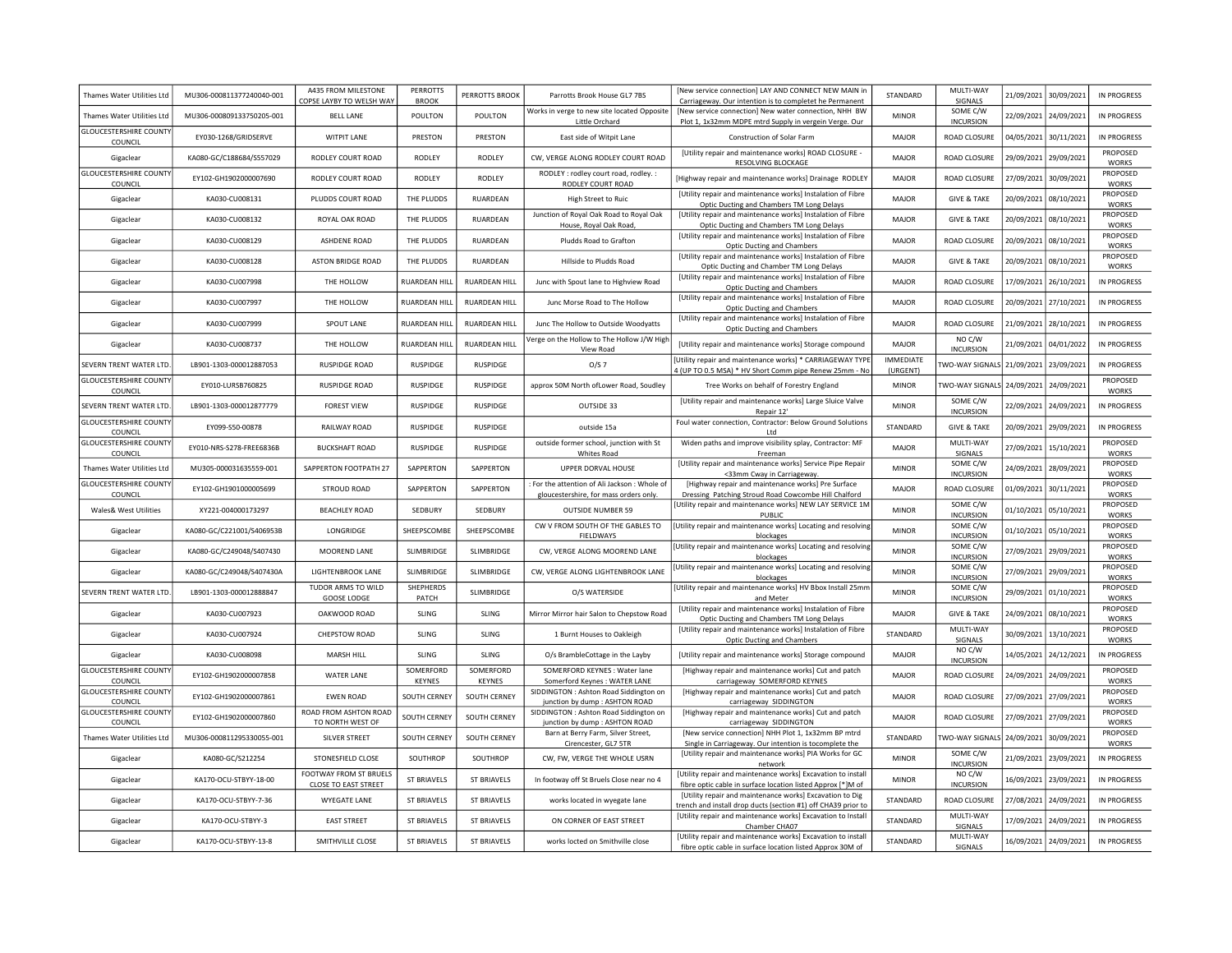| Gigaclear                                | KA170-OCU-STBYY-7-34      | <b>COXBURY LANE</b>                                  | <b>ST BRIAVELS</b>        | <b>ST BRIAVELS</b>   | Works located from track to lodge barn farm<br>to WYEGATE LANE               | [Utility repair and maintenance works] Excavation to install<br>fibre optic cable in surface location listed Approx 250M of  | STANDARD                        | ROAD CLOSURE                 | 27/08/2021            | 24/09/2021            | IN PROGRESS              |
|------------------------------------------|---------------------------|------------------------------------------------------|---------------------------|----------------------|------------------------------------------------------------------------------|------------------------------------------------------------------------------------------------------------------------------|---------------------------------|------------------------------|-----------------------|-----------------------|--------------------------|
| Gigaclear                                | KA170-OCU-STBYY-8-TM      | STOWE ROAD                                           | <b>MORK</b>               | ST BRIAVELS          | Works located from jnc along StoweRoad,<br>Mork                              | Utility repair and maintenance works] Permit to cover traffic<br>lights while installing fibe optic cable for Gigaclear.     | <b>STANDARD</b>                 | MULTI-WAY<br>SIGNALS         |                       | 17/09/2021 28/09/2021 | IN PROGRESS              |
| Gigaclear                                | KA170-OCU-STBYY-4         | HEWELSFIELD LANE                                     | <b>ST BRIAVELS</b>        | ST BRIAVELS          | Along Hewelsfield lane                                                       | Utility repair and maintenance works] Excavation Dig trencl<br>and install main ducts between CHA07 and CHA30                | <b>MAJOR</b>                    | ROAD CLOSURE                 |                       | 13/07/2021 30/09/2021 | IN PROGRESS              |
| Gigaclear                                | KA170-OCU-STBYY-8         | STOWE LANE                                           | <b>ST BRIAVELS</b>        | ST BRIAVELS          | works located in Stowe lane                                                  | [Utility repair and maintenance works] Excavation to install<br>fibre optic cable in surface location listed Approx 1400M of | <b>MINOR</b>                    | MULTI-WAY<br>SIGNALS         | 01/09/2021            | 30/09/2021            | IN PROGRESS              |
| Gigaclear                                | KA170-OCU-STBYY-18-018    | ST BRUELS CLOSE                                      | <b>ST BRIAVELS</b>        | ST BRIAVELS          | WORKS LOCATED IN ST BRUELS CLOSE                                             | [Utility repair and maintenance works] Excavation to install<br>fibre optic cable in surface location listed Approx 50M of   | MAJOR                           | <b>GIVE &amp; TAKE</b>       |                       | 13/09/2021 01/10/2021 | IN PROGRESS              |
| Gigaclear                                | KA170-OCU-STBYY-16-16     | <b>BARROWELL LANE</b>                                | ST BRIAVELS               | <b>ST BRIAVELS</b>   | Wrosk located from Castle crescent jnc to<br>hewelsfield lane                | [Utility repair and maintenance works] Excavation to install<br>fibre optic cable in surface location listed Approx 130M of  | <b>MINOR</b>                    | ROAD CLOSURE                 |                       | 29/09/2021 01/10/2021 | PROPOSED<br>WORKS        |
| Gigaclear                                | KA170-OCU-STBYY-16-18     | CASTLE CRESCENT                                      | <b>ST BRIAVELS</b>        | ST BRIAVELS          | WORKS LOCATED IN CASLTE CRESCENT                                             | [Utility repair and maintenance works] Excavation to install<br>fibre optic cable in surface location listed Approx 190M of  | MAJOR                           | <b>GIVE &amp; TAKE</b>       | 10/09/2021            | 04/10/2021            | IN PROGRESS              |
| Gigaclear                                | KA170-OCU-STBYY-8-46      | MARGERY LANE                                         | ST BRIAVELS               | <b>ST BRIAVELS</b>   | Works located fromo Stowe lane to ROAD<br>FROM JUNCTION AT SHOPHOUSE FARM TO | [Utility repair and maintenance works] Excavation to install<br>fibre optic cable in surface location listed Approx 80M of   | MAJOR                           | <b>GIVE &amp; TAKE</b>       | 17/09/2021            | 06/10/2021            | <b>IN PROGRESS</b>       |
| Gigaclear                                | KA170-OCU-STBYY-9         | ROAD FROM JUNCTION AT<br>SHOPHOUSE FARM TO STOWE     | <b>STOWE GREEN</b>        | <b>ST BRIAVELS</b>   | WORKS ALONG ROAD FROM JUNCTION AT<br>HOPHOUSE FARM TO STOWE GREEN FARM       | [Utility repair and maintenance works] Excavation to install<br>fibre optic cable in surface location listed Approx 900M of  | MAJOR                           | MULTI-WAY<br>SIGNALS         | 17/09/2021            | 15/10/2021            | IN PROGRESS              |
| SEVERN TRENT WATER LTD.                  | LB901-1303-000012888368   | MALVERN ROAD                                         | STAUNTON                  | <b>STAUNTON</b>      | YEW TREE COTTAGE                                                             | Utility repair and maintenance works] HV Bbox Install 25mm<br>and Meter                                                      | <b>IMMEDIATE</b><br>(URGENT)    | <b>TWO-WAY SIGNALS</b>       | 22/09/2021            | 24/09/2021            | IN PROGRESS              |
| <b>GLOUCESTERSHIRE COUNTY</b><br>COUNCIL | EY102-GH1901000007999     | ROAD FROM JUNCTION AT ALL<br>SAINTS TO JUNCTION WITH | STAUNTON                  | <b>STAUNTON</b>      | Staunton Road                                                                | [Highway repair and maintenance works] Sinkhole / drainage                                                                   | <b>IMMEDIATE</b><br>(URGENT)    | <b>GIVE &amp; TAKE</b>       | 18/08/2021            | 27/09/2021            | IN PROGRESS              |
| <b>Nestern Power Distribution</b>        | HM755-2318605             | ROAD FROM JUNCTION AT ALL<br>SAINTS TO JUNCTION WITH | <b>STAUNTON</b>           | <b>STAUNTON</b>      | Opposite Belmont                                                             | [Utility asset works] 1 joint hole in tarmac footway and 21m<br>trenching in tarmac road for cable diversion                 | STANDARD                        | STOP/GO BOARDS               | 28/09/2021            | 07/10/2021            | PROPOSED<br><b>WORKS</b> |
| Netomnia Ltd                             | D2003-LSSTPOLE5380        | DOWNTON ROAD TO<br><b>DOWNTON FARM</b>               | STANLEY<br><b>DOWNTON</b> | STONEHOUSE           | O/S Brooklyr, Stanley Downton Road to<br>Downton Farm                        | [Utility asset works] Excavation required to install telecoms<br>pole                                                        | MINOR                           | TWO-WAY SIGNALS              | 22/09/2021            | 23/09/2021            | IN PROGRESS              |
| <b>GLOUCESTERSHIRE COUNTY</b><br>COUNCIL | EY102-GH1902000008377     | HIGH STREET                                          | STONEHOUSE                | STONEHOUSE           | STONEHOUSE HIGH STREET                                                       | [Highway repair and maintenance works] Footway and<br>carriageway improvements STONEHOUSE                                    | <b>IMMEDIATE</b><br>(URGENT)    | <b>GIVE &amp; TAKE</b>       | 22/09/2021            | 27/09/2021            | IN PROGRESS              |
| Western Power Distribution               | HM753-2322571             | <b>GLOUCESTER ROAD</b>                               | STONEHOUSE                | STONEHOUSE           | Side of number 66                                                            | [Utility repair and maintenance works] Urgent excavation in<br>highway to locate and repair street light cable fault.        | <b>IMMEDIATE</b><br>(URGENT)    | NO C/W<br><b>INCURSION</b>   | 21/09/2021            | 27/09/2021            | IN PROGRESS              |
| Western Power Distribution               | HM753-6003584             | <b>REGENT STREET</b>                                 | STONEHOUSE                | STONEHOUSE           | Outside No. 57                                                               | [Utility repair and maintenance works] Urgent excavation in<br>highway to locate and repair LV cable fault.                  | <b>IMMEDIATE</b><br>(URGENT)    | SOME C/W<br><b>INCURSION</b> | 22/09/2021            | 28/09/2021            | IN PROGRESS              |
| Netomnia Ltd                             | D2003-LSST69535-B3-B4A    | <b>EBLEY ROAD</b>                                    | STONEHOUSE                | STONEHOUSE           | O/S 54 Ebley Rd to O/S 355 Westward Road                                     | [Utility asset works] Multiple excavations required to locate<br>& clear blockages in telecoms duct                          | <b>MINOR</b>                    | MULTI-WAY<br>SIGNALS         |                       | 24/09/2021 28/09/2021 | PROPOSED<br><b>WORKS</b> |
| Netomnia Ltd                             | D2003-LSST70699-2DISTRO   | <b>DOWNTON ROAD</b>                                  | <b>BRIDGEND</b>           | STONEHOUSE           | S/O 21 Whitefield Close on Downton Road                                      | [Utility asset works] Excavation required to locate and clear<br>blockages in telecoms ducting                               | <b>MINOR</b>                    | TWO-WAY SIGNALS              | 27/09/2021 29/09/2021 |                       | PROPOSED<br><b>WORKS</b> |
| Netomnia I td                            | D2003-LSST70699-1SPINE    | DOWNTON ROAD                                         | BRIDGEND                  | STONEHOUSE           | S/O 5 Bridgend Court on Downton Road to<br>Opp 10 Downton Road               | [Utility asset works] Excavation required to locate and clear<br>blockages in telecoms ducting                               | <b>MINOR</b>                    | SOME C/W<br><b>INCURSION</b> | 27/09/2021            | 29/09/2021            | PROPOSED<br><b>WORKS</b> |
| Wales& West Utilities                    | XY243-004000172634        | MELBOURNE DRIVE                                      | STONEHOUSE                | <b>STONFHOUSE</b>    | O/S <sub>28</sub>                                                            | [Utility repair and maintenance works] LAY NEW GAS<br>SERVICE 2M PUBLIC                                                      | STANDARD                        | <b>GIVE &amp; TAKE</b>       |                       | 24/09/2021 29/09/2021 | PROPOSED<br><b>WORKS</b> |
| Wales& West Utilities                    | XY243-009500014326        | RYELANDS ROAD                                        | STONEHOUSE                | STONEHOUSE           | 0/S 101                                                                      | [Utility repair and maintenance works] SERVICE<br>DISCONNECTION 1M PUBLIC                                                    | <b>MINOR</b>                    | <b>GIVE &amp; TAKE</b>       | 30/09/2021            | 04/10/2021            | PROPOSED<br>WORKS        |
| <b>GLOUCESTERSHIRE COUNTY</b><br>COUNCIL | EY099-S50-00896           | <b>BRUNEL WAY</b>                                    | STONEHOUSE                | STONEHOUSE           | from new Dairy Farm site to junction                                         | New foul water connection, Contractor: O'Brien Contractors<br>& Pentadel                                                     | MAJOR                           | MULTI-WAY<br>SIGNALS         | 20/09/2021            | 15/10/2021            | PROPOSED<br>WORKS        |
| Gigaclear                                | KA080-GC/09401362         | A436 FROM MAIN ROAD TO<br>ODDINGTON ROAD             | STOW-ON-THE-<br>WOLD      | STOW-ON-THE-<br>WOLD | FW/CW/VERGE THE WHOLE OF USRN                                                | [Utility repair and maintenance works] Installation of<br>Gigaclear Infrastructure                                           | STANDARD                        | MULTI-WAY<br>SIGNALS         | 28/09/2021            | 11/10/2021            | PROPOSED<br>WORKS        |
| Thames Water Utilities Ltd               | MU305-000031632514-001    | <b>VAISEY ROAD</b>                                   | STRATTON                  | <b>STRATTON</b>      | 1                                                                            | [Utility repair and maintenance works] Service Pipe Repair<br>><< >33mm Fway in Footway.                                     | MINOR                           | SOME C/W<br><b>INCURSION</b> | 27/09/2021            | 29/09/2021            | PROPOSED<br><b>WORKS</b> |
| Western Power Distribution               | HM753-0704089             | FOXMOOR LANE                                         | EBLEY                     | STROUD               | Opposite Westlands                                                           | Utility repair and maintenance works] Overhead Works Only<br>- No excavation for Reconductoring                              | <b>MINOR</b>                    | <b>GIVE &amp; TAKE</b>       |                       | 23/09/2021 23/09/2021 | PROPOSED<br>WORKS        |
| <b>GLOUCESTERSHIRE COUNTY</b><br>COUNCIL | EY102-GH1902000008089     | PARK ROAD                                            | <b>STROUD</b>             | <b>STROUD</b>        | STROUD PARK ROAD                                                             | Highway repair and maintenance works] CWAY patching and<br>drainage works STROUD                                             | MAJOR                           | ROAD CLOSURE                 |                       | 23/09/2021 23/09/2021 | PROPOSED<br>WORKS        |
| BT                                       | BC117-0000000000108769DNO | CATSWOOD LANE                                        | <b>STROUD</b>             | <b>STROUD</b>        | Outside Knapp House                                                          | [Utility repair and maintenance works] ERECT NEW POLE                                                                        | MAJOR                           | ROAD CLOSURE                 |                       | 24/09/2021 24/09/2021 | PROPOSED<br>WORKS        |
| Wales& West Utilities                    | XY243-001003950465        | CATSWOOD LANE                                        | <b>STROUD</b>             | STROUD               | O/S MILLFIELDS                                                               | [Utility repair and maintenance works] TRACE AND REPAIR<br>GAS ESCAPE AND PERMANENTLY REINSTATE WHERE                        | <b>IMMEDIATE</b><br>(EMERGENCY) | SOME C/W<br><b>INCURSION</b> |                       | 13/09/2021 24/09/2021 | IN PROGRESS              |
| SEVERN TRENT WATER LTD.                  | LB901-1303-000060409869   | CHELTENHAM ROAD                                      | PITCHCOMBE                | <b>STROUD</b>        | O/S PERIAN                                                                   | [Utility repair and maintenance works] * HV Short Comm<br>Pipe Repair 25mm * significant leak                                | IMMEDIATE<br>(URGENT)           | NO C/W<br><b>INCURSION</b>   |                       | 19/09/2021 24/09/2021 | IN PROGRESS              |
| SEVERN TRENT WATER LTD.                  | LB901-1303-000012888715   | MIDDLE LEAZES                                        | <b>STROUD</b>             | <b>STROUD</b>        | 3                                                                            | [Utility repair and maintenance works] HV Boundary box<br>Install 25mm                                                       | <b>IMMEDIATE</b><br>(URGENT)    | ROAD CLOSURE                 | 22/09/2021            | 24/09/2021            | IN PROGRESS              |
| <b>GLOUCESTERSHIRE COUNTY</b><br>COUNCIL | EY102-GH1902000007924     | FOOTWAY ADJOINING 23 TO<br>33 THE BRIDLE             | <b>CASHES GREEN</b>       | STROUD               | STROUD : The Bridle, Cashes Green<br>FOOTWAY ADJOINING 23 TO 33 THE BRIDLE   | [Highway repair and maintenance works] Footway patching<br>works STROUD                                                      | STANDARD                        | <b>GIVE &amp; TAKE</b>       | 13/09/2021            | 24/09/2021            | IN PROGRESS              |
| Gigaclear                                | KA080-GC/C248211/S417027  | HARESFIELD LANE                                      | <b>EDGE</b>               | STROUD               | CW V O/S KESTRELS                                                            | [Utility repair and maintenance works] Relocate the POT                                                                      | <b>MINOR</b>                    | SOME C/W<br><b>INCURSION</b> | 22/09/2021            | 24/09/2021            | IN PROGRESS              |
| <b>Wales&amp; West Utilities</b>         | XY243-004000172374        | <b>ST MARYS WAY</b>                                  | <b>BROWNSHILL</b>         | <b>STROUD</b>        | O/S HERMIT COTTAGE                                                           | [Utility repair and maintenance works] LAY NEW GAS<br>SERVICE 3M PUBLIC - 15 M PRIVATE                                       | STANDARD                        | SOME C/W<br><b>INCURSION</b> |                       | 21/09/2021 27/09/2021 | IN PROGRESS              |
| BT                                       | BC410-TM00000500306651400 | <b>COTTESWOLD RISE</b>                               | <b>STROUD</b>             | <b>STROUD</b>        | O/S 1, COTTESWOLD RISE                                                       | [Utility repair and maintenance works] Replace 1 existing<br>pole 0.5m x 0.5m                                                | <b>MINOR</b>                    | SOME C/W<br><b>INCURSION</b> |                       | 23/09/2021 27/09/2021 | PROPOSED<br><b>WORKS</b> |
| Netomnia Ltd                             | D2003-LSST69535-B1        | ORCHARD ROAD                                         | EBLEY                     | STROUD               | O/S 2-14 Orchard Road                                                        | [Utility asset works] Excavation required to locate and clear<br>blockages for telecoms ducting                              | <b>MINOR</b>                    | SOME C/W<br><b>INCURSION</b> |                       | 24/09/2021 28/09/2021 | PROPOSED<br><b>WORKS</b> |
| Netomnia Ltd                             | D2003-LSST69535-B3-B4C    | ORCHARD ROAD                                         | EBLEY                     | <b>STROUD</b>        | TM for Westward Road/Ebley Road on<br>Orchard Rd                             | [Utility asset works] Multiple excavations required to locate<br>& clear blockages in telecoms duct                          | <b>MINOR</b>                    | MULTI-WAY<br>SIGNALS         |                       | 24/09/2021 28/09/2021 | PROPOSED<br><b>WORKS</b> |
| Netomnia Ltd                             | D2003-LSST69535-B3-B4B    | <b>WESTWARD ROAD</b>                                 | EBLEY                     | <b>STROUD</b>        | O/S 54 Ebley Rd to O/S 355 Westward Road                                     | [Utility asset works] Multiple excavations required to locate<br>& clear blockages in telecoms duct                          | <b>MINOR</b>                    | MULTI-WAY<br>SIGNALS         |                       | 24/09/2021 28/09/2021 | PROPOSED<br><b>WORKS</b> |
|                                          |                           |                                                      |                           |                      |                                                                              |                                                                                                                              |                                 |                              |                       |                       |                          |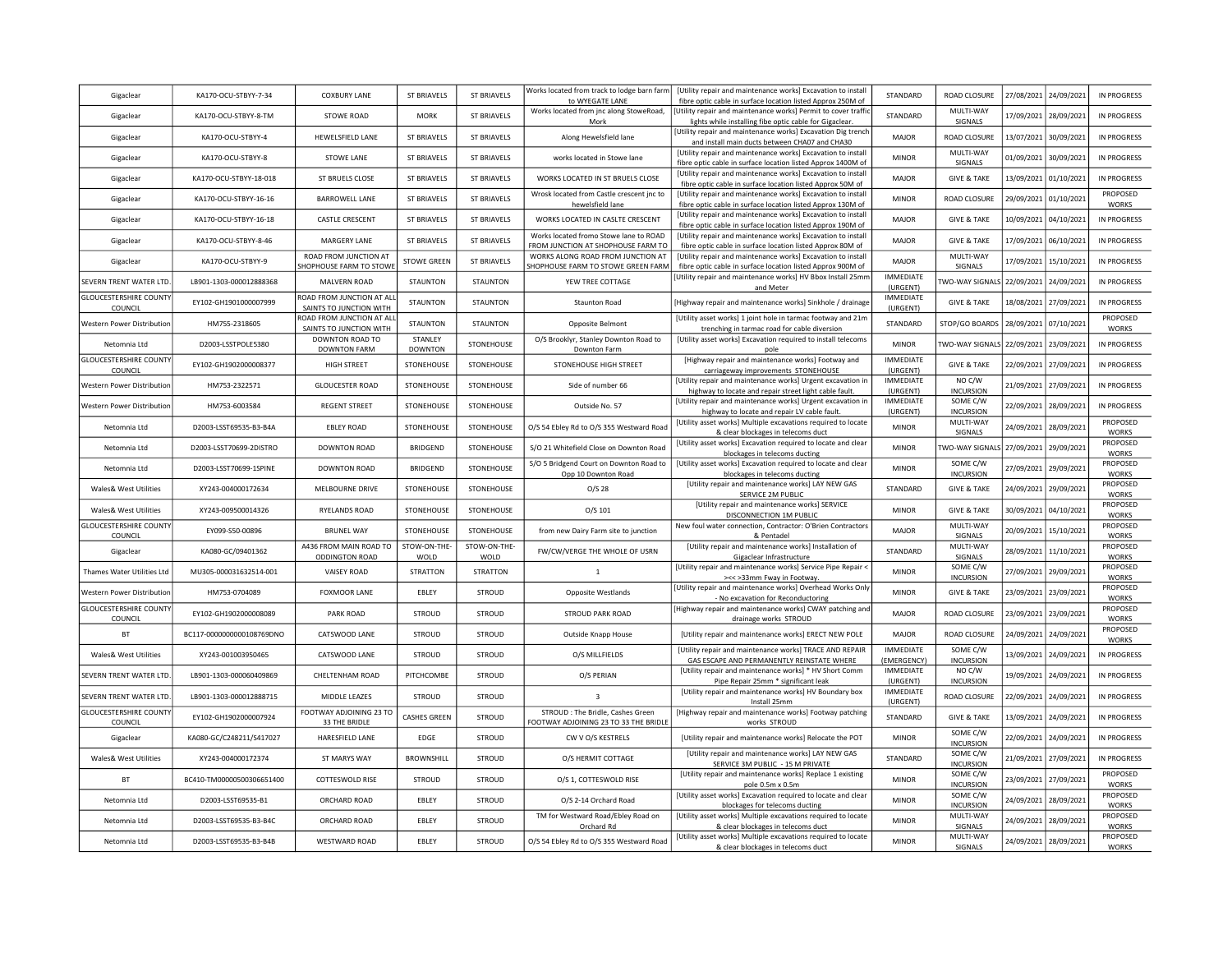| Gigaclear                                | KA080-GC/C199788/S410835  | <b>HALFWAY PITCH</b>                        | PITCHCOMBE     | <b>STROUD</b>  | CW, VERGE ALONG HALFWAY PITCH                                                | [Utility repair and maintenance works] Resolving Blockage<br>Road Closure                                                  | MAJOR                           | ROAD CLOSURE                          | 28/09/2021 28/09/2021 |                       | PROPOSED<br><b>WORKS</b> |
|------------------------------------------|---------------------------|---------------------------------------------|----------------|----------------|------------------------------------------------------------------------------|----------------------------------------------------------------------------------------------------------------------------|---------------------------------|---------------------------------------|-----------------------|-----------------------|--------------------------|
| Gigaclear                                | KA080-GC/C234690/S408383  | DARK LANE                                   | CHALFORD       | <b>STROUD</b>  | CW V THE WHOLE OF Dark Lane, Chalford,<br>Stroud                             | [Utility repair and maintenance works] Locating and resolving<br>blockages                                                 | <b>MINOR</b>                    | SOME C/W<br><b>INCURSION</b>          |                       | 27/09/2021 29/09/2021 | PROPOSED<br><b>WORKS</b> |
| Netomnia Ltd                             | D2003-LSST69865-B6        | <b>WESTWARD ROAD</b>                        | <b>STROUD</b>  | <b>STROUD</b>  | O/S 50 Westward Road                                                         | [Utility asset works] Excavation required to locate and clear<br>blockages in telecoms ducting                             | <b>MINOR</b>                    | SOME C/W<br><b>INCURSION</b>          |                       | 27/09/2021 29/09/2021 | PROPOSED<br><b>WORKS</b> |
| Netomnia I td                            | D2003-LSST69865-B8        | <b>WESTWARD ROAD</b>                        | <b>STROUD</b>  | <b>STROUD</b>  | O/S 64 Westward Road                                                         | [Utility asset works] Excavation required to locate and clear<br>blockages in telecoms ducting                             | <b>MINOR</b>                    | SOME C/W<br><b>INCURSION</b>          | 27/09/2021 29/09/2021 |                       | PROPOSED<br><b>WORKS</b> |
| <b>GLOUCESTERSHIRE COUNTY</b><br>COUNCIL | EY100-817675              | <b>FOXMOOR LANE</b>                         | EBLEY          | <b>STROUD</b>  | 4/7550 Foxmoor Lane Ebley Stroud                                             | [Highway improvement works] Carriageway Resurfacing                                                                        | <b>MAJOR</b>                    | ROAD CLOSURE                          |                       | 13/09/2021 30/09/2021 | IN PROGRESS              |
| <b>GLOUCESTERSHIRE COUNTY</b><br>COUNCIL | EY100-817675A             | <b>WESTRIP LANE</b>                         | STROUD         | <b>STROUD</b>  | 4/7550 Westrip Lane, Stroud                                                  | [Highway improvement works] Carriageway Resurfacing                                                                        | MAJOR                           | ROAD CLOSURE                          | 13/09/2021            | 30/09/2021            | IN PROGRESS              |
| Western Power Distribution               | HM753-2322087A            | <b>LONDON ROAD</b>                          | THRUPP         | <b>STROUD</b>  | Outside shelter                                                              | [Utility asset works] Traffic light head only - no excavation. Ir<br>conjunction with HM7532322087B,C                      | <b>MINOR</b>                    | MULTI-WAY<br>SIGNALS                  | 03/10/2021 03/10/2021 |                       | PROPOSED<br><b>WORKS</b> |
| SEVERN TRENT WATER LTD.                  | LB901-1303-000012790435   | THRUPP LANE                                 | THRUPP         | <b>STROUD</b>  | BY JUNCTION THRUPP LANE/LONDON ROAD                                          | [Permanent reinstatement] * Dig out interim and complete<br>perm reinstatement in Type 4 CW. Orignal * job completed       | <b>MINOR</b>                    | SOME C/W<br><b>INCURSION</b>          | 03/10/2021 03/10/2021 |                       | PROPOSED<br>PERMANENT    |
| Western Power Distributior               | HM753-2322087C            | <b>BREWERY LANE</b>                         | THRUPP         | <b>STROUD</b>  | Outside Garage                                                               | Utility asset works] Traffic light head only - no excavation. In<br>conjunction with HM7532322087A,B                       | <b>MINOR</b>                    | MULTI-WAY<br>SIGNALS                  | 03/10/2021 03/10/2021 |                       | PROPOSED<br><b>WORKS</b> |
| Netomnia Ltd                             | D2003-LSST70699-B14A      | HILLCREST ROAD                              | CASHES GREEN   | <b>STROUD</b>  | O/S 13 Hillcrest Road to S/O The Cottage on<br>Townsend                      | [Utility asset works] Excavation required to locate & clear<br>blockages in telecoms ducts                                 | <b>MINOR</b>                    | SOME C/W<br><b>INCURSION</b>          | 30/09/2021            | 04/10/2021            | PROPOSED<br>WORKS        |
| <b>Wales&amp; West Utilities</b>         | XY243-004000165054        | <b>WESTWARD ROAD</b>                        | EBLEY          | <b>STROUD</b>  | O/S 199                                                                      | [Permanent reinstatement] REPLACE TEMPORARY<br>REINSTATEMENT WITH PERMANENT                                                | <b>MINOR</b>                    | <b>GIVE &amp; TAKE</b>                | 01/10/2021            | 04/10/2021            | PROPOSED<br>PERMANENT    |
| Netomnia Ltd                             | D2003-LSST70699-B8        | CASHES GREEN ROAD                           | STROUD         | <b>STROUD</b>  | R/O 26-34a Springfield Road, on Cashes<br>Green Road                         | [Utility asset works] Excavation required to locate & clear<br>blockages in telecoms ducts                                 | <b>MINOR</b>                    | TWO-WAY SIGNALS                       | 30/09/2021            | 04/10/2021            | PROPOSED<br><b>WORKS</b> |
| Netomnia I td                            | D2003-LSST70699-B14B      | TOWNSEND                                    | RANDWICK       | <b>STROUD</b>  | O/S 13 Hillcrest Road to S/O The Cottage on<br>Townsend                      | [Utility asset works] Excavation required to locate & clear<br>blockages in telecoms ducts                                 | <b>MINOR</b>                    | SOME C/W<br><b>INCURSION</b>          | 30/09/2021            | 04/10/2021            | PROPOSED<br>WORKS        |
| Wales& West Utilities                    | XY243-005000310206        | WESTWARD ROAD                               | STROUD         | <b>STROUD</b>  | $O/S$ 93                                                                     | [Permanent reinstatement] REPLACE TEMPORARY<br>REINSTATEMENT WITH PERMANENT                                                | <b>MINOR</b>                    | <b>GIVE &amp; TAKE</b>                | 01/10/2021 04/10/2021 |                       | PROPOSED<br>PERMANENT    |
| Western Power Distribution               | HM753-2321705             | <b>CUCKOO CLOSE</b>                         | CHALFORD       | <b>STROUD</b>  | outside no 5                                                                 | [Disconnection or alteration of supply] 1 joint hole in tarmad<br>ootway and 2m trenching in tarmac footway for new supply | STANDARD                        | SOME C/W<br><b>INCURSION</b>          |                       | 30/09/2021 05/10/2021 | PROPOSED<br>WORKS        |
| Western Power Distribution               | HM753-2321739             | <b>GERALDS WAY</b>                          | CHALFORD       | <b>STROUD</b>  | outside the old police station                                               | [Disconnection or alteration of supply] 1 joint hole in tarmac<br>footway and 11m trenching in modular footway and tarmac  | STANDARD                        | SOME C/W<br><b>INCURSION</b>          | 28/09/2021 06/10/2021 |                       | PROPOSED<br><b>WORKS</b> |
| <b>GLOUCESTERSHIRE COUNTY</b><br>COUNCIL | EY100-806604A             | <b>BISLEY OLD ROAD</b>                      | <b>STROUD</b>  | <b>STROUD</b>  | 3/199 Bisley Old Road, Stroud                                                | [Highway improvement works] Carriageway Resurfacing                                                                        | MAIOR                           | ROAD CLOSURE                          | 29/09/2021 07/10/2021 |                       | PROPOSED<br><b>WORKS</b> |
| <b>GLOUCESTERSHIRE COUNTY</b><br>COUNCIL | EY100-806604B             | <b>SUMMER STREET</b>                        | <b>STROUD</b>  | <b>STROUD</b>  | 4/1219 Summer Street, Stroud                                                 | [Highway improvement works] Carriageway Resurfacing                                                                        | <b>MAJOR</b>                    | ROAD CLOSURE                          |                       | 29/09/2021 07/10/2021 | PROPOSED<br><b>WORKS</b> |
| <b>GLOUCESTERSHIRE COUNTY</b><br>COUNCIL | EY100-806604              | PARLIAMENT STREET                           | STROUD         | <b>STROUD</b>  | 3/199 Parliament Street Stroud                                               | [Highway improvement works] Carriageway Resurfacing                                                                        | MAJOR                           | ROAD CLOSURE                          | 29/09/2021 07/10/2021 |                       | PROPOSED<br>WORKS        |
| Wales& West Utilities                    | XY410-003001326400/999    | <b>BATH ROAD</b>                            | WOODCHESTER    | <b>STROUD</b>  | LAYBY ADJACENT TO WOODCHESTER<br>GARAGE                                      | [Utility repair and maintenance works] PERMIT FOR<br>COMPOUND                                                              | MAJOR                           | NO C/W<br><b>INCURSION</b>            | 06/08/2021            | 24/12/2021            | IN PROGRESS              |
| <b>GLOUCESTERSHIRE COUNTY</b><br>COUNCIL | EY050-STC/SUBROOMS        | <b>KENDRICK STREET</b>                      | <b>STROUD</b>  | <b>STROUD</b>  | Sub Rooms                                                                    | tm only on site due to issues with stonework on sub rooms<br>building - stroud town council                                | <b>MAJOR</b>                    | SOME C/W<br><b>INCURSION</b>          | 20/07/2021            | 31/12/2021            | <b>IN PROGRESS</b>       |
| <b>GLOUCESTERSHIRE COUNTY</b><br>COUNCIL | EY050-LURSB627060         | <b>BATH ROAD</b>                            | <b>STROUD</b>  | <b>STROUD</b>  | rooksmoor mills development                                                  | Erection of Blocks B and CO at Rooksmoor Mills site with<br>associated scaffolding located on A46 required to facilitate   | MAJOR                           | TWO-WAY SIGNALS                       | 27/09/2021            | 25/03/2022            | PROPOSED<br>WORKS        |
| <b>GLOUCESTERSHIRE COUNTY</b><br>COUNCIL | EY050-STROUDMARKET        | <b>LONDON ROAD</b>                          | STROUD         | STROUD         | jun cornhill to jun russell st                                               | losures on saturdays only 05.30hrs to 15.30hrs for market-<br>sdc legal order                                              | MAJOR                           | ROAD CLOSURE                          | 09/01/2021 26/03/2022 |                       | IN PROGRESS              |
| BT                                       | BC007-WCNCG23SB           | <b>CHURCH STREET</b>                        | TETBURY        | <b>TETBURY</b> | Near 10 Church Street, Tetbury, GL8 8JG                                      | [Utility repair and maintenance works] Maintenance dig<br>required to expose a buried joint and provide service maybe      | <b>MINOR</b>                    | SOME C/W<br><b>INCURSION</b>          |                       | 26/09/2021 27/09/2021 | PROPOSED<br>WORKS        |
| Gigaclear                                | KA080-GC/C156419/S416575C | <b>NEWNTON ROAD</b>                         | TETBURY        | <b>TETBURY</b> | FW, CW, VERGE THE WHOLE USRN                                                 | [Utility repair and maintenance works] Relocating POTs                                                                     | <b>MINOR</b>                    | TWO-WAY SIGNALS 23/09/2021 27/09/2021 |                       |                       | PROPOSED<br>WORKS        |
| <b>GLOUCESTERSHIRE COUNTY</b><br>COUNCIL | EY102-GH1902000007605     | <b>CIRENCESTER ROAD</b>                     | <b>TETBURY</b> | <b>TETBURY</b> | TETBURY : Outside Wisteria Cottage :<br><b>CIRENCESTER ROAD</b>              | [Highway repair and maintenance works] Construct 2 no<br>ramps and install 1 additional gully TETBURY                      | <b>MAJOR</b>                    | ROAD CLOSURE                          |                       | 22/09/2021 28/09/2021 | <b>IN PROGRESS</b>       |
| <b>GLOUCESTERSHIRE COUNTY</b><br>COUNCIL | EY102-GH1902000007854     | 401498 CHERINGTON<br>JUNCTION TO CHAVENAGE  | CHAVENAGE      | <b>TETBURY</b> | TETBURY : Chavenage Green to Chavenage<br>Crossroads B4014 : CHAVENAGE GREEN | [Highway repair and maintenance works] Cut and patch<br>carriageway TETBURY                                                | <b>MAJOR</b>                    | ROAD CLOSURE                          |                       | 28/09/2021 28/09/2021 | PROPOSED<br>WORKS        |
| <b>GLOUCESTERSHIRE COUNTY</b><br>COUNCIL | EY020-VDK11332536         | <b>BEAUFORT PLACE</b>                       | TEWKESBURY     | TEWKESBURY     | $\overline{7}$                                                               | <b>VDK</b>                                                                                                                 | <b>MINOR</b>                    | SOME C/W<br><b>INCURSION</b>          |                       | 21/09/2021 23/09/2021 | PROPOSED<br><b>WORKS</b> |
| <b>GLOUCESTERSHIRE COUNTY</b><br>COUNCIL | EY102-GH1902000008165     | WILLOW BANK ROAD                            | ALDERTON       | TEWKESBURY     | TEWKESBURY WILLOW BANK ROAD                                                  | [Highway repair and maintenance works] Footway<br>construction TFWKFSBURY                                                  | STANDARD                        | <b>GIVE &amp; TAKE</b>                |                       | 20/09/2021 23/09/2021 | IN PROGRESS              |
| SEVERN TRENT WATER LTD.                  | LB901-1303-000012888853   | <b>BECKFORD ROAD</b>                        | ALDERTON       | TEWKESBURY     | OLD FORGE COTTAGE                                                            | [Utility repair and maintenance works] * HV Bbox Install<br>25mm and Meter - stop significant leak                         | <b>IMMEDIATE</b><br>(URGENT)    | SOME C/W<br><b>INCURSION</b>          |                       | 22/09/2021 24/09/2021 | IN PROGRESS              |
| <b>GLOUCESTERSHIRE COUNTY</b><br>COUNCIL | FY020-GB2009LINK          | <b>CHURCH STREET</b>                        | TEWKESBURY     | TEWKESBURY     | o/s 34 Church Street                                                         | Temp. signals for scaffolding erection (Link Highways 01452<br>309905)                                                     | STANDARD                        | TWO-WAY SIGNALS 20/09/2021 24/09/2021 |                       |                       | PROPOSED<br><b>WORKS</b> |
| <b>GLOUCESTERSHIRE COUNTY</b><br>COUNCIL | EY102-GH1902000008038     | <b>HOWELLS ROAD</b>                         | TEWKESBURY     | TEWKESBURY     | TEWKESBURY : Grass from Link Rd to<br>Howells road HOWELLS ROAD              | [Highway repair and maintenance works] Footway<br>construction                                                             | STANDARD                        | <b>GIVE &amp; TAKE</b>                |                       | 13/09/2021 24/09/2021 | <b>IN PROGRESS</b>       |
| <b>GLOUCESTERSHIRE COUNTY</b><br>COUNCIL | EY204-28544340            | ASHCHURCH ROAD                              | TEWKESBURY     | TEWKESBURY     | On Crossing                                                                  | [Highway repair and maintenance works] Installing Feeder<br>Pillar                                                         | <b>MINOR</b>                    | <b>GIVE &amp; TAKE</b>                | 22/09/2021 24/09/2021 |                       | PROPOSED<br>WORKS        |
| <b>BT</b>                                | BC410-TM00000500315687600 | ROAD FROM WEST OF<br>ALDEBARAN TO SOUTHWEST | ALSTONE        | TEWKESBURY     | JUC OF 300093 BECKFORD ROAD TO PEAR<br>TREE COTTAGES TEDDINGTON ON, ROAD     | [Utility repair and maintenance works] Hazardous site -<br>Replace Collapsed jointbox frame and cover(s) (1310mm x         | <b>IMMEDIATE</b><br>(EMERGENCY) | SOME C/W<br><b>INCURSION</b>          |                       | 22/09/2021 24/09/2021 | <b>IN PROGRESS</b>       |
| Western Power Distribution               | HM751-2322308             | ST ANDREWS CLOSE                            | TEWKESBURY     | TEWKESBURY     | Side of 20                                                                   | Disconnection or alteration of supply] 2 joint holes in tarmad<br>footway for disconnection of supply                      | <b>MINOR</b>                    | NO C/W<br><b>INCURSION</b>            | 23/09/2021 27/09/2021 |                       | PROPOSED<br>WORKS        |
| Western Power Distribution               | HM751-9517617             | <b>GREEN LANE</b>                           | NEWTOWN        | TEWKESBURY     | Opposite cycleway from Furrowfield Way                                       | [Utility repair and maintenance works] Urgent excavation in<br>highway to locate and repair LV cable fault.                | <b>IMMEDIATE</b><br>(URGENT)    | SOME C/W<br><b>INCURSION</b>          | 15/07/2021            | 30/09/2021            | <b>IN PROGRESS</b>       |
| SEVERN TRENT WATER LTD.                  | LB906-0000-000041052357   | HILLVIEW LANE                               | TWYNING        | TFWKFSBURY     | ON FOOTWAY OUTSIDE NUMBER 25                                                 | [Utility repair and maintenance works] Install external meter<br>in boundary box at depth of under 1.5 meters by Minimum   | <b>MINOR</b>                    | NO C/W<br><b>INCURSION</b>            |                       | 28/09/2021 30/09/2021 | PROPOSED<br><b>WORKS</b> |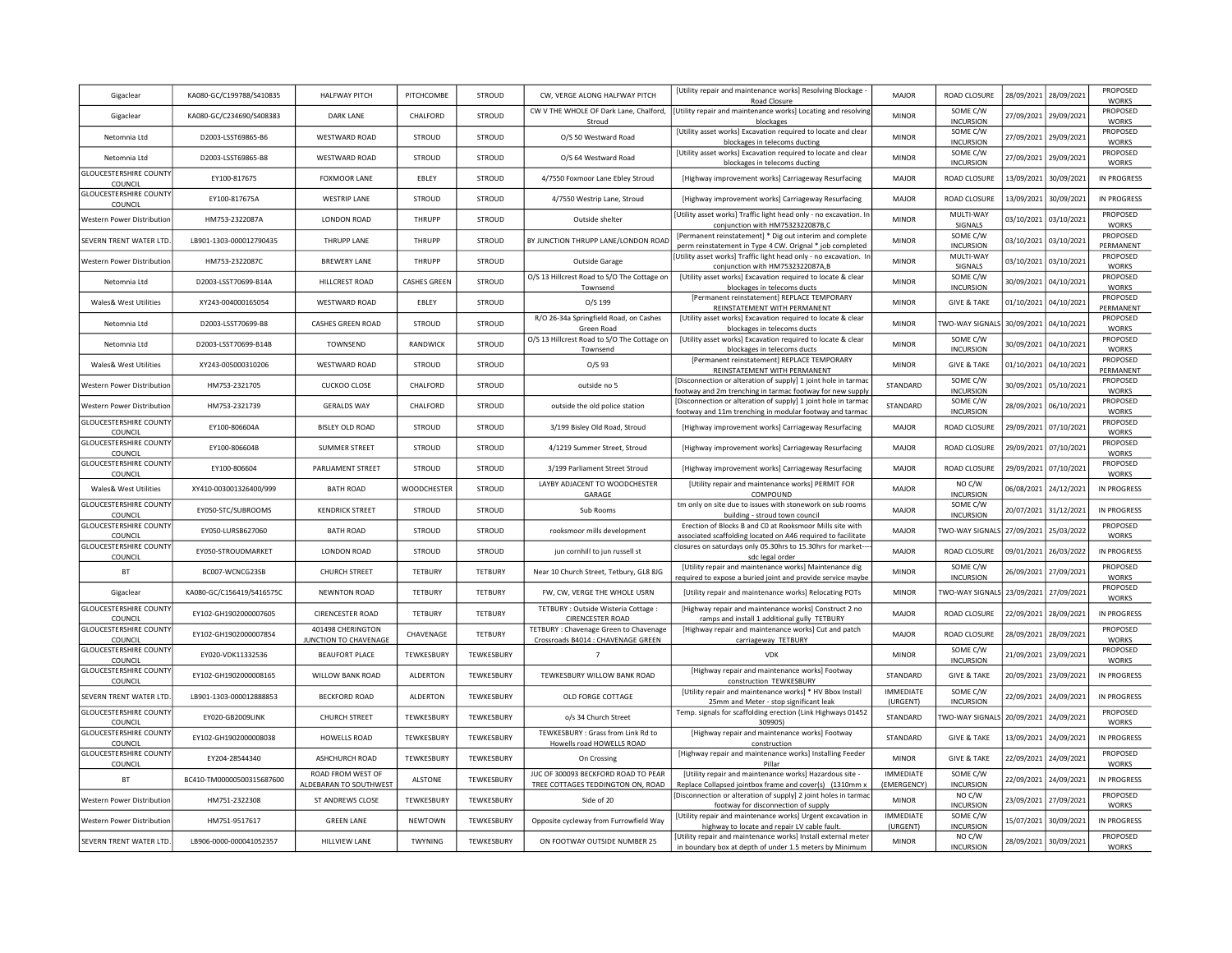| SEVERN TRENT WATER LTD                             | LB906-0000-000041042311   | HOWARD ROAD                                        | NORTHWAY                     | TEWKESBURY                   | ON FOOTWAY LHS OF NUMBER 34                                                           | [Utility repair and maintenance works] Install external meter<br>in boundary box at depth of under 1.5 meters by Minimum           | <b>MINOR</b>                    | NO C/W<br><b>INCURSION</b>            | 28/09/2021 | 30/09/2021            | PROPOSED<br><b>WORKS</b> |
|----------------------------------------------------|---------------------------|----------------------------------------------------|------------------------------|------------------------------|---------------------------------------------------------------------------------------|------------------------------------------------------------------------------------------------------------------------------------|---------------------------------|---------------------------------------|------------|-----------------------|--------------------------|
| <b>GLOUCESTERSHIRE COUNTY</b><br>COUNCIL           | EY102-GH1902000008398     | <b>B4213 WAINLODE LANE TO</b><br>HAM ROAD TIRLEY   | TIRLEY                       | TEWKESBURY                   | B4213 Wainlode Lane to Ham Road, Tirley                                               | [Highway repair and maintenance works] Bridge works                                                                                | <b>MINOR</b>                    | TWO-WAY SIGNALS 29/09/2021 01/10/2021 |            |                       | PROPOSED<br><b>WORKS</b> |
| SEVERN TRENT WATER LTD                             | LB517-A7W-13754001A       | <b>HOMEDOWNS</b>                                   | <b>FIDDINGTON</b>            | TEWKESBURY                   | Working adjacent to Homedowns Business<br>Park.                                       | [Utility asset works] Installation of new valve and meter<br>assembly with bypass and cross connection to reinforce                | STANDARD                        | <b>TWO-WAY SIGNALS</b>                | 20/09/2021 | 01/10/2021            | IN PROGRESS              |
| Wales& West Utilities                              | XY245-004000173382        | <b>MANOR PARK</b>                                  | <b>MITTON</b>                | TEWKESBURY                   | $O/S$ 35                                                                              | [Utility repair and maintenance works] LAY NEW GAS<br>SERVICE 5M PUBLIC                                                            | <b>MINOR</b>                    | SOME C/W<br><b>INCURSION</b>          | 30/09/2021 | 04/10/2021            | PROPOSED<br><b>WORKS</b> |
| <b>GLOUCESTERSHIRE COUNTY</b><br>COUNCIL           | FY020-GB2109              | <b>CHURCH STREET</b>                               | <b>TFWKFSBURY</b>            | TFWKFSBURY                   | o/s Hope Pole Hotel                                                                   | Footway closure due to vehicle striking building.                                                                                  | <b>IMMEDIATE</b><br>(EMERGENCY) | SOME C/W<br><b>INCURSION</b>          | 21/09/2021 | 05/10/2021            | IN PROGRESS              |
| <b>Independent Next</b><br>Generation Networks Ltd | UX001-AGTC00803E          | ASHCHURCH ROAD                                     | TEWKESBURY                   | TEWKESBURY                   | Outside Ashchurch Lodge                                                               | [Utility repair and maintenance works] Excavate verge to<br>repair blockage                                                        | STANDARD                        | NO C/W<br><b>INCURSION</b>            | 25/09/2021 | 06/10/2021            | PROPOSED<br><b>WORKS</b> |
| Independent Next<br><b>Generation Networks Ltd</b> | UX001-AGTC00803D          | <b>CHANCE STREET</b>                               | TEWKESBURY                   | <b>TFWKFSBURY</b>            | Outside 19 - Outside Church                                                           | [Utility repair and maintenance works] Excavate carriageway<br>to repair blockage                                                  | STANDARD                        | <b>TWO-WAY SIGNALS</b>                | 25/09/2021 | 06/10/2021            | PROPOSED<br><b>WORKS</b> |
| <b>GLOUCESTERSHIRE COUNTY</b><br>COUNCIL           | EY020-GB0709              | <b>NATTON</b>                                      | ASHCHURCH                    | TEWKESBURY                   | by bridge over Tirle Brook just down from<br>Newton Farm                              | highway works for new development/roundabout                                                                                       | MAJOR                           | TWO-WAY SIGNALS                       | 07/09/2021 | 22/10/2021            | PROPOSED<br>WORKS        |
| SEVERN TRENT WATER LTD                             | LB529-A6W-12464-02-A      | <b>FLOUR MILLS</b>                                 | <b>TEWKESBURY</b>            | TEWKESBURY                   | On the bridge named 'Flour Mills'                                                     | [Utility asset works] Barriers in place to protect bell barriers<br>from lorries delivering to the STW site) that line either side | <b>MAJOR</b>                    | NO C/W<br><b>INCURSION</b>            | 06/04/2021 | 30/11/2021            | <b>IN PROGRESS</b>       |
| Gigaclear                                          | KA080-GC/C237016/S556571  | ROAD FROM CRAVEN HOUSE<br>TO JUNCTION AT KENTS     | <b>KENTS GREEN</b>           | TIBBERTON                    | CW V FROM KENTS GREEN COTTAGE TO ADJ<br><b>SUNNY VIEW</b>                             | [Utility repair and maintenance works] LOCATING AND<br>RESOLVING BLOCKAGES                                                         | <b>MINOR</b>                    | SOME C/W<br><b>INCURSION</b>          | 22/09/2021 | 24/09/2021            | PROPOSED<br><b>WORKS</b> |
| Gigaclear                                          | KA080-GC/C236476/S542265  | ROAD FROM A48 TO CROSS<br><b>HILL</b>              | TIDENHAM                     | TIDENHAM                     | CW, VERGE THE PARK HOUSE - HOMER<br>COTTAGE                                           | [Utility repair and maintenance works] LOCATING AND<br>RESOLVING BLOCKAGES                                                         | <b>MINOR</b>                    | SOME C/W<br><b>INCURSION</b>          | 23/09/2021 | 27/09/2021            | PROPOSED<br><b>WORKS</b> |
| Gigaclear                                          | KA080-GC/C222887/S560233A | ROAD FROM A48 TO CROSS<br>HILL                     | TIDENHAM                     | TIDENHAM                     | CW V FROM JUNCTION OF A48 FROM<br>UNCTION WITH HANLEY LANE TO JUNCTION                | [Utility repair and maintenance works] LOCATING AND<br>RESOLVING BLOCKAGES                                                         | <b>MINOR</b>                    | SOME C/W<br><b>INCURSION</b>          | 23/09/2021 | 27/09/2021            | PROPOSED<br><b>WORKS</b> |
| Gigaclear                                          | KA080-GC/C222887/S560233  | A48 FROM JUNCTION WITH                             | TIDENHAM                     | TIDENHAM                     | CW, VERGE 30 DAY HOUSE COTTAGE - JCT TO                                               | [Utility repair and maintenance works] LOCATING AND                                                                                | <b>MINOR</b>                    | SOME C/W                              | 23/09/2021 | 27/09/2021            | PROPOSED                 |
|                                                    |                           | HANLEY LANE TO JUNCTION                            |                              |                              | ROAD FROM A48 TO CROSS HILL                                                           | RESOLVING BLOCKAGES                                                                                                                |                                 | <b>INCURSION</b>                      |            |                       | <b>WORKS</b>             |
| Gigaclear                                          | KA080-GC/C253924/S160629  | 3/142 NOTGROVE TO<br>TURKDEAN                      | TURKDEAN                     | TURKDEAN                     | CW V FROM S/O MANOR FARM COTTAGES<br>TO ADJ WOODSIDE                                  | [Utility repair and maintenance works] Trial holes to locate<br>damaged fibre                                                      | <b>MINOR</b>                    | SOME C/W<br><b>INCURSION</b>          | 27/09/2021 | 29/09/2021            | PROPOSED<br><b>WORKS</b> |
| Gigaclear                                          | KA080-GC/S550976          | COLEFORD ROAD                                      | <b>TUTSHILL</b>              | TUTSHILL                     | CW, VERGE, FW FROM THE BUNGALOW TO<br>WAR MEMORIAL HILL                               | [Utility repair and maintenance works] PIA Works for GC                                                                            | <b>MINOR</b>                    | SOME C/W<br><b>INCURSION</b>          | 24/09/2021 | 28/09/2021            | PROPOSED<br><b>WORKS</b> |
| SOUTH WALES ELECTRICITY                            | LL020-2318422             | OLD HILL                                           | TUTSHILL                     | TUTSHILL                     | On the Junction with Castleford Hill to Rear<br>of 5 Castleford Gardens               | [Utility asset works] 1 joint hole in tarmac footway and 76m<br>trenching in tarmac footway for cable diversion, under             | STANDARD                        | SOME C/W<br><b>INCURSION</b>          | 27/09/2021 | 08/10/2021            | PROPOSED<br><b>WORKS</b> |
| Gigaclear                                          | KA170-OCU-WRCHW/033       | MOPLA ROAD                                         | TUTSHILL                     | TUTSHILL                     | Works from rob-Roy to jnc o/s Oak bank                                                | [Remedial works] Excavation to install fibre optic cable in<br>surface location listed Approx 219M of works to be carried          | STANDARD                        | <b>GIVE &amp; TAKE</b>                | 29/09/2021 | 12/10/2021            | PROPOSED<br>REMEDIAL     |
| SEVERN TRENT WATER LTD                             | LB901-1303-000012875529   | ULEY FOOTPATH 65                                   | ULEY                         | ULEY                         | OS NO 15                                                                              | [Utility repair and maintenance works] HV Bbox Install 25mn<br>and Meter                                                           | <b>MINOR</b>                    | NO C/W<br><b>INCURSION</b>            | 23/09/2021 | 27/09/2021            | PROPOSED<br><b>WORKS</b> |
| <b>GLOUCESTERSHIRE COUNTY</b><br>COUNCIL           | EY102-GH1902000007349     | ULLENWOOD MANOR ROAD                               | ULLENWOOD                    | ULLENWOOD                    | GLOUCESTER : Junction of Greenway Lane,<br>Ullenwood Court, Cheltenham,               | [Highway repair and maintenance works] Collect sign from<br>ard and install on 2x new posts GLOUCESTER : Correction of             | <b>MINOR</b>                    | <b>GIVE &amp; TAKE</b>                | 01/10/2021 | 01/10/2021            | PROPOSED<br>WORKS        |
| <b>GLOUCESTERSHIRE COUNTY</b><br>COUNCIL           | FY101-WCTIS6              | A40 GOLDEN VALLEY<br>WESTBOUND ARLE COURT TO       | CHELTENHAM                   | UNSPECIFIED                  | A40 Golden Valley (Westbound Exit)                                                    | [Highway improvement works] Arle Court Improvements                                                                                | MAJOR                           | LANE CLOSURE                          | 01/07/2020 | 31/10/2021            | IN PROGRESS              |
| <b>GLOUCESTERSHIRE COUNTY</b><br>COUNCIL           | EY101-WCTIS8              | A40 GOLDEN VALLEY<br>WESTBOUND ARLE COURT TO       | CHELTENHAM                   | UNSPECIFIED                  | A40 Golden Valley (Eastbound Exit)                                                    | [Highway improvement works] Arle Court Improvements                                                                                | MAJOR                           | LANE CLOSURE                          | 01/07/2020 | 31/10/2021            | IN PROGRESS              |
| <b>GLOUCESTERSHIRE COUNTY</b><br>COUNCIL           | EY101-WCTIS1              | A40 GOLDEN VALLEY<br>EASTBOUND SLIP ROAD TO        | CHELTENHAM                   | UNSPECIFIED                  | A40 Golden Valley                                                                     | [Highway improvement works] A40 EB Widening - M5 J11 to<br>Arle Court                                                              | <b>MAJOR</b>                    | LANE CLOSURE                          |            | 01/07/2020 31/10/2021 | IN PROGRESS              |
| <b>GLOUCESTERSHIRE COUNTY</b><br>COUNCIL           | EY101-WCTIS5              | A40 GOLDEN VALLEY<br>EASTBOUND SLIP ROAD TO        | CHELTENHAM                   | UNSPECIFIED                  | A40 Golden Valley (East bound approach)                                               | [Highway improvement works] Arle Court Improvements                                                                                | MAJOR                           | LANE CLOSURE                          |            | 01/07/2020 31/10/2021 | IN PROGRESS              |
| <b>GLOUCESTERSHIRE COUNTY</b><br>COUNCIL           | EY101-WCTIS7              | A40 GOLDEN VALLEY<br>EASTBOUND SLIP ROAD TO        | CHELTENHAM                   | UNSPECIFIED                  | A40 Golden Valley (Westbound approach)                                                | [Highway improvement works] Arle Court Improvements                                                                                | MAJOR                           | LANE CLOSURE                          |            | 01/07/2020 31/10/2021 | IN PROGRESS              |
| Albion Water                                       | UZ001-13                  | <b>WRIGHT ROAD</b>                                 | UPPER                        | <b>JPPER RISSINGTON</b>      | Outside Nr 1 Wright Road, Footpath                                                    | [Utility repair and maintenance works] Repairing Leaking                                                                           | <b>IMMEDIATE</b>                | NO C/W                                | 21/09/2021 | 23/09/2021            | <b>IN PROGRESS</b>       |
| <b>GLOUCESTERSHIRE COUNTY</b>                      | EY030-JH-S184PIPER-01     | ROAD FROM BOURTON ROAD                             | RISSINGTON<br>UPPER          | <b>UPPER RISSINGTON</b>      | Opposite Junction for Farman Crescent.<br>Near entrance to Wellington Road            | Stop Tap (urgent)<br>S184 - form temp access into new Piper Homes                                                                  | (URGENT)<br>STANDARD            | <b>INCURSION</b><br>TWO-WAY SIGNALS   | 13/09/2021 | 24/09/2021            | PROPOSED                 |
| COUNCIL                                            |                           | TO MITCHEL ROAD<br>ROAD FROM BOURTON ROAD          | RISSINGTON<br>UPPER          |                              |                                                                                       | developement<br>[Utility repair and maintenance works] to excavate and lay                                                         |                                 |                                       |            |                       | <b>WORKS</b><br>PROPOSED |
| <b>ES Pipelines Ltd</b>                            | ZY006-5099729A            | TO MITCHEL ROAD                                    | RISSINGTON                   | <b>UPPER RISSINGTON</b>      | entrance to new site                                                                  | new mains into new site approx in fway. E420468, N219453                                                                           | STANDARD                        | TWO-WAY SIGNALS 27/09/2021            |            | 06/10/2021            | <b>WORKS</b>             |
| Thames Water Utilities Ltd                         | MU055--J823-51-DSR-TV-01  | 400583 THE DINGLE UPPER<br>SLAUGHTER TO COPSE HILL | UPPER<br>SLAUGHTER           | <b>UPPER SLAUGHTER</b>       | In the Verge opposite The Bridges                                                     | [Utility asset works] Tankering manhole in verge                                                                                   | <b>MINOR</b>                    | SOME C/W<br><b>INCURSION</b>          | 22/09/2021 | 24/09/2021            | IN PROGRESS              |
| <b>GLOUCESTERSHIRE COUNTY</b><br>COUNCIL           | EY102-GH1901000005706     | <b>BLAISDON ROAD</b>                               | <b>WESTBURY ON</b><br>SEVERN | <b>WESTBURY ON</b><br>SEVERN | For the attention of Ali Jackson : Whole of<br>gloucestershire, for mass orders only. | [Highway repair and maintenance works] Pre Surface<br>Dressing Blaisdon Road Westbury on Severn 807118                             | MAJOR                           | ROAD CLOSURE                          | 22/09/2021 | 27/09/2021            | IN PROGRESS              |
| SEVERN TRENT WATER LTD.                            | LB901-1303-000060402870A  | <b>ROCK LANE</b>                                   | <b>WESTBURY ON</b><br>SEVERN | <b>WESTBURY ON</b><br>SEVERN | O/S NO 6                                                                              | Utility repair and maintenance works] * CARRIAGEWAY TYPE<br>4 (UP TO 0.5 MSA) * Short Comm Pipe Repair 25mm                        | <b>MINOR</b>                    | SOME C/W<br><b>INCURSION</b>          | 27/09/2021 | 29/09/2021            | PROPOSED<br>WORKS        |
| <b>GLOUCESTERSHIRE COUNTY</b><br>COUNCIL           | EY102-GH1902000007710     | <b>FLAXLEY ROAD</b>                                | <b>WESTBURY ON</b><br>SEVERN | <b>WESTBURY ON</b><br>SEVERN | WESTBURY ON SEVERN : flaxley road,<br>westbury on severn : FLAXLEY ROAD               | [Highway repair and maintenance works] new kerbing<br><b>WESTBURY ON SEVERN</b>                                                    | MAJOR                           | ROAD CLOSURE                          | 27/09/2021 | 29/09/2021            | PROPOSED<br><b>WORKS</b> |
| Thames Water Utilities Ltd                         | MU305-000031641805-001    | PARSONS LANE                                       | WESTON<br>SUBEDGE            | <b>WESTON SUBEDGE</b>        | $\overline{2}$                                                                        | [Utility repair and maintenance works] Service Pipe Repair<br><33mm Cway in Carriageway.                                           | <b>MINOR</b>                    | SOME C/W<br><b>INCURSION</b>          | 23/09/2021 | 27/09/2021            | PROPOSED<br><b>WORKS</b> |
| Gigaclear                                          | KA080-GC/C220823/S421201A | <b>BATH ROAD</b>                                   | WESTONBIRT                   | <b>WESTONBIRT</b>            | VERGE, CW ALONG BATH ROAD                                                             | [Utility repair and maintenance works] Locating and resolving<br>blockages                                                         | <b>MINOR</b>                    | SOME C/W<br><b>INCURSION</b>          | 27/09/2021 | 29/09/2021            | PROPOSED<br><b>WORKS</b> |
| Gigaclear                                          | KA080-GC/C220823/S421201  | <b>EASTON GREY ROAD</b>                            | WESTONBIRT                   | WESTONBIRT                   | O/S THE FIELD HOUSE                                                                   | CW V FROM JUNCTION OF BATH ROAD TO   [Utility repair and maintenance works] Locating and resolving<br>blockages                    | <b>MINOR</b>                    | SOME C/W<br><b>INCURSION</b>          | 27/09/2021 | 29/09/2021            | PROPOSED<br>WORKS        |
| <b>GLOUCESTERSHIRE COUNTY</b><br>COUNCIL           | EY099-S50-00879           | WILLERSEY INDUSTRIAL<br>ESTATE                     | WILLERSEY                    | WILLERSEY                    | outside unit 1                                                                        | Underpinning building wall, Contractors: Highgate<br><b>Construction Ltd</b>                                                       | STANDARD                        | NO C/W<br><b>INCURSION</b>            | 13/09/2021 | 24/09/2021            | <b>IN PROGRESS</b>       |
| Thames Water Utilities Ltd                         | MU305-000031636826-001    | WILLERSEY INDUSTRIAL<br><b>ESTATE</b>              | WILLERSEY                    | WILLERSEY                    | OPP <sub>7</sub>                                                                      | [Utility repair and maintenance works] B Box Repair <33mm<br>Fway in Footway.                                                      | <b>MINOR</b>                    | SOME C/W<br><b>INCURSION</b>          | 28/09/2021 | 30/09/2021            | PROPOSED<br><b>WORKS</b> |
| Gigaclear                                          | KA080-GC/C062240/S146386B | PIKE ROAD                                          | <b>WINSTONE</b>              | <b>WINSTONE</b>              | FW & VERGE from O/S 14 - 21 Pike Road                                                 | [Utility repair and maintenance works] PIA works to give                                                                           | <b>MINOR</b>                    | NO C/W                                |            | 30/09/2021 04/10/2021 | PROPOSED                 |
|                                                    |                           |                                                    |                              |                              |                                                                                       | customer a live service                                                                                                            |                                 | <b>INCURSION</b>                      |            |                       | <b>WORKS</b>             |